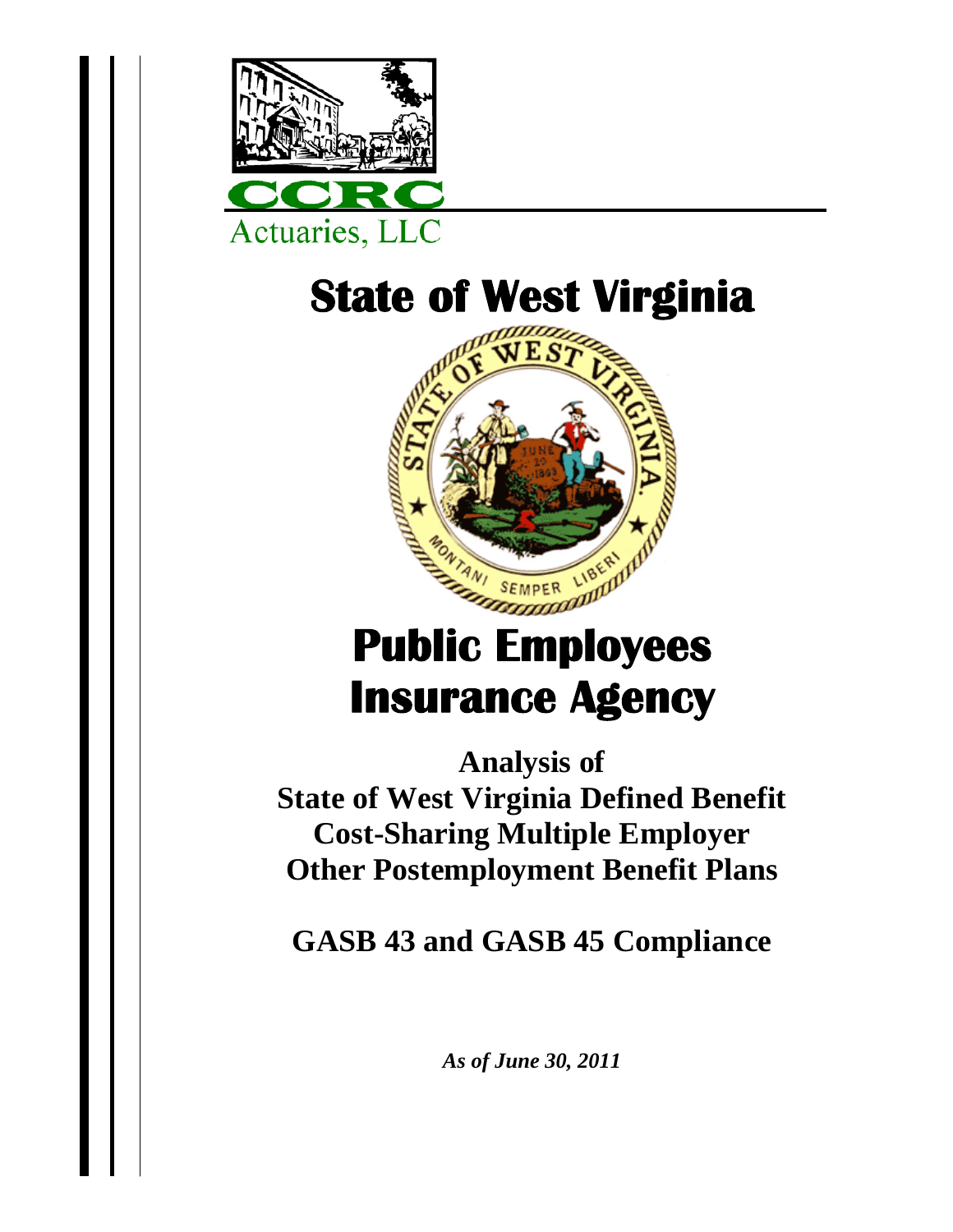### **TABLE OF CONTENTS**

| <b>Section</b> |                                                                      | Page |
|----------------|----------------------------------------------------------------------|------|
|                |                                                                      |      |
|                |                                                                      |      |
|                |                                                                      |      |
|                |                                                                      |      |
|                |                                                                      |      |
|                |                                                                      |      |
|                | VII. Retiree Subsidy – Fiscal Year 2011 GASB 43 and 45 Calculation31 |      |

APPENDIX A **–** Valuation Assumptions

APPENDIX B **–** West Virginia Retirement Plan Information as of July 1, 2011

APPENDIX C **–** Current Employee Leave and Demographic Information

APPENDIX D – Projected Sick Leave Days at Retirement by Plans and Years

APPENDIX E – Detailed OPEB Liability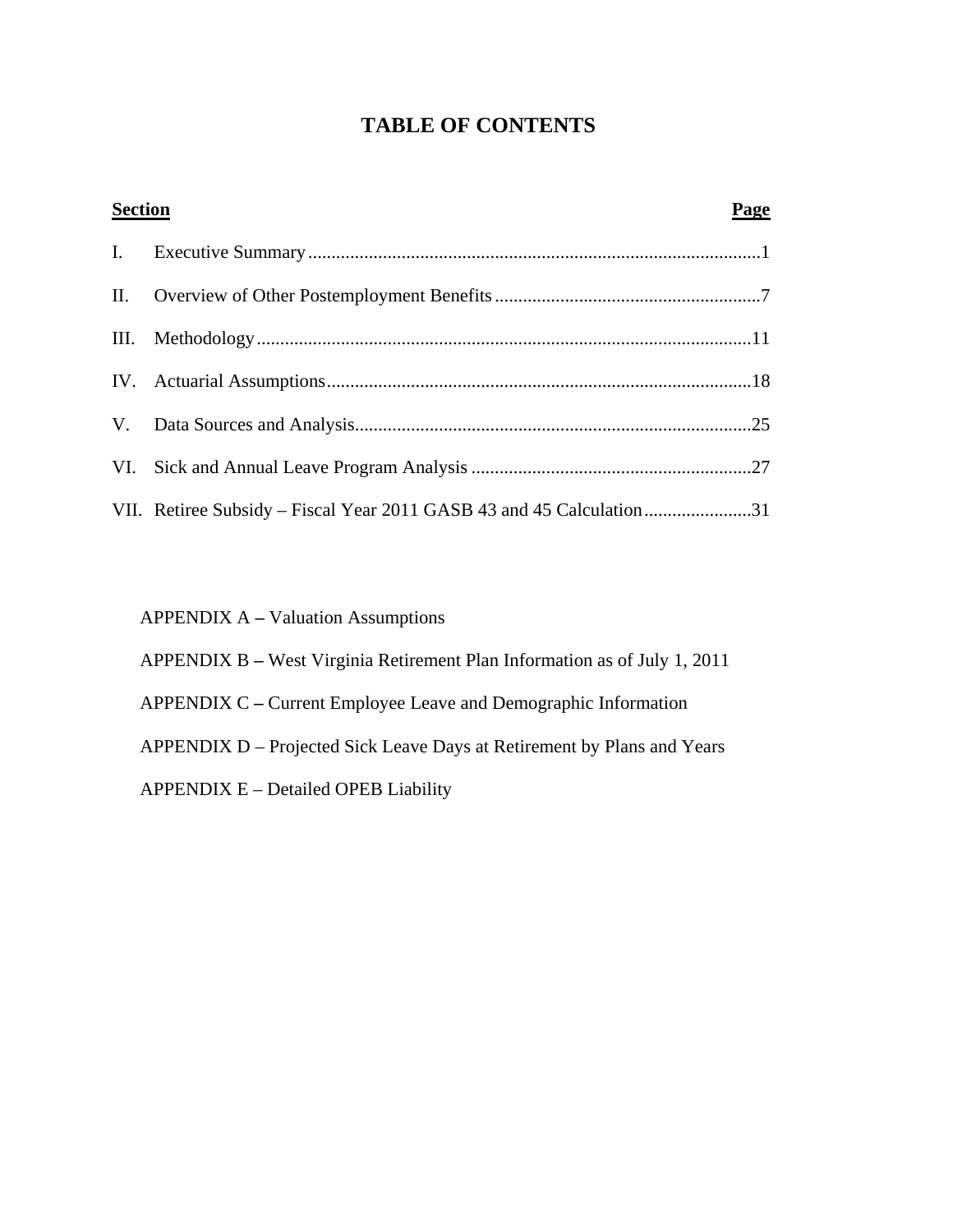## **SECTION I**

### **Executive Summary**

CCRC Actuaries, LLC ("CCRC Actuaries") was engaged by the Public Employees Insurance Agency ("PEIA") on behalf of the West Virginia Retiree Health Benefits Trust Fund (WVRHBT") to develop the Actuarial Accrued Liability ("AAL"), the Annual Required Contribution ("ARC"), the Annual Other Postemployment Benefits ("OPEB") Cost, and the Net OPEB Obligation ("NOO") for active employee and retiree health care and life insurance liabilities for Other Postemployment Benefits for the State of West Virginia (the "State") defined benefit cost sharing multi-employer plans. OPEB are benefits that are provided to retired employees beyond those provided by their pension plans. The OPEB for WVRHBT includes subsidies for medical, prescription drug and life insurance benefits. These calculations include the OPEB liability of state agencies, state colleges and universities, West Virginia county school boards and non-state employers as of June 30, 2011.

GASB 43 and 45 address the liabilities associated with the rising cost of health care. Health costs continue to grow faster than national income and it is questionable whether governments and private employers can continue to finance the current benefit levels.

In addition to the retiree health care liability, CCRC Actuaries performed an analysis of the current liability of the Sick and Annual Leave ("SAL") Program, a subset of OPEB, offered to public employees of the State as of June 30, 2011. OPEB plans are subject to compliance requirements as described in Statements 43 and 45 of the Governmental Accounting Standards Board ("GASB"). The SAL analysis was conducted for employees covered under the Public Employees' Retirement System ("PERS"), Teachers' Retirement System ("TRS"), Teachers' Defined Contribution Retirement System ("TDC"), Teachers' Insurance and Annuity Association and College Retirement Equities Fund ("TIAA-CREF"), County Teachers ("Plan C"), Great West ("Plan G"), West Virginia Death, Disability and Retirement Fund ("Plan A") and West Virginia State Police Retirement System ("Plan B").

In addition to pensions, many state and local governmental employers provide OPEB as part of the total compensation offered to attract and retain the services of qualified employees. OPEB includes postemployment healthcare as well as other forms of postemployment benefits such as life insurance. From an accrual accounting perspective, the cost of OPEB, like the cost of pension benefits, generally should be associated with the periods in which the exchange occurs, rather than with the periods when benefits are paid or provided. However, in current practice, most OPEB plans are financed on a pay-as-you-go basis, and financial statements generally do not report the financial effects of OPEB earned by the employees but not yet paid. As a result, current financial reporting generally fails to:

- Recognize the cost of benefits in periods when the related services are received by the employer**.**
- Provide information about the actuarial accrued liabilities for promised benefits associated with past services and whether, and to what extent, those benefits have been funded.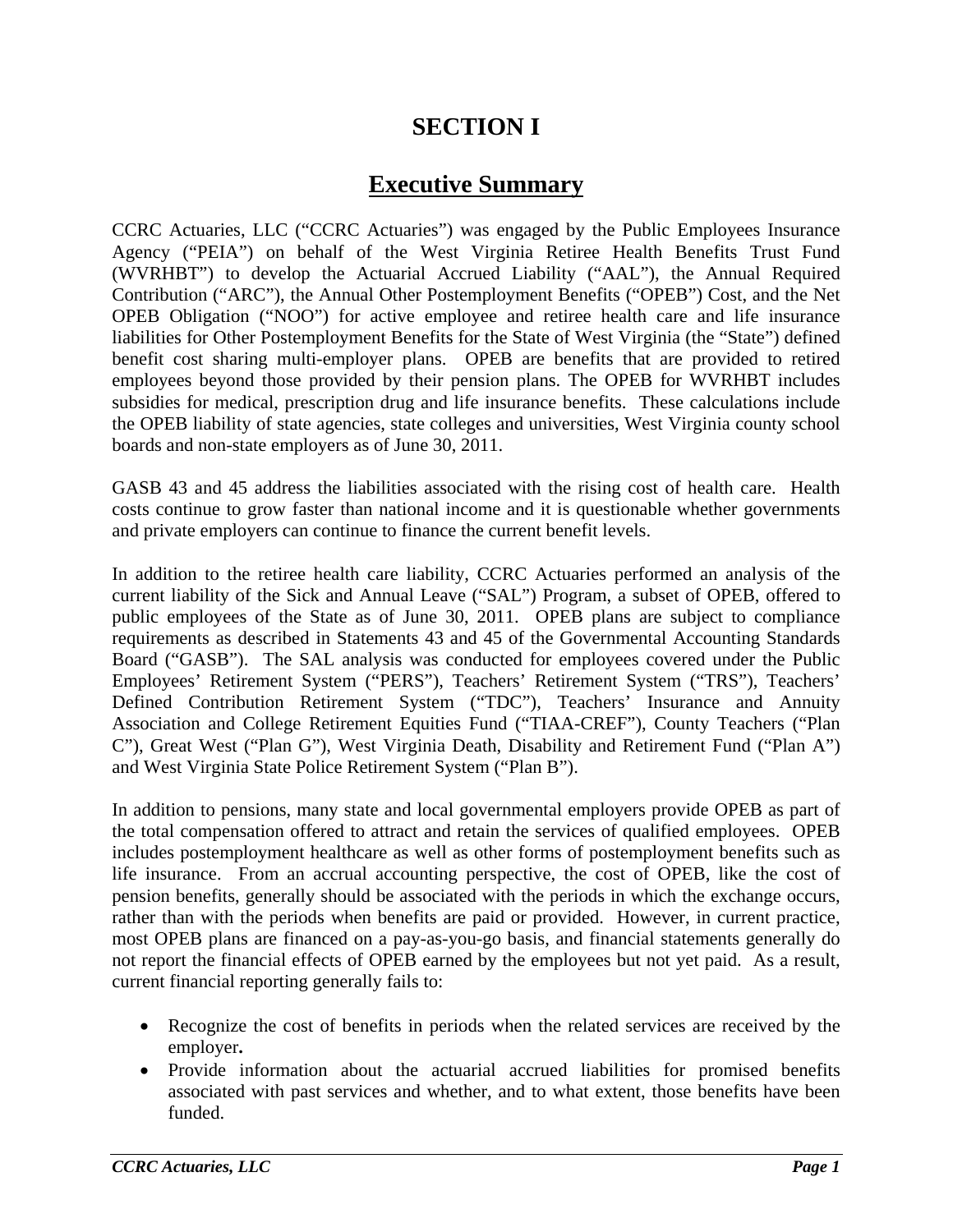• Provide information useful in assessing potential demands on the employer's future cash flow.

Healthcare spending continues to increase much faster than the overall economy as defined by gross domestic product ("GDP"). Since 1970, healthcare spending has grown at an average annual rate of 9.9%, or about 2.5 percentage points faster than GDP. In recent decades, the growth rates for healthcare spending and GDP have slowed, but healthcare spending growth remains consistently above GDP growth. In 2010, healthcare spending grew by 3.9% to \$2.6 trillion, down from 4.0% in 2009. This accounted for 17.3% of the GDP in 2009. As a share of the economy, healthcare has risen from 7.2% of GDP in 1965 to over 17% of GDP today, and it is projected to be approximately 20% of GDP in 2020.

| In \$Trillions                | <b>2011</b> | 2012   | 2013   | 2014   | 2015   | 2016   | 2017   | 2018   | 2019   | 2020   |
|-------------------------------|-------------|--------|--------|--------|--------|--------|--------|--------|--------|--------|
| National Health Expenditures  | \$2.7       | \$2.8  | \$3.0  | \$3.2  | \$3.4  | \$3.6  | \$3.8  | \$4.1  | \$4.3  | \$4.6  |
| <b>Gross Domestic Product</b> | \$15.3      | \$16.1 | \$16.9 | \$17.8 | \$18.7 | \$19.6 | \$20.5 | \$21.4 | \$22.4 | \$23.4 |
| NHE as a percent of GDP       | 17.7%       | 17.6%  | 17.6%  | 18.1%  | 18.3%  | 18.6%  | 18.8%  | 19.1%  | 19.4%  | 19.8%  |

*\*from CMS National Health Expenditure Projections 2010-2020* 

GASB 43 and GASB 45 improve the relevance and usefulness of financial reporting by requiring systematic, accrual-basis measurement and recognition of OPEB cost over a period that approximates employees' years of service and providing information about actuarial accrued liabilities associated with OPEB and whether and to what extent progress is being made in funding the plan.

Under GASB 43 and GASB 45, the **Actuarial Accrued Liability ("AAL")** is the amount of subsidies expected to be paid in the future on behalf of current retirees and current active members that have already been earned, measured in today's dollars. The AAL is that portion as determined by a particular Actuarial Cost Method of the Actuarial Present Value of OPEB benefits and expenses that is not provided for by future Normal Costs.

The **Annual Required Contribution ("ARC")** is the annual amount required under the actuarial cost method and funding policy for amortizing the unfunded actuarial accrued liability. The ARC is the sum of the normal cost plus the amortization of the unfunded AAL.

The **Unfunded Actuarial Accrued Liability ("UAAL")** is the excess of the present value of future benefit costs exclusive of future normal cost as of the valuation date over the present value of plan assets. The current unaccounted for UAAL is required to be amortized over a period not to exceed 30 years. We have assumed this liability is amortized over 30 years.

The **Normal Cost** is that portion of the Actuarial Present Value of OPEB benefits and expenses which is allocated to a particular year by the Actuarial Cost Method.

**Net OPEB Obligation ("NOO")** is the cumulative difference between the Annual OPEB Cost and Actual employer Contributions. The NOO is the "balance sheet liability" for financial reporting.

To calculate the AAL for each current employee and retiree, the **Net Present Value ("NPV")** of benefits at retirement is calculated from the time of employment. Utilizing the assumed payroll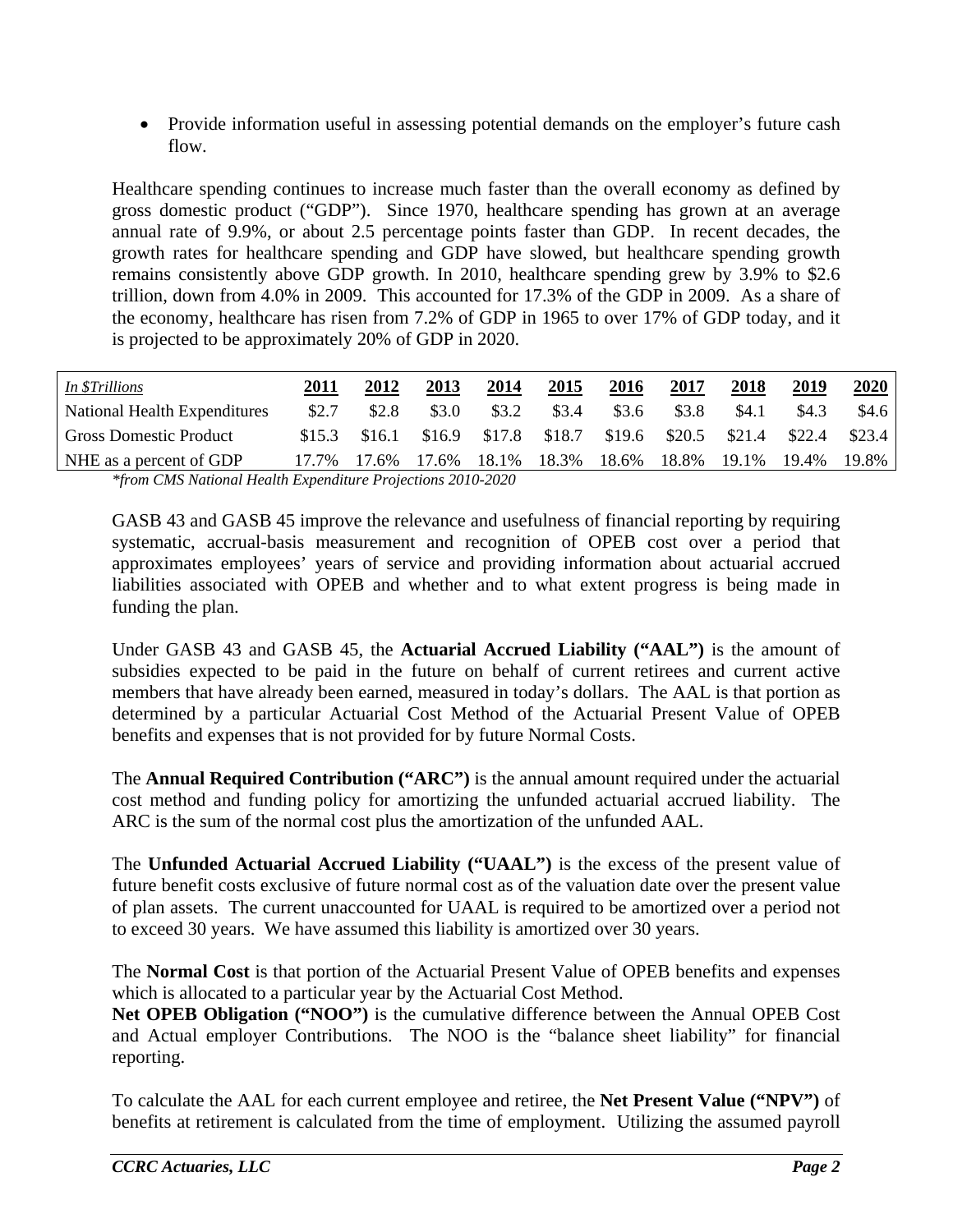growth rate and interest earnings rate, an assumed contribution in the first year of employment is calculated such that over time, contributions and investment earnings will fund the benefits at retirement. Each subsequent year, the assumed contribution is this initial contribution inflated by the payroll growth rate.

#### **Valuation as of June 30, 2011**

The charts below summarize the OPEB liability and **Annual Required Contribution ("ARC")**  as defined by GASB 43 and GASB 45 for the trend assumptions. The lower the discount rate assumption, the higher the liability. The investment rate assumption needs to relate to the expected return on assets.

| <b>GASB 43 and GASB 45 Key Results</b> |                |  |  |  |  |
|----------------------------------------|----------------|--|--|--|--|
|                                        | (in thousands) |  |  |  |  |
| FY 2011 Billed ARC                     | 816,274        |  |  |  |  |
| 6/30/2011 AAL                          | 3,841,243      |  |  |  |  |
| FY 2012 Billed ARC                     | 922,460        |  |  |  |  |
| FY 2012 Annual Billed OPEB Cost        | 864,383        |  |  |  |  |
| NOO 6/30/2012                          | 2,713,844      |  |  |  |  |
|                                        |                |  |  |  |  |
| FY 2012 Billed ARC                     | 922,460        |  |  |  |  |
| 6/30/2012 AAL                          | 4,007,900      |  |  |  |  |
| <b>FY 2013 ARC</b>                     | 307,485        |  |  |  |  |
| FY 2013 Annual OPEB Cost               | 224,938        |  |  |  |  |
| NOO 6/30/2013                          | 2,762,498      |  |  |  |  |
|                                        |                |  |  |  |  |
| <b>FY 2013 ARC</b>                     | 307,485        |  |  |  |  |
| 6/30/2013 AAL                          | 4,250,900      |  |  |  |  |
| <b>FY 2014 ARC</b>                     | 320,162        |  |  |  |  |
| FY 2014 Annual OPEB Cost               | 231,737        |  |  |  |  |
| NOO 6/30/2014                          | 2,816,538      |  |  |  |  |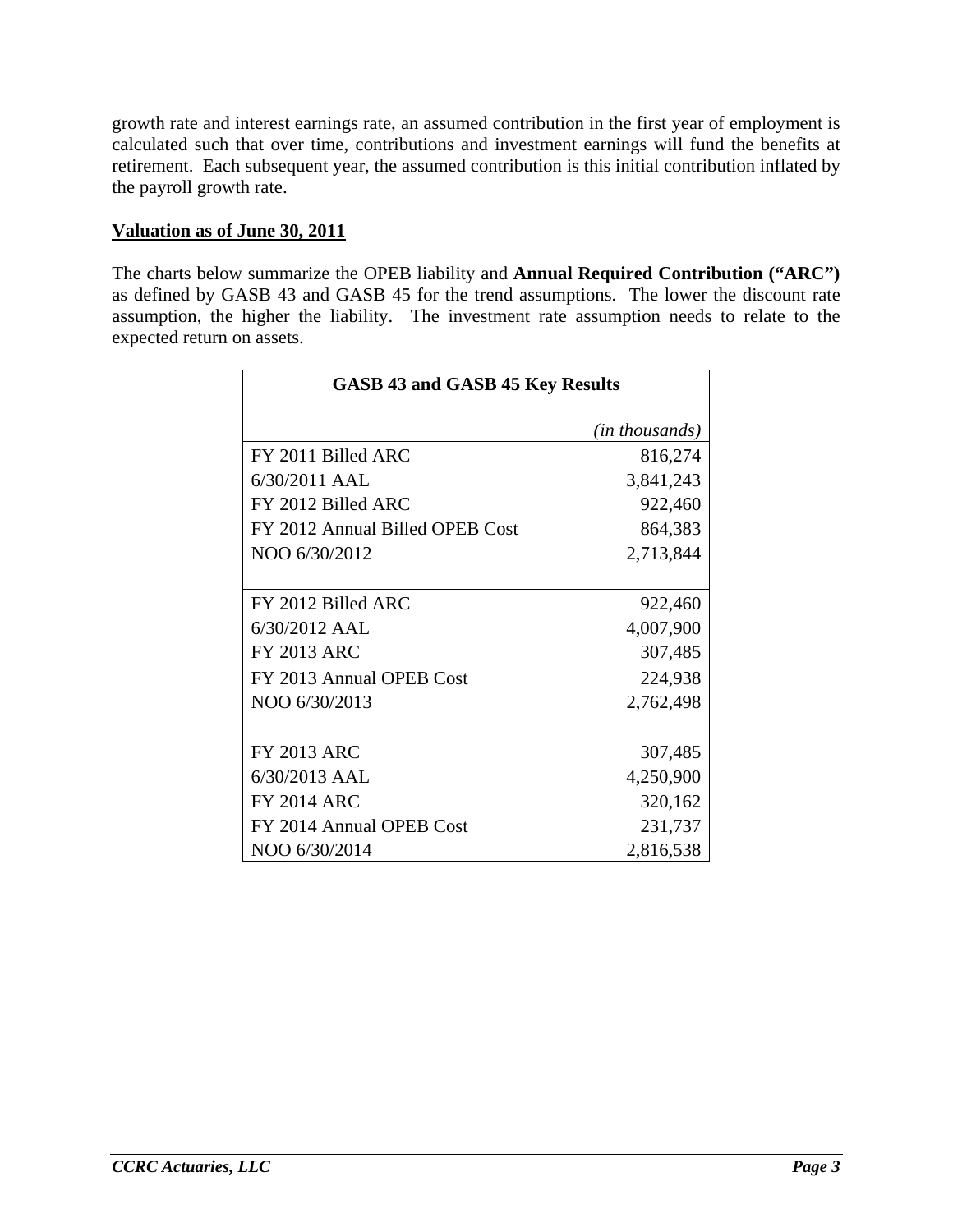| <b>Net OPEB Obligation</b>         |                |
|------------------------------------|----------------|
|                                    | (in thousands) |
| NOO 6/30/2010                      | 1,338,873      |
| FY 2011 Billed Annual OPEB Cost    | 816,274        |
| 7/1/2010 - 6/30/2011 Contributions | (150, 513)     |
| NOO 6/30/2011                      | 2,004,634      |

| <b>Net OPEB Obligation</b>           |                         |
|--------------------------------------|-------------------------|
|                                      | ( <i>in thousands</i> ) |
| NOO 6/30/2011                        | 2,004,634               |
| FY 2012 Billed Annual OPEB Cost      | 864,383                 |
| $7/1/2011 - 6/30/2012$ Contributions | (155, 173)              |
| NOO 6/30/2012                        | 2,713,844               |

| <b>Net OPEB Obligation</b>           |                |
|--------------------------------------|----------------|
|                                      | (in thousands) |
| NOO 6/30/2012                        | 2,713,844      |
| FY 2013 Annual OPEB Cost             | 224,938        |
| $7/1/2012 - 6/30/2013$ Contributions | (176, 284)     |
| NOO 6/30/2013                        | 2,762,498      |

| <b>Net OPEB Obligation</b>           |                |
|--------------------------------------|----------------|
|                                      | (in thousands) |
| NOO 6/30/2013                        | 2,762,498      |
| FY 2014 Annual OPEB Cost             | 231,737        |
| $7/1/2013 - 6/30/2014$ Contributions | (177,698)      |
| NOO 6/30/2014                        | 2,816,538      |

While not all employees are paid from the State's general fund, the liability detailed above includes all covered employees and retirees. The incremental cash outlay for 100% funding would need to be adjusted by the employees and retirees from local agencies to develop the cash outlay requirements from the general fund of the State.

The regulations do not require any employer funding and allows the State to continue the practice of pay-as-you-go financing of retiree health benefits. However, the recognition of the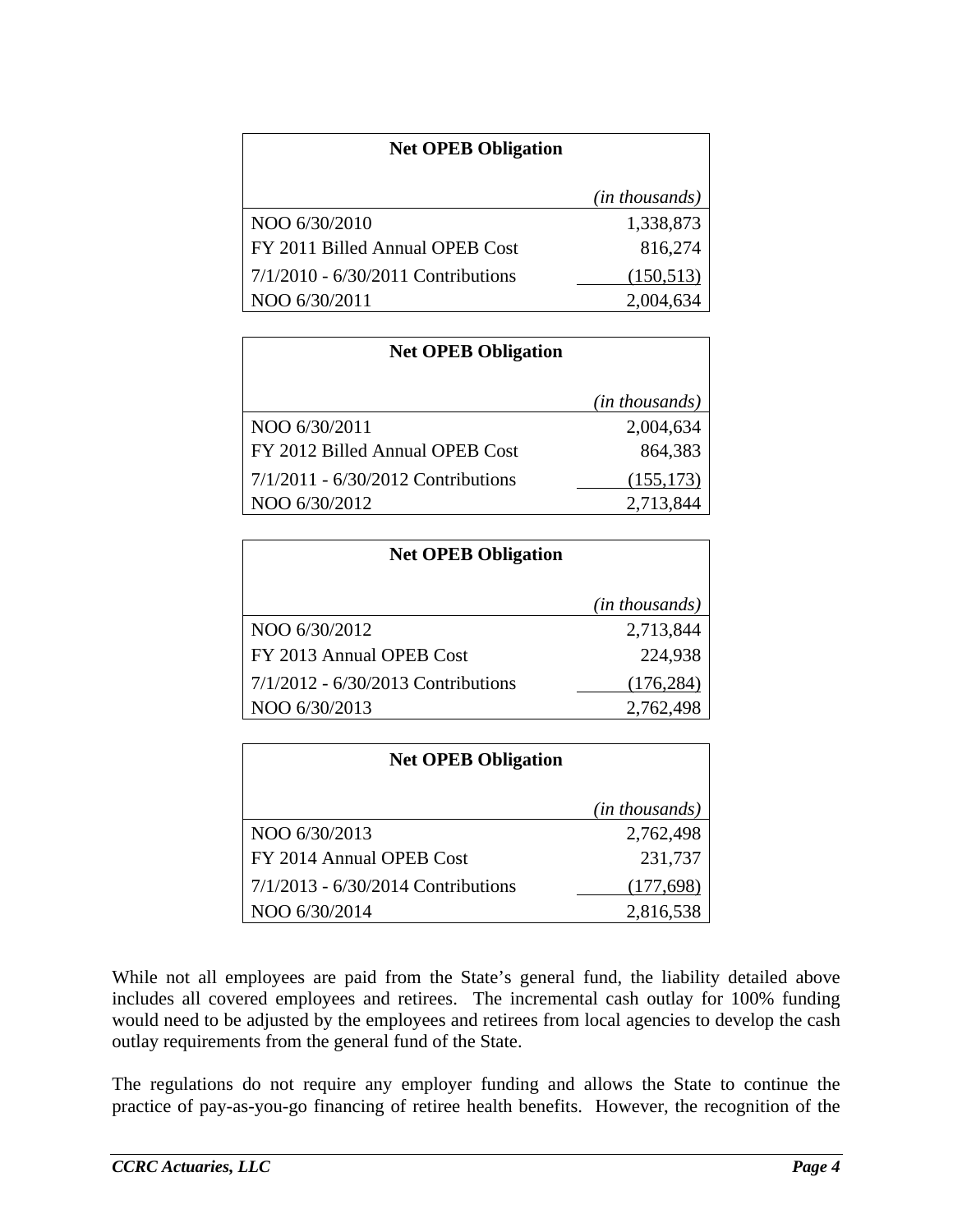cost of future retiree health benefits will accumulate on the State's financial statements if assets have not been set aside to offset the liability.

The following chart documents difference between the AAL calculated as of June 30, 2009 and the AAL calculated as of June 30, 2011. Each cause is listed along with the impact on the AAL.

|                                                                                                    | AAL             | <b>Change in AAL</b> | <b>Percent Change</b> |
|----------------------------------------------------------------------------------------------------|-----------------|----------------------|-----------------------|
| $6/30/2009$ Liability                                                                              | \$7,410,241,000 |                      |                       |
| -Annual Inflation and Demographic Changes                                                          | 7,121,555,000   | (288, 686, 000)      | $-3.9\%$              |
| -New Mortality, Retirement, and Pay Scale Assumptions                                              | 7,833,462,000   | 711,907,000          | 10.0%                 |
| -Update to Life Insurance Subsidy Cost                                                             | 7,755,074,000   | (78, 388, 000)       | $-1.0\%$              |
| -Update to New Defined Subsidy Finance Board Policy                                                | 5,150,877,000   | (2,604,197,000)      | $-33.6%$              |
| -Change in Discount Rate from 3.56% to 6.10%<br>Reflecting the New Subsidy Policy and Funding Plan | 3,841,243,000   | (1,309,634,000)      | $-25.4%$              |
| $6/30/2011$ Liability                                                                              | \$3,841,243,000 | $(\$3,568,998,000)$  | $-48.2\%$             |

The change in the AAL due to annual inflation and demographic changes reflects what the AAL would have been had no assumptions changed. This step also takes into account that new hires as of July 1, 2010 are no longer eligible for subsidized retiree health benefits.

The Mortality, Retirement, Withdrawal and Pay Scale assumptions have been updated to coincide with the public pension assumptions. PERS assumptions changes were effective July 1, 2010 while TRS assumption changes were effective July 1, 2011.

Life Insurance benefits are currently subsidized for retirees. The self sustaining rate is \$2.56 per \$1,000 of coverage. Retirees are scheduled to be charged \$1.46 per \$1,000 of coverage in Fiscal Year 2013 and \$2.48 per \$1,000 of coverage in Fiscal Year 2013. Starting in Fiscal Year 2014, retirees will be charged the self sustaining rate, effectively eliminating the retiree subsidy of Life Insurance benefits.

In December of 2011 the Finance Board adopted a new policy that reduces the AAL and limits the growth of the AAL in the future. In FY 2013 the annual retiree subsidy is equivalent to \$343 per retiree per month. In future years, the annual retiree subsidy will continue to increase each year by a maximum of 3% per retiree per year. Also, in conjunction with a legislative rule in February of 2012, the WVRHBT will have additional funding of \$30 million per year for 20 years, starting in Fiscal Year 2016. These policies have significantly reduced the June 30, 2011 unfunded liability, accounting for an approximate 50% reduction in the AAL.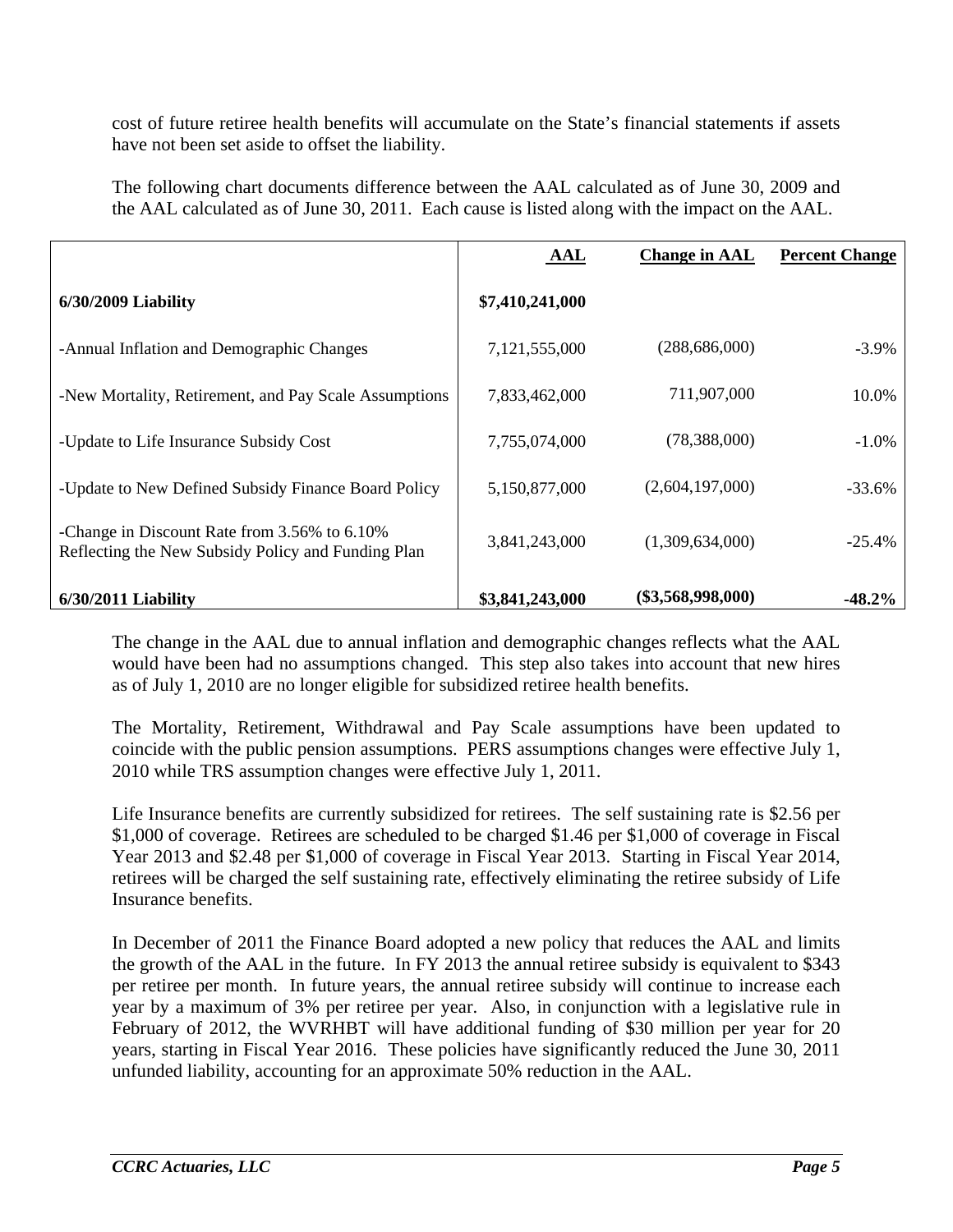To further reduce the AAL and ARC, the State may need to consider adopting changes to the current retiree health care program in the future, including but not limited to:

- Increasing current levels of employee contributions for either current and future employees, or both.
- Changes to the current retiree premium structure.
- Decrease State contributions for retirees and/or dependents.
- Modify the current benefit structure to reduce expenses.
- Change the current OPEB to a defined contribution OPEB plan.
- Reduction in the growth rate of Healthcare Provider Fees.

The preparation of any estimate of future health costs requires consideration of a broad array of complex social and economic events. This report contemplates significant financial savings impact resulting from the Financial Board and Legislative actions in recent months. Changes in reimbursement methodology, the emergence of new and expensive medical procedures and prescription drug options, and the continuing evolution of the framework of the managed care options as are contemplated in the Board's proposed plan, increase the level of uncertainty of such estimates. As such, the estimate of insurance program costs contains considerable uncertainty and variability and actual experience may not conform to the assumptions utilized in this analysis.

Respectfully,

Dave Bond

Dave Bond, F.S.A., M.A.A.A. Managing Partner

Onstigue J. Benit

Chris Borcik, F.S.A., M.A.A.A. Senior Actuarial Consultant

CCRC Actuaries, LLC 415 Main Street Reisterstown, MD 21136 410-833-4220 Report completed December 2011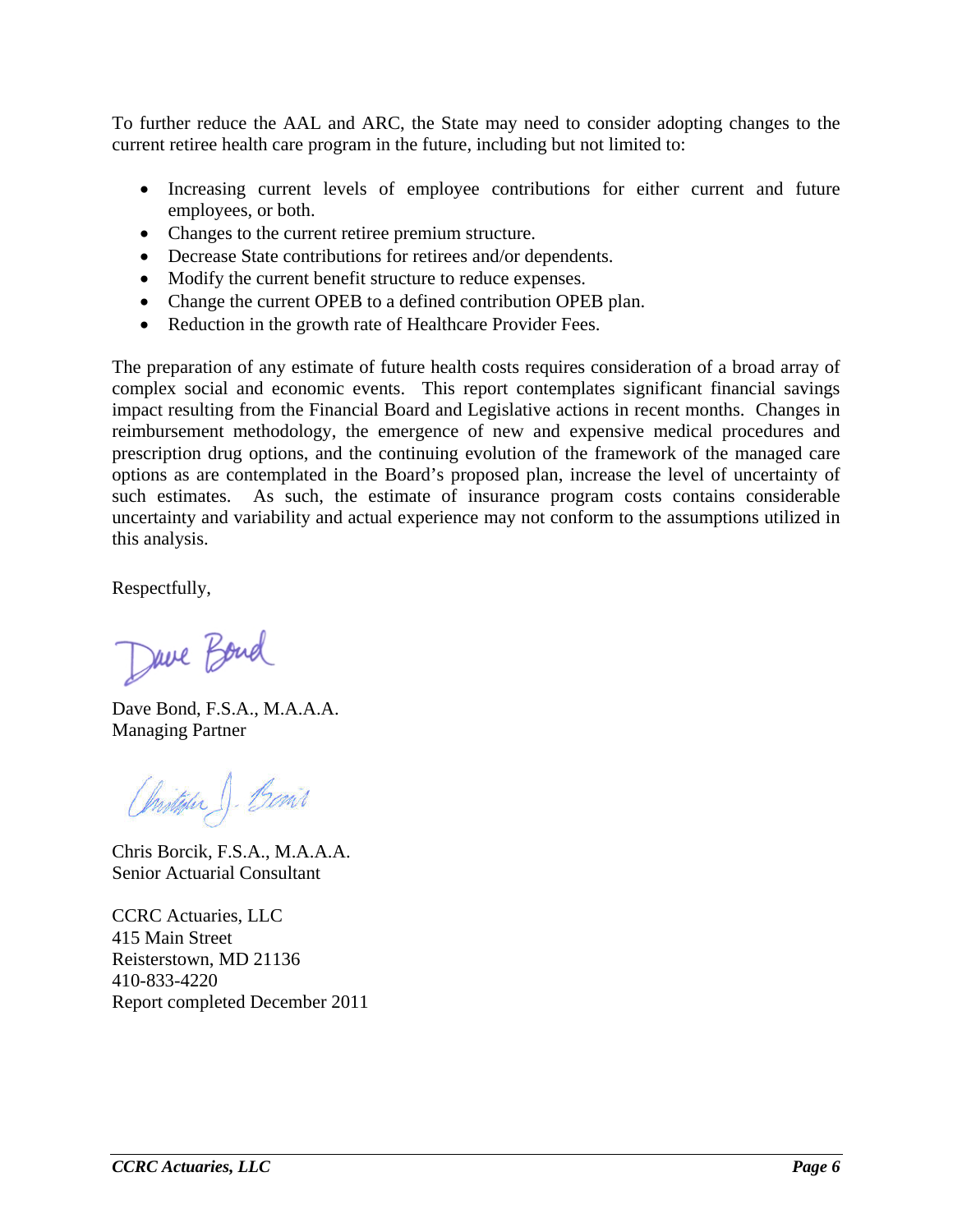## **SECTION II**

## **Overview of Other Postemployment Benefits**

In addition to pensions, many state and local governmental employers provide OPEB as part of the total compensation offered to attract and retain the services of qualified employees. OPEB includes postemployment healthcare as well as other forms of postemployment benefits such as life insurance. From an accrual accounting perspective, the cost of OPEB, like the cost of pension benefits, generally should be associated with the periods in which the exchange occurs, rather than with the periods when benefits are paid or provided. However, in current practice, most OPEB plans are financed on a pay-as-you-go basis, and financial statements generally do not report the financial effects of defined benefit OPEB until the promised benefits are paid. As a result, current financial reporting for defined benefit plans generally fails to:

- Recognize the cost of benefits in periods when the related services are received by the employer.
- Provide information about the AAL for promised benefits associated with past services and whether, and to what extent, those benefits have been funded.
- Provide information useful in assessing potential demands on the employer's future cash flow.

GASB 43 and GASB 45 improve the relevance and usefulness of financial reporting by requiring systematic, accrual-basis measurement and recognition of defined benefit OPEB cost over a period that approximates employees' years of service and providing information about AAL associated with OPEB and whether, and to what extent, progress is being made in funding the plan.

#### **GASB Statement 43 – Financial Reporting for Postemployment Benefit Plans Other Than Pension Plans**

GASB Statement 43 establishes uniform financial reporting standards for OPEB plans. The standards apply for OPEB trust funds included in the financial reports of plan sponsors, as well as for the stand-alone financial reports of OPEB plans or the public employee retirement systems that administer them.

#### **Summary of Standards for OPEB Plans That Are Administered as Trusts**

The financial reporting framework for defined benefit OPEB plans that are administered as trusts includes two financial statements and two multi-year schedules that are required to be presented as Required Supplementary Information ("RSI") immediately following the notes to the financial statements. The financial statements focus on reporting current financial information about plan net assets held in trust for OPEB and financial activities related to the administration of the trust. The *statement of plan net assets* provides information about the fair value and composition of plan assets, plan liabilities, and plan net assets held in trust for OPEB. The *statement of changes in plan net assets* provides information about the year-to-year changes in plan net assets, including additions from employer, member, and other contributions and net investment income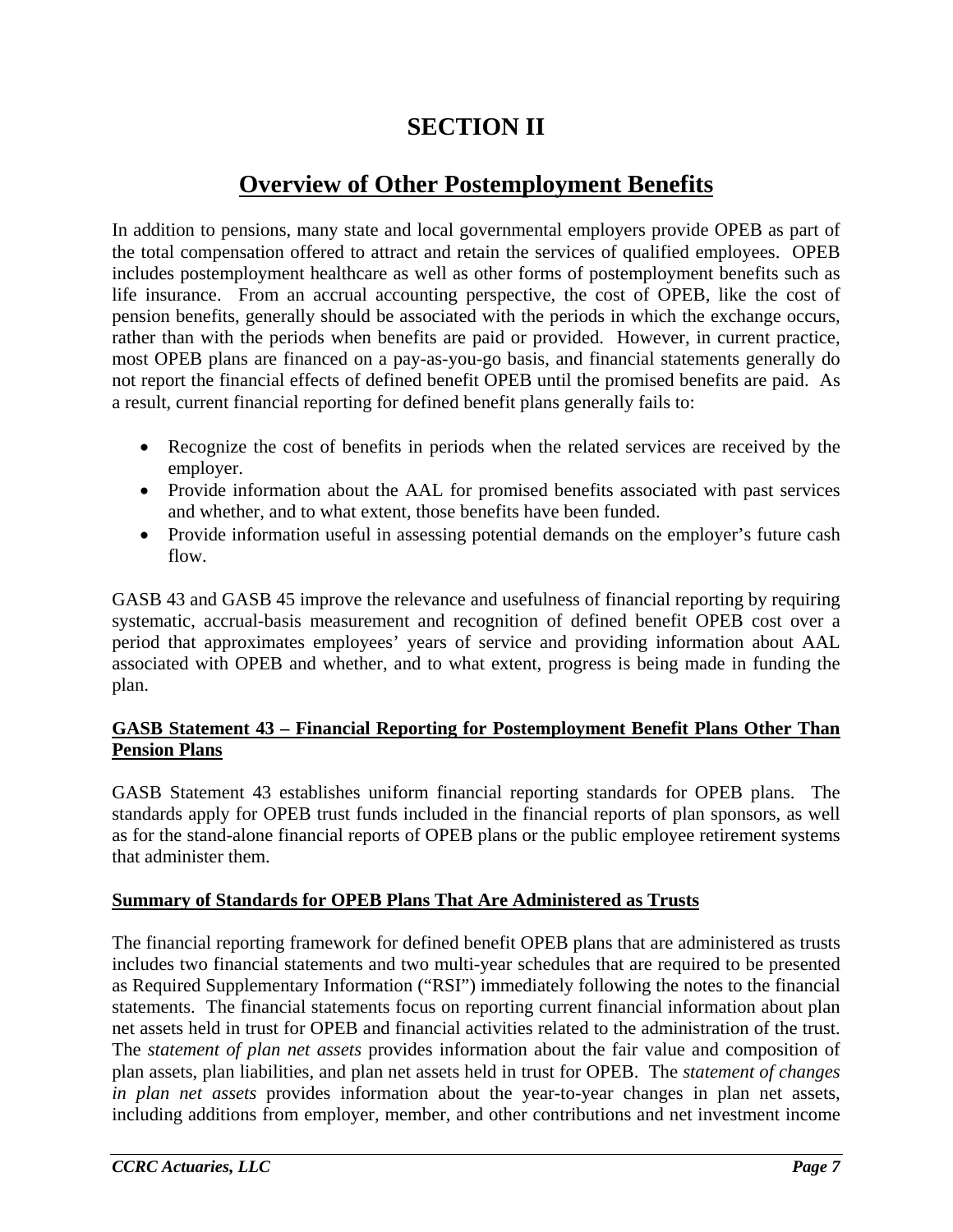and deductions for benefits and refunds paid and plan administrative expenses. The required notes to the financial statements include a brief plan description, a summary of significant accounting policies, and information about contributions and legally required reserves. Actuarial information includes the current funded status of the plan, actuarial methods and assumptions used in the valuation.

Plans are required to measure all actuarially determined information included in their financial reports in accordance with certain parameters including requirements for the frequency and timing of actuarial valuations as well as for the actuarial methods and assumptions that are acceptable for financial reporting.

For financial reporting purposes, an actuarial valuation is required at least biennially for OPEB plans with a total membership of 200 or more. The projection of benefits should include all benefits covered by the current substantive plan at the time of each valuation and should take into consideration the pattern of sharing of benefit costs between the employer and plan members to that point, as well as certain legal or contractual caps on benefits to be provided. The parameters require that the selection of actuarial assumptions, including the health care cost trend rate for postemployment healthcare plans, be guided by applicable actuarial standards.

The requirements of Statement Number 43 for OPEB plan reporting are effective based on the size of the government's gross annual revenues. Under these requirements, West Virginia was first subject to the requirement for financial reporting for the fiscal year ending June 30, 2007.

#### **GASB Statement Number 45 – Accounting and Financial Reporting by Employers for Postemployment Benefits Other Than Pensions**

GASB 45 establishes standards for the measurement, recognition and display of OPEB expense and related liabilities, note disclosures and RSI in the financial reports of state and local governmental employers. The objective of GASB 45 is to improve the faithfulness of representations and usefulness of information included in the financial reports of governmental employers regarding OPEB. The requirements of this Statement apply to the financial statements of all state and local governmental employers that provide postemployment benefits other than pension benefits.

OPEB arises from an exchange of salaries and benefits for employee services, and it is part of the compensation that employers offer for services received. OPEB includes postemployment healthcare benefits, including medical, dental, vision, and other health related benefits; and other forms of postemployment benefits – for example, life insurance, disability, long-term care, and other benefits.

Conversion of a terminating employee's unused sick leave credits to an individual account to be used for payment of postemployment benefits on the person's behalf is a termination payment. When a terminating employee's unused sick leave credits are converted to provide or to enhance a defined benefit OPEB, such as postemployment healthcare benefits, the resulting benefit or increase in benefits should be accounted for in the calculation.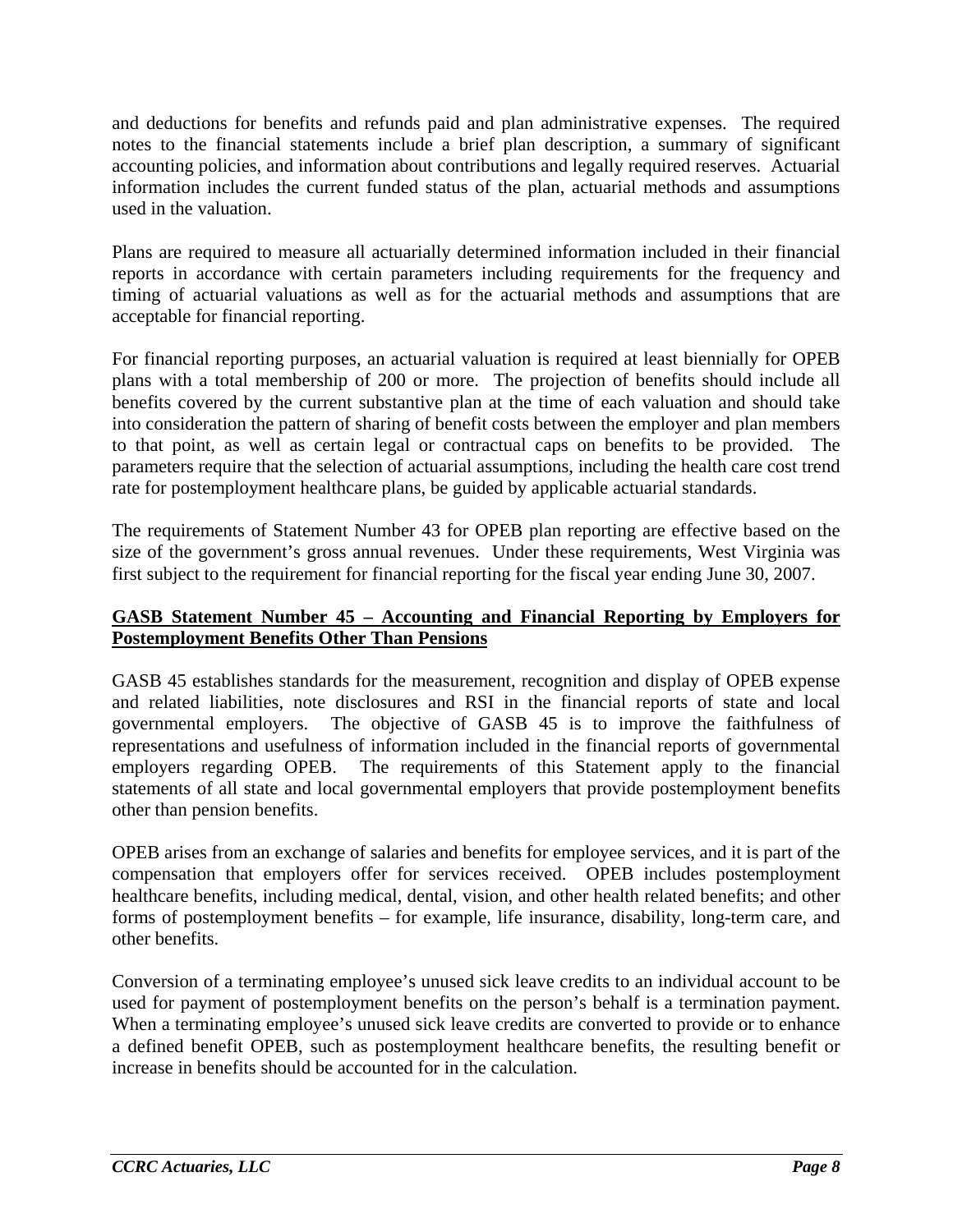#### **Sick and Annual Leave Program**

New retirees hired prior to June 30, 2001 with unused Sick and Annual Leave credits currently have the choice to receive an increased annuity payment or to convert the Sick and Annual Leave to health care benefits under the West Virginia PEIA Program. Employees hired prior to July 1, 1988 can convert two days of accrued leave for 100% of the premium for one month of single coverage and three days of accrued leave for 100% of the premium for one month of family coverage. Employees hired between July 1, 1988 and June 30, 2001 accrue monthly credits at the same rate, but for 50% of the premium for one month. Employees enrolled in a PEIA insurance plan on or after July 1, 2001 are not eligible to use unused annual and/or sick leave towards the purchase of health insurance.

Recent experience shows that approximately half of all retirees choose to use these credits for the health care premium waiver benefits under the WVRHBT. Senate Bill Number 3002, passed in 2001, created the Public Employee Leave Analysis Board ("Board"). The purpose of the Board was to:

- Analyze the fiscal impact on the State, county, school boards, and other participating entities of the current policy on conversion of annual and sick leave balances at retirement.
- Determine the projected sick leave days for all employees at their projected normal retirement date.
- Provide a full cost and benefit analysis that includes the cost of the premiums offset by the conversion, as well as enhanced retirement benefits and projected future costs.
- Utilize detailed actuarial assumptions based on individual employee and participant data, actual experience for employees and retirees, and projected future medical and prescription benefit costs.
- Calculate the monetary costs to the State, county, school boards, and other participating entities due to conversion at retirement.

The purpose of this report, in addition to the initial calculation of the GASB 43 liabilities, is to continue this reporting of the State's liabilities as established by Senate Bill Number 3002 and as requested by WVRHBT management.

It should be noted that the cost on the pay-as-you-go basis of healthcare benefits for the retirees who choose this option is currently born by the former employer, not by WVRHBT.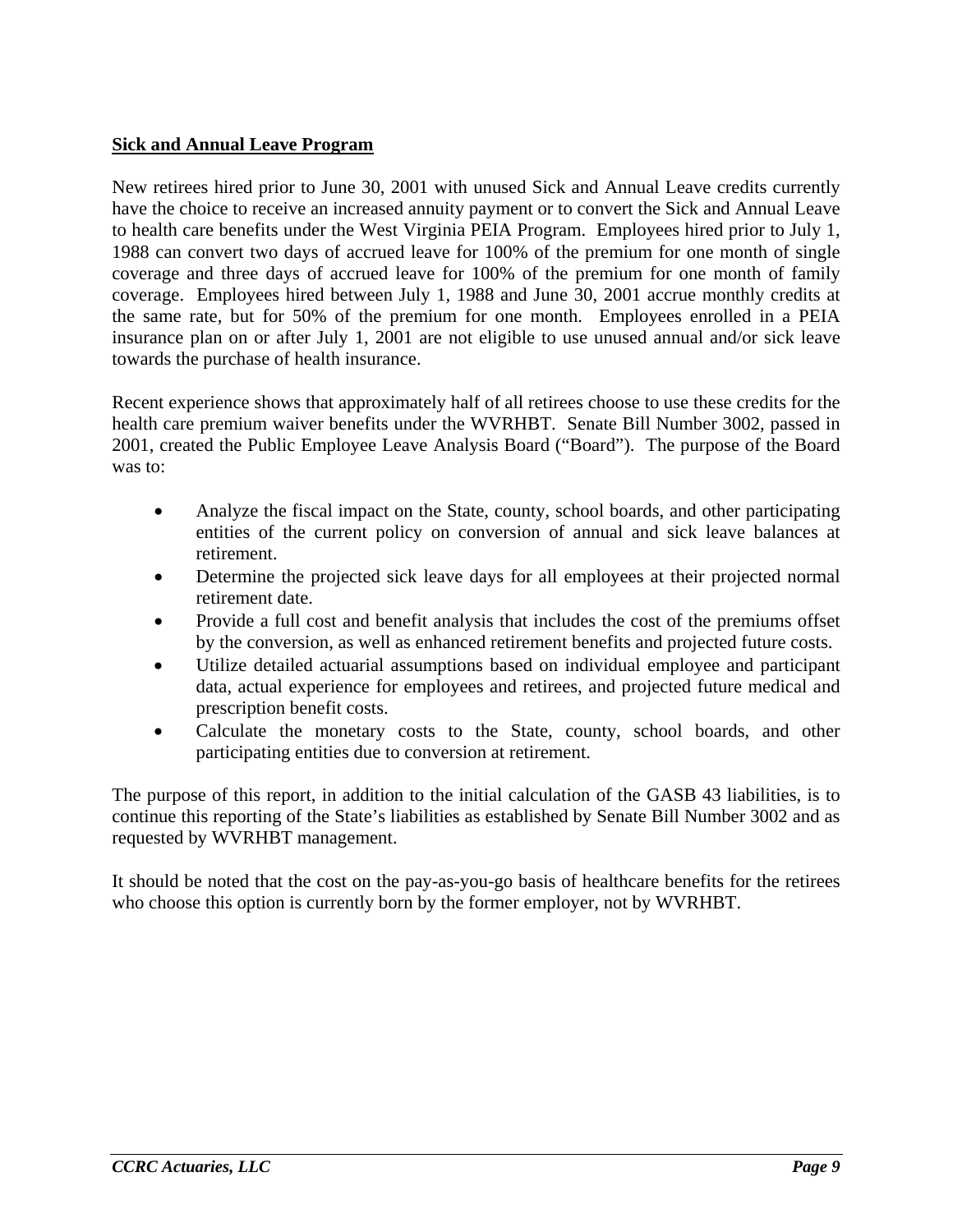#### Retiree Subsidy

Retiree premiums are currently subsidized by active employers and employees through active premiums. In Fiscal Year 2011, retiree premiums were \$70,862,874 compared to total expenses of \$215,070,421. This resulted in the State of West Virginia and Local governmental employers and employees subsidizing \$144,207,547 (67.1%) of retiree health care. The chart below summarizes the PEIA historical (Fiscal Years 2001 – 2011) and projected (Fiscal Years 2012 – 2016) retiree subsidy contained in the PEIA Financial Plan.

| Fiscal Year | Retiree Subsidy     | Growth    |
|-------------|---------------------|-----------|
| 2001        | $(\$71,682,928)$    |           |
| 2002        | $(\$84,912,636)$    | 18.5%     |
| 2003        | $(\$78,804,738)$    | $-7.2\%$  |
| 2004        | $(\$88,751,881)$    | 12.6%     |
| 2005        | $(\$105,783,066)$   | 19.2%     |
| 2006        | $(\$115,355,739)$   | 9.0%      |
| 2007        | (\$122,810,810)     | $6.5\%$   |
| 2008        | $(\$77,241,609)$    | $-37.1\%$ |
| 2009        | $(\$98,939,519)$    | 28.1%     |
| 2010        | (\$134,908,604)     | 36.4%     |
| 2011        | $(\$144, 207, 547)$ | 6.9%      |
| 2012        | (\$166,669,003)     | 15.6%     |
| 2013        | $(\$181,150,947)$   | 8.7%      |
| 2014        | $(\$177,698,048)$   | $-1.9\%$  |
| 2015        | (\$189,373,814)     | 6.6%      |
| 2016        | $(\$201,218,672)$   | 6.3%      |
|             |                     |           |

Under the PEIA Financial Plan adopted in December 2011, in FY 2013 the annual retiree subsidy is equivalent to \$343 per retiree per month. In future years, the annual retiree subsidy will continue to increase each year by a maximum of 3% per retiree per year. The current 67.1% level of retiree subsidization is projected to decrease to 55.2% in 2016. These subsidization levels are at a significantly lower subsidy than in recent years due to the recent actions of the Financial Board.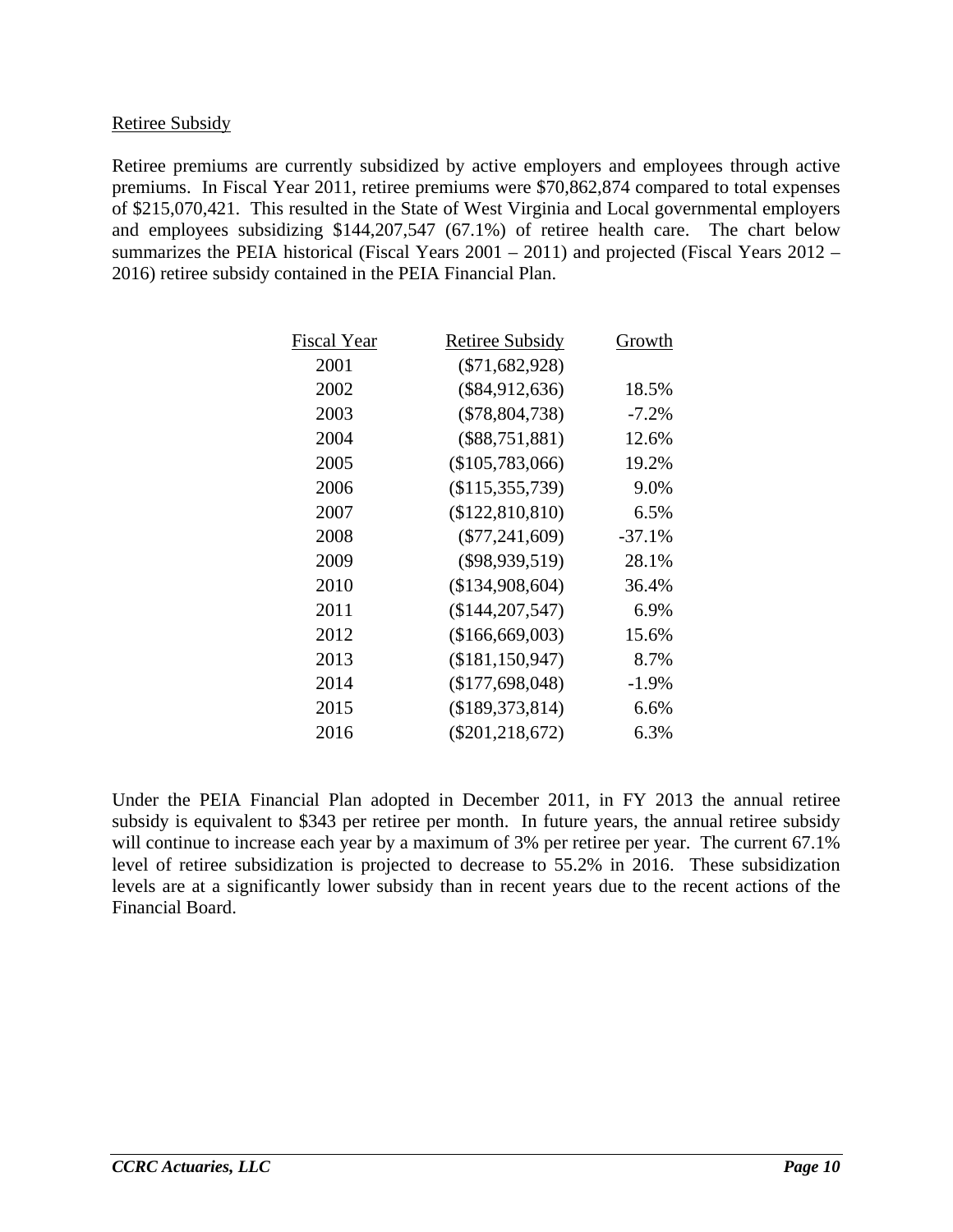## **SECTION III**

## **Methodology**

#### **Retiree Subsidy Calculation**

In addition to pensions, many state and local governmental employers provide OPEB as part of the total compensation offered to attract and retain the services of qualified employees. OPEB includes postemployment healthcare as well as other forms of postemployment benefits such as life insurance. The State of West Virginia currently offers its retirees defined benefit health care coverage and life insurance coverage. From an accrual accounting perspective the cost of OPEB, like the cost of pension benefits, generally should be associated with the periods in which the exchange occurs, rather than with the periods when benefits are paid or provided. However, in current practice, most OPEB defined benefit plans are financed on a pay-as-you-go basis, and financial statements generally do not report the financial effects of OPEB until the promised benefits are paid.

GASB 43 and GASB 45 improve the relevance and usefulness of financial reporting by requiring systematic, accrual-basis measurement and recognition of defined benefit OPEB cost over a period that approximates employees' years of service and providing information about actuarial accrued liabilities associated with OPEB and whether and to what extent progress is being made in funding the plan.

#### **Definition of GASB 43 and GASB 45 Liabilities**

Under GASB 43 and GASB 45, the **Actuarial Accrued Liability** (**AAL**) is the accumulation to the valuation date of assumed contributions and investment earnings necessary to fund the expected benefit at retirement. The current unaccounted for AAL needs to be amortized over a period not to exceed 30 years. We have assumed this liability is amortized over 30 years. The **Normal Cost** is the assumed contribution which is allocated to a valuation year by the Actuarial Cost Method.

To calculate the AAL for each current employee and retiree, the NPV of benefits at retirement are calculated from the date of hire. Utilizing the assumed payroll growth rate and interest earnings rate, an assumed contribution in the first year of employment is calculated such that over time, contributions and investment earnings will fund the benefits at retirement. Each subsequent year the assumed contribution is this initial contribution inflated by the payroll growth rate.

Current Age Health Care Benefits (**CAHCB**) for each individual equals the NPV of future health care benefits that were calculated for the current employee utilizing the appropriate mortality, withdrawal and retiree rates.

Entry Age Future Health Care Benefits (**EAFHCB**) for each individual equals the NPV of future health care benefits that were calculated to the entry year of employment utilizing the appropriate mortality, withdrawal and retiree rates.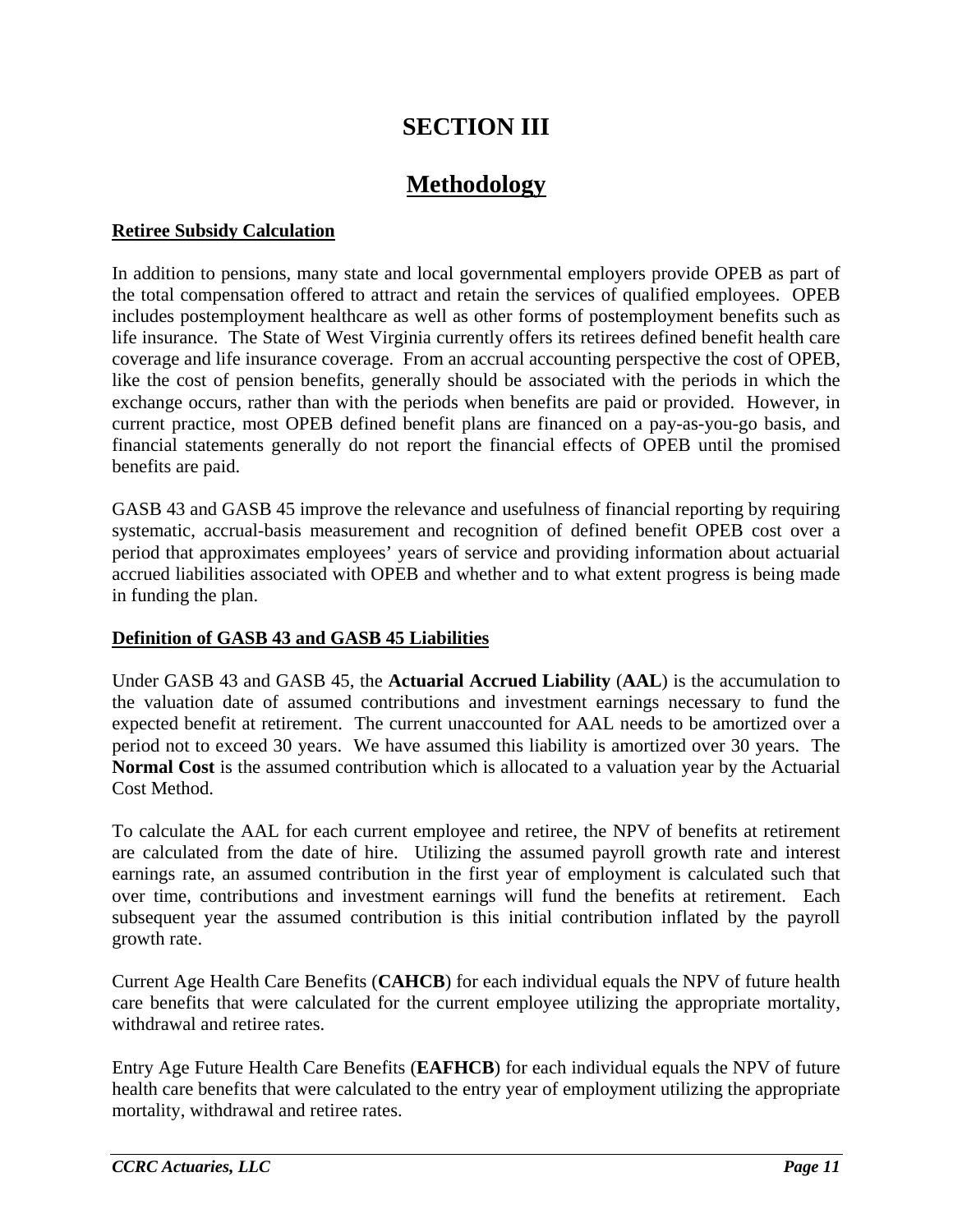Current Age Annuity Factor (**CAAF**) for each individual equals an annuity factor developed from the expected future working lifetime of the individual, the payroll growth rate and the discount factor.

With an Investment Rate of Return at 7.50%, and a Payroll Growth Rate of 5.0%, the Discount Rate (r) is equal to  $((1+0.075)/(1+0.05))$ -1 or 0.024.

The CAAF is  $1+(1-((1+0.024))<sup>0</sup>$  (expected future working lifetime at current age-1)))/0.024.

Entry Age Annuity Factor (**EAAF**) for each individual equals an annuity factor developed from the expected future working lifetime of the individual, the payroll growth rate and the discount factor.

With an Investment Rate of Return at 7.50%, and a Payroll Growth Rate of 5.0%, and the Discount Rate (r) is equal to  $((1+0.075)/(1+0.05))$ -1 or 0.024.

The EAAF is  $1+(1-((1+0.024))<sup>0</sup>$  (expected future working lifetime at entry-1)))/0.024.

The Normal Cost at Entry (**NCE**) equals the annual amount to be set aside each year for benefits at retirement, adjusted for the payroll growth rate.

**NCE = EAFHCB / EAAF**

The Normal Cost at Current Age (**NCCA**) equals the next fiscal year amount to be set for benefits at retirement.

**NCCA** = NCE  $*$  (1 + Payroll Growth Rate)<sup>n</sup> where n is the previous number of years employed.

Future Normal Cost at Current Age (**FNCCA**) equals the total normal cost contributions to be made in the future prior to retirement.

 **FNCCA = NCCA \* CAAF** 

Actuarial Accrued Liability (**AAL**) equals the total expected benefits at retirement that is not provided for by future normal costs.

**AAL = CAHCB – FNCCA**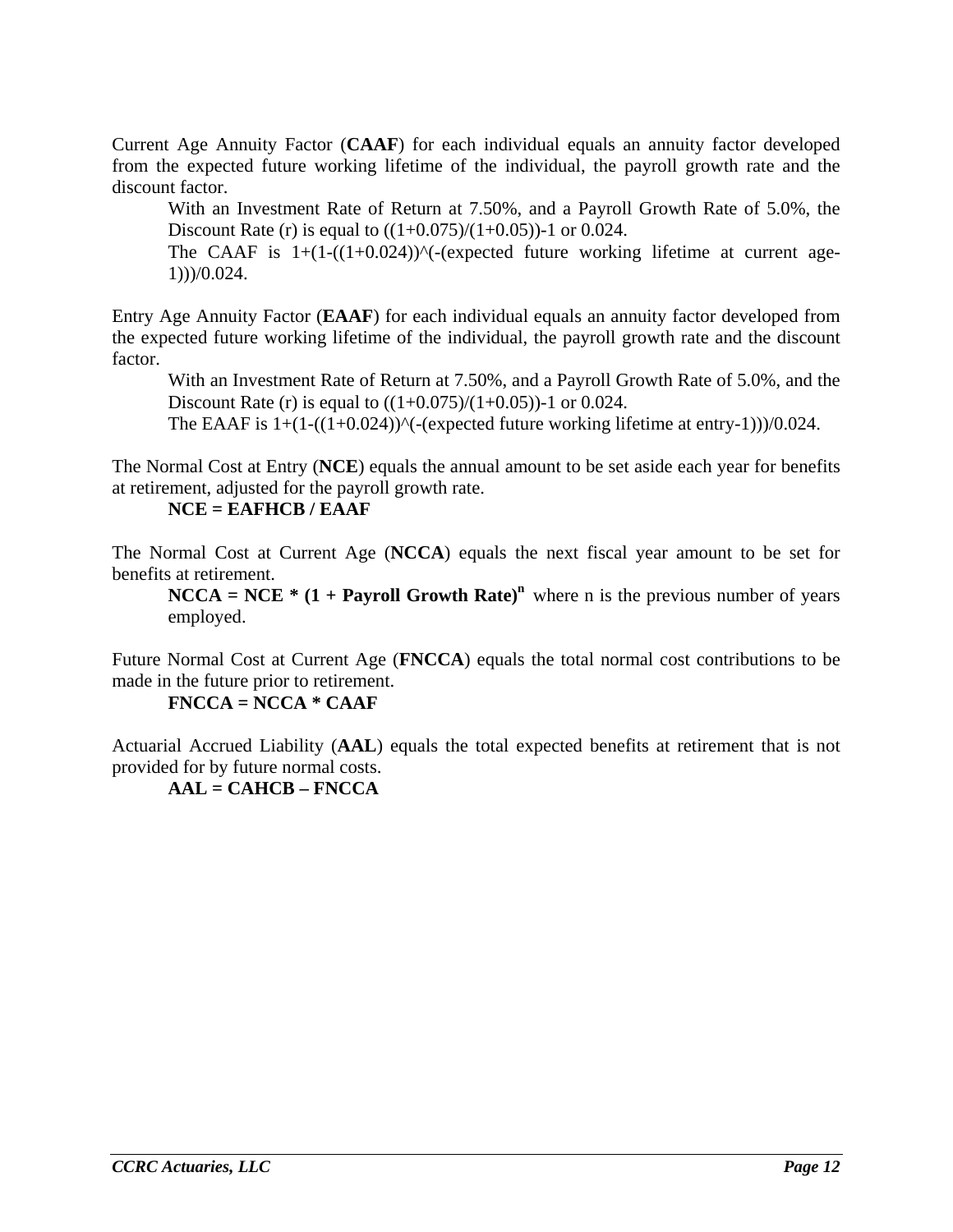#### **Illustrative Calculations**

In an effort to assist the reader in understanding the calculation, this section presents examples of the liabilities and the calculation for both single active employees and for active employees with a spouse. These examples of the OPEB liability calculation for various sample employees are shown in detail on the next page.

Because the majority of the employees are members of the PERS and TRS/TDC plans, we have used the PERS plan for demonstration purposes. The average age of all employees is 57 and the average years of service is 16. The majority of the employees are female; consequently, we have selected this for our first detailed sample calculation. Each additional sample calculation has changed one variable to demonstrate the impact that certain variables have on the final results. For example, we have shown a male with the same age and years of service.

Page 16 provides the detailed calculation for a PERS employee that is:

- o a single female age 47 with 14 years of service,
- o a single male age 47 with 14 years of service (see example 2),
- o a family coverage (example 3),
- o a 57 year old female (example 4),
- o a 37 year old female (example 5), and
- o a 47 year old with 25 years of service (example 6).

All six of these examples are detailed on page 14 utilizing two different discount rates of 5.22% and 7.5%. The following description is for our sample female employee age 47 with 14 years of service.

One of the first things to determine in our calculation is the future years of service that the specific employee would need to work in order to achieve full retirement benefits. This will vary by each plan. For PERS, a member who has attained age 60 and has earned five or more years of contributing service is eligible for a normal retirement benefit. Also, a member who has completed at least five years of contributing service and who has attained age 55 with the sum of his age plus years of contributing service equal to or greater than 80, may retire at any age over 55 with full retirement benefits, the "Rule of 80". For the employee age 47 with 14 years of service, the earliest that employee can reach full retirement is in 13 years at age 60.

The next criterion to determine is the probability of actually reaching full retirement. The appropriate mortality and withdrawal rates for the age, sex, and plan are applied each year the employee would need to work to determine the probability that this employee reaches full retirement. For example, for the employee age 47, there is a 0.1654% chance that the 47 year old female will be deceased in the next year and a 3.8% chance the employee will not work under this plan next year. Therefore, there is approximately a 96% chance this employee will work in this plan and achieve one more year of service towards full retirement. Similarly, there is approximately a 96% chance the employee will work in the following year. Ultimately, this results in a 68.4% probability that the 47 year old female with 14 years of service will reach the criteria required for full retirement under the PERS plan. This is detailed in the following table.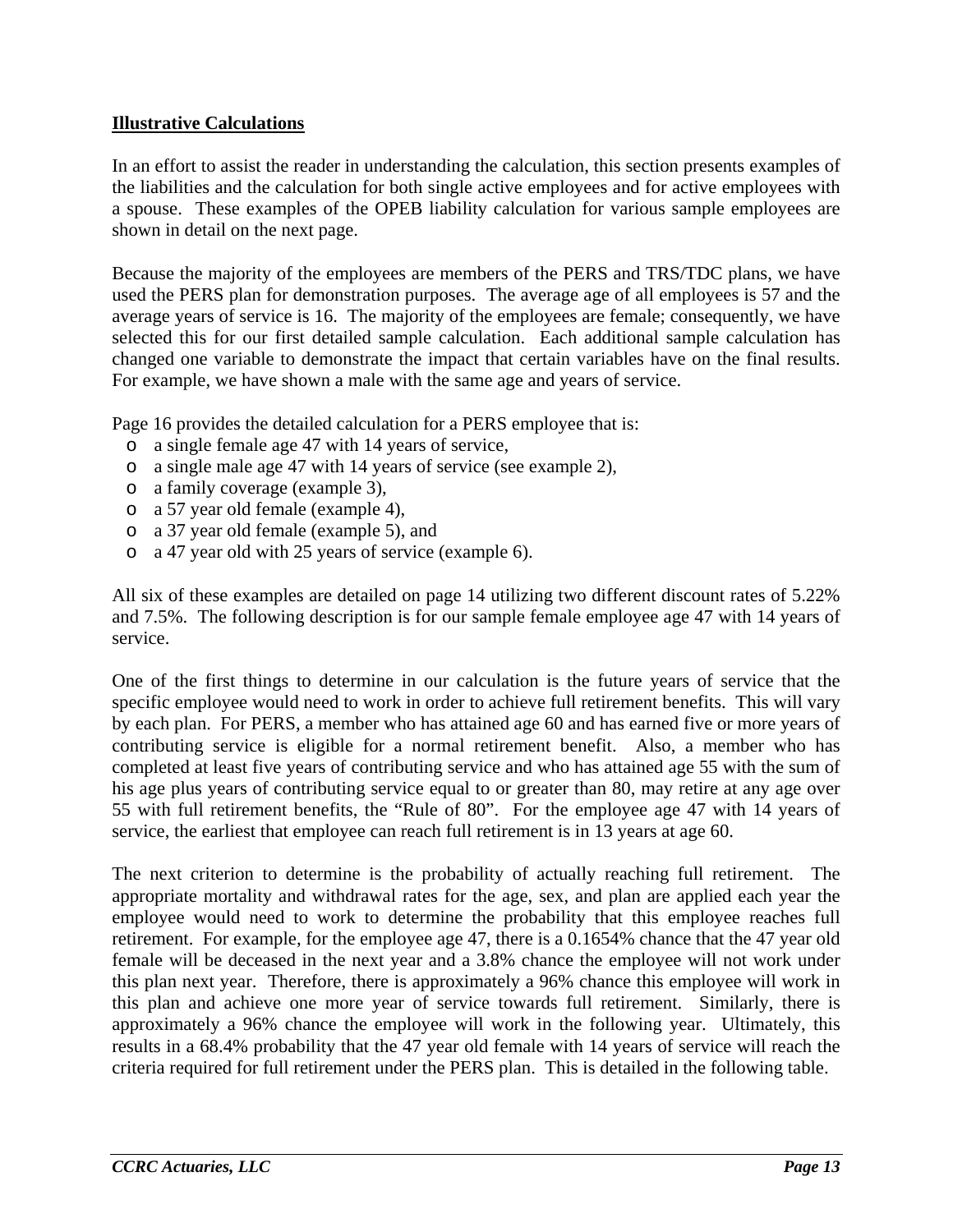|      |     | Probability of Remaining Employed |            |  |  |  |
|------|-----|-----------------------------------|------------|--|--|--|
| Year | Age | An Additional Year                | Cumulative |  |  |  |
| 1    | 47  | 0.96035                           | 0.96035    |  |  |  |
| 2    | 48  | 0.96120                           | 0.92308    |  |  |  |
| 3    | 49  | 0.96203                           | 0.88804    |  |  |  |
| 4    | 50  | 0.96285                           | 0.85504    |  |  |  |
| 5    | 51  | 0.96568                           | 0.82570    |  |  |  |
| 6    | 52  | 0.96848                           | 0.79967    |  |  |  |
| 7    | 53  | 0.97126                           | 0.77669    |  |  |  |
| 8    | 54  | 0.97402                           | 0.75651    |  |  |  |
| 9    | 55  | 0.97674                           | 0.73892    |  |  |  |
| 10   | 56  | 0.97843                           | 0.72297    |  |  |  |
| 11   | 57  | 0.98005                           | 0.70855    |  |  |  |
| 12   | 58  | 0.98161                           | 0.69552    |  |  |  |
| 13   | 59  | 0.98310                           | 0.68377    |  |  |  |

For the PERS plan there are withdrawal rates that vary in the first six years of employment. The withdrawal rates and mortality rates vary by sex. If our example employee age 47 with 14 years of service were a male, the probability that he would reach full retirement is 74.0%.

The OPEB calculation also uses the years of service needed to reach full retirement at the employees' original hire date as well as the associated probability that they remain employed throughout these years. For our sample employee age 47 with 14 years of service, she needs to work 27 years from the original hire date to reach full retirement criteria. Similar to the previous calculation, the probability of a 47 year old male with 14 years of service remaining employed long enough to reach full retirement is 27.3%.

Once the employee has achieved full retirement criteria, retirement rates are applied to determine the probability that the employee does in fact stop working in the next year or continues to work. For our 47 year old female with 14 years of service, full retirement criteria are met at age 60. There is a 15% chance an employee age 60 with full retirement criteria met will stop working, a 15% chance an employee age 61 with full retirement criteria met will stop working, a 40% chance an employee age 62 with full retirement criteria met will stop working, etc. These retirement rates are applied to the projected number of employees still working to determine the projected number of retirees.

For each of the employees, if the employee is single it is assumed they will remain with single coverage throughout the projection. If the employee has family coverage, the mortality rates are also applied to the spouse. Claim expenses are projected on a per capita basis for both the employee and spouse.

We have developed the subsidy cost that PEIA will need to pay a retiree in future years depending on family and single status and Medicare and Non-Medicare eligibility. These assumed subsidy costs are multiplied by the projected number of retirees to develop the subsidy that PEIA would need to pay for this employee over their expected future lifetime after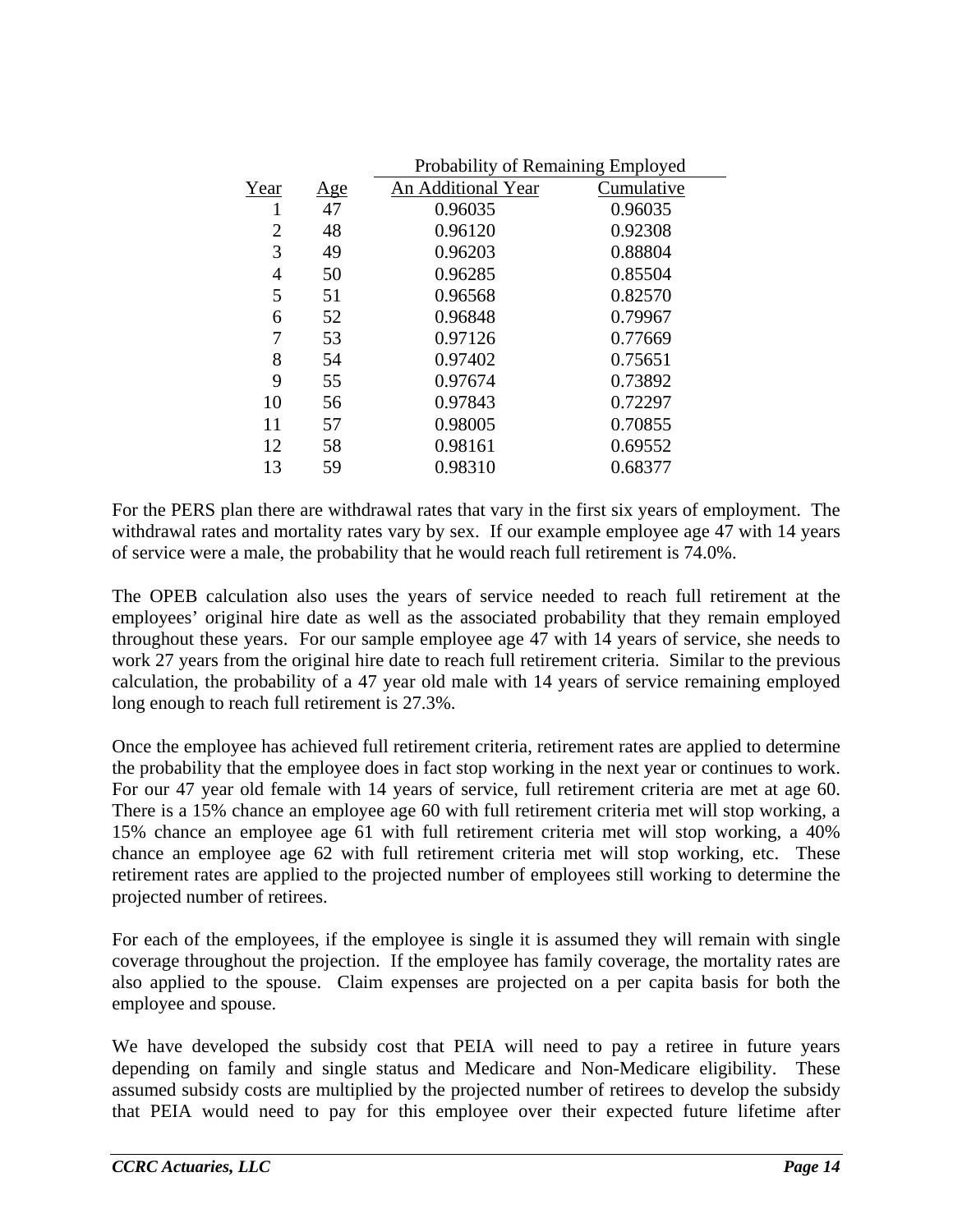retirement. Factoring in the probability that the employee actually reaches full retirement provides the Current-Age Health Care Benefits. The CAHCB is \$28,713 for our sample female. The EAFHCB is calculated using the original hire date of the employee. This is \$4,994 for our female example.

The expected future working lifetime at entry is determined by the age, sex, years of service and retirement criteria for each employee. For our sample female this is determined as approximately 12.1 years.

The 5.22% discount rate and the 5% Payroll growth rate are used to determine the EAAF. This annuity factor is equal to 11.9 for the sample female.

The \$4,994 EAFHCB divided by the 11.9 annuity factor gives a Normal Cost at Entry Age of \$419. This value along with the years of past service is used to determine the Normal Cost at Current Age. The \$419 inflated at 5% for 14 years is \$830 for our sample female.

The expected future working lifetime at current age is determined by the age, sex, years of service and retirement criteria for each employee. For our sample female this is determined as approximately 13 years. Again, the discount rate and the 5% Payroll growth rate are used to determine the CAAF. This annuity factor is equal to 12.8 for the sample female.

The FNCCA of \$10,643 is equal to the \$830 times the 12.8 years for our sample female.

The AAL is equal to the CAHCB of \$28,712 minus the FNCCA of \$10,643. This is \$18,069 for our sample 47 year old female with 14 years of service.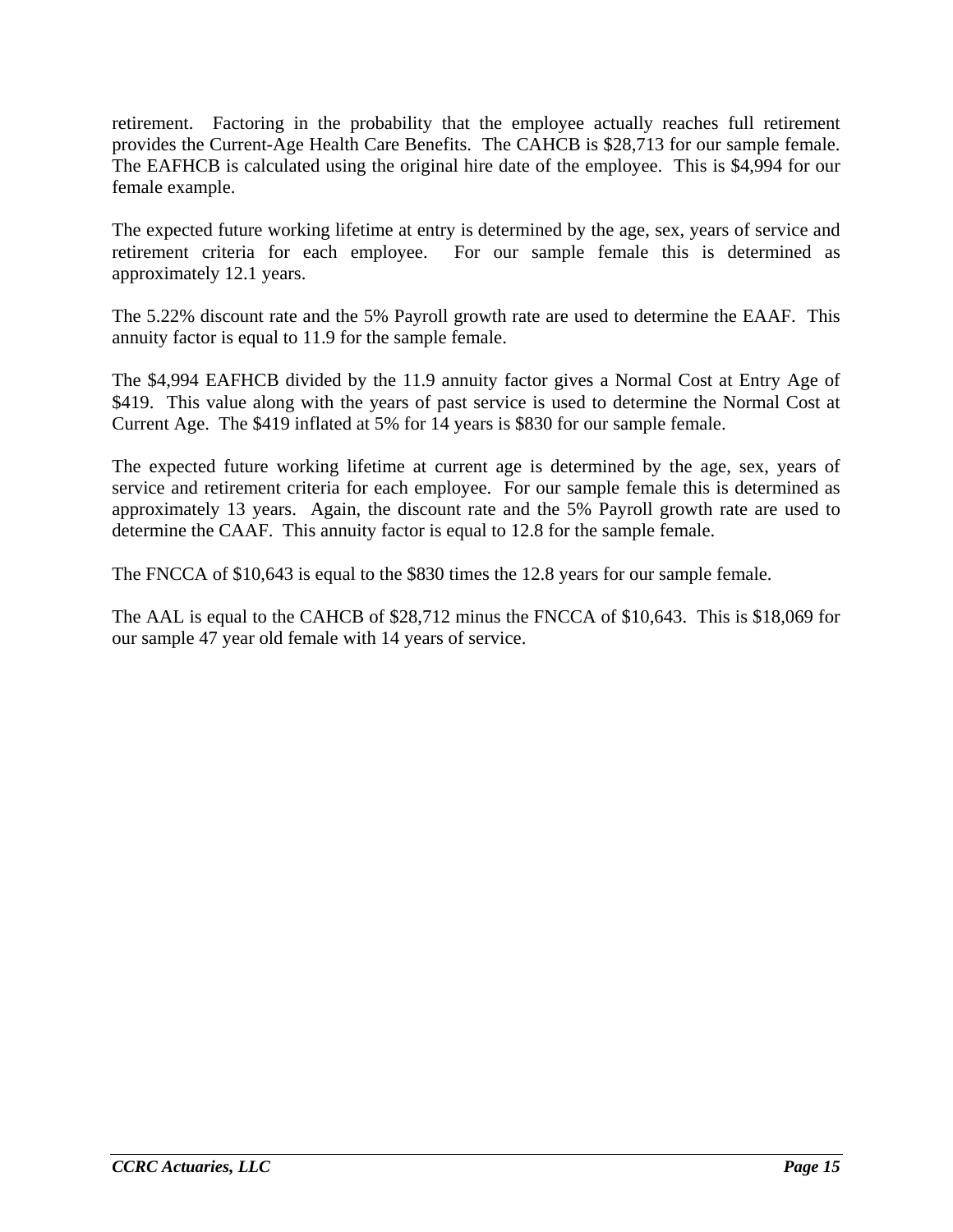|                |                     |     |      |                                      |                        |                   |                            |                                                    |               |          | PV Factor of         |                       |                                    |
|----------------|---------------------|-----|------|--------------------------------------|------------------------|-------------------|----------------------------|----------------------------------------------------|---------------|----------|----------------------|-----------------------|------------------------------------|
|                |                     |     |      |                                      |                        |                   | PV Factor of \$1           |                                                    |               |          | \$1 Per Year         |                       |                                    |
|                |                     |     |      |                                      |                        | Expected          | Per Year Over              |                                                    |               | Expected | Over<br>Expected     |                       |                                    |
|                |                     |     |      |                                      | Entry-Age              | Future            | Expected                   |                                                    |               | Future   | Future               | Future                |                                    |
|                |                     |     |      | Current-Age                          | <b>Future Health</b>   | Working           | Future                     |                                                    | <b>Normal</b> | Working  | Working              | Normal                |                                    |
|                | Years of            |     |      | Spouse Health Care                   | Care                   | Lifetime          | Working                    |                                                    | Cost          | Lifetime | Lifetime             | Cost At               | <b>Actuarial</b>                   |
|                | Past                |     |      | Current Sex & Benefits to Be         | Benefits to Be         | (at Entry         | Lifetime                   | Normal Cost at Current (at Current                 |               |          | (at Current          | Current               | <b>Accrued</b>                     |
|                | Sex Service         | Age | Age  | Paid                                 | Paid                   | Age)              | (at Entry Age)             | at Entry Age                                       | Age           | Age)     | Age)                 | Age                   | <b>Liability</b>                   |
|                |                     |     |      | <b>CAHCB</b>                         | <b>EAFHCB</b>          |                   | <b>EAAF</b>                | <b>NCE</b>                                         | <b>NCCA</b>   |          | <b>CAAF</b>          | <b>FNCCA</b>          | <b>AAL</b>                         |
|                |                     |     |      |                                      |                        |                   |                            | $=$ EAFHCB $/$                                     |               |          |                      | $=$ NCCA $\mathbf{x}$ | $= CAHCB$                          |
|                |                     |     |      |                                      |                        |                   |                            | <b>EAAF</b>                                        |               |          |                      | <b>CAAF</b>           | <b>FNCCA</b>                       |
|                | 5.22% Discount Rate |     |      |                                      |                        |                   |                            |                                                    |               |          |                      |                       |                                    |
| 1 F            | 14                  | 47  |      | \$28,713                             | \$4,994                | 12.1              | 11.9                       | \$419                                              | \$830         | 13.0     | 12.8                 | \$10,643              | \$18,069                           |
| $2 \mathbf{M}$ | 14                  | 47  |      | 23,706                               | 4,298                  | 12.5              | 12.4                       | 348                                                | 689           | 13.7     | 13.5                 | 9,321                 | 14,384                             |
| 3 F            | 14                  | 47  | M 47 | 53,442                               | 9,296                  | 12.1              | 11.9                       | 780                                                | 1,545         | 13.0     | 12.8                 | 19,810                | 33,632                             |
| $4$ F          | 14                  | 57  |      | 27,372                               | 6,234                  | 11.5              | 11.4                       | 547                                                | 1,083         | 6.4      | 6.3                  | 6,842                 | 20,529                             |
| 5 F            | 14                  | 37  |      | 19,517                               | 2,214                  | 9.9               | 9.8                        | 226                                                | 448           | 16.1     | 15.9                 | 7,110                 | 12,407                             |
| 6 F            | 25                  | 47  |      | 40,534                               | 1,343                  | 9.6               | 9.5                        | 141                                                | 478           | 10.5     | 10.4                 | 4,967                 | 35,566                             |
|                |                     |     |      |                                      |                        |                   |                            |                                                    |               |          |                      |                       |                                    |
|                |                     |     |      |                                      |                        |                   |                            |                                                    |               |          | PV Factor of         |                       |                                    |
|                |                     |     |      |                                      |                        |                   | PV Factor of \$1           |                                                    |               |          | \$1 Per Year<br>Over |                       |                                    |
|                |                     |     |      |                                      |                        |                   |                            |                                                    |               |          |                      |                       |                                    |
|                |                     |     |      |                                      |                        |                   |                            |                                                    |               |          |                      |                       |                                    |
|                |                     |     |      |                                      |                        |                   | Expected Per Year Over     |                                                    |               | Expected | Expected             |                       |                                    |
|                |                     |     |      |                                      | Entry-Age              | Future            | Expected                   |                                                    |               | Future   | Future               | Future                |                                    |
|                |                     |     |      | Current-Age                          | <b>Future Health</b>   | Working           | Future                     |                                                    | <b>Normal</b> | Working  | Working              | Normal                |                                    |
|                | Years of<br>Past    |     |      | Spouse Health Care                   | Care                   | Lifetime          | Working                    |                                                    | Cost          | Lifetime | Lifetime             | Cost At               | <b>Actuarial</b>                   |
|                | Sex Service         | Age | Age  | Current Sex & Benefits to Be<br>Paid | Benefits to Be<br>Paid | (at Entry<br>Age) | Lifetime<br>(at Entry Age) | Normal Cost at Current (at Current<br>at Entry Age | Age           | Age)     | (at Current<br>Age)  | Current<br>Age        | <b>Accrued</b><br><b>Liability</b> |
|                |                     |     |      | <b>CAHCB</b>                         | <b>EAFHCB</b>          |                   | <b>EAAF</b>                | <b>NCE</b>                                         | <b>NCCA</b>   |          | <b>CAAF</b>          | <b>FNCCA</b>          | <b>AAL</b>                         |
|                |                     |     |      |                                      |                        |                   |                            | $=$ EAFHCB $/$                                     |               |          |                      | $=$ NCCA $\mathbf{x}$ | $=$ CAHCB $\cdot$                  |
|                |                     |     |      |                                      |                        |                   |                            | <b>EAAF</b>                                        |               |          |                      | CAAF                  | <b>FNCCA</b>                       |
|                | 7.5% Discount Rate  |     |      |                                      |                        |                   |                            |                                                    |               |          |                      |                       |                                    |
| 1 F            | 14                  | 47  |      | \$16,440                             | \$2,118                | 12.1              | 10.6                       | \$200                                              | \$395         | 13.0     | 11.3                 | \$4,471               | \$11,968                           |
| $2 \mathbf{M}$ | 14                  | 47  |      | 13,988                               | 1,879                  | 12.5              | 11.0                       | 171                                                | 339           | 13.7     | 11.9                 | 4,025                 | 9,963                              |
| 3 F            | 14                  | 47  | M 47 | 31,085                               | 4,005                  | 12.1              | 10.6                       | 377                                                | 747           | 13.0     | 11.3                 | 8,455                 | 22,630                             |
| $4$ F          | 14                  | 57  |      | 18,080                               | 3,050                  | 11.5              | 10.2                       | 299                                                | 591           | 6.4      | 6.0                  | 3,531                 | 14,549                             |
| $5$ F<br>6 F   | 14                  | 37  |      | 9,024                                | 758                    | 9.9               | 8.9                        | 85                                                 | 169           | 16.1     | 13.6                 | 2,286                 | 6,738                              |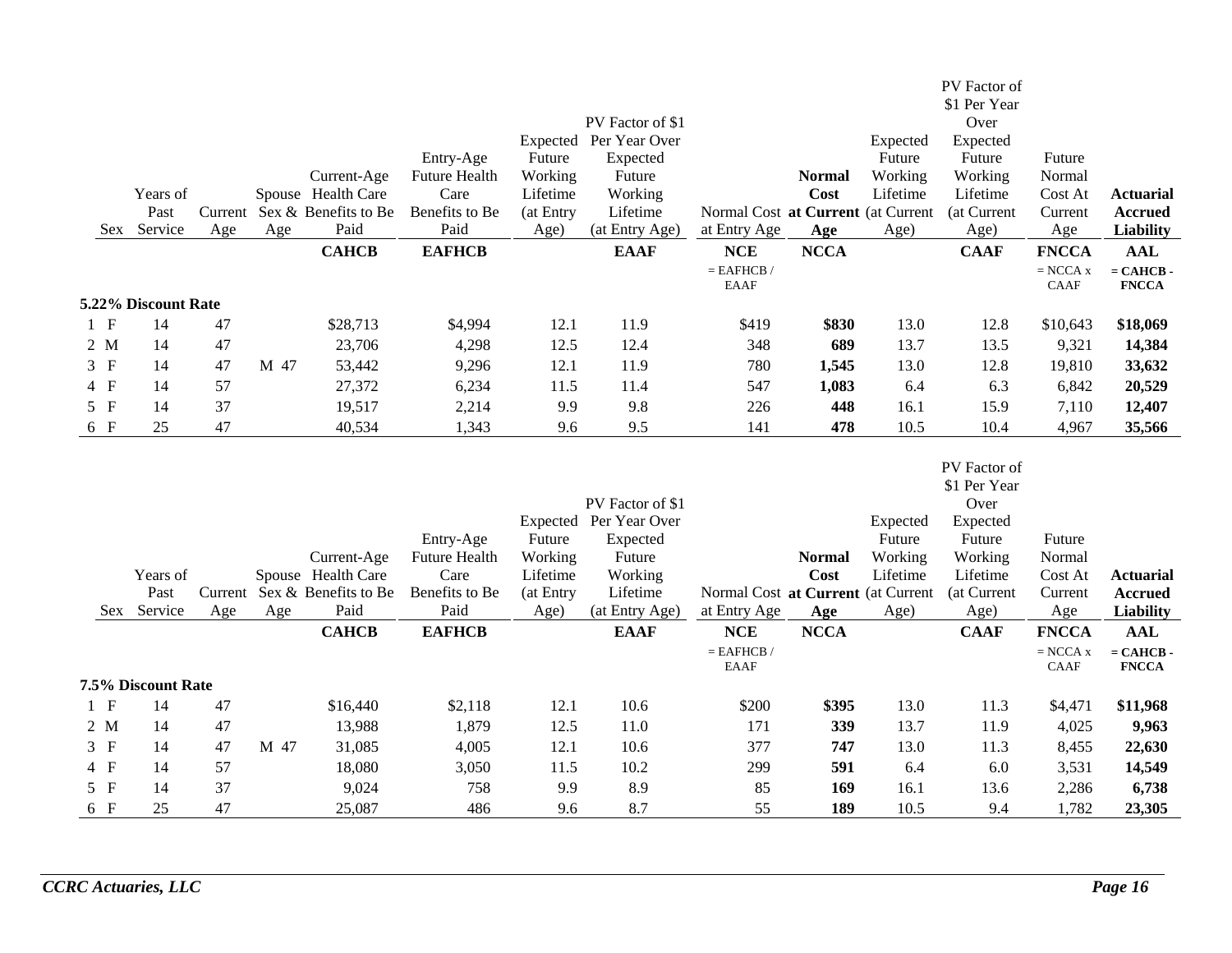#### **Sick and Annual Leave Calculation**

We have projected the current liability to the State of West Virginia of the current program for 50% and 100% SAL participants. The current liability or cost to the State includes the present value of both the free or discounted medical premiums and the annuity differential for retirees who choose each respective option. It is important to note that Low Trend assumptions will result in a greater percentage of retirees choosing the medical premium waiver benefit in the future from the recent experience of approximately half of all retirees.

Our approach in completing this analysis was to:

- 1) Develop appropriate assumptions that reflect actual experience of the various retirement plans and PEIA experience. These assumptions include rates of retirement, rates of voluntary withdrawal, mortality rates of active employees and retirees, investment rates of return, retiree option participation rates, and salary increases. All demographic assumptions were unchanged from the prior report. In addition, the expected increase in PEIA premiums and the investment rate available to the employee were judged to be critical assumptions and may be worthy of alternative scenarios.
- 2) Collect and collate active employee data supplied by the Department of Administration. Data problems were identified and reported to the Department for possible correction. For the SAL, we analyzed the number of sick leave days based on the information provided for each employee as of June 30, 2011.
- 3) Project the current liability of the SAL Program to the State of West Virginia. This liability represents the present value of the marginal increases in retiree pension amounts for those exercising the defined annuity benefit, as well as the present value of the waived medical premiums as a result of this election. However, since the Consolidated Public Retirement Board ("CPRB") currently accrues the anticipated liability resulting from the increased annuities through the excise of Sick and Annual Leave liabilities, these liabilities are not part of the OPEB.
- 4) Analyze and develop individual employee decision matrices based on information for each employee and the assumption that the employee would generally make the decision resulting in the most favorable financial outcome.
- 5) For the single active employees, it is assumed that their coverage remains single throughout the projection. For the current employees with family coverage, we have assumed that a portion of these employees would change to single coverage during the projection. Based on the current distribution of retirees between single and family coverage, we have projected that approximately 78% of the active family employees should be evaluated as family coverage at retirement, while the other 22% should be evaluated as single coverage to reflect the expected future change in coverage.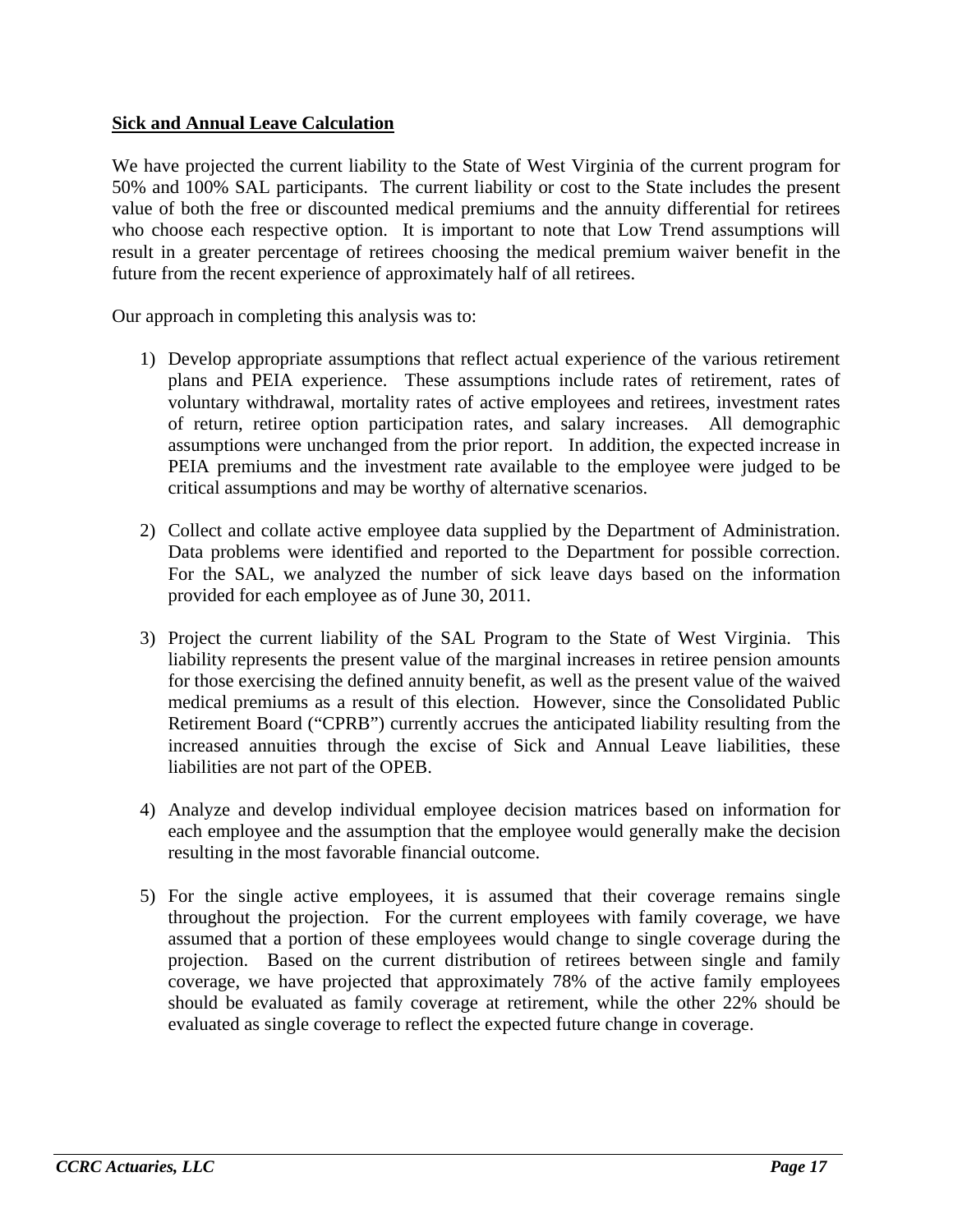## **SECTION IV**

## **Actuarial Assumptions**

#### **OPEB Key Assumptions**

The GASB 43 and GASB 45 require that the selection of actuarial assumptions be guided by standards of the actuarial profession. Assumptions should be placed on expected long-term future trends. In the interest of consistency, we will use information and assumptions currently incorporated by the Consolidated Public Retirement Board with respect to methodology, demographic movements and salary scale assumptions:

#### 1. **Actuarial Cost Methods**

The State of West Virginia currently employs the Entry Age Actuarial Cost Method in its other defined benefit pension valuations, and this methodology will be used in the OPEB valuation. Under this methodology, the Actuarial Present Value of the Projected Benefits of each individual included is allocated on a level basis over the earnings or service of the individual between entry age and assumed exit ages. The portion of the Actuarial Present Value allocated to a valuation year is called the Normal Cost. The portion of the Actuarial Present Value not provided for at a valuation date by the Actuarial Present Value of future Normal Costs is called the Actuarial Accrued Liability.

The Amortization method is as a level percentage of the projected payroll of active plan members on a closed group basis.

#### 2. **Healthcare Cost Trend Rate**

The healthcare cost trend rate is the rate of change in per capita health claims cost over time as a result of factors such as medical inflation, utilization of healthcare services, plan design, and technological services.

CCRC Actuaries performed the detailed medical and prescription drugs trend analysis for PEIA in the report titled, "PEIA FY2011 Detailed Medical and Prescription Drug Claim Trend Report". This report includes the detailed trend analysis of PEIA experience by medical and prescription drugs category and whether PEIA or Medicare was primary. Based on the analysis, the Financial Plan was adjusted to reflect a FY 2012 Non-Medicare medical claim trend of 6.5%. In addition, the Medicare medical claim trend was also changed to 6.5% in FY 2012. Based on PEIA's prescription drug experience, the Financial Plan trend assumption for all prescription drugs coverage changed to 10.0% in FY 2012. In addition, we have assumed that trends will increase by 0.5% in each successive fiscal year of the financial plan, beginning in FY 2014.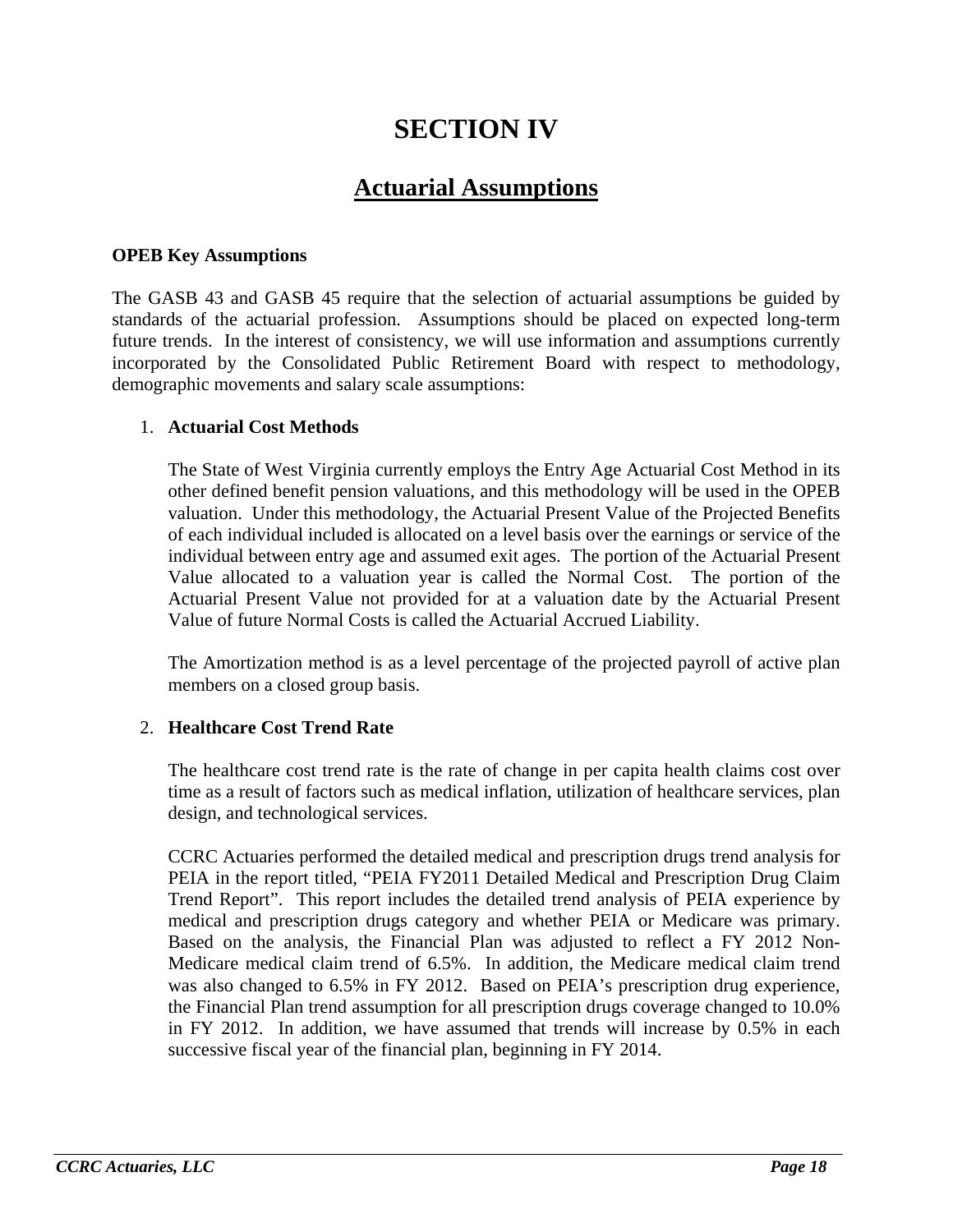#### 3. **Trend Assumptions**

#### 3a. Medical and Prescription Drug Trend Scenario

The Baseline Trend Assumption of the OPEB calculation assumes the trend rates of the WVRHBT Financial Plan adopted in December 2011 by the Finance Board. It should be noted that this scenario assumes that no benefit or provider reimbursement changes are implemented to reduce the underlying trend. Those assumptions for the first twenty five years of the projection are shown in the chart below:

|      |                 | <b>Medical</b>      |                 | <b>Drugs</b>        |              |              |
|------|-----------------|---------------------|-----------------|---------------------|--------------|--------------|
|      | <u>Medicare</u> | <b>Non-Medicare</b> | <b>Medicare</b> | <b>Non-Medicare</b> | <b>Admin</b> | <b>Total</b> |
| 2012 | 6.5%            | 6.5%                | 10.0%           | 10.0%               | 5.0%         | 8.4%         |
| 2013 | 6.5%            | 6.5%                | 10.0%           | 10.0%               | 5.0%         | 8.2%         |
| 2014 | 7.0%            | 7.0%                | 10.5%           | 10.5%               | 5.0%         | 8.7%         |
| 2015 | 7.5%            | 7.5%                | 11.0%           | 11.0%               | 5.0%         | 9.2%         |
| 2016 | 8.0%            | 8.0%                | 11.5%           | 11.5%               | 5.0%         | 9.7%         |
| 2017 | 8.0%            | 8.0%                | 11.5%           | 11.5%               | 5.0%         | 9.7%         |
| 2018 | 8.0%            | 8.0%                | 11.5%           | 11.5%               | 5.0%         | 9.8%         |
| 2019 | 8.0%            | 8.0%                | 11.5%           | 11.5%               | 5.0%         | 9.8%         |
| 2020 | 8.0%            | 8.0%                | 11.5%           | 11.5%               | 5.0%         | 9.8%         |
| 2021 | 8.0%            | 8.0%                | 11.5%           | 11.5%               | 5.0%         | 9.9%         |
| 2022 | 7.5%            | 7.5%                | 11.0%           | 11.0%               | 5.0%         | 9.4%         |
| 2023 | 7.0%            | 7.0%                | 10.5%           | 10.5%               | 5.0%         | 9.0%         |
| 2024 | 6.5%            | 6.5%                | 10.0%           | 10.0%               | 5.0%         | 8.6%         |
| 2025 | 6.0%            | 6.0%                | 9.5%            | 9.5%                | 5.0%         | 8.1%         |
| 2026 | 5.5%            | 5.5%                | 9.0%            | 9.0%                | 5.0%         | 7.7%         |
| 2027 | 5.5%            | 5.5%                | 8.5%            | 8.5%                | 5.0%         | 7.4%         |
| 2028 | 5.5%            | 5.5%                | 8.0%            | 8.0%                | 5.0%         | 7.1%         |
| 2029 | 5.5%            | 5.5%                | 7.5%            | 7.5%                | 5.0%         | 6.8%         |
| 2030 | 5.5%            | 5.5%                | 7.0%            | 7.0%                | 5.0%         | 6.4%         |
| 2031 | 5.5%            | 5.5%                | 6.5%            | 6.5%                | 5.0%         | 6.1%         |
| 2032 | 5.5%            | 5.5%                | 6.0%            | 6.0%                | 5.0%         | 5.8%         |
| 2033 | 5.5%            | 5.5%                | 5.5%            | 5.5%                | 5.0%         | 5.5%         |
| 2034 | 5.5%            | 5.5%                | 5.5%            | 5.5%                | 5.0%         | 5.5%         |
| 2035 | 5.5%            | 5.5%                | 5.5%            | 5.5%                | 5.0%         | 5.5%         |
| 2036 | 5.5%            | 5.5%                | 5.5%            | 5.5%                | 5.0%         | 5.5%         |

#### **Retiree Medical and Prescription Drug Trend Assumptions**

*The trend rates in 2036 were assumed for years 2037 and after*.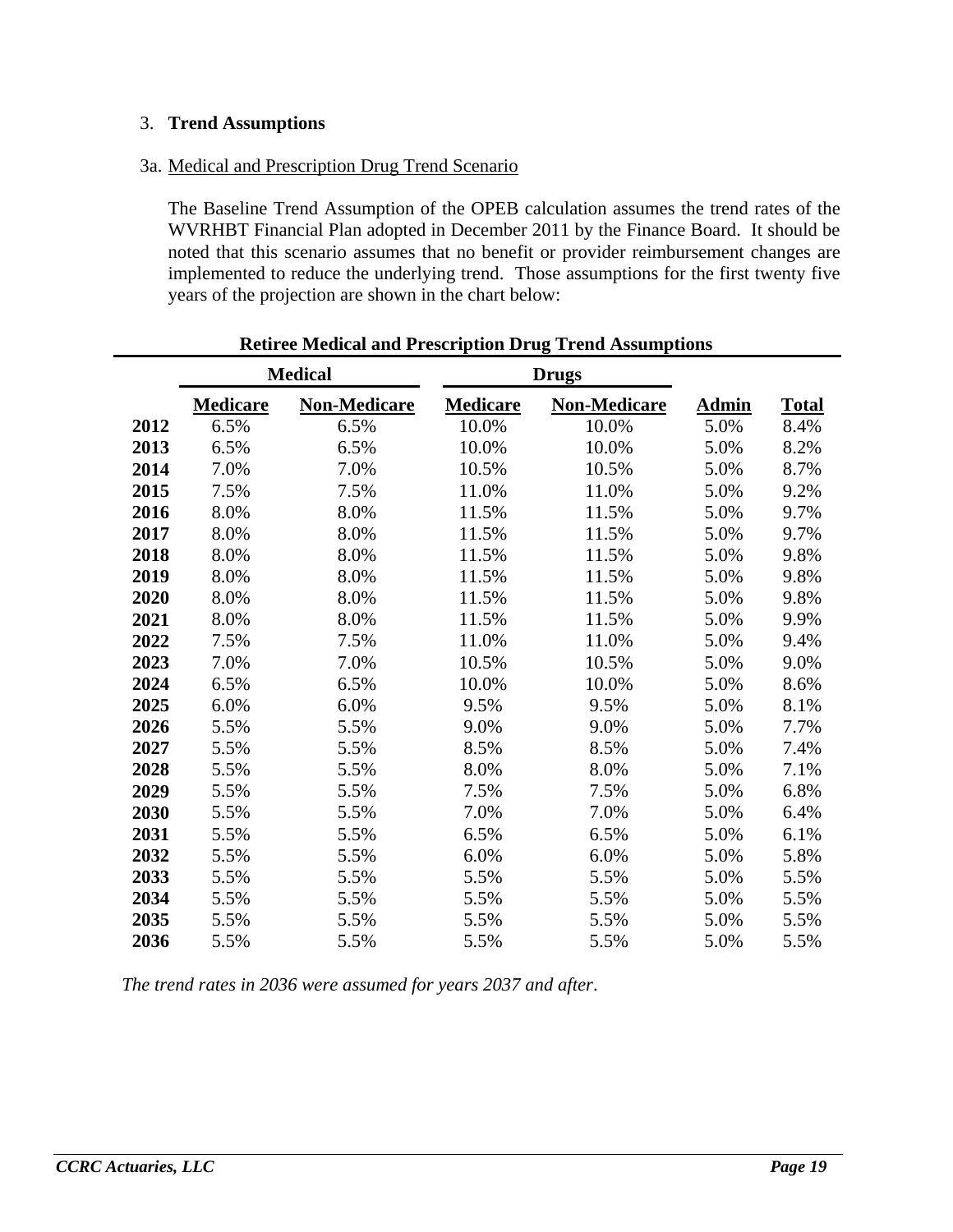#### 3b. Historical Retiree Medical and Prescription Drug Trends

The chart below summarizes the retiree medical and prescription drug trends observed for the plan using data through November 2011. It is important to note that these trends have not been adjusted to reflect savings as a result of the expansion of the drug rebate program or the claim savings due to changes in provider reimbursement methodologies nor changes in the benefit structure.

| <b>Fiscal</b> | <b>Medical</b>  | <b>Medical</b>      | <b>Drugs</b>    | <b>Drugs</b>        |              |
|---------------|-----------------|---------------------|-----------------|---------------------|--------------|
| Year          | <b>Medicare</b> | <b>Non-Medicare</b> | <b>Medicare</b> | <b>Non-Medicare</b> | <b>Total</b> |
| 2003          | $-5%$           | $-9%$               | 11%             | 1%                  | 3%           |
| 2004          | 9%              | 2%                  | 3%              | $-2\%$              | 6%           |
| 2005          | 6%              | $-2\%$              | 16%             | 1%                  | 8%           |
| 2006          | 6%              | 5%                  | 11%             | 17%                 | 9%           |
| 2007          | 6%              | 1%                  | 6%              | 6%                  | 5%           |
| 2008          | N/A             | 6%                  | N/A             | $-2\%$              | N/A          |
| 2009          | N/A             | $-1\%$              | N/A             | 5%                  | N/A          |
| 2010          | N/A             | 3%                  | N/A             | 7%                  | N/A          |
| 2011          | N/A             | 12%                 | N/A             | 15%                 | N/A          |
| 2012*         | 8%              | 11%                 | 15%             | 7%                  | 8%           |

\* Fiscal Year 2012 results are through the first five months ending November 2011.

Effective July 1, 2007, PEIA had contracted with Coventry Advantra Freedom to provide Medicare Advantage/Prescription Drug Plan ("MAPD") Benefits to Medicare-eligible retired employees and dependents. Under this arrangement, Coventry Advantra Freedom had assumed the financial risk of providing comprehensive medical and prescription drug coverage with limited copayments. This arrangement expired on June 30, 2010. As a result, Fiscal Year 2008 through 2011 Medicare trends are not statistically credible.

Effective January 1, 2010, RHBT has contracted Humana to provide MAPD benefits to Medicare-eligible retired employees and dependents. In addition, plan members can coordinate their prescription drug benefits through RHBT's PDP starting on July 1, 2010. Under this arrangement, Humana has assumed the financial risk of providing comprehensive medical coverage with limited copayments. Non-Medicare retirees are currently enrolled in either the Preferred Provider Benefit or the Managed Care Option.

#### 4. **Retirement Assumptions**

Retirement assumptions in the valuation were provided from the various defined benefit plans administered by the CPRB. See Appendix A for details.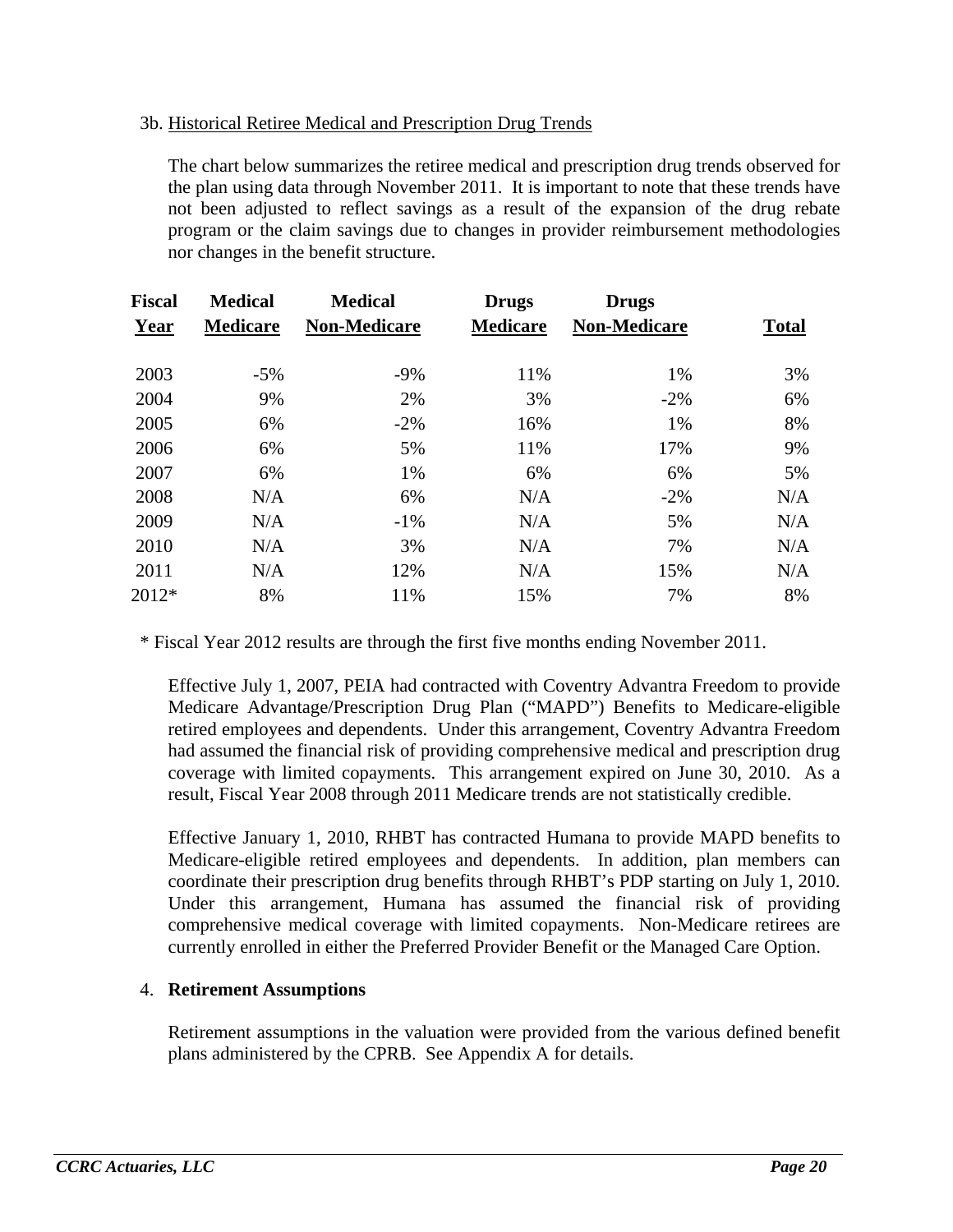#### 5. **Mortality, Voluntary Withdrawal, and Future Salary Assumptions**

Mortality, withdrawal and wage-based assumptions in the valuation were provided from the various defined benefit plans administered by the CPRB. See Appendix A for details.

#### 6. **Actuarial Value of Plan Assets**

The actuarial value of plan assets is measured at fair value.

#### 7. **Payroll Growth Rates**

Payroll growth rates vary by plan. For PERS, assumed compensation increases range from 4.25% to 6.0%. For TRS/TDC, assumed compensation increases range from 3.75% to 5.25%. For Troopers Plan A and B, compensation is assumed to increase 6.0% per year for the first 5 years of service, 5.5% for the next 5 years, and 4.75% per year thereafter.

#### 8. **Retiree Premium Inflation Assumptions**

Historically, PEIA has only shown modest increases in retiree premiums, averaging approximately 3% annual increases over the past ten years, while the underlying cost of retiree coverage has grown dramatically. This has resulted in a retiree subsidy to the extent that retirees only paid approximately 33% of their cost of insurance in Fiscal Year 2011. In general, the underlying cost of retiree medical coverage has experienced annual trends of 8% to 18%. It should be further noted that the FY 2012 medical premiums remained unchanged for non-Medicare retirees and for Medicare retirees. In FY 2012 through FY 2015, the Baseline Scenario assumed increases as shown below and as adopted in the West Virginia PEIA Financial Plan. Based on this information, we have developed a baseline scenario, which assumes that the long-term rate of inflation of retiree PEIA premiums will grade down to an ultimate policy inflation rate of 5.5% with age rating.

|                        | FY 2012                                               | <b>FY 2013</b> | <b>FY 2014</b> | <b>FY 2015</b> |
|------------------------|-------------------------------------------------------|----------------|----------------|----------------|
| <b>Retiree Premium</b> | \$73,927,000 \$77,339,000 \$109,244,000 \$134,866,000 |                |                |                |
| <b>Percentage</b>      | 0%                                                    | 5%             | 41%            | 23%            |

#### 9. **Investment or Discount Rate Assumptions**

Assumed discount rates reflect the time value of money as of the measurement date in determining the present value of future cash outflows for postretirement benefit payments. The calculation was performed using two alternative investment and discount rate assumptions based on the level of future funding of the WVRHBT. Under the Baseline scenario, the investment rate of 6.10% was developed in accordance with the recent Finance Board decisions and Legislative Funding Law.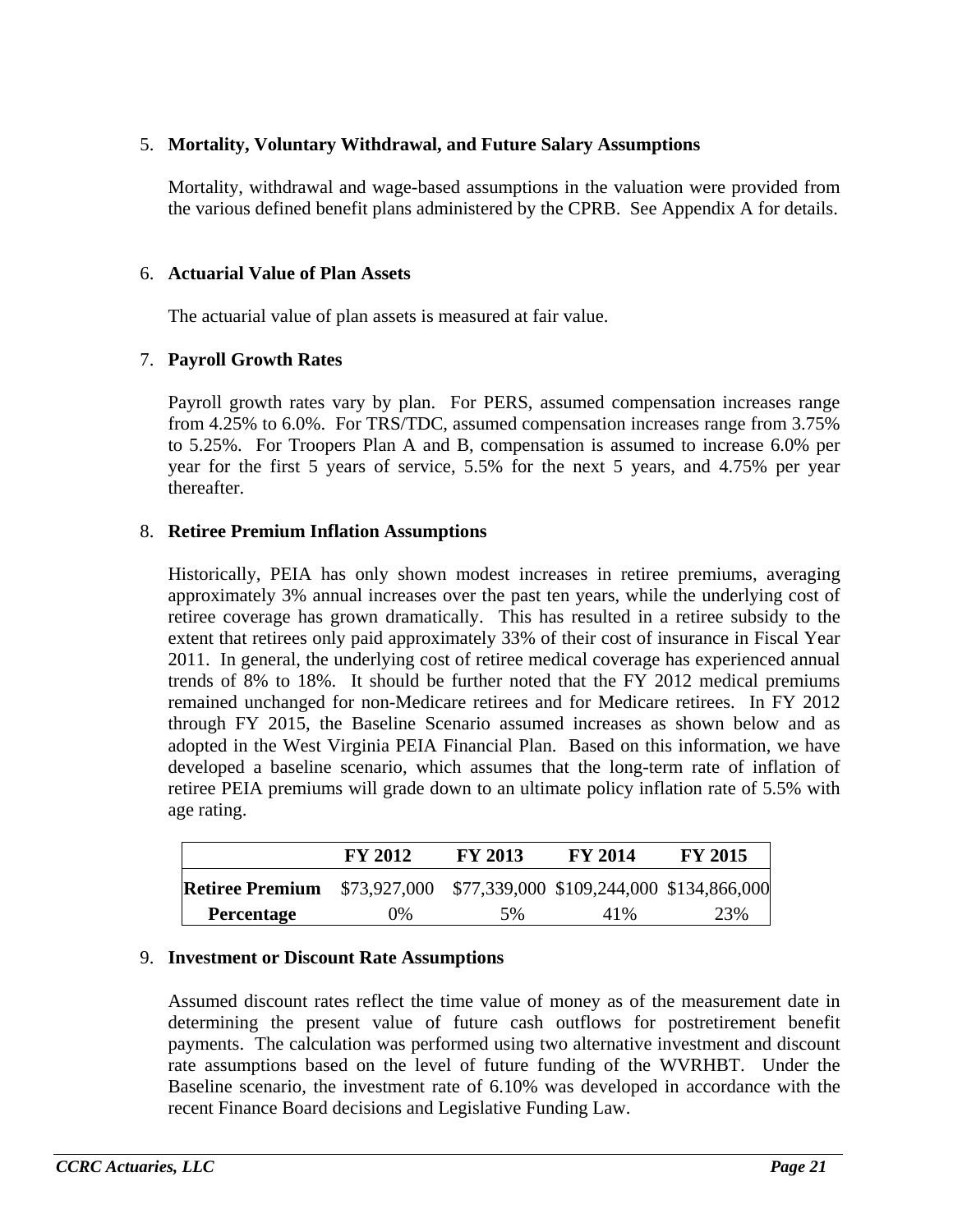#### 10. **Probability of Active Employee Choosing Healthcare at Retirement**

#### 10a. Life Only Actives

Historically we have assumed that this probability is zero. However, PEIA conducted an analysis that indicated that 82 out of 516 recent retirees with life only coverage as an active employee choose PEIA healthcare coverage at retirement. This represents 15.89% of retirees with a choice in this category.

As of June 30, 2011 there were 13,431 eligible employees that have life only coverage. These employees were all evaluated assuming they had single coverage. For purposes of this calculation, we have assumed that 16% of life only actives choose retiree medical coverage.

#### 10b. Medical Actives

Historically, we have assumed that this probability is 100%. However, PEIA conducted an analysis that indicated that 9,140 out of 11,034 recent retirees with PEIA medical coverage as an active employee choose PEIA healthcare coverage at retirement. This represents 82.8% of retirees with a choice in this category.

For purposes of this calculation, we have assumed that 83% of medical actives choose retiree medical coverage.

#### 11. **Probability of a new retiree choosing the healthcare premium waiver over annuity increases offered as an option**

We utilized the same methodology as employed in previous years that bases the decision on the present value of the health care benefit versus the present value of the annuity benefit. No calculation is necessary for teachers covered under the defined contribution plan, as the annuity option is not available.

#### 12. **Probability that family coverage in the future will stay as family coverage or become single coverage**

For the retiree subsidy calculation, we modeled this probability based on spouse mortality. For the SAL calculation, we have assumed that 78% of family coverages will remain as family coverages and 22% will switch to single coverage. This assumption was developed based on historical coverage distribution for retirees.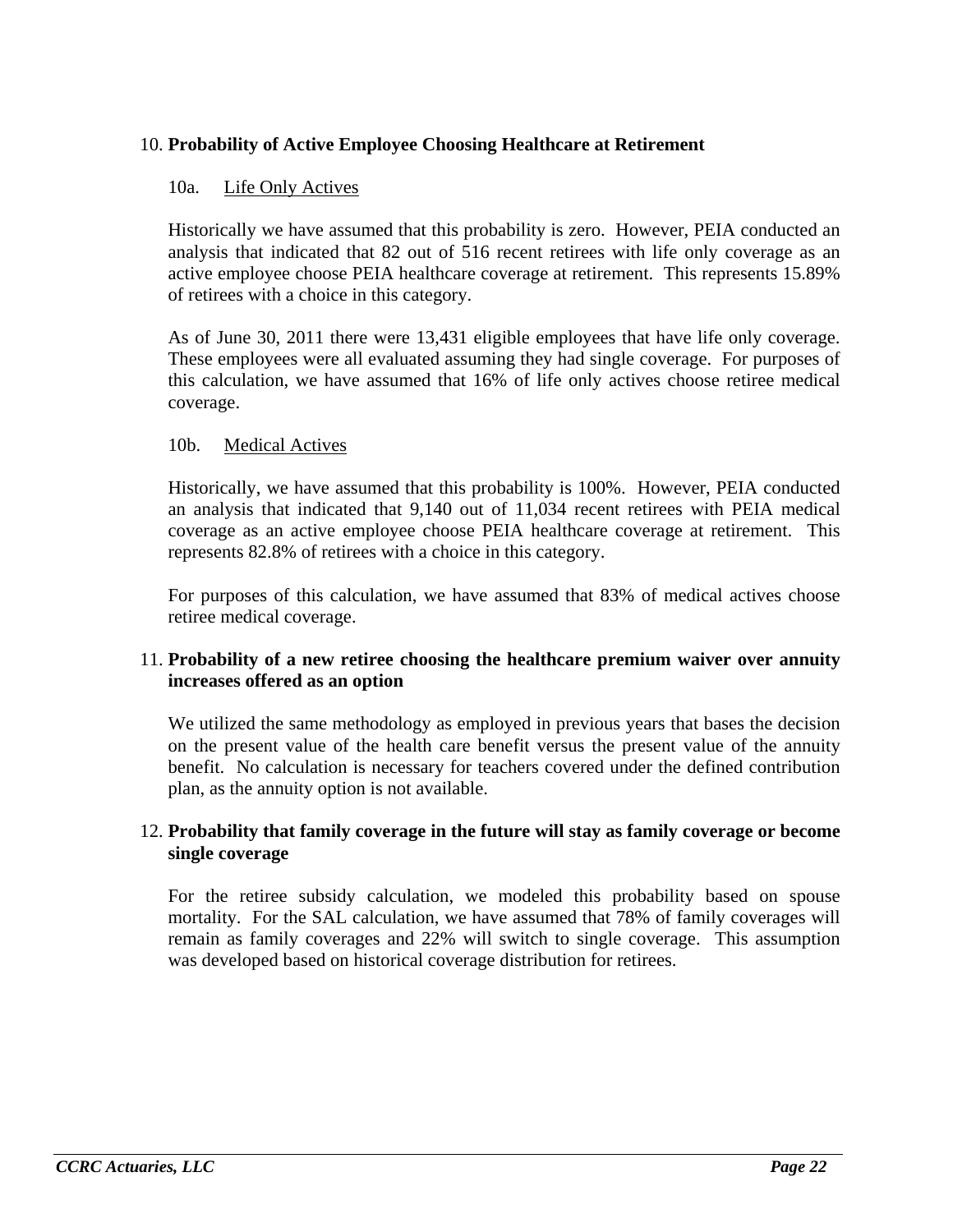#### 13. **Accrual of Future Benefits**

The SAL liability is calculated using two different approaches: The first approach calculates the liability based on the amount of Sick and Annual Leave accrued as of June 30, 2011, assuming **no further** accumulations of sick time. The second approach calculates the liability based under the assumption that the employee will **continue** to accrue Sick and Annual Leave based on the employee's history of accumulating sick leave time.

For the retiree subsidy analysis, we assume no new active employees in the projection. The employees and retirees as of June 30, 2011 make up the future retirees and the corresponding liability.

#### 14. **Retiree Per Person and Policy Subsidy**

Effective December of 2011, the Finance Board adopted a new policy that reduces the AAL and limits the growth of the AAL in the future. In FY 2013 the annual retiree subsidy is equivalent to \$343 per retiree per month. In future years, the annual retiree subsidy will continue to increase each year by a maximum of 3% per retiree per year. This per retiree subsidy cost was then converted to a per capita basis in order to develop the OPEB liability.

#### Life Insurance

West Virginia has previously set rates for life insurance at a blended rate for actives and retirees. New rates for actives and retirees have been developed to eliminate the subsidy that retirees have been receiving from active employees. The self sustaining retiree rate is \$2.56 per \$1,000 of coverage. Retirees are scheduled to be charged \$1.46 per \$1,000 of coverage in Fiscal Year 2013 and \$2.48 per \$1,000 of coverage in Fiscal Year 2013. Starting in Fiscal Year 2014, retirees will be charged the self sustaining rate, effectively eliminating the retiree subsidy of Life Insurance benefits.

For the OPEB Liability calculation, the cost per person for life insurance has been determined to be \$44.03 in FY 2012 and \$3.13 in FY 2013. This has been calculated using the projected total subsidy of \$2,025,969 in FY 2012 and \$147,343 in FY 2013, divided by the 36,505 medical retirees and the 9,513 life only retirees.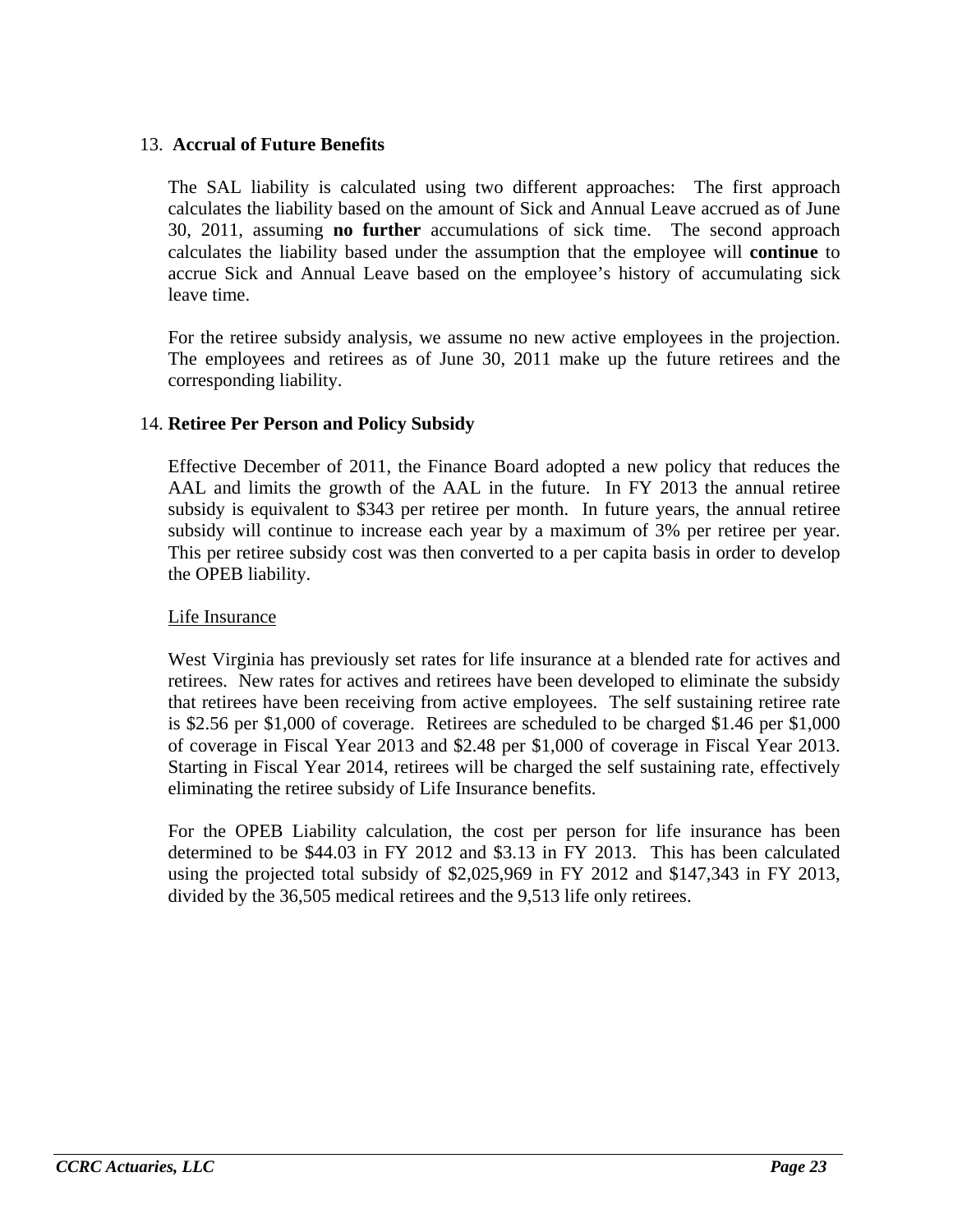#### 15. **Medical Premiums**

For the purposes of the projection of program costs, we have assumed that the cost of retiree monthly premiums in Fiscal Year 2012 will be based on the current rates as illustrated in the chart below.

| T iscar Tear 2012 Four-biculeare biblioni et confunt Kates |                 |           |          |                   |              |               |  |
|------------------------------------------------------------|-----------------|-----------|----------|-------------------|--------------|---------------|--|
|                                                            | Policyholder    |           |          | Policyholder      | Policyholder |               |  |
|                                                            | Only            |           |          | with Non-Medicare |              | with Medicare |  |
|                                                            |                 |           |          | Dependents        | Dependents   |               |  |
| Years of                                                   |                 |           |          |                   |              |               |  |
| Service                                                    | <b>Standard</b> | Preferred | Standard | Preferred         | Standard     | Preferred     |  |
|                                                            |                 |           |          |                   |              |               |  |
| Unsubsidized                                               |                 |           |          |                   |              |               |  |
| Premium                                                    | \$1,055         | \$1,030   | \$2,510  | \$2,460           | \$1,759      | \$1,709       |  |
| $5$ to 9                                                   | 845             | 820       | 2009     | 1959              | 1408         | 1358          |  |
| 10 to 14                                                   | 651             | 626       | 1514     | 1464              | 1048         | 998           |  |
| 15 to 19                                                   | 456             | 431       | 1022     | 972               | 691          | 641           |  |
| 20 to 24                                                   | 341             | 316       | 726      | 676               | 478          | 428           |  |
| 25 and Over                                                | 264             | 239       | 529      | 479               | 334          | 284           |  |
|                                                            |                 |           |          |                   |              |               |  |

**Fiscal Year 2012 Non-Medicare Monthly Premium Rates**

#### **Fiscal Year 2012 Medicare Monthly Premium Rates**

|                                                                                        | Policyholder<br>Only                    |                                        |                                             | Policyholder<br>with Non-Medicare<br>Dependents | Policyholder<br>with Medicare<br>Dependents |                                         |  |
|----------------------------------------------------------------------------------------|-----------------------------------------|----------------------------------------|---------------------------------------------|-------------------------------------------------|---------------------------------------------|-----------------------------------------|--|
| Years of<br>Service                                                                    | Standard                                | Preferred                              | Standard                                    | Preferred                                       | Standard                                    | Preferred                               |  |
| Unsubsidized<br>Premium<br>$5$ to 9<br>10 to 14<br>15 to 19<br>20 to 24<br>25 and Over | \$401<br>365<br>269<br>173<br>116<br>77 | \$376<br>340<br>244<br>148<br>91<br>52 | \$1,343<br>1221<br>919<br>617<br>435<br>313 | \$1,293<br>1171<br>869<br>567<br>385<br>263     | \$826<br>751<br>543<br>335<br>209<br>127    | \$776<br>701<br>493<br>285<br>159<br>77 |  |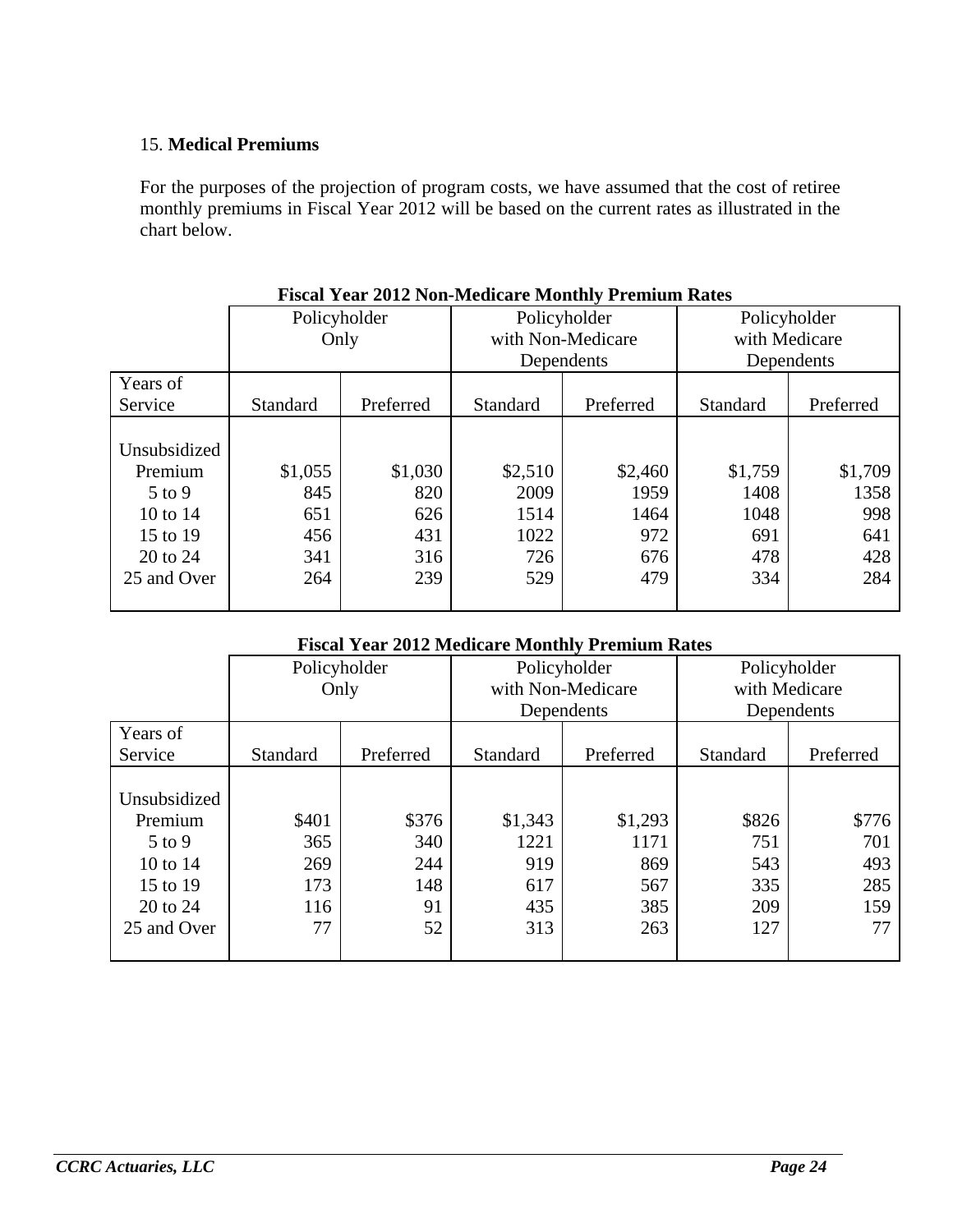## **SECTION V**

## **Data Sources and Analysis**

The OPEB analysis was based on a combination of databases maintained and provided by the State of West Virginia. We created our database using data primarily found in the June 2011 active employee and retiree billing file provided by PEIA. We extracted all primary employees listed as active that had either health care coverage or life only plans. We deleted all duplicated records based on employee identifier. We extracted spousal information from this same database.

Once completed, we crosschecked this data against the sick and annual leave database collected and provided by the Department of Administration Financial Accounting and Reporting Section ("FARS"). Whenever an employee was found in the Department of Administration database, we used the salary and Sick and Annual Leave balances found there.

For those not found in the Department of Administration database, we needed to generate years of service, and their Sick and Annual Leave balances. We generated years of service by averaging the number of years of service for TRS (our largest group) found in the FARS database. Once the years of service had been calculated, we generated the Sick and Annual Leave balances by averaging the balances of TRS in service time groups of five years (i.e. 0-4 years, 5-9 years, 10-14 years, etc.). The following chart illustrates the preliminary FARS database:

|            | <b>PERS</b> | <b>TDCRS</b> | TIAA-<br><b>CREF</b> | Great<br>West | <b>TRS</b> | <b>Troopers</b><br>Plan A | <b>Troopers</b><br>Plan B | Undefine<br>d Group | Total  |
|------------|-------------|--------------|----------------------|---------------|------------|---------------------------|---------------------------|---------------------|--------|
| Pre        |             |              |                      |               |            |                           |                           |                     |        |
| 7/1/88     | 3,262       | 488          | 1,690                | 19            | 11,358     | 31                        | 2                         | 1,912               | 18,762 |
| $7/1/88 -$ |             |              |                      |               |            |                           |                           |                     |        |
| 6/30/91    | 1,138       | 350          | 616                  | 14            | 2,048      | 37                        |                           | 220                 | 4,424  |
| $7/1/91$ - |             |              |                      |               |            |                           |                           |                     |        |
| 6/30/01    | 5,868       | 1,921        | 2,323                | 73            | 8,451      | 68                        | 233                       | 1,042               | 19,979 |
| Post       |             |              |                      |               |            |                           |                           |                     |        |
| 6/30/01    | 11,794      | 637          | 5,920                | 166           | 13,164     | 0                         | 287                       | 1,643               | 33,611 |
| Total      | 22,062      | 3,396        | 10,549               | 272           | 35,021     | 136                       | 523                       | 4,817               | 76,776 |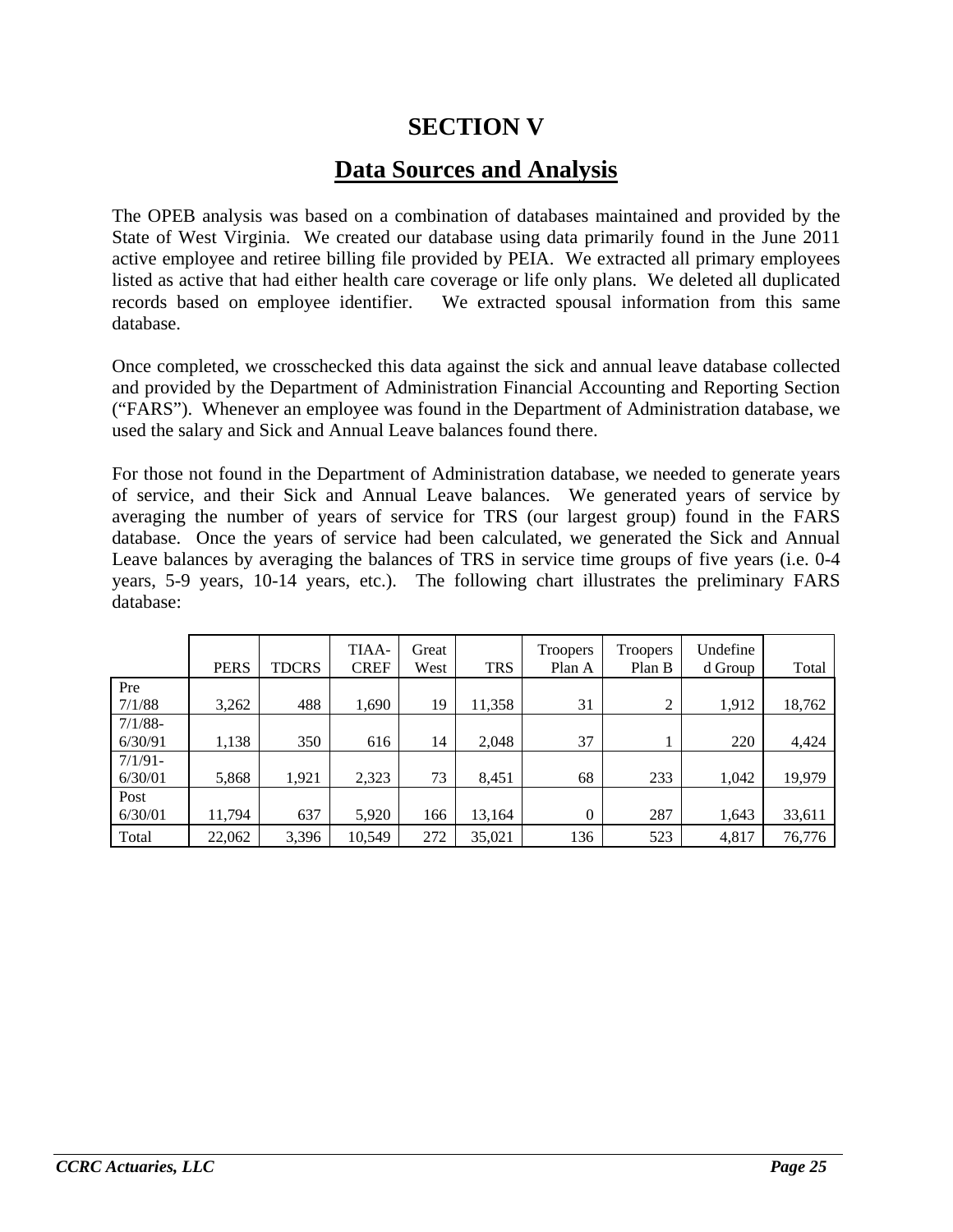PEIA management provided us with a file containing a list of SSNs of people hired after June 30, 2010. However, some of those employees were retirees who had returned to work, so another file was provided to us which contained a list of SSNs for those employees who were still eligible to receive retiree health benefits. Once we consolidated the databases, we ended with the following number of eligible employees:

|                                                   | <b>PERS</b> | <b>TDCRS</b> | TIAA-<br>CREF | Great<br>West | <b>TRS</b> | <b>Troopers</b><br>Plan A | <b>Troopers</b><br>Plan B | Undefine<br>d Group | Total  |
|---------------------------------------------------|-------------|--------------|---------------|---------------|------------|---------------------------|---------------------------|---------------------|--------|
| <b>Hired Post</b><br>$6/30/10$ or<br>Non-eligible |             |              |               |               |            |                           |                           |                     |        |
| Employer                                          | 1.799       | 32           | 611           | 15            | .646       | 0                         | 31                        | 510                 | 4,644  |
| Total                                             | 20,263      | 3,364        | 9,938         | 257           | 33,375     | 136                       | 492                       | 4,307               | 72,132 |

#### **Retiree Data Analysis**

The current retiree data was extracted from the June 2011 billing file provided by Larry Stover of PEIA. Included in that database was information on 36,513 retirees. Of those retirees, there were 15,295 that had spouses. The spousal information (gender, age) was extracted for use in the projection of family and survivor coverage.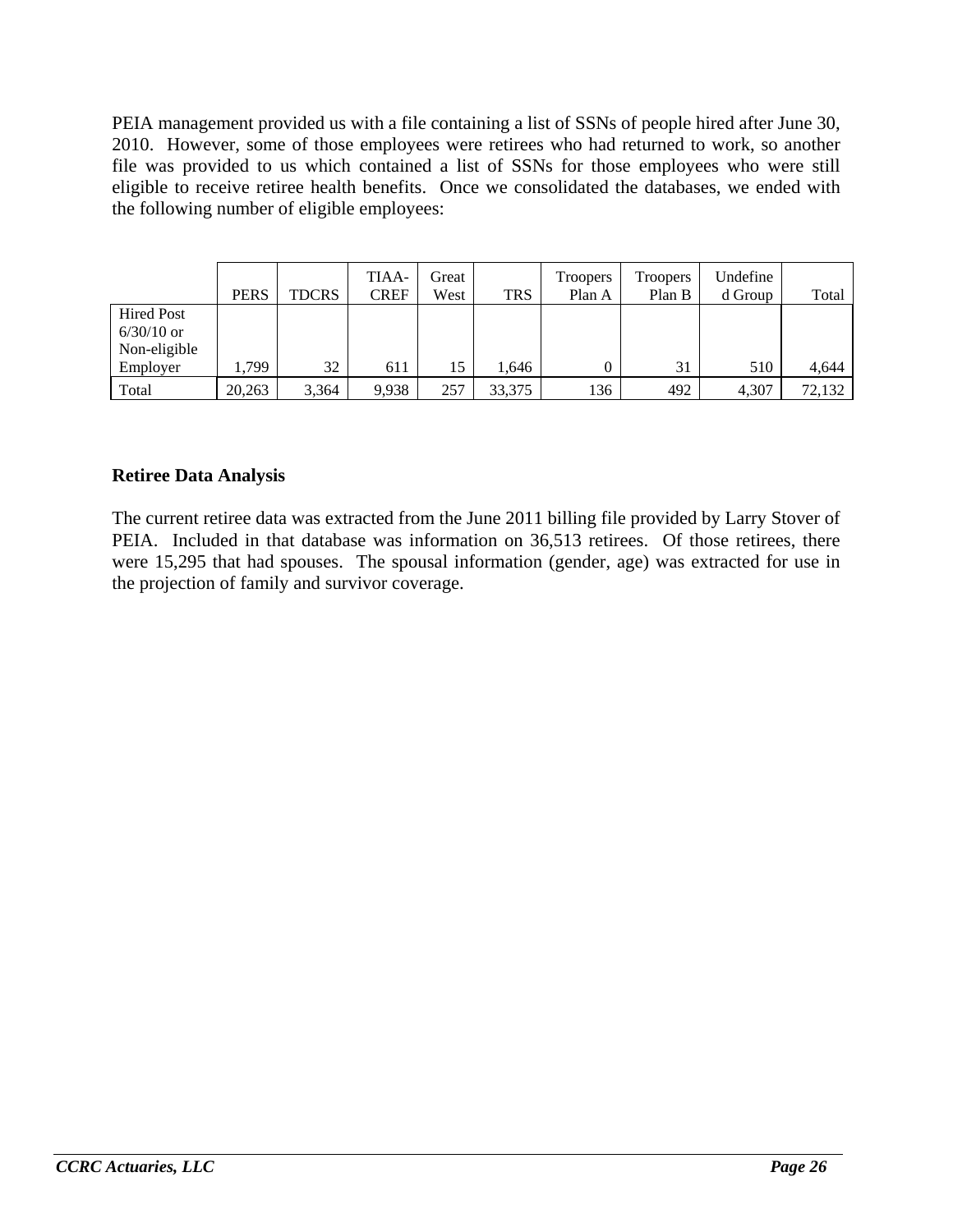## **SECTION VI**

## **Sick and Annual Leave Program Analysis**

The purpose of this analysis was to project the SAL liability of the State for active employees and current retirees of the SAL Program. Employees under each of these retirement systems hired before July 1, 2001, with the exception of TDC, currently have the choice of exchanging accumulated sick days for either PEIA medical premium waiver or increased defined annuity benefit values at retirement. Teachers hired since July 1, 1991, who are still covered under TDC, are not eligible for a defined benefit pension and only have the option to convert accumulated sick days for PEIA premiums at retirement. It should be noted that the current liability, or cost to the State, is calculated to be the present value of both free and discounted PEIA medical premiums and the annuity differential for retirees who choose each respective option. Only those choosing the discounted PEIA medical premiums are included in the OPEB liability. We have projected the retiree election of the PEIA premium benefit versus the upgraded annuity increase on the basis of the expected value of each option. Employees hired before July 1, 1988 are eligible for the 100% medical premium waiver while employees hired after June 30, 1988 and before July 1, 2001, are eligible for only 50% of the medical premium waiver.

|                        |                        | Days of Sick | Number of        | <b>Average Sick</b> |
|------------------------|------------------------|--------------|------------------|---------------------|
| <b>Plan</b>            |                        | Leave        | <b>Employees</b> | Days Leave          |
| <b>PERS</b>            | Before 7/1/1988        | 735,052      | 3,262            | 225.34              |
|                        | 7/1/1988 - 6/30/2001   | 711,132      | 7,006            | 101.5               |
| <b>TDCRS</b>           | Before 7/1/1988        | 50,928       | 488              | 104.36              |
|                        | 7/1/1988 - 6/30/1991   | 30,304       | 350              | 86.58               |
|                        | 7/1/1991 - 6/30/2001   | 102,408      | 1921             | 53.31               |
| <b>TIAA-CREF</b>       | Before 7/1/1988        | 331,034      | 1,690            | 195.88              |
|                        | 7/1/1988 - 6/30/1991   | 81,345       | 616              | 132.05              |
|                        | 7/1/1991 - 6/30/2001   | 220,181      | 2,323            | 94.78               |
| <b>Great West</b>      | Before 7/1/1988        | 3091         | 19               | 162.71              |
|                        | $7/1/1988 - 6/30/1991$ | 1268         | 14               | 90.6                |
|                        | 7/1/1991 - 6/30/2001   | 6700         | 73               | 91.78               |
| <b>TRS</b>             | Before 7/1/1988        | 2,066,467    | 11,358           | 181.94              |
|                        | $7/1/1988 - 6/30/1991$ | 217,025      | 2,048            | 105.97              |
|                        | $7/1/1991 - 6/30/2001$ | 532,839      | 8,451            | 63.05               |
| Troopers Plan A        | Before 7/1/1988        | 10,683       | 31               | 344.6               |
|                        | 7/1/1988 - 6/30/2001   | 32,785       | 105              | 312.24              |
| Troopers Plan B        | Before 7/1/1988        | 494          | $\mathfrak{D}$   | 246.92              |
|                        | $7/1/1988 - 6/30/2001$ | 49,284       | 234              | 210.62              |
| <b>Undefined Group</b> | Before 7/1/1988        | 245,374      | 1,912            | 128.33              |
|                        | 7/1/1988 - 6/30/1991   | 25,063       | 220              | 113.92              |
|                        | 7/1/1991 - 6/30/2001   | 67,630       | 1,042            | 64.90               |
| <b>TOTAL</b>           |                        | 5,521,087    | 43,165           | 127.91              |

As of June 30, 2011, employees of the State of West Virginia will have accrued 5,521,087 days of sick leave. The average sick leave days for all employees are shown by the following plans: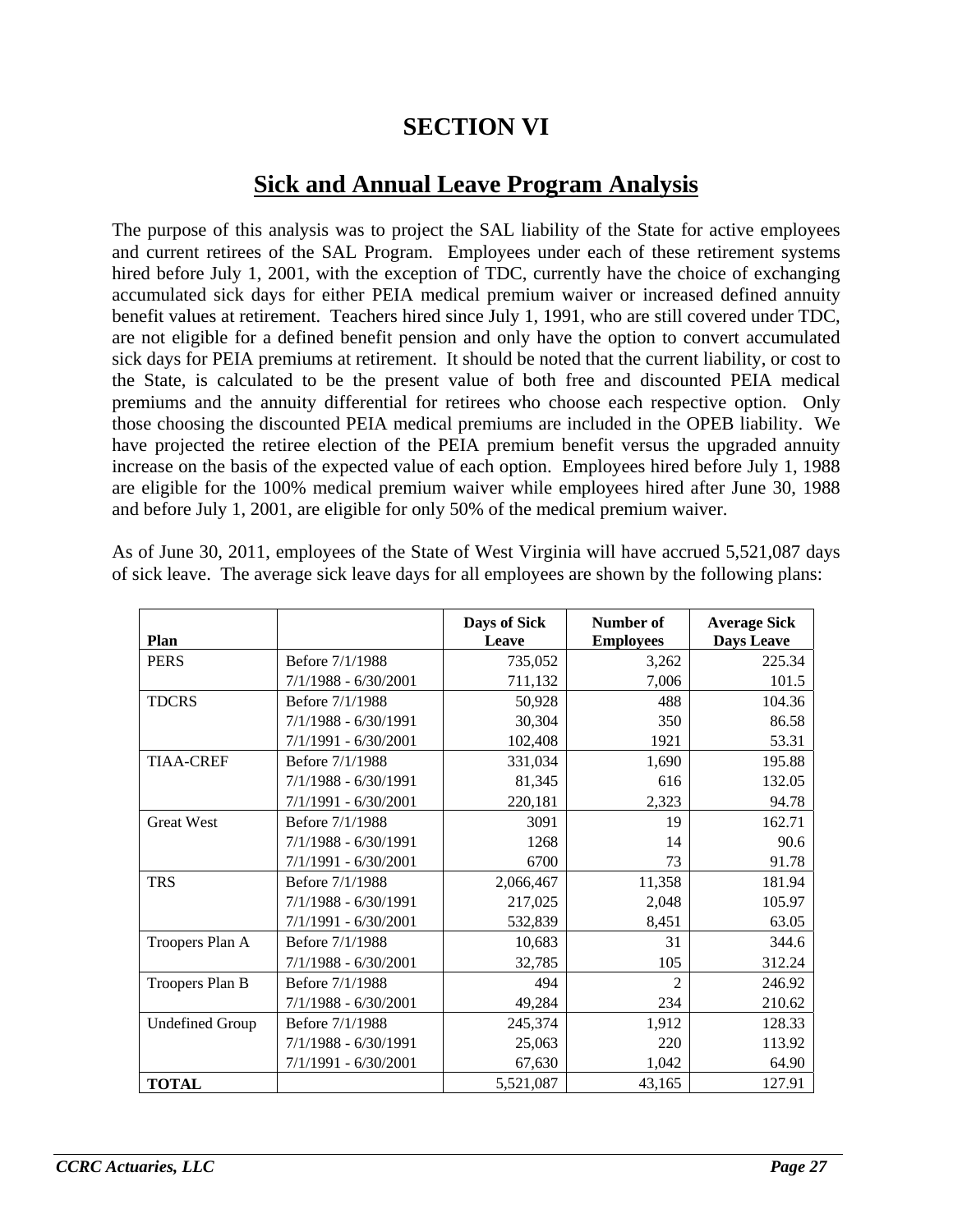The charts in Appendix C summarize all employees by Plan, age, salary, accrued leave, and years of service.

For the Sick and Annual Leave analysis, the number of accumulated sick leave days for each employee as of June 30, 2011 was analyzed and projected as appropriate. The liability was calculated using two different approaches. The first approach calculated the liability based on the amount of Sick and Annual Leave accrued as of June 30, 2011, assuming **no further**  accumulations of time. The second approach calculated the liability based under the assumption that the employee will **continue** to accrue Sick and Annual Leave based on the employee's history of accumulating sick leave time. The second approach is included in the OPEB liability. For each employee, the value of the PEIA premium waiver benefit and the annuity increase was projected based on the employee's age, medical coverage type, anticipated time of retirement, gender, years of service, salary and plan type.

For the employees who were hired before July 1, 2001, Appendix D presents a summary of the projected number of days of sick leave that they are expected to have accumulated at their projected retirement date. These reports present the year the employees are expected to retiree, the projected number of sick leave days these employees would have as of this date and the average sick leave days per person. The projection for all employees, as well as the projection separated by plan, is presented for years 2012 through 2040.

In order to project the current employee's expected retirement date and number of sick leave days, we first sorted the employees by plan. Based on each plan's specific criteria for achieving normal and reduced retirement benefits, we selected the earliest possible retirement year for each employee utilizing their specific age and years of service. To project the number of sick leave days at retirement, historical accumulation rates were determined. The sick balance for each employee as of June 30, 2011 divided by the current years of service provided an annual accumulation rate. Based on this rate, the sick balances were projected forward to the expected retirement date.

In reviewing the myriad of assumptions required to conduct this analysis, the most important assumption in developing both the liability under the SAL Program, as well as determining which benefit option the employee would be most likely to choose, is the expected future increase in PEIA premiums. We have varied the health inflation assumption as follows:

• Baseline Assumption – trends consistent with the PEIA Financial Plan as developed in December 2011, ultimately grading down to a trend of 5.5% with age rating. This scenario would be consistent with projected increases in retiree deductibles and coinsurance.

One of the results of our analysis shows which type of benefit the retirees would choose. Based on the future accumulated credits, employees were assumed to evaluate the net present value of either PEIA medical premium waiver or increased defined annuity benefit values at retirement and accurately choose the benefit most advantageous to the employee. The benefit liability for CPRB is currently calculated using a 6.10% investment rate to discount the liabilities.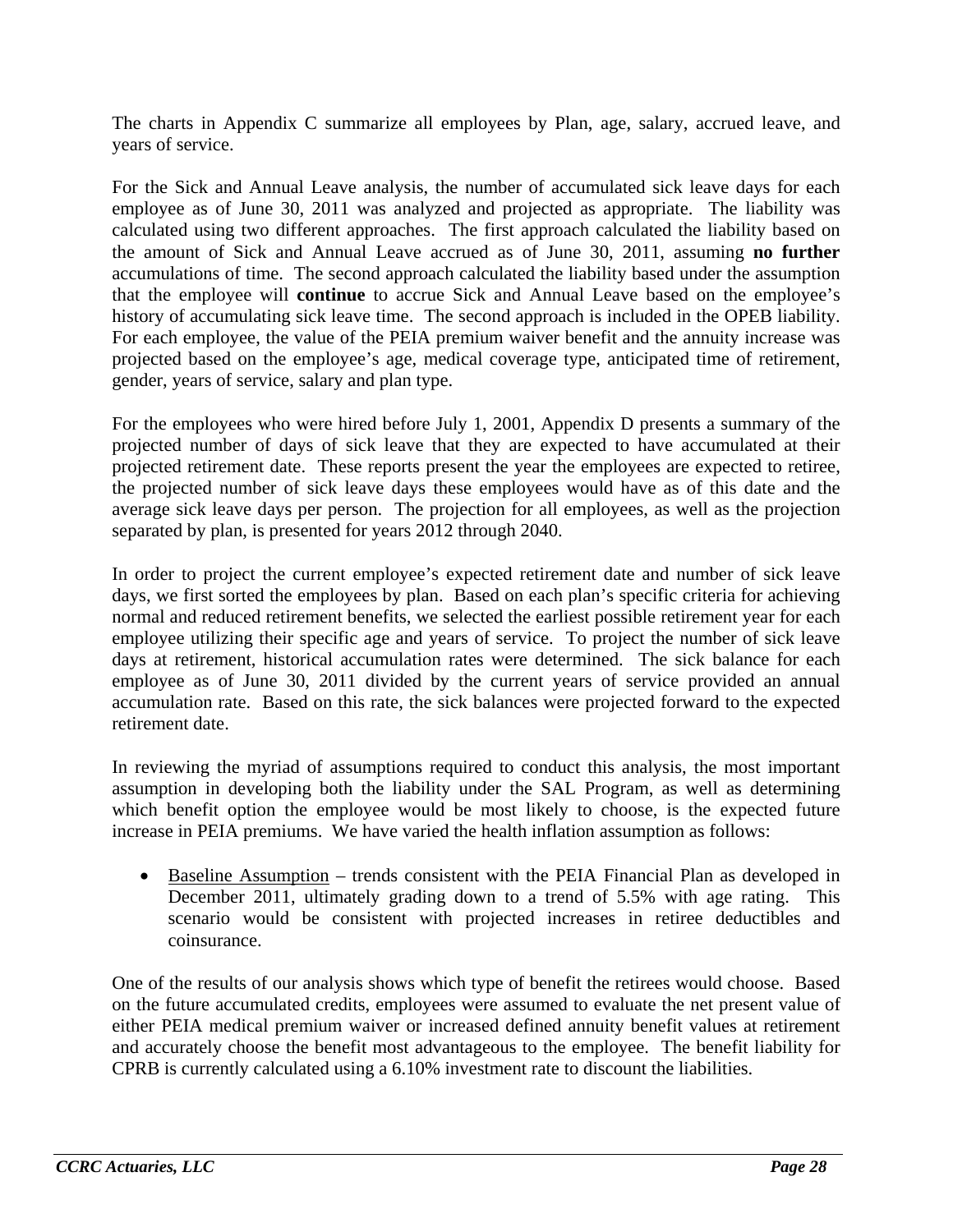In the last valuation we had projected that approximately 71% of the retirees would ultimately elect the medical premium waiver. We are now projecting that approximately 78% of the retirees, who are hired prior to 7/1/1988, will elect the medical premium waiver. We are projecting that this will increase to approximately 94% for retirees who hired after 7/1/1988

The total Sick and Annual Leave liability can be found in Sections VII and VIII.

The decision for future retirees based on a 6.01% discount rate is summarized in the following tables:

| Plan                   |                        | <b>Number of Employees</b> |
|------------------------|------------------------|----------------------------|
| <b>PERS</b>            | Before 7/1/1988        | 2,636                      |
|                        | $7/1/1988 - 6/30/2001$ | 6,218                      |
| TRS/TDC                | <b>Before 7/1/88</b>   | 7,848                      |
|                        | $7/1/1988 - 6/30/1991$ | 1,292                      |
|                        | $7/1/1991 - 6/30/2001$ | 8,451                      |
| Plan D                 | <b>Before 7/1/88</b>   | 488                        |
|                        | $7/1/1988 - 6/30/1991$ | 350                        |
|                        | $7/1/1991 - 6/30/2001$ | 1,921                      |
| Plan F                 | <b>Before 7/1/88</b>   | 1,690                      |
|                        | $7/1/1988 - 6/30/1991$ | 616                        |
|                        | $7/1/1991 - 6/30/2001$ | 2,323                      |
| Plan G                 | <b>Before 7/1/88</b>   | 14                         |
|                        | $7/1/1988 - 6/30/1991$ | 10                         |
|                        | $7/1/1991 - 6/30/2001$ | 73                         |
| Troopers Plan A        | Before 7/1/1988        | 1                          |
|                        | $7/1/1988 - 6/30/2001$ | 86                         |
| Troopers Plan B        | Before 7/1/1988        | $\overline{2}$             |
|                        | $7/1/1988 - 6/30/2001$ | 230                        |
| <b>Undefined Group</b> | <b>Before 7/1/88</b>   | 1,912                      |
|                        | $7/1/1988 - 6/30/1991$ | 220                        |
|                        | $7/1/1991 - 6/30/2001$ | 1,042                      |
| <b>Before 7/1/1988</b> |                        | 14,591 (78%)               |
| After 7/1/1988         |                        | 22,831 (94%)               |
| <b>TOTAL</b>           |                        | 37,421 (87%)               |

#### **Projected PEIA Waiver Program**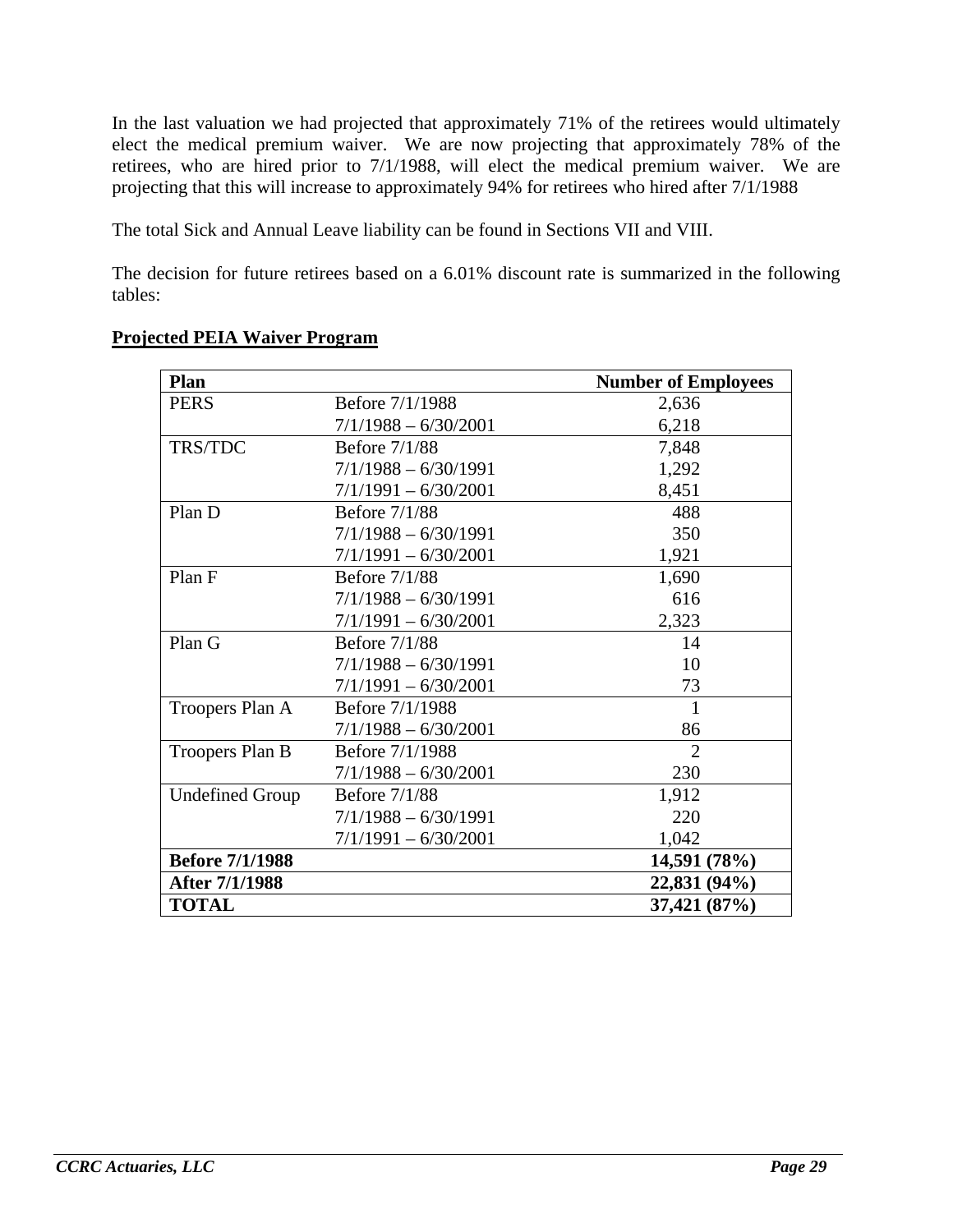#### **Projected Annuity Increases**

| Plan                   |                        | <b>Number of Employees</b> |
|------------------------|------------------------|----------------------------|
| <b>PERS</b>            | Before 7/1/1988        | 626                        |
|                        | $7/1/1988 - 6/30/2001$ | 788                        |
| TRS/TDC                | <b>Before 7/1/88</b>   | 3,510                      |
|                        | $7/1/1988 - 6/30/1991$ | 756                        |
|                        | $7/1/1991 - 6/30/2001$ | $\overline{0}$             |
| Plan D                 | <b>Before 7/1/88</b>   | $\theta$                   |
|                        | $7/1/1988 - 6/30/1991$ | $\Omega$                   |
|                        | $7/1/1991 - 6/30/2001$ | 0                          |
| Plan F                 | <b>Before 7/1/88</b>   | $\theta$                   |
|                        | $7/1/1988 - 6/30/1991$ | 0                          |
|                        | $7/1/1991 - 6/30/2001$ | 0                          |
| Plan G                 | <b>Before 7/1/88</b>   | 5                          |
|                        | $7/1/1988 - 6/30/1991$ | 4                          |
|                        | $7/1/1991 - 6/30/2001$ | 0                          |
| Troopers Plan A        | Before 7/1/1988        | 30                         |
|                        | $7/1/1988 - 6/30/2001$ | 19                         |
| Troopers Plan B        | Before 7/1/1988        | $\overline{0}$             |
|                        | $7/1/1988 - 6/30/2001$ | 4                          |
| <b>Undefined Group</b> | <b>Before 7/1/88</b>   | $\theta$                   |
|                        | $7/1/1988 - 6/30/1991$ | 0                          |
|                        | $7/1/1991 - 6/30/2001$ |                            |
| <b>Before 7/1/1988</b> |                        | 4,171 (22%)                |
| After 7/1/1988         |                        | 1,572(6%)                  |
| <b>TOTAL</b>           |                        | 5,744 (13%)                |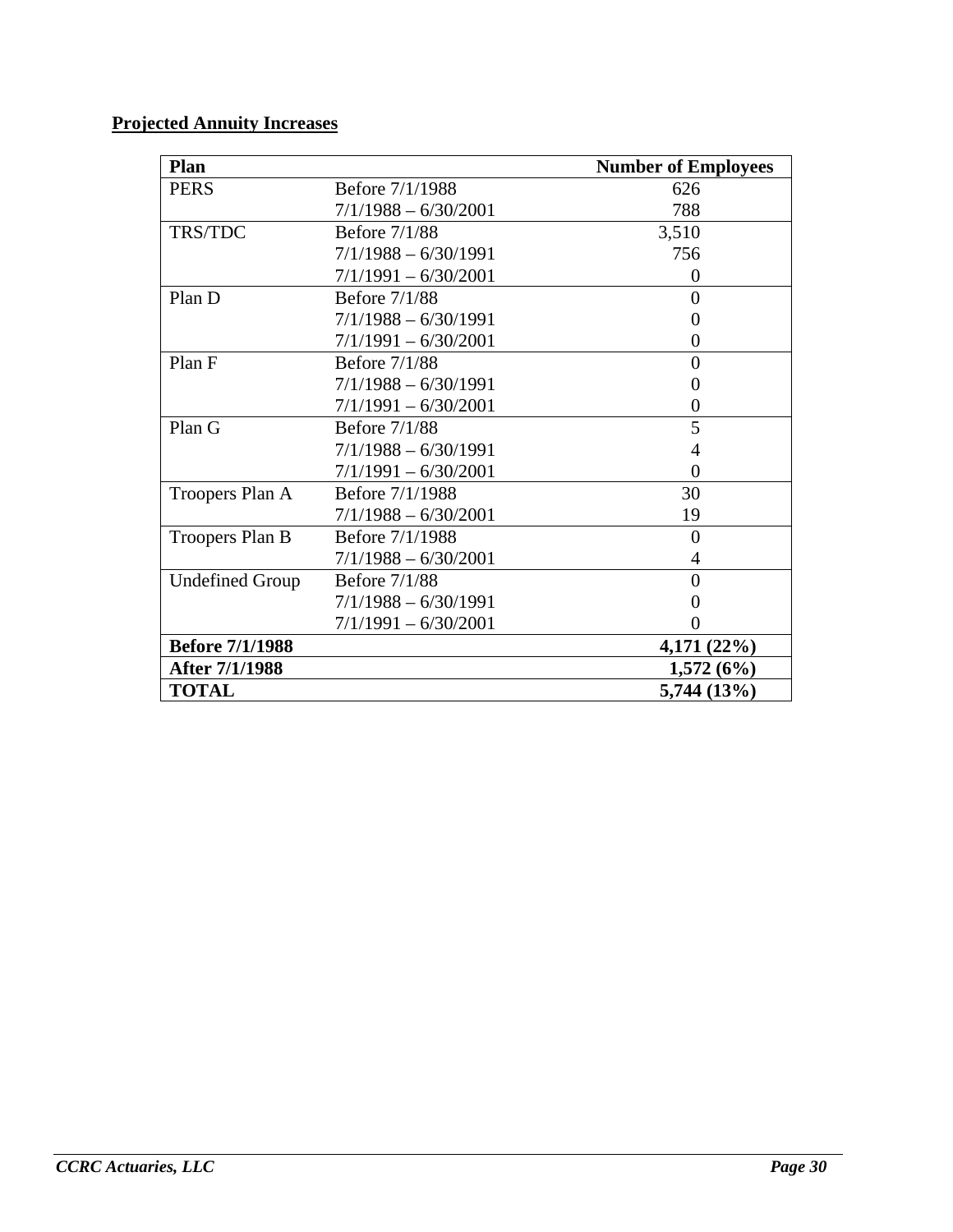## **SECTION VII**

## **Retiree Subsidy – Fiscal Year 2011 GASB 43 and 45 Calculation**

The liability for the OPEB and the Sick and Annual Leave Calculation was developed assuming underlying medical trends consistent with the PEIA Financial Plan as developed in December 2011, ultimately grading down to a trend of 5.5% with age rating. This analysis utilized retirement, withdrawal, mortality and wage-based assumptions currently utilized in the valuation of the various defined benefit plans administered by the Consolidated Public Retirement Board ("CPRB"). The benefit liability for CPRB is currently calculated using a 7.5% investment rate to discount the liabilities.

The annual required contribution is the annual amount required under the actuarial cost method and funding policy for amortizing the unfunded actuarial accrued liability. The ARC is the sum of the normal cost and the thirty-year amortization as a level percentage of payroll of the actuarial accrued liability that has not been funded.

Detailed results, for the OPEB liability and the Sick & Annual Leave liability as well as projected 10 year cash flows can be found in Appendix E. The charts below summarize the OPEB liability for both assumed investment rate assumption scenarios.

| <b>Annual Required Contribution FY 2012 ("ARC")</b> |                         |
|-----------------------------------------------------|-------------------------|
|                                                     | ( <i>in thousands</i> ) |
| <b>Normal Cost Component</b>                        |                         |
| <b>Normal Cost</b>                                  | \$93,419                |
| Interest                                            | 5,699                   |
| <b>Total Normal Cost</b>                            | \$99,117                |
| <b>Amortization Component</b>                       |                         |
| <b>AAL</b>                                          | \$3,841,243             |
| Less: Assets                                        | 472,079                 |
| <b>UAAL</b>                                         | 3,369,165               |
| Divided by PV factor                                | 20.58                   |
| Amortization payment                                | 163,672                 |
| Interest                                            | 9,984                   |
| <b>Total Amortization Payment</b>                   | \$173,656               |
| <b>Annual Required Contribution</b>                 | \$272,774               |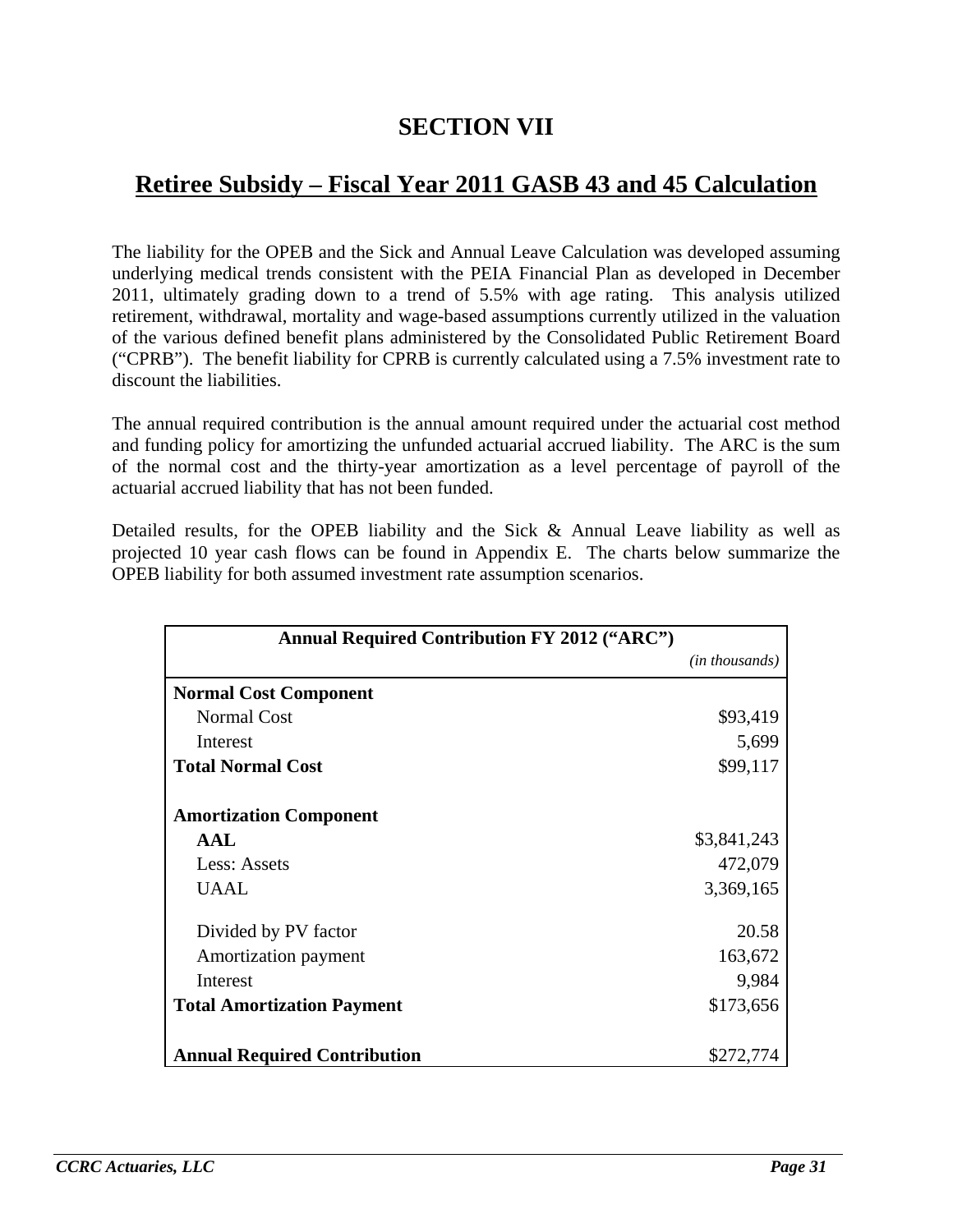The ARC is the annual amount that needs to be paid to fully pre-fund the subsidies and the Annual OPEB cost is the related annual accounting expense. The annual OPEB cost is made up of the ARC, the interest on the Net OPEB Obligation ("NOO"), and the amortization of the NOO. The NOO is the ongoing balance sheet item that shows the difference between the annual OPEB cost and what the employers have actually contributed. The charts below show the estimated annual OPEB cost and the amortization of the NOO in Fiscal Years 2012, 2013, and 2014:

| <b>Annual OPEB Cost</b>    |                |
|----------------------------|----------------|
|                            | (in thousands) |
| FY 2012 Billed ARC         | 922,460        |
| Interest on NOO            | 100,232        |
| <b>Amortization of NOO</b> | (158, 309)     |
| FY 2012 Annual OPEB Cost   | 864.383        |

| <b>Annual OPEB Cost</b>    |                |  |  |  |
|----------------------------|----------------|--|--|--|
|                            | (in thousands) |  |  |  |
| <b>FY 2013 ARC</b>         | 307,485        |  |  |  |
| Interest on NOO            | 135,692        |  |  |  |
| <b>Amortization of NOO</b> | (218, 239)     |  |  |  |
| FY 2013 Annual OPEB Cost   | 224,938        |  |  |  |

| <b>Annual OPEB Cost</b>  |                |
|--------------------------|----------------|
|                          | (in thousands) |
| <b>FY 2014 ARC</b>       | 320,162        |
| Interest on NOO          | 138,125        |
| Amortization of NOO      | (226, 550)     |
| FY 2014 Annual OPEB Cost | 231,737        |

The following chart shows the historic NOO as of June 30, 2011 and the projected NOO as of June 30, 2012 through June 30, 2014:

| <b>Net OPEB Obligation</b>           |                |
|--------------------------------------|----------------|
|                                      | (in thousands) |
| NOO 6/30/2010                        | 1,338,873      |
| FY 2011 Billed Annual OPEB Cost      | 816,274        |
| $7/1/2010 - 6/30/2011$ Contributions | (150, 513)     |
| NOO 6/30/2011                        | 2,004.         |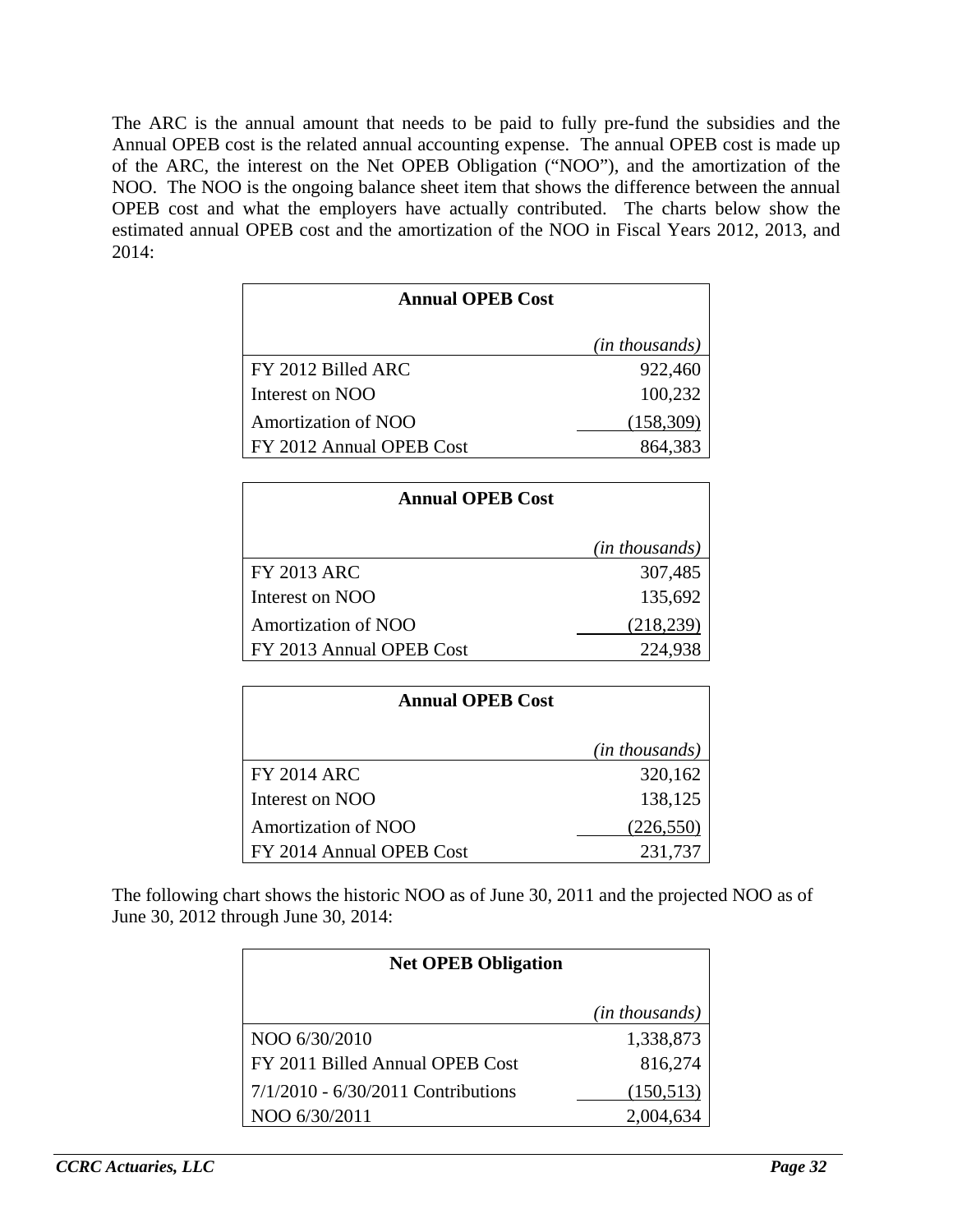| <b>Net OPEB Obligation</b>           |                |
|--------------------------------------|----------------|
|                                      | (in thousands) |
| NOO 6/30/2011                        | 2,004,634      |
| FY 2012 Billed Annual OPEB Cost      | 864,383        |
| $7/1/2011 - 6/30/2012$ Contributions | (155, 173)     |
| NOO 6/30/2012                        | 2,713,844      |

| <b>Net OPEB Obligation</b>         |                |
|------------------------------------|----------------|
|                                    | (in thousands) |
| NOO 6/30/2012                      | 2,713,844      |
| FY 2013 Annual OPEB Cost           | 224,938        |
| 7/1/2012 - 6/30/2013 Contributions | (176, 284)     |
| NOO 6/30/2013                      | 2,762,498      |

| <b>Net OPEB Obligation</b>           |                         |
|--------------------------------------|-------------------------|
|                                      | ( <i>in thousands</i> ) |
| NOO 6/30/2013                        | 2,762,498               |
| FY 2014 Annual OPEB Cost             | 231,737                 |
| $7/1/2013 - 6/30/2014$ Contributions | (177, 698)              |
| NOO 6/30/2014                        | 2,816,538               |

In Fiscal Year 2012, the WVRHBT is projected to total \$239,540,000 in revenues and the chart below illustrates the source of these revenues

| <b>Fiscal Year 2012 Contributions and Revenue Sources (in thousands)</b> |           |
|--------------------------------------------------------------------------|-----------|
| WV PEIA ARC Funding Premiums                                             | \$151,348 |
| Retiree Premiums - PPB                                                   | 71,661    |
| Retiree Premiums - MCO                                                   | 2,265     |
| Non Par Premiums                                                         | 3,825     |
| Investment Income                                                        | 10,441    |
| Total                                                                    | \$239,540 |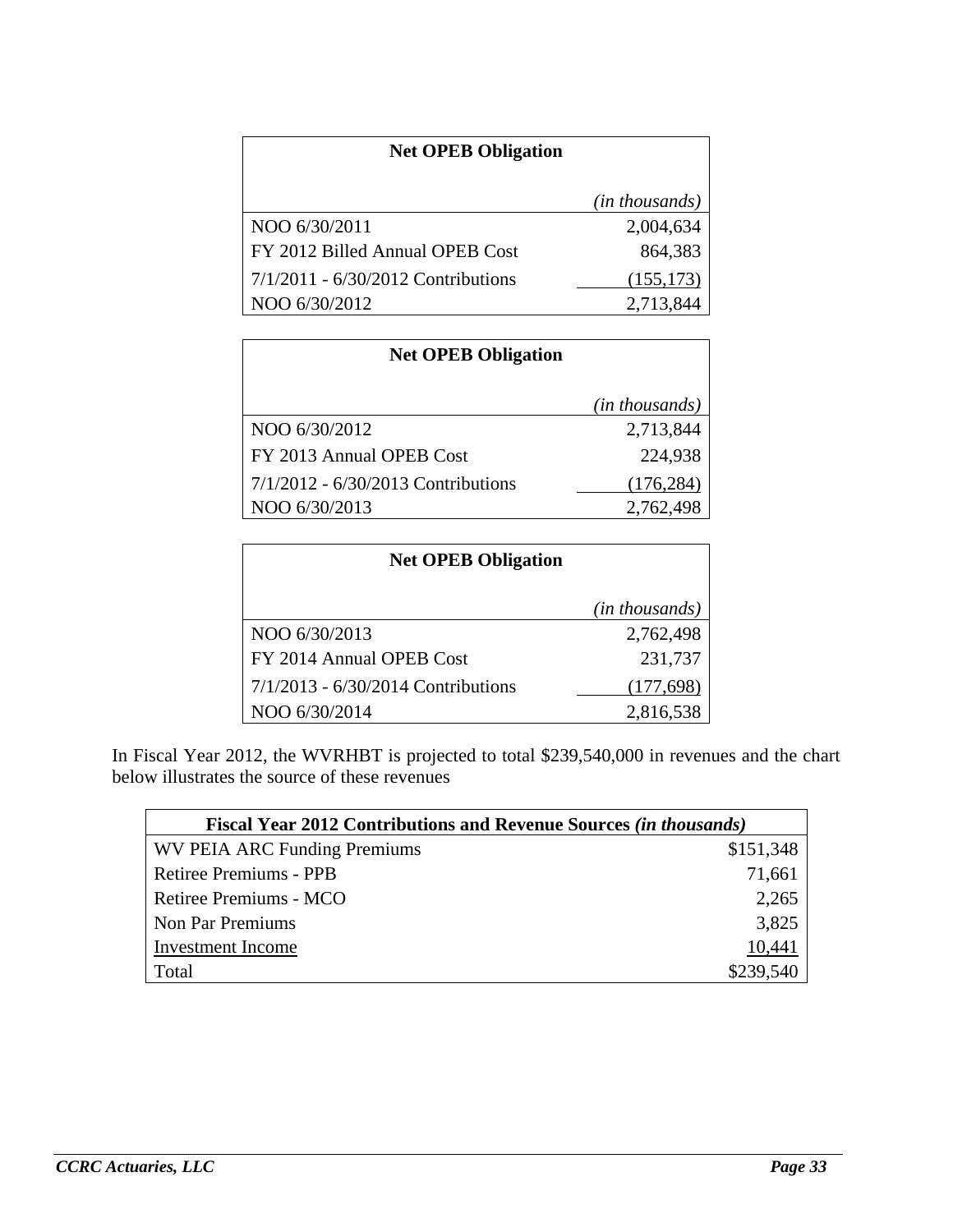The funded ratio is the ratio of the present value of contributions that have been made for current members to the present value of the liability that has already been accrued based on the funding method. A funded ratio of 100% would indicate that all benefits that have been accrued have been funded as of the valuation date. On the other hand, a funded ratio of less than 100% indicates that all benefits that have been accrued have not been funded as of the valuation date.

| <b>Funded Status as of June 30, 2010</b> |                |
|------------------------------------------|----------------|
|                                          | (in thousands) |
| AAL                                      | 7,410,241      |
| Assets                                   | 422,636        |
| <b>Unfunded Liability</b>                | 6,987,605      |
| <b>Funded Ratio</b>                      | 5.70%          |

| <b>Funded Status as of June 30, 2011</b> |                         |
|------------------------------------------|-------------------------|
|                                          | ( <i>in thousands</i> ) |
| AAI.                                     | 3,841,243               |
| Assets                                   | 472,079                 |
| Unfunded Liability                       | 3,369,165               |
| <b>Funded Ratio</b>                      | 12.29%                  |

| <b>Funded Status as of June 30, 2012</b> |                         |
|------------------------------------------|-------------------------|
|                                          | ( <i>in thousands</i> ) |
| AAL                                      | 4,007,900               |
| Assets                                   | 471,023                 |
| <b>Unfunded Liability</b>                | 3,536,877               |
| <b>Funded Ratio</b>                      | 11.75%                  |

| <b>Funded Status as of June 30, 2013</b> |                         |
|------------------------------------------|-------------------------|
|                                          | ( <i>in thousands</i> ) |
| AAI.                                     | 4,250,900               |
| Assets                                   | 497,659                 |
| <b>Unfunded Liability</b>                | 3,753,241               |
| <b>Funded Ratio</b>                      | 11.71%                  |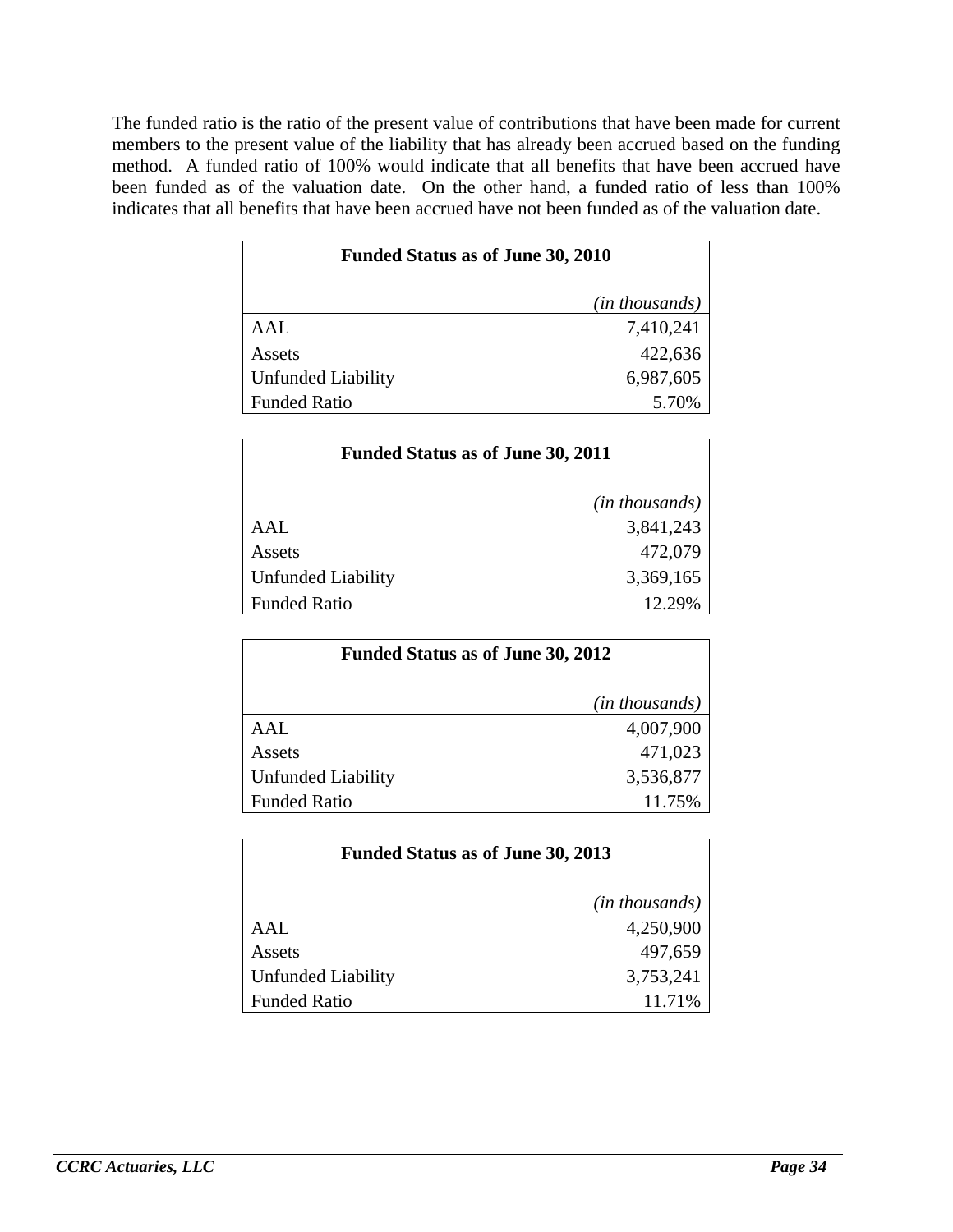The chart below shows the historic and projected percent of ARC funded. A percent below 100% relates to how much of the present value of the benefit being earned in the current year will be shifted to the future.

| <b>Percentage of ARC Contributed</b> |                |  |  |  |  |  |  |  |  |  |
|--------------------------------------|----------------|--|--|--|--|--|--|--|--|--|
|                                      | (in thousands) |  |  |  |  |  |  |  |  |  |
| FY 2011 Contributions                | 150,513        |  |  |  |  |  |  |  |  |  |
| FY 2011 Billed ARC                   | 816,274        |  |  |  |  |  |  |  |  |  |
| Percentage of 2011 ARC Contributed   | 18.44%         |  |  |  |  |  |  |  |  |  |
|                                      |                |  |  |  |  |  |  |  |  |  |
| FY 2012 Contributions                | 155,173        |  |  |  |  |  |  |  |  |  |
| FY 2012 Billed ARC                   | 922,460        |  |  |  |  |  |  |  |  |  |
| Percentage of 2012 ARC Contributed   | 16.82%         |  |  |  |  |  |  |  |  |  |
|                                      |                |  |  |  |  |  |  |  |  |  |
| FY 2013 Contributions                | 176,284        |  |  |  |  |  |  |  |  |  |
| <b>FY 2013 ARC</b>                   | 307,485        |  |  |  |  |  |  |  |  |  |
| Percentage of 2013 ARC Contributed   | 57.33%         |  |  |  |  |  |  |  |  |  |
|                                      |                |  |  |  |  |  |  |  |  |  |
| FY 2014 Contributions                | 177,698        |  |  |  |  |  |  |  |  |  |
| <b>FY 2014 ARC</b>                   | 320,162        |  |  |  |  |  |  |  |  |  |
| Percentage of 2014 ARC Contributed   | 55.50%         |  |  |  |  |  |  |  |  |  |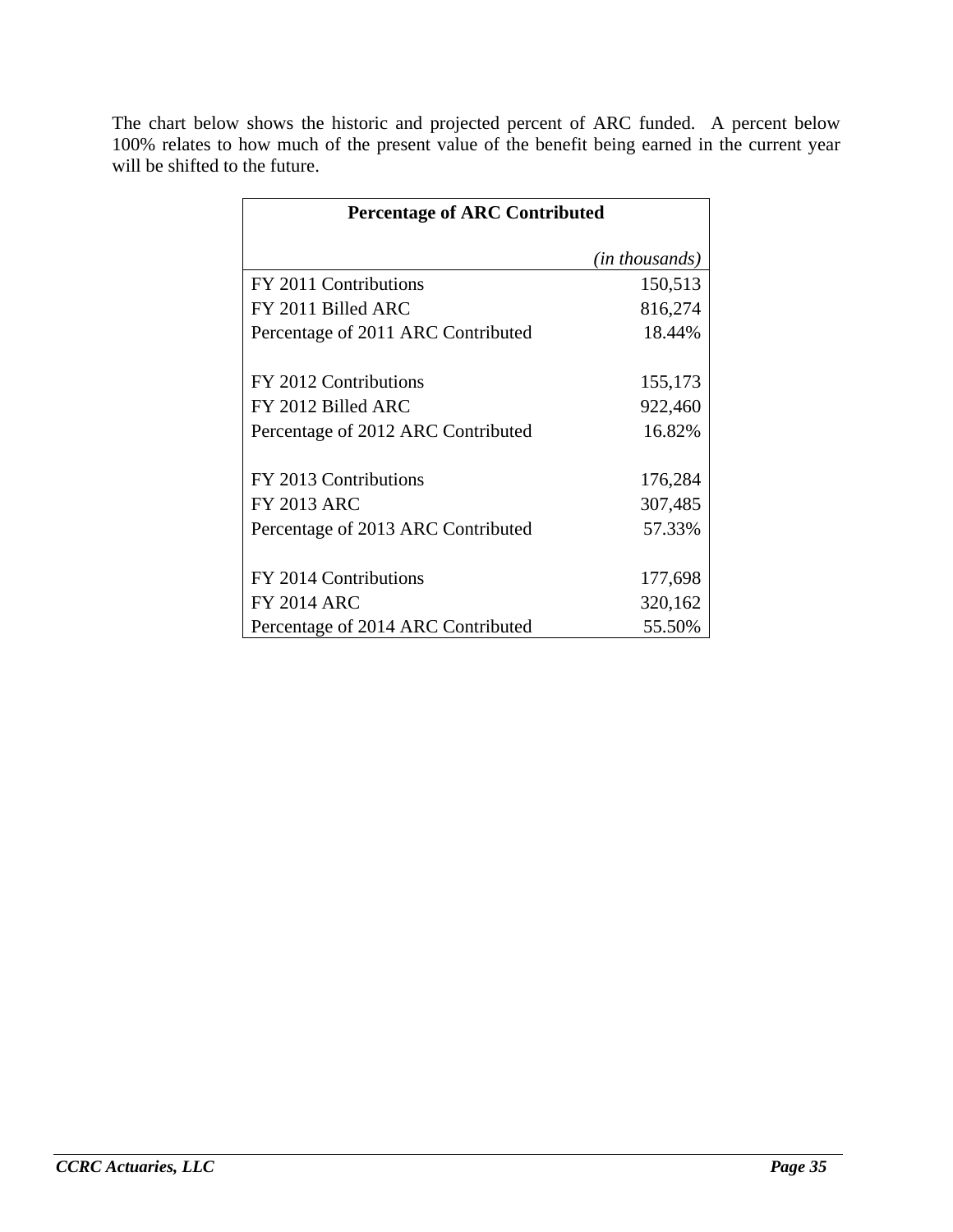The covered payroll is the total payroll of all current members that are eligible to receive subsidies from OPEB plan employers. Contributions made by the employers are considered on a percentage of payroll basis, similar to the pension systems. The ARC is calculated as a percent of the covered payroll. Note that the State's current Billed ARC is \$922,460,000. This represents 25.27% of current annual payroll for all eligible members.

The unfunded liability as a percentage of covered payroll is a measure of the relative magnitude of the unfunded liability. The table below shows that the State's unfunded liability is 92.31% of the State's total covered annual payroll. In other words, if 92.31% of this year's payroll were contributed to fund the subsidies, all accrued subsidies would be fully funded.

| ARC and Unfunded Liability as a Percentage of Covered Payroll |                         |
|---------------------------------------------------------------|-------------------------|
|                                                               | ( <i>in thousands</i> ) |
| FY 2011 Billed ARC                                            | 816,274                 |
| FY 2010 Payroll                                               | 3,502,347               |
| 6/30/2010 Unfunded Liability                                  | 6,987,605               |
| ARC as a % of Covered Payroll                                 | 23.31%                  |
| Unfunded Liability as a % of Covered Payroll                  | 199.51%                 |
| FY 2012 Billed ARC                                            | 922,460                 |
| FY 2011 Payroll                                               | 3,649,954               |
| 6/30/2011 Unfunded Liability                                  | 3,369,165               |
| ARC as a % of Covered Payroll                                 | 25.27%                  |
| Unfunded Liability as a % of Covered Payroll                  | 92.31%                  |
| <b>FY 2013 ARC</b>                                            | 307,485                 |
| FY 2012 Payroll                                               | 3,803,782               |
| 6/30/2012 Unfunded Liability                                  | 3,536,877               |
| ARC as a % of Covered Payroll                                 | 8.08%                   |
| Unfunded Liability as a % of Covered Payroll                  | 92.98%                  |
| <b>FY 2014 ARC</b>                                            | 320,162                 |
| FY 2013 Payroll                                               | 3,964,093               |
| 6/30/2013 Unfunded Liability                                  | 3,753,241               |
| ARC as a % of Covered Payroll                                 | 8.08%                   |
| Unfunded Liability as a % of Covered Payroll                  | 94.68%                  |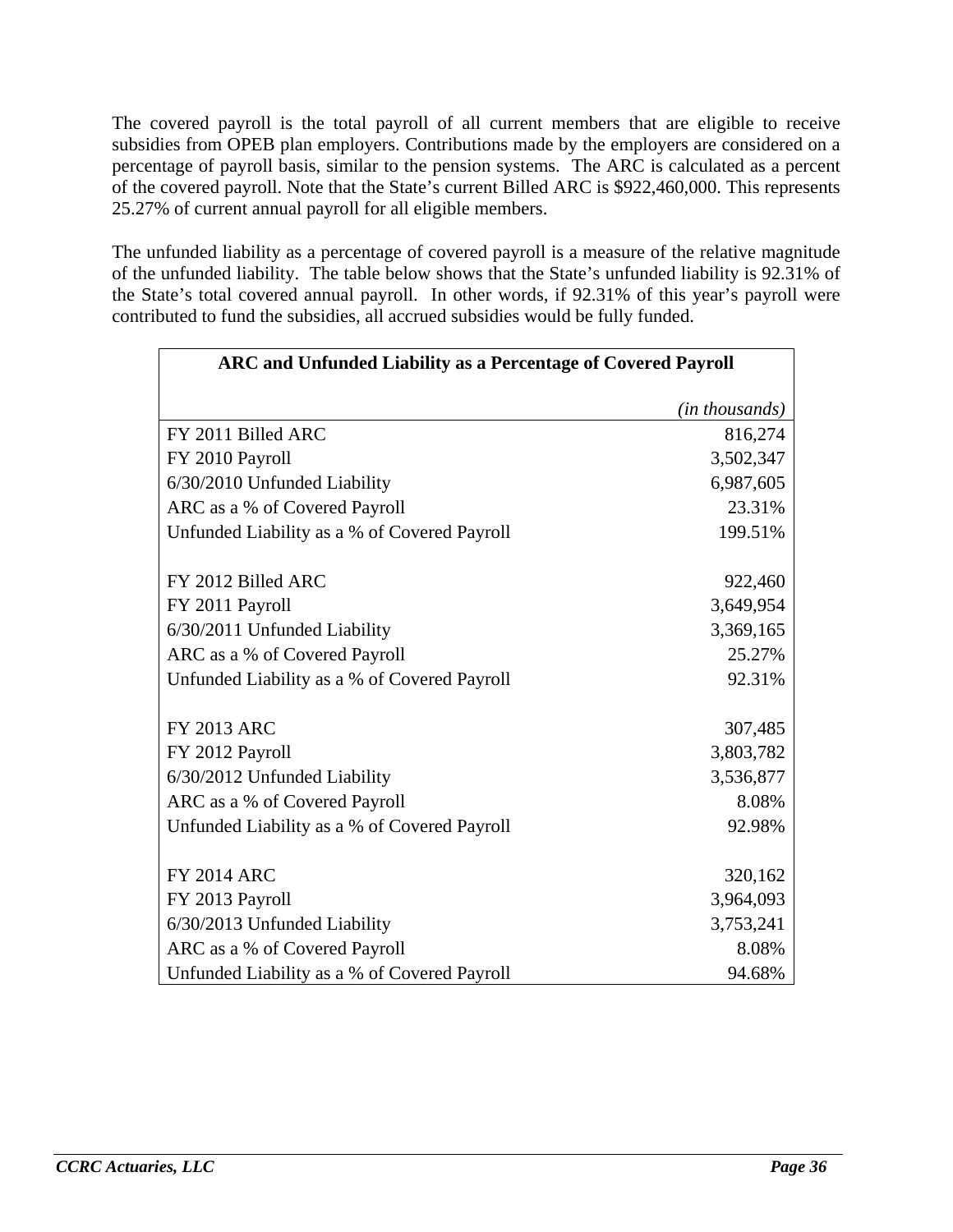# **APPENDIX A**

# **Actuarial Assumptions**

# **Public Employees' Retirement System**

| <b>Salary Scale</b> |             |               | <b>Ultimate Withdrawal</b> |               |             | <b>Retirement Rates</b> | <b>Mortality</b> |               |  |
|---------------------|-------------|---------------|----------------------------|---------------|-------------|-------------------------|------------------|---------------|--|
| <u>Age</u>          | <b>Male</b> | <b>Female</b> | <b>Male</b>                | <b>Female</b> | <b>Male</b> | <b>Female</b>           | <b>Male</b>      | <b>Female</b> |  |
|                     |             |               |                            |               |             |                         |                  |               |  |
| 19                  | 1.06000     | 1.06000       | 12.00%                     | 12.10%        | 0.00%       | 0.00%                   | 0.04%            | 0.02%         |  |
| 20                  | 1.06000     | 1.06000       | 12.00%                     | 12.10%        | 0.00%       | 0.00%                   | 0.04%            | 0.02%         |  |
| 21                  | 1.05950     | 1.05950       | 11.52%                     | 11.88%        | 0.00%       | 0.00%                   | 0.04%            | 0.03%         |  |
| 22                  | 1.05900     | 1.05900       | 11.04%                     | 11.66%        | 0.00%       | 0.00%                   | 0.04%            | 0.03%         |  |
| 23                  | 1.05850     | 1.05850       | 10.56%                     | 11.44%        | 0.00%       | 0.00%                   | 0.04%            | 0.03%         |  |
| 24                  | 1.05800     | 1.05800       | 10.08%                     | 11.22%        | 0.00%       | 0.00%                   | 0.04%            | 0.03%         |  |
| 25                  | 1.05750     | 1.05750       | 9.60%                      | 11.00%        | 0.00%       | 0.00%                   | 0.05%            | 0.03%         |  |
| 26                  | 1.05700     | 1.05700       | 9.36%                      | 10.56%        | 0.00%       | 0.00%                   | 0.05%            | 0.03%         |  |
| 27                  | 1.05650     | 1.05650       | 9.12%                      | 10.12%        | 0.00%       | 0.00%                   | 0.05%            | 0.04%         |  |
| 28                  | 1.05600     | 1.05600       | 8.88%                      | 9.68%         | 0.00%       | 0.00%                   | 0.05%            | 0.04%         |  |
| 29                  | 1.05550     | 1.05550       | 8.64%                      | 9.24%         | 0.00%       | 0.00%                   | 0.06%            | 0.04%         |  |
| 30                  | 1.05500     | 1.05500       | 8.40%                      | 8.80%         | 0.00%       | 0.00%                   | 0.06%            | 0.04%         |  |
| $31\,$              | 1.05450     | 1.05450       | 8.04%                      | 8.25%         | 0.00%       | 0.00%                   | 0.06%            | 0.05%         |  |
| 32                  | 1.05400     | 1.05400       | 7.68%                      | 7.70%         | 0.00%       | 0.00%                   | 0.07%            | 0.05%         |  |
| 33                  | 1.05350     | 1.05350       | 7.32%                      | 7.15%         | 0.00%       | 0.00%                   | 0.07%            | 0.05%         |  |
| 34                  | 1.05300     | 1.05300       | 6.96%                      | 6.60%         | 0.00%       | 0.00%                   | 0.08%            | 0.06%         |  |
| 35                  | 1.05250     | 1.05250       | 6.60%                      | 5.50%         | 0.00%       | 0.00%                   | 0.09%            | 0.06%         |  |
| 36                  | 1.05200     | 1.05200       | 6.24%                      | 5.30%         | 0.00%       | 0.00%                   | 0.09%            | 0.07%         |  |
| 37                  | 1.05150     | 1.05150       | 5.88%                      | 5.10%         | 0.00%       | 0.00%                   | 0.10%            | 0.07%         |  |
| 38                  | 1.05100     | 1.05100       | 5.52%                      | 4.90%         | 0.00%       | 0.00%                   | 0.10%            | 0.08%         |  |
| 39                  | 1.05050     | 1.05050       | 5.16%                      | 4.70%         | 0.00%       | 0.00%                   | 0.11%            | 0.08%         |  |
| 40                  | 1.05000     | 1.05000       | 4.80%                      | 4.50%         | 0.00%       | 0.00%                   | 0.12%            | 0.09%         |  |
| 41                  | 1.04975     | 1.04975       | 4.56%                      | 4.40%         | 0.00%       | 0.00%                   | 0.14%            | 0.09%         |  |
| 42                  | 1.04950     | 1.04950       | 4.32%                      | 4.30%         | 0.00%       | 0.00%                   | 0.15%            | 0.10%         |  |
| 43                  | 1.04925     | 1.04925       | 4.08%                      | 4.20%         | 0.00%       | 0.00%                   | 0.17%            | 0.11%         |  |
| 44                  | 1.04900     | 1.04900       | 3.84%                      | 4.10%         | 0.00%       | 0.00%                   | 0.19%            | 0.12%         |  |
| 45                  | 1.04875     | 1.04875       | 3.60%                      | 4.00%         | 0.00%       | 0.00%                   | 0.22%            | 0.13%         |  |
| 46                  | 1.04800     | 1.04800       | 3.36%                      | 3.90%         | 0.00%       | 0.00%                   | 0.25%            | 0.14%         |  |
| 47                  | 1.04725     | 1.04725       | 3.12%                      | 3.80%         | 0.00%       | 0.00%                   | 0.28%            | 0.15%         |  |
| 48                  | 1.04650     | 1.04650       | 2.88%                      | 3.70%         | 0.00%       | 0.00%                   | 0.31%            | 0.17%         |  |
| 49                  | 1.04575     | 1.04575       | 2.64%                      | 3.60%         | $0.00\%$    | 0.00%                   | 0.35%            | 0.18%         |  |
| 50                  | 1.04500     | 1.04500       | 2.40%                      | 3.50%         | 0.00%       | 0.00%                   | 0.39%            | 0.20%         |  |
| 51                  | 1.04500     | 1.04500       | 2.16%                      | 3.20%         | 0.00%       | 0.00%                   | 0.43%            | 0.22%         |  |
| 52                  | 1.04500     | 1.04500       | 1.92%                      | 2.90%         | 0.00%       | 0.00%                   | 0.48%            | 0.23%         |  |
| 53                  | 1.04500     | 1.04500       | 1.68%                      | 2.60%         | 0.00%       | 0.00%                   | 0.52%            | 0.25%         |  |
| 54                  | 1.04500     | 1.04500       | 1.44%                      | 2.30%         | 0.00%       | 0.00%                   | 0.57%            | 0.27%         |  |
| 55                  | 1.04500     | 1.04500       | 1.20%                      | 2.00%         | 25.00%      | 25.00%                  | 0.61%            | 0.30%         |  |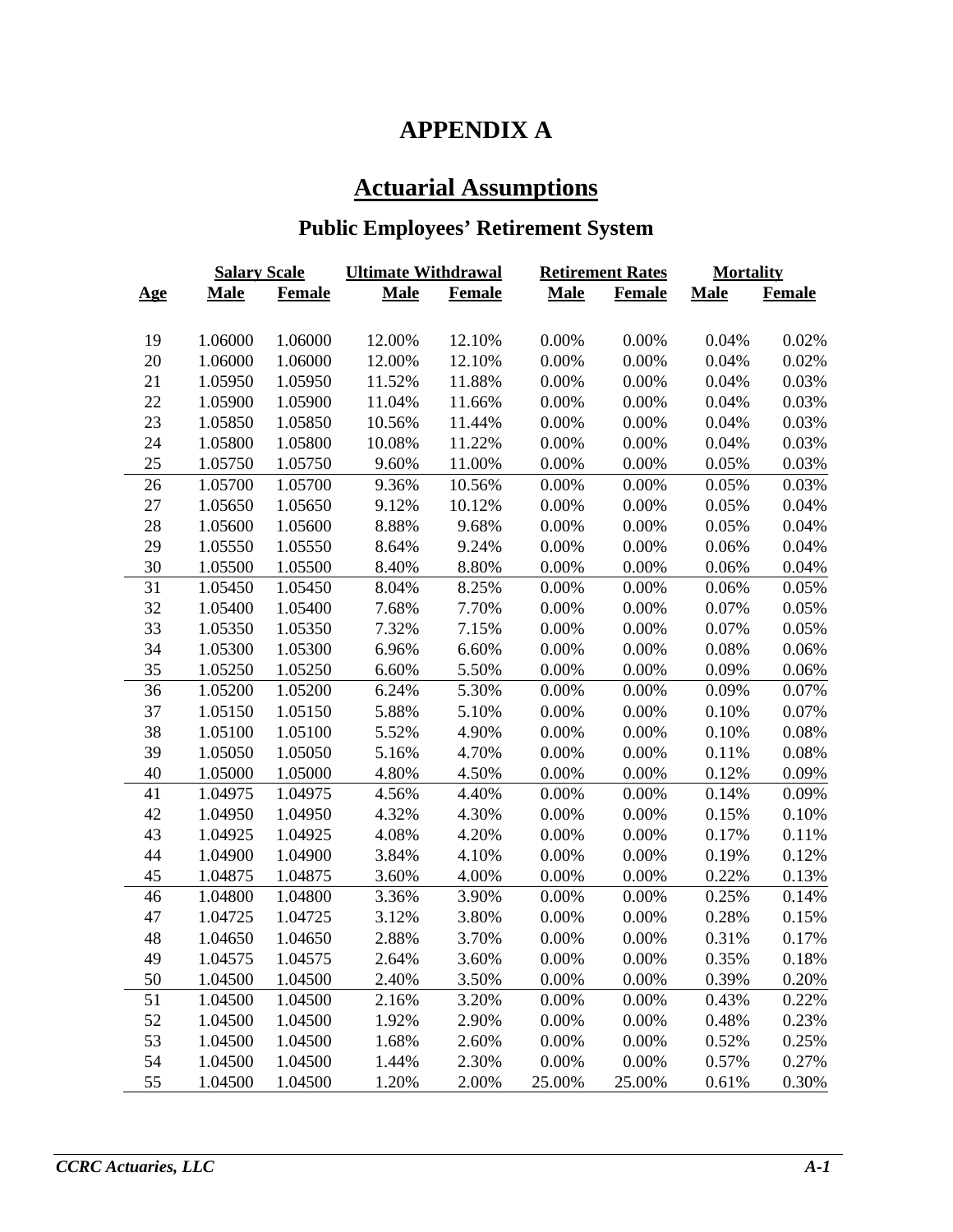|            |             | <b>Salary Scale</b> | <b>Ultimate Withdrawal</b> |               |             | <b>Retirement Rates</b> | <b>Mortality</b> |               |  |
|------------|-------------|---------------------|----------------------------|---------------|-------------|-------------------------|------------------|---------------|--|
| <u>Age</u> | <b>Male</b> | <b>Female</b>       | <b>Male</b>                | <b>Female</b> | <b>Male</b> | <b>Female</b>           | <b>Male</b>      | <b>Female</b> |  |
|            |             |                     |                            |               |             |                         |                  |               |  |
| 56         | 1.04450     | 1.04450             | 1.20%                      | 1.80%         | 15.00%      | 15.00%                  | 0.66%            | 0.33%         |  |
| 57         | 1.04400     | 1.04400             | 1.20%                      | 1.60%         | 15.00%      | 15.00%                  | 0.71%            | 0.36%         |  |
| 58         | 1.04350     | 1.04350             | 1.20%                      | 1.40%         | 15.00%      | 15.00%                  | 0.77%            | 0.39%         |  |
| 59         | 1.04300     | 1.04300             | 1.20%                      | 1.20%         | 15.00%      | 15.00%                  | 0.84%            | 0.44%         |  |
| 60         | 1.04250     | 1.04250             | 1.20%                      | 1.00%         | 15.00%      | 15.00%                  | 0.92%            | 0.49%         |  |
| 61         | 1.04250     | 1.04250             |                            |               | 15.00%      | 15.00%                  | 1.01%            | 0.55%         |  |
| 62         | 1.04250     | 1.04250             |                            |               | 30.00%      | 30.00%                  | 1.11%            | 0.62%         |  |
| 63         | 1.04250     | 1.04250             |                            |               | 18.00%      | 18.00%                  | 1.24%            | 0.69%         |  |
| 64         | 1.04250     | 1.04250             |                            |               | 18.00%      | 18.00%                  | 1.39%            | 0.77%         |  |
| 65         | 1.04250     | 1.04250             |                            |               | 25.00%      | 25.00%                  | 1.56%            | 0.86%         |  |
| 66         | 1.04250     | 1.04250             |                            |               | 20.00%      | 20.00%                  | 1.76%            | 0.96%         |  |
| 67         | 1.04250     | 1.04250             |                            |               | 20.00%      | 20.00%                  | 1.98%            | 1.06%         |  |
| 68         | 1.04250     | 1.04250             |                            |               | 20.00%      | 20.00%                  | 2.22%            | 1.16%         |  |
| 69         | 1.04250     | 1.04250             |                            |               | 20.00%      | 20.00%                  | 2.48%            | 1.29%         |  |
| $70\,$     | 1.04250     | 1.04250             |                            |               | 100.00%     | 100.00%                 | 2.75%            | 1.45%         |  |
| 71         |             |                     |                            |               | 100.00%     | 100.00%                 | 3.04%            | 1.65%         |  |
| 72         |             |                     |                            |               | 100.00%     | 100.00%                 | 3.34%            | 1.90%         |  |
| 73         |             |                     |                            |               | 100.00%     | 100.00%                 | 3.67%            | 2.19%         |  |
| 74         |             |                     |                            |               | 100.00%     | 100.00%                 | 4.04%            | 2.51%         |  |
| 75         |             |                     |                            |               | 100.00%     | 100.00%                 | 4.46%            | 2.86%         |  |
| 76         |             |                     |                            |               | 100.00%     | 100.00%                 | 4.94%            | 3.24%         |  |
| 77         |             |                     |                            |               | 100.00%     | 100.00%                 | 5.48%            | 3.64%         |  |
| 78         |             |                     |                            |               | 100.00%     | 100.00%                 | 6.07%            | 4.08%         |  |
| 79         |             |                     |                            |               | 100.00%     | 100.00%                 | 6.71%            | 4.55%         |  |
| 80         |             |                     |                            |               | 100.00%     | 100.00%                 | 7.41%            | 5.06%         |  |
| 81         |             |                     |                            |               | 100.00%     | 100.00%                 | 8.15%            | 5.61%         |  |
| 82         |             |                     |                            |               | 100.00%     | 100.00%                 | 8.93%            | 6.19%         |  |
| 83         |             |                     |                            |               | 100.00%     | 100.00%                 | 9.75%            | 6.79%         |  |
| 84         |             |                     |                            |               | 100.00%     | 100.00%                 | 10.60%           | 7.44%         |  |
| 85         |             |                     |                            |               | 100.00%     | 100.00%                 | 11.48%           | 8.15%         |  |
| 86         |             |                     |                            |               | 100.00%     | 100.00%                 | 12.42%           | 8.92%         |  |
| 87         |             |                     |                            |               | 100.00%     | 100.00%                 | 13.39%           | 9.75%         |  |
| 88         |             |                     |                            |               | 100.00%     | 100.00%                 | 14.41%           | 10.65%        |  |
| 89         |             |                     |                            |               | 100.00%     | 100.00%                 | 15.49%           | 11.62%        |  |
| 90         |             |                     |                            |               | 100.00%     | 100.00%                 | 16.63%           | 12.69%        |  |
| 91         |             |                     |                            |               | 100.00%     | 100.00%                 | 17.82%           | 13.86%        |  |
| 92         |             |                     |                            |               | 100.00%     | 100.00%                 | 19.05%           | 15.12%        |  |
| 93         |             |                     |                            |               | 100.00%     | 100.00%                 | 20.30%           | 16.51%        |  |
| 94         |             |                     |                            |               | 100.00%     | 100.00%                 | 21.79%           | 18.04%        |  |
| 95         |             |                     |                            |               | 100.00%     | 100.00%                 | 23.41%           | 19.73%        |  |

# **Public Employees' Retirement System**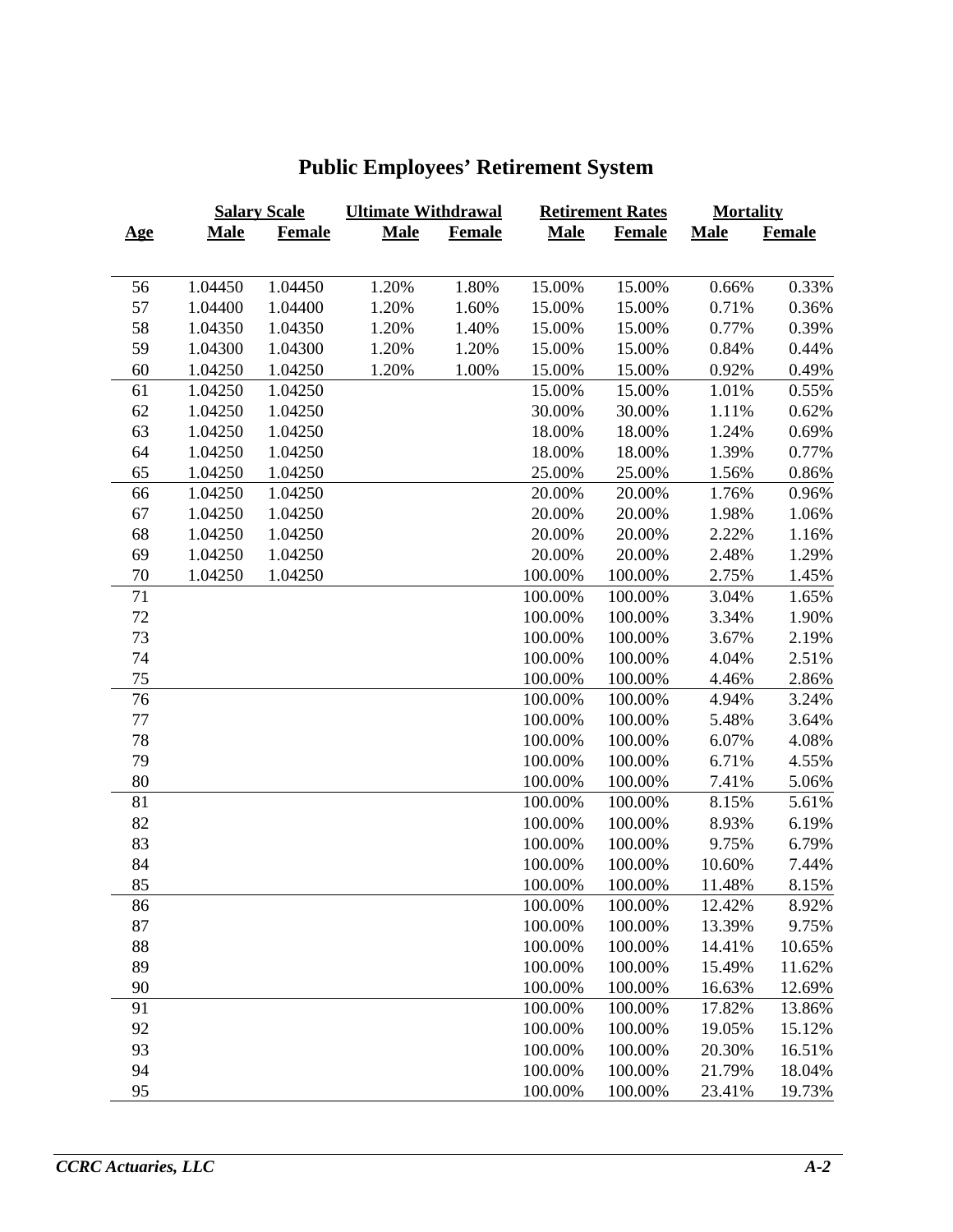|            | <b>Salary Scale</b> |               | <b>Ultimate Withdrawal</b> |               |             | <b>Retirement Rates</b> | <b>Mortality</b> |               |  |
|------------|---------------------|---------------|----------------------------|---------------|-------------|-------------------------|------------------|---------------|--|
| <u>Age</u> | <b>Male</b>         | <b>Female</b> | <b>Male</b>                | <b>Female</b> | <b>Male</b> | <b>Female</b>           | <b>Male</b>      | <b>Female</b> |  |
|            |                     |               |                            |               |             |                         |                  |               |  |
| 96         |                     |               |                            |               | 100.00%     | 100.00%                 | 24.84%           | 21.61%        |  |
| 97         |                     |               |                            |               | 100.00%     | 100.00%                 | 26.40%           | 23.70%        |  |
| 98         |                     |               |                            |               | 100.00%     | 100.00%                 | 28.08%           | 25.81%        |  |
| 99         |                     |               |                            |               | 100.00%     | 100.00%                 | 29.92%           | 28.02%        |  |
| 100        |                     |               |                            |               | 100.00%     | 100.00%                 | 31.92%           | 30.47%        |  |
| 101        |                     |               |                            |               |             |                         | 34.11%           | 33.16%        |  |
| 102        |                     |               |                            |               |             |                         | 36.51%           | 36.14%        |  |
| 103        |                     |               |                            |               |             |                         | 39.31%           | 39.42%        |  |
| 104        |                     |               |                            |               |             |                         | 42.73%           | 43.04%        |  |
| 105        |                     |               |                            |               |             |                         | 46.95%           | 47.15%        |  |
| 106        |                     |               |                            |               |             |                         | 52.19%           | 51.92%        |  |
| 107        |                     |               |                            |               |             |                         | 58.65%           | 57.50%        |  |
| 108        |                     |               |                            |               |             |                         | 66.53%           | 64.03%        |  |
| 109        |                     |               |                            |               |             |                         | 76.02%           | 71.69%        |  |
| 110        |                     |               |                            |               |             |                         | 100.00%          | 80.63%        |  |
| 111        |                     |               |                            |               |             |                         | 100.00%          | 100.00%       |  |

# **Public Employees' Retirement System**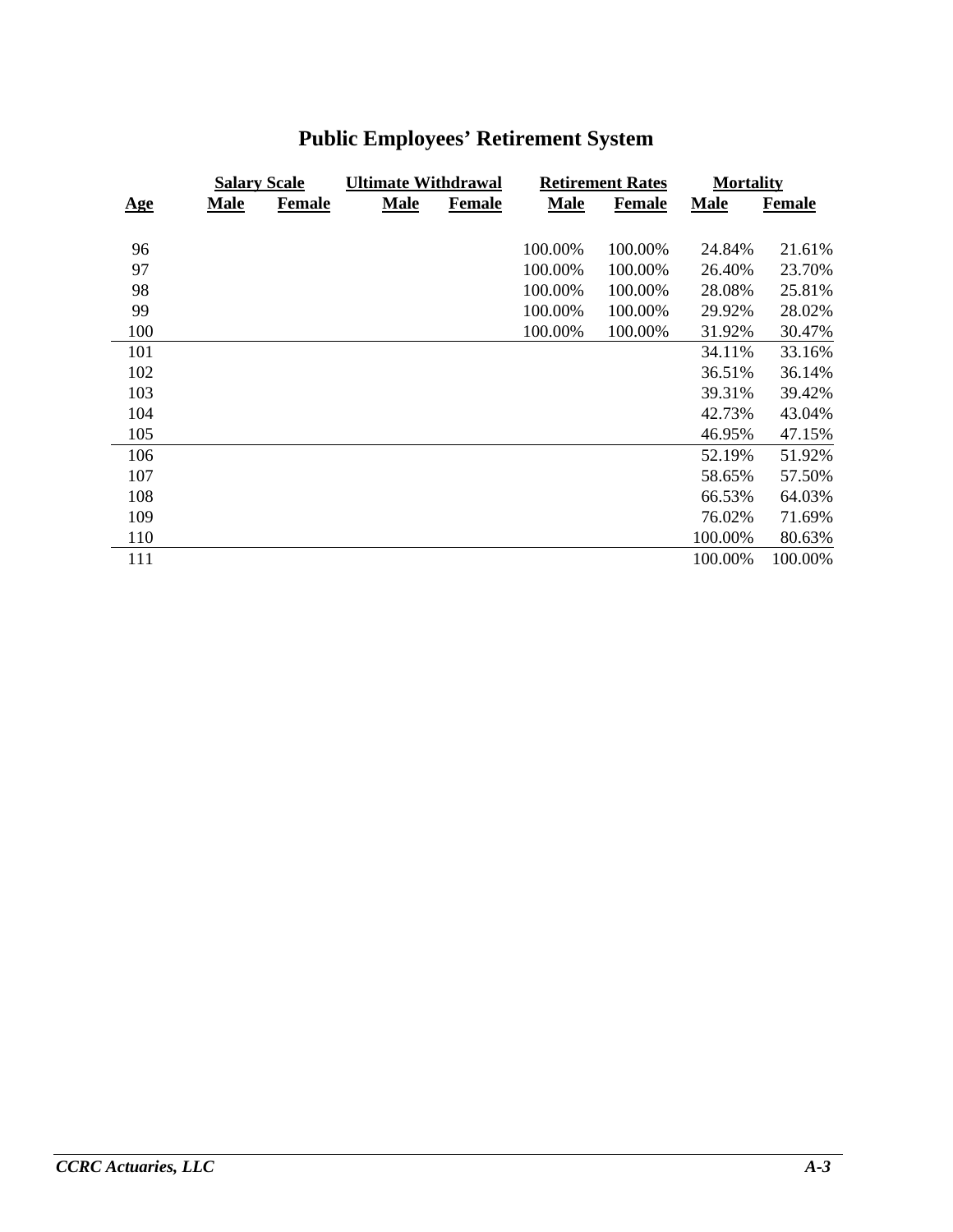|            | <b>Salary Scale</b> |                 | <b>Ultimate Withdrawal</b> |               |             |               | <b>Retirement Rates Pre-Ret. Mortality</b> |        |  |
|------------|---------------------|-----------------|----------------------------|---------------|-------------|---------------|--------------------------------------------|--------|--|
| <u>Age</u> | <b>Male</b>         | Female          | <b>Male</b>                | <b>Female</b> | <b>Male</b> | <b>Female</b> | <b>Male</b>                                | Female |  |
|            |                     |                 |                            |               |             |               |                                            |        |  |
| 19         |                     | 1.05250 1.05250 | 3.20%                      | 3.20%         | 0.00%       | 0.00%         | 0.03%                                      | 0.02%  |  |
| 20         | 1.05250             | 1.05250         | 3.20%                      | 3.20%         | 0.00%       | 0.00%         | 0.04%                                      | 0.02%  |  |
| 21         |                     | 1.05200 1.05200 | 3.12%                      | 3.12%         | 0.00%       | 0.00%         | 0.04%                                      | 0.02%  |  |
| 22         |                     | 1.05150 1.05150 | 3.04%                      | 3.04%         | 0.00%       | 0.00%         | 0.04%                                      | 0.02%  |  |
| 23         |                     | 1.05100 1.05100 | 2.96%                      | 2.96%         | 0.00%       | 0.00%         | 0.04%                                      | 0.02%  |  |
| 24         |                     | 1.05050 1.05050 | 2.88%                      | 2.88%         | 0.00%       | 0.00%         | 0.04%                                      | 0.02%  |  |
| 25         |                     | 1.05000 1.05000 | 2.80%                      | 2.80%         | 0.00%       | 0.00%         | 0.04%                                      | 0.02%  |  |
| 26         |                     | 1.04950 1.04950 | 2.72%                      | 2.72%         | 0.00%       | 0.00%         | 0.04%                                      | 0.02%  |  |
| 27         |                     | 1.04900 1.04900 | 2.64%                      | 2.64%         | 0.00%       | 0.00%         | 0.04%                                      | 0.02%  |  |
| 28         |                     | 1.04850 1.04850 | 2.56%                      | 2.56%         | 0.00%       | 0.00%         | $0.04\%$                                   | 0.02%  |  |
| 29         |                     | 1.04800 1.04800 | 2.48%                      | 2.48%         | 0.00%       | 0.00%         | 0.04%                                      | 0.03%  |  |
| 30         |                     | 1.04750 1.04750 | 2.40%                      | 2.40%         | 0.00%       | 0.00%         | 0.04%                                      | 0.03%  |  |
| 31         |                     | 1.04700 1.04700 | 2.36%                      | 2.32%         | 0.00%       | 0.00%         | 0.05%                                      | 0.03%  |  |
| 32         |                     | 1.04650 1.04650 | 2.32%                      | 2.24%         | $0.00\%$    | 0.00%         | 0.06%                                      | 0.04%  |  |
| 33         |                     | 1.04600 1.04600 | 2.28%                      | 2.16%         | 0.00%       | 0.00%         | 0.06%                                      | 0.04%  |  |
| 34         | 1.04550             | 1.04550         | 2.24%                      | 2.08%         | 0.00%       | 0.00%         | 0.07%                                      | 0.04%  |  |
| 35         |                     | 1.04500 1.04500 | 2.20%                      | 2.00%         | $0.00\%$    | 0.00%         | 0.08%                                      | 0.05%  |  |
| 36         |                     | 1.04450 1.04450 | 2.14%                      | 1.92%         | 0.00%       | 0.00%         | 0.08%                                      | 0.05%  |  |
| 37         |                     | 1.04400 1.04400 | 2.08%                      | 1.84%         | 0.00%       | 0.00%         | 0.09%                                      | 0.06%  |  |
| 38         |                     | 1.04350 1.04350 | 2.02%                      | 1.76%         | 0.00%       | 0.00%         | 0.10%                                      | 0.06%  |  |
| 39         | 1.04300             | 1.04300         | 1.96%                      | 1.68%         | 0.00%       | 0.00%         | 0.10%                                      | 0.07%  |  |
| 40         |                     | 1.04250 1.04250 | 1.90%                      | 1.60%         | $0.00\%$    | 0.00%         | 0.11%                                      | 0.07%  |  |
| 41         |                     | 1.04210 1.04210 | 0.18%                      | 1.52%         | 0.00%       | 0.00%         | 0.11%                                      | 0.08%  |  |
| 42         |                     | 1.04170 1.04170 | 1.78%                      | 1.44%         | 0.00%       | 0.00%         | 0.12%                                      | 0.09%  |  |
| 43         |                     | 1.04130 1.04130 | 1.72%                      | 1.36%         | 0.00%       | 0.00%         | 0.13%                                      | 0.09%  |  |
| 44         | 1.04090             | 1.04090         | 1.66%                      | 1.28%         | 0.00%       | 0.00%         | 0.14%                                      | 0.10%  |  |
| 45         |                     | 1.04050 1.04050 | 1.60%                      | 1.40%         | $0.00\%$    | 0.00%         | 0.15%                                      | 0.11%  |  |
| 46         |                     | 1.04010 1.04010 | 1.52%                      | 1.12%         | 0.00%       | 0.00%         | 0.16%                                      | 0.12%  |  |
| 47         |                     | 1.03970 1.03970 | 1.44%                      | 1.04%         | 0.00%       | 0.00%         | 0.17%                                      | 0.13%  |  |
| 48         |                     | 1.03930 1.03930 | 1.36%                      | 0.96%         | 0.00%       | 0.00%         | 0.19%                                      | 0.14%  |  |
| 49         | 1.03890             | 1.03890         | 1.28%                      | 0.88%         | 0.00%       | 0.00%         | 0.20%                                      | 0.16%  |  |
| 50         | 1.03850             | 1.03850         | 1.20%                      | 0.80%         | 0.00%       | 0.00%         | 0.21%                                      | 0.17%  |  |
| 51         | 1.03850             | 1.03850         | 1.28%                      | 0.88%         | 0.00%       | 0.00%         | 0.23%                                      | 0.18%  |  |
| 52         | 1.03850             | 1.03850         | 1.36%                      | 0.96%         | 0.00%       | 0.00%         | 0.25%                                      | 0.20%  |  |
| 53         | 1.03850             | 1.03850         | 1.44%                      | 1.04%         | 0.00%       | 0.00%         | 0.26%                                      | 0.21%  |  |
| 54         | 1.03850             | 1.03850         | 1.52%                      | 1.12%         | 0.00%       | 0.00%         | 0.28%                                      | 0.23%  |  |
| 55         | 1.03850             | 1.03850         | 1.60%                      | 1.20%         | 25.00%      | 27.50%        | 0.30%                                      | 0.25%  |  |

# **Teachers' Retirement System / Teachers Defined Contribution**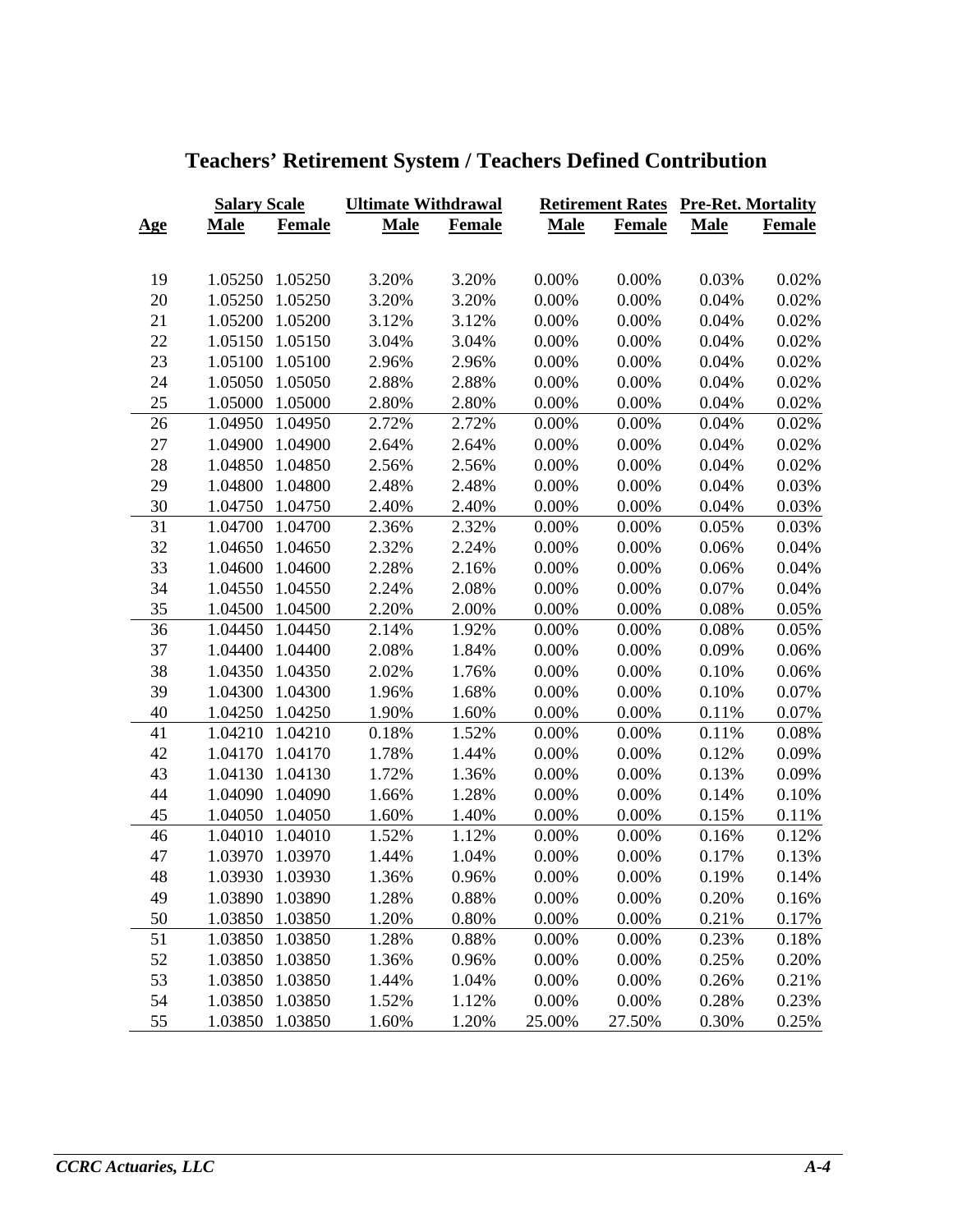|            |             | <b>Salary Scale</b> | <b>Ultimate Withdrawal</b> |               |             |               | <b>Retirement Rates Pre-Ret. Mortality</b> |               |
|------------|-------------|---------------------|----------------------------|---------------|-------------|---------------|--------------------------------------------|---------------|
| <u>Age</u> | <b>Male</b> | <b>Female</b>       | <b>Male</b>                | <b>Female</b> | <b>Male</b> | <b>Female</b> | <b>Male</b>                                | <b>Female</b> |
|            |             |                     |                            |               |             |               |                                            |               |
| 56         | 1.03850     | 1.03850             | 1.60%                      | 1.20%         | 15.00%      | 17.50%        | 0.33%                                      | 0.28%         |
| 57         | 1.03850     | 1.03850             | 1.60%                      | 1.20%         | 15.00%      | 17.50%        | 0.36%                                      | 0.30%         |
| 58         | 1.03850     | 1.03850             | 1.60%                      | 1.20%         | 17.00%      | 18.00%        | 0.40%                                      | 0.33%         |
| 59         | 1.03850     | 1.03850             | 1.60%                      | 1.20%         | 19.00%      | 19.00%        | 0.44%                                      | 0.36%         |
| 60         | 1.03850     | 1.03850             | 1.60%                      | 1.20%         | 20.00%      | 25.00%        | 0.49%                                      | 0.39%         |
| 61         | 1.03850     | 1.03850             | 1.60%                      | 1.20%         | 30.00%      | 20.00%        | 0.54%                                      | 0.43%         |
| 62         | 1.03850     | 1.03850             | 1.60%                      | 1.20%         | 40.00%      | 27.50%        | 0.59%                                      | 0.47%         |
| 63         | 1.03850     | 1.03850             | 1.60%                      | 1.20%         | 25.00%      | 20.00%        | 0.65%                                      | 0.50%         |
| 64         | 1.03850     | 1.03850             | 1.60%                      | 1.20%         | 25.00%      | 25.00%        | 0.70%                                      | 0.54%         |
| 65         | 1.03850     | 1.03850             | 1.60%                      | 1.20%         | 40.00%      | 30.00%        | 0.76%                                      | 0.58%         |
| 66         | 1.03830     | 1.03830             | 1.60%                      | 1.20%         | 30.00%      | 30.00%        | 0.81%                                      | 0.62%         |
| 67         | 1.03810     | 1.03810             | 1.60%                      | 1.20%         | 30.00%      | 30.00%        | 0.86%                                      | 0.66%         |
| 68         | 1.03790     | 1.03790             | 1.60%                      | 1.20%         | 30.00%      | 30.00%        | 0.91%                                      | 0.70%         |
| 69         | 1.03770     | 1.03770             | 1.60%                      | 1.20%         | 30.00%      | 30.00%        | 0.95%                                      | 0.73%         |
| $70\,$     | 1.03750     | 1.03750             |                            |               | 100.00%     | 100.00%       | 0.99%                                      | 0.76%         |
| 71         |             |                     |                            |               | 100.00%     | 100.00%       | 1.82%                                      | 1.65%         |
| 72         |             |                     |                            |               | 100.00%     | 100.00%       | 2.02%                                      | 1.83%         |
| 73         |             |                     |                            |               | 100.00%     | 100.00%       | 2.25%                                      | 2.00%         |
| 74         |             |                     |                            |               | 100.00%     | 100.00%       | 2.51%                                      | 2.21%         |
| 75         |             |                     |                            |               | 100.00%     | 100.00%       | 2.85%                                      | 2.39%         |
| 76         |             |                     |                            |               | 100.00%     | 100.00%       | 3.18%                                      | 2.64%         |
| 77         |             |                     |                            |               | 100.00%     | 100.00%       | 3.61%                                      | 2.96%         |
| 78         |             |                     |                            |               | 100.00%     | 100.00%       | 4.09%                                      | 3.27%         |
| 79         |             |                     |                            |               | 100.00%     | 100.00%       | 4.64%                                      | 3.61%         |
| 80         |             |                     |                            |               | 100.00%     | 100.00%       | 5.27%                                      | 3.99%         |
| 81         |             |                     |                            |               | 100.00%     | 100.00%       | 6.01%                                      | 4.41%         |
| 82         |             |                     |                            |               | 100.00%     | 100.00%       | 6.85%                                      | 4.89%         |
| 83         |             |                     |                            |               | 100.00%     | 100.00%       | 7.64%                                      | 5.43%         |
| 84         |             |                     |                            |               | 100.00%     | 100.00%       | 8.67%                                      | 6.04%         |
| 85         |             |                     |                            |               | 100.00%     | 100.00%       | 9.62%                                      | 6.87%         |
| 86         |             |                     |                            |               | 100.00%     | 100.00%       | 10.67%                                     | 7.81%         |
| 87         |             |                     |                            |               | 100.00%     | 100.00%       | 12.06%                                     | 8.89%         |
| 88         |             |                     |                            |               | 100.00%     | 100.00%       | 13.62%                                     | 9.90%         |
| 89         |             |                     |                            |               | 100.00%     | 100.00%       | 15.06%                                     | 11.22%        |
| 90         |             |                     |                            |               | 100.00%     | 100.00%       | 16.93%                                     | 12.40%        |
| 91         |             |                     |                            |               | 100.00%     | 100.00%       | 18.44%                                     | 13.62%        |
| 92         |             |                     |                            |               | 100.00%     | 100.00%       | 20.40%                                     | 14.84%        |
| 93         |             |                     |                            |               | 100.00%     | 100.00%       | 22.00%                                     | 16.37%        |
| 94         |             |                     |                            |               | 100.00%     | 100.00%       | 23.61%                                     | 17.56%        |
| 95         |             |                     |                            |               | 100.00%     | 100.00%       | 25.70%                                     | 18.69%        |

# **Teachers' Retirement System / Teachers Defined Contribution**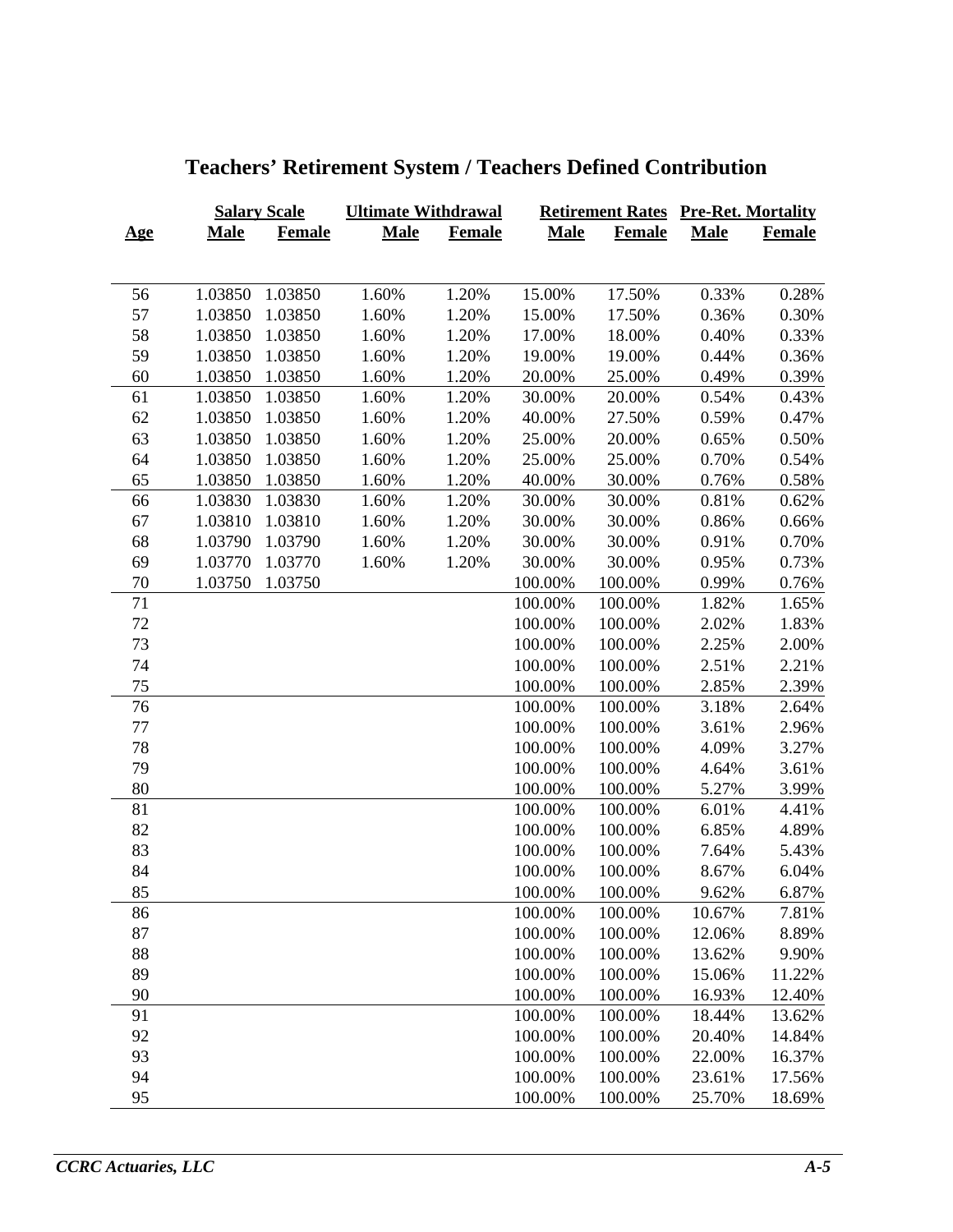|     | <b>Salary Scale</b> |               | <b>Ultimate Withdrawal</b> |               |             | <b>Retirement Rates</b> | <b>Pre-Ret. Mortality</b> |               |  |
|-----|---------------------|---------------|----------------------------|---------------|-------------|-------------------------|---------------------------|---------------|--|
| Age | <b>Male</b>         | <b>Female</b> | <b>Male</b>                | <b>Female</b> | <b>Male</b> | <b>Female</b>           | <b>Male</b>               | <b>Female</b> |  |
|     |                     |               |                            |               |             |                         |                           |               |  |
| 96  |                     |               |                            |               | 100.00%     | 100.00%                 | 27.28%                    | 19.73%        |  |
| 97  |                     |               |                            |               | 100.00%     | 100.00%                 | 28.81%                    | 21.10%        |  |
| 98  |                     |               |                            |               | 100.00%     | 100.00%                 | 30.91%                    | 21.95%        |  |
| 99  |                     |               |                            |               | 100.00%     | 100.00%                 | 32.37%                    | 22.68%        |  |
| 100 |                     |               |                            |               | 100.00%     | 100.00%                 | 33.77%                    | 23.28%        |  |
| 101 |                     |               |                            |               |             |                         | 35.86%                    | 24.48%        |  |
| 102 |                     |               |                            |               |             |                         | 37.17%                    | 25.45%        |  |
| 103 |                     |               |                            |               |             |                         | 38.30%                    | 26.60%        |  |
| 104 |                     |               |                            |               |             |                         | 39.20%                    | 27.91%        |  |
| 105 |                     |               |                            |               |             |                         | 39.79%                    | 29.31%        |  |
| 106 |                     |               |                            |               |             |                         | 40.00%                    | 30.78%        |  |
| 107 |                     |               |                            |               |             |                         | 40.00%                    | 32.27%        |  |
| 108 |                     |               |                            |               |             |                         | 40.00%                    | 33.74%        |  |
| 109 |                     |               |                            |               |             |                         | 40.00%                    | 35.15%        |  |
| 110 |                     |               |                            |               |             |                         | 40.00%                    | 36.46%        |  |

# **Teachers' Retirement System / Teachers Defined Contribution**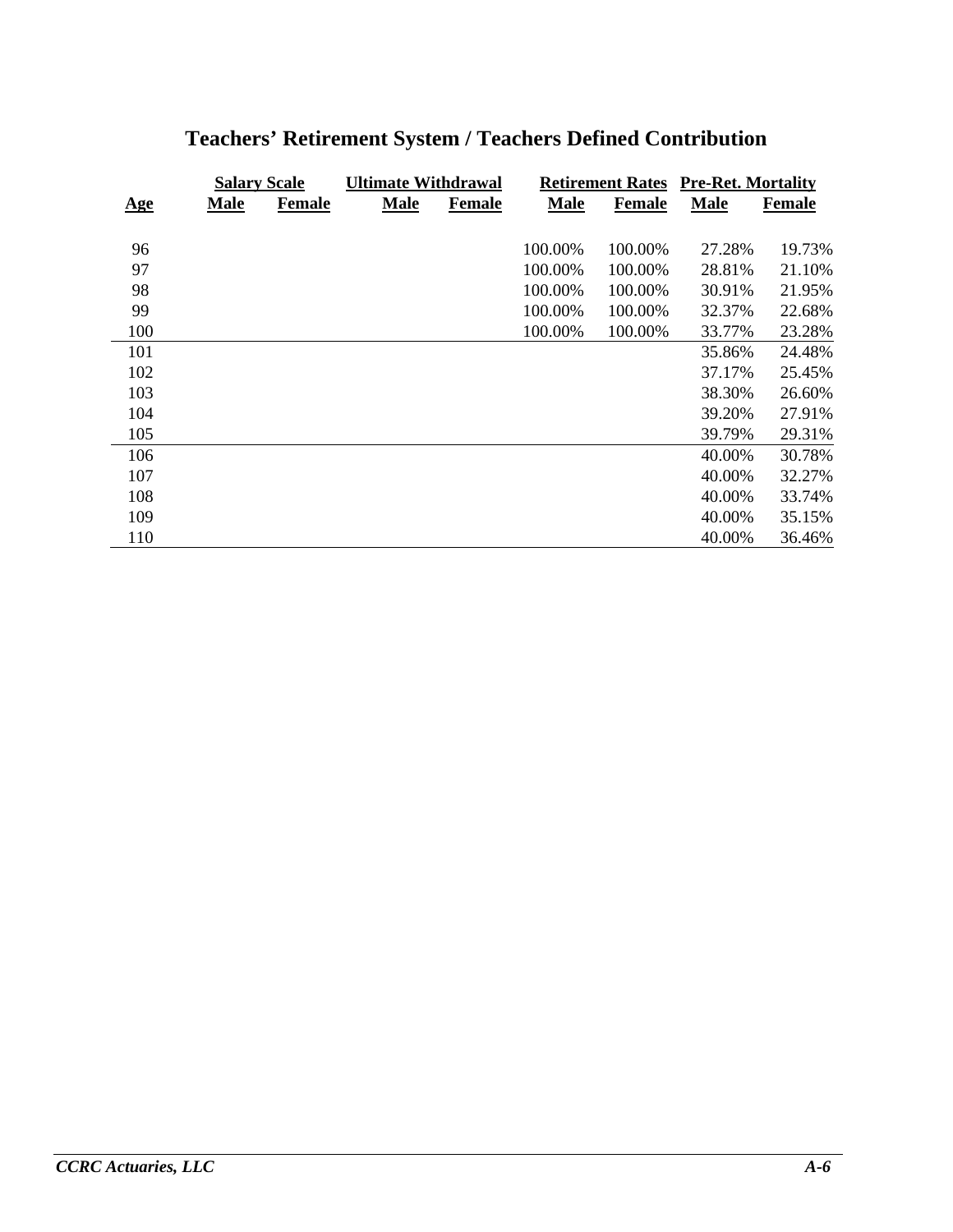# **APPENDIX B**

# **Pension Plan Benefits**

# **Public Employees' Retirement System**

## **Normal Retirement Benefit**

*Eligibility:* A member who has attained age 60 and has earned five or more years of contributing service is eligible for a normal retirement benefit.

*Benefit Amount:* The annual normal retirement benefit, payable in monthly installments, is equal to 2% of the member's final average salary *times* the number of years of his credited service.

*Normal Form of Benefit:* The normal form of the retirement benefit is a single life cash refund annuity. This means that the pension is payable only during the member's lifetime, but if he dies before receiving pension payments which total the amount of his accumulated contributions (with interest) at the time of his retirement, then the difference will be paid to his beneficiary.

*Optional Forms of Benefit:* The retiring member may instead of the "Normal Form" choose an actuarially reduced joint and survivor annuity with his or her spouse as beneficiary, with either 100% or 50% of the amount payable while both are alive continuing to the surviving spouse during the spouse's remaining lifetime. This is a contingent joint and survivor annuity, reducing in amount only upon the retiree's dying first (and not upon the spouse's death).

## **Early Retirement Benefit (Unreduced)**

*Eligibility:* **Rule of 80;** A member who has completed at least five years of contributing service and who has attained age 55 with the sum of his age *plus* years of contributing service equal to or greater than 80, may retire at any age over 55.

**Benefit Amount:** The early retirement benefit is equal to the members normal retirement benefit based on final average salary and years of credited service as of early retirement date, without reduction for early commencement. The early retirement benefit is payable in monthly installments under the same normal or optional forms as the normal retirement benefit.

## **Early Retirement Benefit (Reduced)**

*Eligibility:* A terminating member who has completed at least five years of contributing service and who either (i) has attained age 55 and completed 10 years of credited service, or (ii) has completed 20 years of credited service, may elect to have his deferred vested benefit commence on the first of any month following his  $55<sup>th</sup>$  birthday. A terminating member with 30 years of credited service, at least three of which are contributing service, may retire early at any age.

**Benefit Amount:** The early retirement benefit is equal to the normal retirement benefit based on final average salary and years of credited service as of early retirement date reduced by ½% per month (6% per year) that the early retirement benefit commencement date precedes the retiring member's  $62<sup>nd</sup>$  birthday. A member retiring after 30 years of service receives a benefit actuarially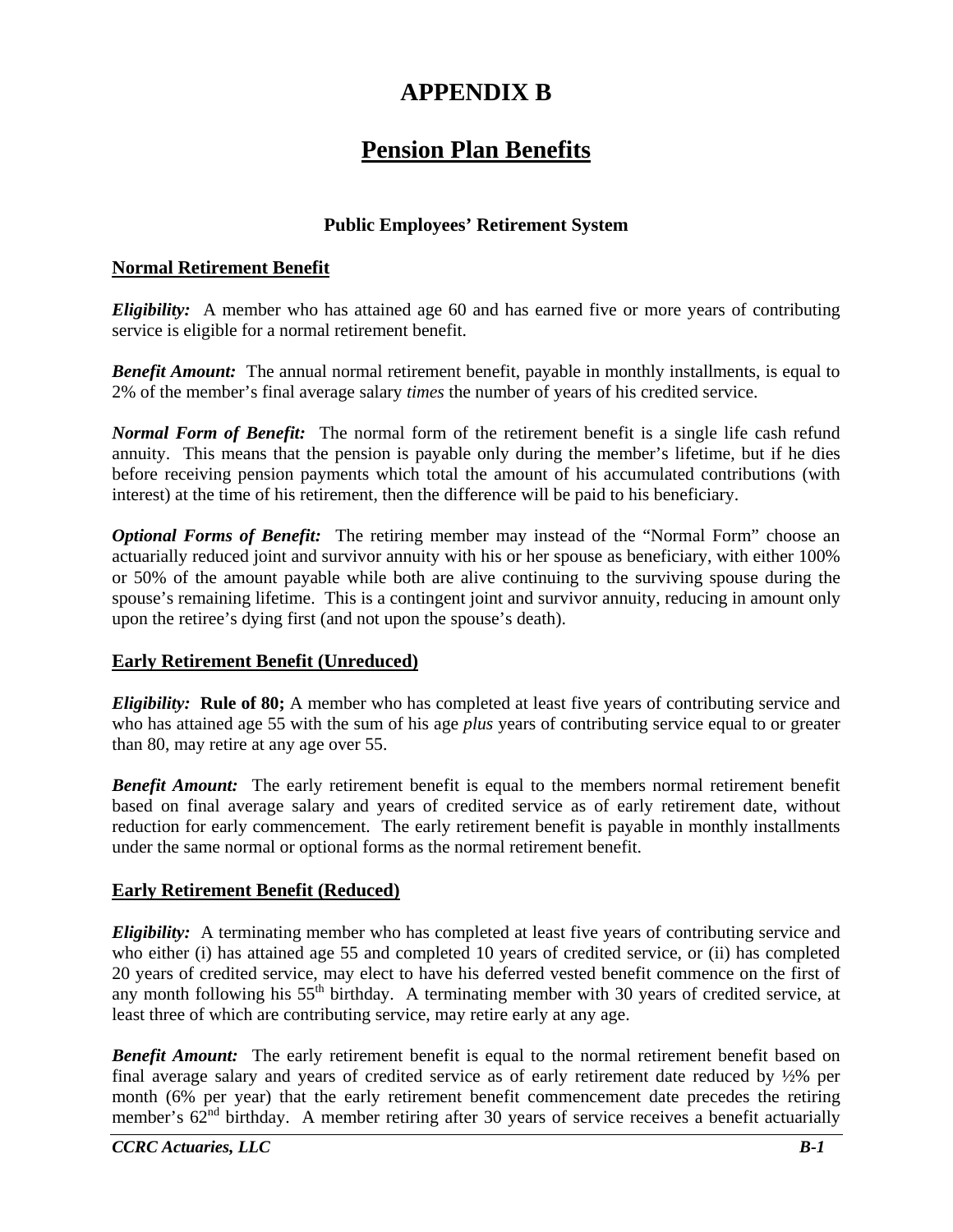reduced for the number of years by which his early retirement precedes age 60. In this case, a different scale of early retirement reduction factors applies to the formula benefit. The early retirement benefit is payable in monthly installments under the same normal or optional forms as the normal retirement benefit.

# **Teachers' Retirement System**

*Plan Name:* The State Teachers' Retirement System

*Member:* Membership includes any employee hired before July 1, 1991 in the public schools, state institutions of higher education, certain state departments, and the Board of Regents. Members of the Teacher's Defined Contribution ("TDC") Plan or TIAA-CREF are not eligible for TRS.

*Final Average Salary:* Final Average Salary is the average of the Member's 5 highest fiscal years of total earnings form covered employment during the Member's last 15 years of service.

## **Service Retirement**

*Eligibility:* A Member may retire with an unreduced pension (1) at any age with 35 years of Credited Service, or (2) at age 60 with 5 years of Credited Service. A member may retire with 30 years of Credited Service at any age, with the pension reduced actuarially if the Member retires before age 55.

**Benefit Amount:** The normal form of benefit is a single life annuity paid monthly, in an amount equal to 2% of Final Average Salary times years of Credited Service. Other forms of benefit may be elected, subject to actuarial reduction, including a Cash Refund Annuity, 50% or 100% Contingent Joint and Survivor Annuities, and a 10 Year Certain and Life Annuity.

## **Pre-Retirement Death Benefits**

*Eligibility:* The surviving spouse of a deceased Member who had attained age 50 and completed 25 years of Credited Service is eligible for the Surviving Spouse Benefit. If a member dies prior to attaining age 50 or completing 25 years of Credited Service a Lump Sum Death Benefit is payable to the beneficiary.

## *Benefit Amount:*

- *Surviving Spouse Benefit:* The surviving spouse receives an annuity payable as if the Member had retired on the date of death with a 100% Joint and Survivor pension.
- *Lump Sum Death Benefit:* The sum of the accumulated Member and employer contributions with interest is paid to the Member's beneficiary (or estate).

## **Refund of Contributions**

*Eligibility:* A Member who leaves employment and is not eligible for any other benefit will receive a refund of his or her contributions to the retirement system.

*Benefit Amount:* A lump sum of the Member's accumulated contributions, with compound interest computed on any contributed amount from the end of the fiscal year in which contributed to the date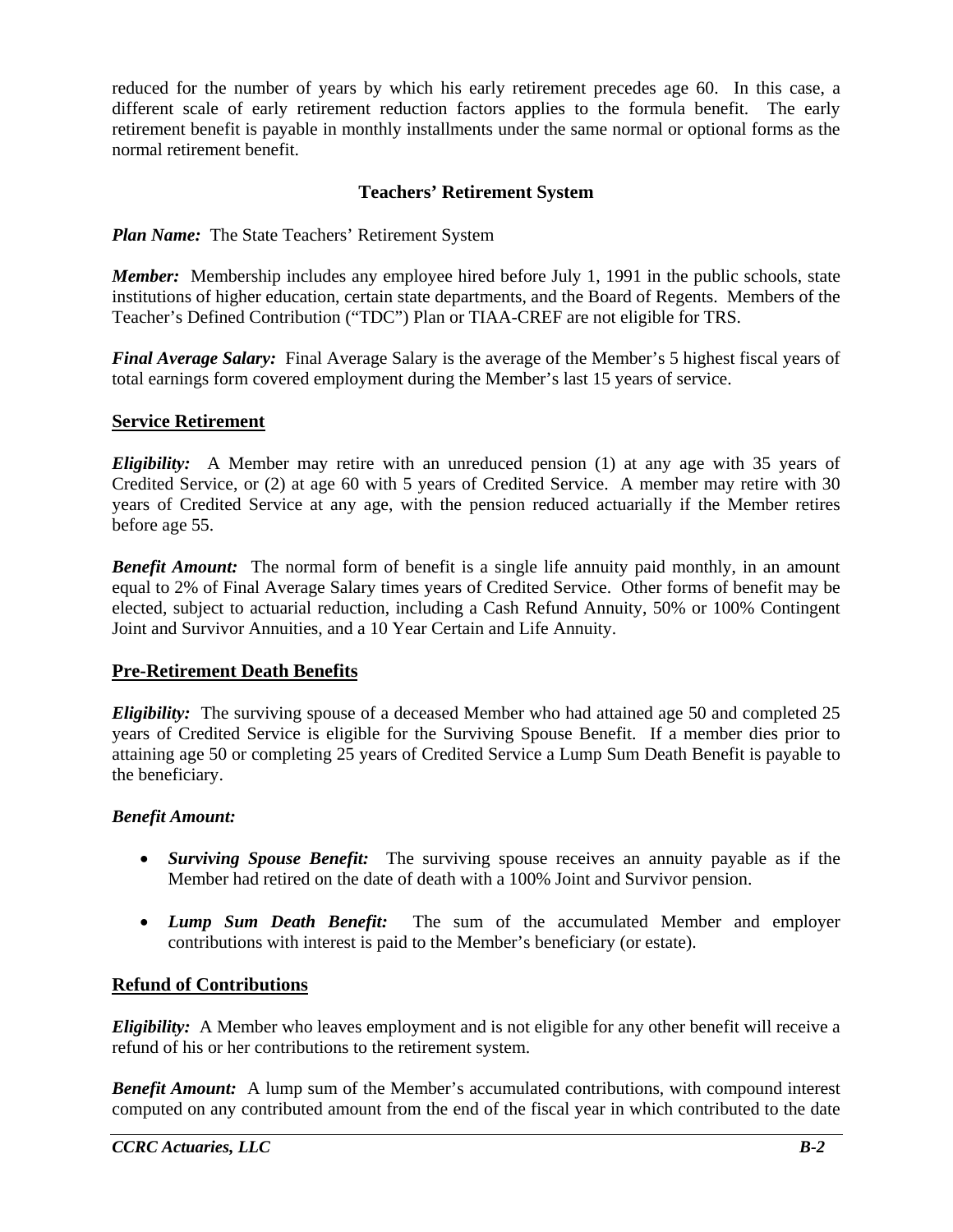of distribution of the lump sum (but in no case beyond 5 years after the end of the fiscal year during which the Member left service). For purposes of this benefit, interest is computed at a 3% annual rate.

# **Trooper Plan A**

*Plan Name:* The West Virginia Public Safety Death, Disability and Retirement Fund.

*Plan Membership:* West Virginia state police officers hired before March 12, 1994 participate in this plan.

*Unused Sick or Annual Leave:* A retiring member may at his option convert unused sick and/or annual leave to pension service credit at the rate of two days of service credited per day of unused leave. After doubling, 260 unused leave days are counted as one year of credited service. Such service counts for the purpose of increasing the member's benefit, but it does not count for determining eligibility for benefits.

# **Normal Retirement Benefit**

*Eligibility:* A member who has attained age 50 and has earned 20 or more years of contributory service, or is any age and has earned 25 or more years of contributory and military service, is eligible for a normal retirement benefit.

*Benefit Amount:* The annual normal retirement benefit, payable in monthly installments, is equal to 5½% of the member's Career Pay, subject to minimum annual benefit of \$6,000.

*Normal Form of Benefit:* The normal form of the retirement benefit is a life annuity with 75% of the amount payable continuing to the member's surviving spouse after the death of the member, for the spouse's remaining lifetime.

## **Deferred Vested Benefit**

*Eligibility:* A terminating member who has completed ten years of contributory service and who does not withdraw his accumulated contributions is entitled to a deferred vested benefit commencing at age 62.

**Benefit Amount:** The deferred vested annual pension, payable in monthly installments, is equal to 5½% of the member's Career Pay, subject to a minimum annual benefit of \$6,000. It is payable in the same normal form as the normal retirement benefit would be or alternatively, the member may elect to receive an actuarially reduced joint and survivor annuity with 50% of the amount payable while both are alive continuing to the surviving spouse during the spouse's remaining lifetime.

# **Pre-retirement Death Benefits**

*Eligibility:* The surviving spouse of a member who dies from duty-released causes, or in some cases surviving children or dependent parents, is eligible for a survivor's pension. If death is unrelated to his duties as a state trooper, the surviving family is eligible for a nonduty-related pension. In the nonduty case the benefits payable depend on whether or not the deceased trooper had 20 years of service.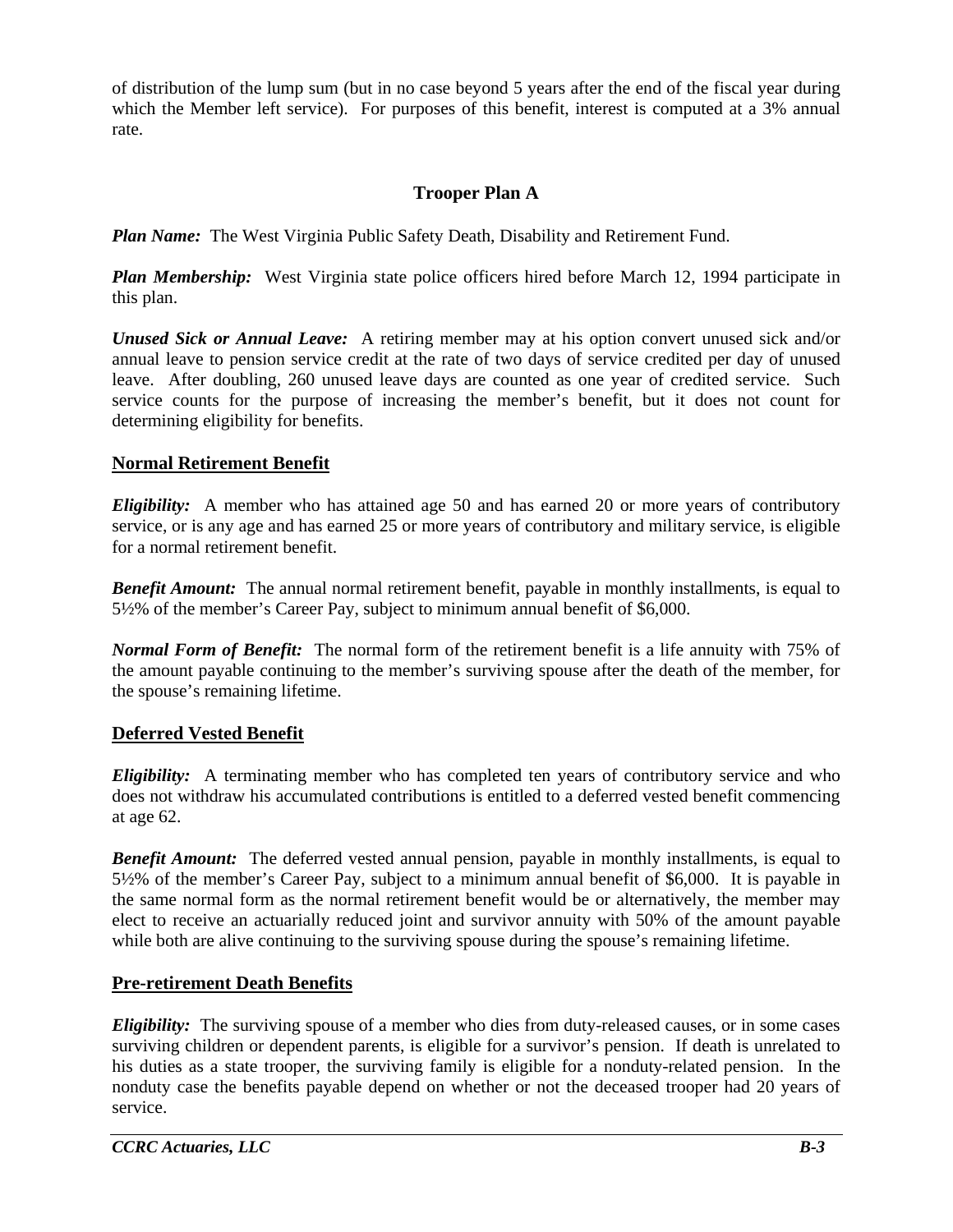## *Benefit Amount:*

## - *Duty-Related Death*

 *To the surviving spouse:* An annual annuity (payable monthly) equal to 5.5% of the aggregate salary the member would have received had he remained in employment for 25 years (based on average earnings of the department), or the member's actual career pay, including non contributory service credit, if greater.

• To surviving dependent children: If no spouse survives, each surviving child receives 25% of what would have been a surviving spouse's entitlement. Each child is also eligible for an academic scholarship to West Virginia schools, paying up to \$7,500.

• *To surviving dependent parents:* If there is no surviving spouse or children, then each surviving dependent parent of the deceased member will receive one-half of what would have been a surviving spouse's entitlement.

## - *Nonduty-Related Death before Completing 20 Years of Service*

• *To the surviving spouse:* An annual annuity (payable monthly) equal to 2.75% of the aggregate salary the member would have received had he remained in employment for 25 years (based on average earnings of the department).

• To surviving dependent children: If there is no surviving spouse, or the spouse remarries, each surviving child receives 25% of what would have been the spouse's entitlement. Such children are not eligible for scholarships from the retirement fund.

• *To surviving dependent parents:* If there is no surviving spouse or children, then each surviving dependent parent of the deceased member will receive one-half of what would have been a surviving spouse's entitlement.

## - *Nonduty-Related Death after Completing 20 Years of Service*

 *To the surviving spouse:* A monthly life annuity equal to 75% of the member's Normal Retirement Benefit, but not less than \$5,00 annually. The spouse also receives \$100 monthly for each dependent child. These benefits cease when the spouse remarries.

 *To surviving dependent children:* If there is no surviving spouse, or the spouse remarries, each surviving child receives 25% of what would have been the spouse's entitlement. Such children are not eligible for scholarships from the retirement fund.

 *To surviving dependent parents:* If there is no surviving spouse or children, then each surviving dependent parent of the deceased member will receive one-half of what would have been a surviving spouse's entitlement.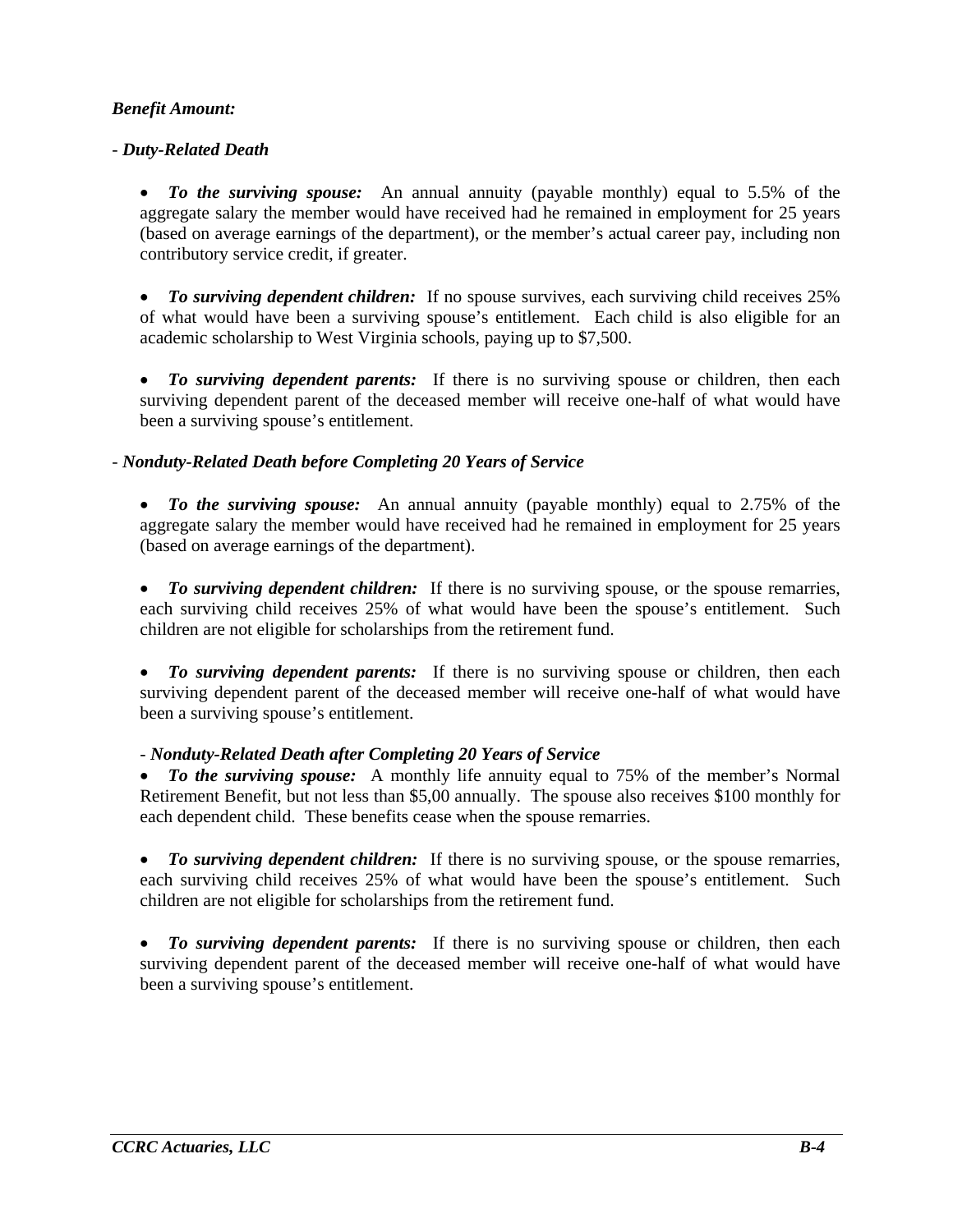# **Trooper Plan B**

*Plan Name:* The West Virginia Sate Police Retirement System

*Effective Date:* Plan created on March 12, 1994 under §15-2A of West Virginia Code.

*Plan Membership:* West Virginia state police employed after the effective date.

*Unused Sick or Annual Leave:* A retiring member may at his option convert unused sick and/or annual leave to pension service credit at the rate of two days of service credited per day of unused leave. After doubling, 260 unused leave days are counted as one year of credited service. Such service counts for the purpose of increasing the member's benefit, but it does not count for determining eligibility for benefits.

## **Normal Retirement Benefit**

*Eligibility:* A member who has attained age 50 and has earned 25 or more years of contributory service is eligible for a normal retirement benefit.

*Benefit Amount:* The annual normal retirement benefit, payable in monthly installments, is equal to 2.75% of the member's final average salary times the number of years of service.

*Normal Form of Benefit:* The normal form of the retirement benefit is a life annuity with 66-2/3% of the amount payable continuing to the member's surviving spouse after the death of the member, for the spouse's remaining lifetime, or until remarriage.

*Optional Forms of Benefit:* The retiring member may choose an actuarially reduced joint and survivor annuity with his or her spouse as beneficiary, increasing the amount payable to the surviving spouse for the spouse's remaining lifetime after the death of the member above the 66-2/3% level.

# **Deferred Vested Benefit**

*Eligibility:* A terminating member who has completed ten years of contributory service and who does not withdraw his accumulated contributions, is entitled to a deferred vested benefit commencing at age 62.

**Benefit Amount:** The deferred vested annual pension, payable in monthly installments, is equal to 2.75% of the member's final average salary times his years of service. It is payable in the same form as the normal retirement benefit would be or alternatively, the member may elect to receive an actuarially reduced joint and survivor annuity with 50% of the amount payable while both are alive continuing to the surviving spouse during the spouse's remaining lifetime.

## **Early Retirement Benefits**

*Eligibility:* A member who has earned 20 or more years of contributory service, may retire early at any age.

*Benefit Amount:* The early retirement benefit is payable in monthly installments under the same normal or optional forms as the normal retirement benefit. It is equal to the deferred benefit actuarially reduced for the number of years by which his early retirement precedes age 52.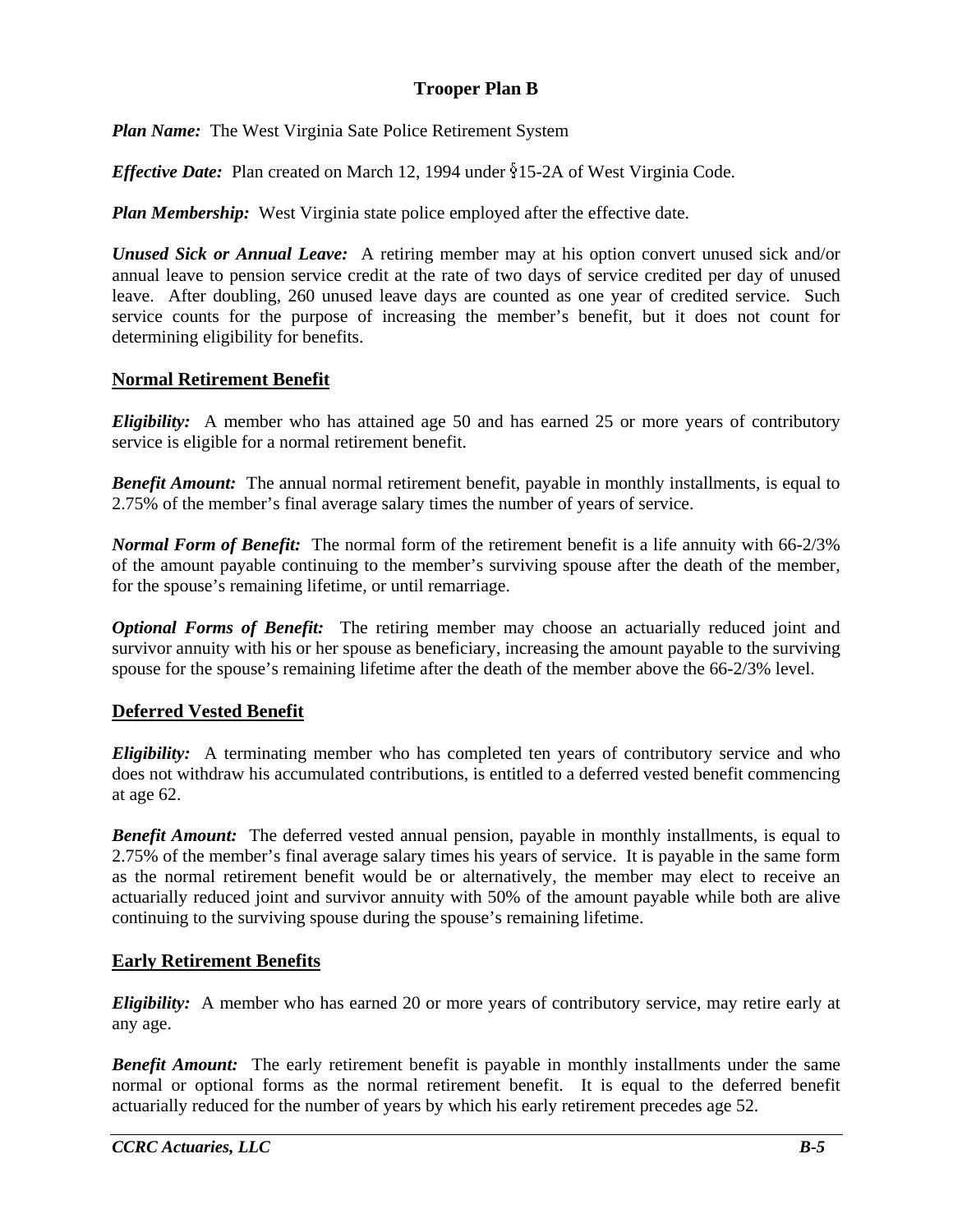## **Pre-retirement Death Benefits**

*Eligibility:* The surviving spouse, or in some cases surviving children or dependent parents, of a member who dies form duty-related causes, is eligible for a survivor's pension. If death is unrelated to his duties as a state trooper, the surviving family is eligible for a nonduty-related pension. In the nonduty case the benefits payable depend on whether or not the deceased trooper had 20 years of service.

## *Benefit Amount:*

## - *Duty-Related Death*

 *To the surviving spouse:* A monthly annuity to the surviving spouse equal to two-thirds (2/3) of the member's base salary. The surviving spouse also receives \$100 monthly for each dependent child. These benefits continue even after the surviving spouse remarries.

• To surviving dependent children: If no spouse survives, each surviving child receives 25% of what would have been a surviving spouse's entitlement. Each child is also eligible for an academic scholarship to West Virginia schools, paying up to \$7,500.

 *To surviving dependent parents:* If there is no surviving spouse or children, then each surviving dependent parent of the deceased member will receive one-half of what would have been a surviving spouse's entitlement.

- *Nonduty-related Death after Completing 20 Years of Service*

• To the surviving spouse: A monthly life annuity equal to two-thirds (2/3) of the member's Normal Retirement Benefit, but not less than \$5,000 annually. The spouse also receives \$100 monthly for each dependent child. These benefits cease upon marriage.

 *To surviving dependent children:* If there is no surviving spouse, or the spouse remarries, each surviving child receives 25% of what would have been the spouse's entitlement. Such children are not eligible for scholarships from the retirement fund.

 *To surviving dependent parents:* If there is no surviving spouse or children, then each surviving dependent parent of the deceased member will receive one-half of what would have been a surviving spouse's entitlement.

## **Postretirement Death Benefits**

Other than the death benefit inherent in the cash refund feature of the normal form of benefit, or the survivor's annuity in the case of a joint and survivor pension, no postretirement death benefits are payable under this retirement plan.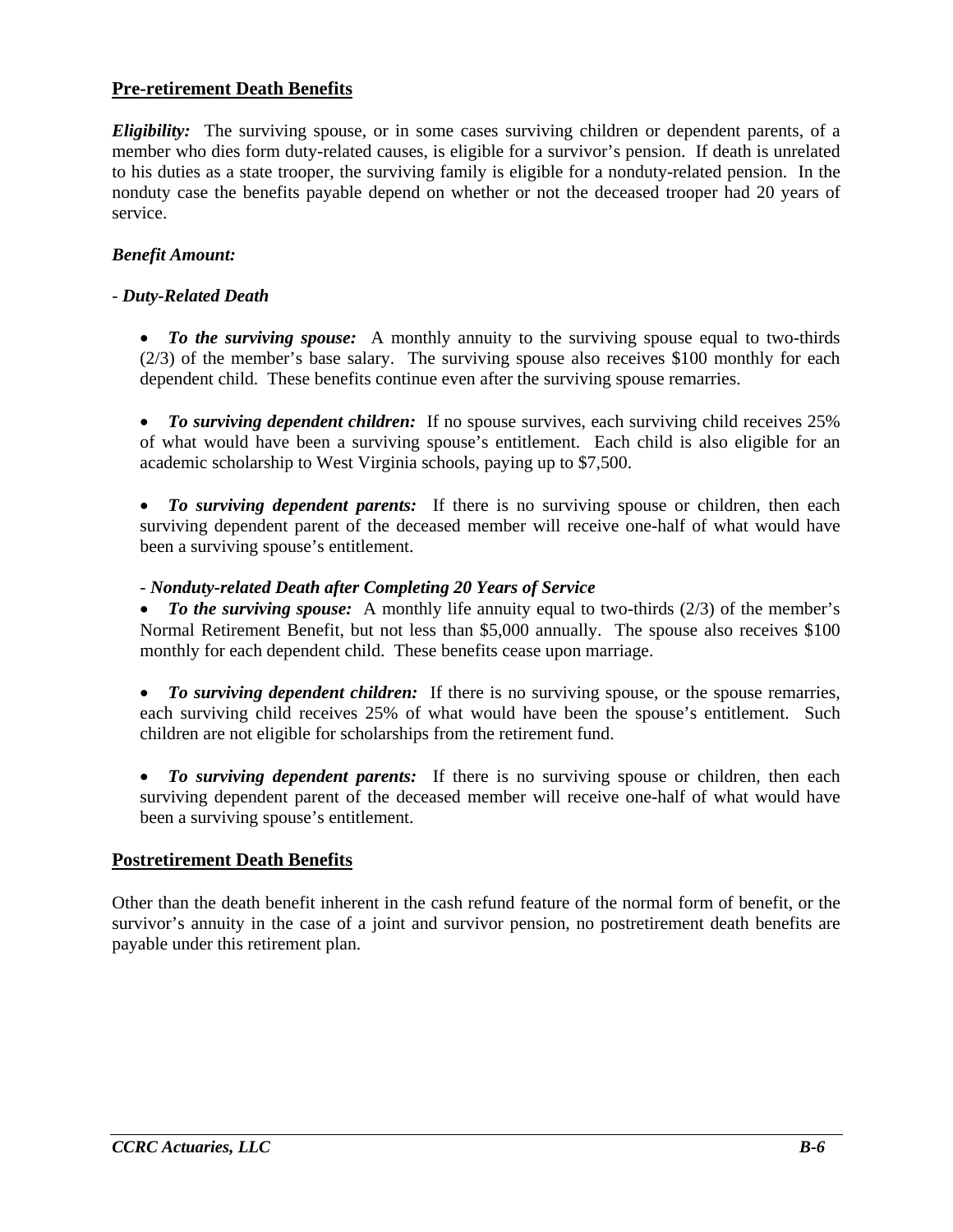**APPENDIX C Public Employee Leave Analysis Sick Leave and Demographic Information as of 6-30-2011 (All Employees)**

|           |                             |                  |                             |                      |                      | <b>SICK LEAVE (in Days)</b> |                          |                |                |                | <b>TOTAL</b>           | <b>TOTAL</b>     | <b>AVERAGE</b>          |
|-----------|-----------------------------|------------------|-----------------------------|----------------------|----------------------|-----------------------------|--------------------------|----------------|----------------|----------------|------------------------|------------------|-------------------------|
| AGE       | <b>SALARY</b>               | $0 - 60$         | 61-120                      | 121-180              | 181-240              | 241-300                     | 301-360                  | 361-420        | 421-480        | $481+$         | <b>EMPLOYEES</b>       | <b>SICK DAYS</b> | <b>SICK LEAVE</b>       |
| $0-19$    | $0 - 20,000$                | $\overline{0}$   | $\overline{0}$              | $\overline{0}$       | $\overline{0}$       | $\overline{0}$              | $\overline{0}$           | $\overline{0}$ | $\overline{0}$ | $\Omega$       |                        |                  | 01                      |
|           | 20,001-30,000               | $\theta$         | $\Omega$                    | $\Omega$             | $\theta$             | $\theta$                    | $\Omega$                 | $\Omega$       | $\Omega$       |                |                        |                  |                         |
|           | 30,001-40,000               | $\Omega$         | $\Omega$                    | $\Omega$             | $\theta$             | $\Omega$                    |                          | $\Omega$       | $\Omega$       |                |                        |                  |                         |
|           | 40,001-50,000               | $\Omega$         | $\Omega$                    | $\Omega$             | 0                    | $\Omega$                    | 0                        | $\Omega$       | $\Omega$       |                |                        |                  |                         |
|           | $50,001+$                   | $\overline{0}$   | $\theta$                    | $\overline{0}$       | $\theta$             | $\theta$                    | $\theta$                 | $\theta$       | $\Omega$       |                |                        |                  | 0                       |
|           | Subtotal                    | $\boldsymbol{0}$ | $\mathbf{0}$                | $\theta$             | $\overline{0}$       | $\boldsymbol{0}$            | $\boldsymbol{0}$         | $\overline{0}$ | $\mathbf{0}$   | $\mathbf{0}$   | $\bf{0}$               | $\bf{0}$         | $\bf{0}$                |
| $20 - 24$ | $0-20,000$                  | $\boldsymbol{0}$ | $\theta$                    | $\Omega$             | $\mathbf{0}$         | $\Omega$                    | $\mathbf{0}$             | $\theta$       | $\theta$       |                |                        |                  | $\bf{0}$                |
|           | 20,001-30,000               | $\theta$         | $\Omega$                    | $\Omega$             | $\Omega$             | $\theta$                    | $\Omega$                 |                | 0              |                |                        |                  | 0l                      |
|           | 30,001-40,000               | $\theta$         | $\Omega$                    | $\Omega$             | $\theta$             | $\Omega$                    | 0                        |                | ∩              |                |                        |                  |                         |
|           | 40,001-50,000               | $\theta$         | $\Omega$                    | $\Omega$             | $\Omega$             | $\Omega$                    |                          |                |                |                |                        |                  |                         |
|           | $50,001+$                   | $\overline{0}$   | $\theta$                    | $\theta$             | $\theta$             | $\mathbf{0}$                | $\theta$                 | $\theta$       | $\theta$       |                |                        |                  | $\bf{0}$                |
|           | Subtotal                    | $\overline{0}$   | $\overline{0}$              | $\overline{0}$       | $\overline{0}$       | $\overline{0}$              | $\overline{0}$           | $\overline{0}$ | $\overline{0}$ | $\overline{0}$ | $\bf{0}$               | $\overline{0}$   | $\overline{\mathbf{0}}$ |
| 25-29     | $0-20,000$                  | $\overline{0}$   | $\overline{0}$              | $\overline{0}$       | $\overline{0}$       | $\overline{0}$              | $\overline{0}$           | $\overline{0}$ | $\overline{0}$ | $\mathbf{0}$   |                        | $\bf{0}$         | $\overline{0}$          |
|           | 20,001-30,000               |                  | $\mathcal{D}_{\mathcal{A}}$ | $\Omega$             | $\theta$             | $\theta$                    | $\theta$                 | $\Omega$       | ∩              |                |                        | 234              | 78                      |
|           | 30,001-40,000               | 8                | $\Omega$                    | $\Omega$             | 0                    | $\Omega$                    | 0                        |                | ∩              |                |                        | 211              | 26                      |
|           | 40,001-50,000               |                  |                             | $\Omega$             | $\theta$             | $\theta$                    | 0                        | $\Omega$       | 0              |                |                        | 99               | 49                      |
|           | $50,001+$                   | $\boldsymbol{0}$ | $\boldsymbol{0}$            | $\overline{0}$       | $\overline{0}$       | $\boldsymbol{0}$            | $\boldsymbol{0}$         | $\theta$       | $\theta$       |                |                        |                  | $\mathbf{0}$            |
|           | Subtotal                    | 10               | $\overline{3}$              | $\Omega$             | $\theta$             | $\Omega$                    | $\boldsymbol{0}$         | $\theta$       | $\theta$       | $\Omega$       | 13                     | 544              | 42                      |
| $30 - 34$ | $0-20,000$                  | $\overline{4}$   | $\mathbf{1}$                |                      | $\overline{0}$       | $\overline{0}$              | $\overline{0}$           | $\Omega$       | $\mathbf{0}$   | $\mathbf{0}$   | 6                      | 315              | 52                      |
|           | 20,001-30,000               | 66               | 25                          | 9                    | $\overline{2}$       | $\theta$                    | $\theta$                 |                | 0              |                | 102                    | 5,090            | 50                      |
|           | 30,001-40,000               | 98               | 31                          | 14                   | 4                    | $\Omega$                    | $\Omega$                 | $\Omega$       | 0              |                | 147                    | 7,642            | 52                      |
|           | 40,001-50,000               | 164              | 47                          | 18                   | 8                    | $\overline{0}$              | $\theta$                 |                | 0              |                | 237                    | 11,553           | 49                      |
|           | $50,001+$                   | 29<br>361        | 20<br>124                   | 6<br>48              | 15                   | $\boldsymbol{0}$            | $\theta$                 | $\overline{0}$ | $\theta$       | $\overline{0}$ | 56<br>548              | 3,368<br>27,968  | 60                      |
|           | Subtotal                    |                  |                             |                      |                      | $\overline{0}$              | $\overline{0}$           | $\overline{0}$ | $\overline{0}$ |                |                        |                  | 51<br>33                |
| 35-39     | $0-20,000$<br>20,001-30,000 | 17<br>242        | $\overline{2}$<br>82        | $\overline{2}$<br>31 | $\overline{0}$<br>17 | $\overline{0}$              | $\overline{0}$           | $\Omega$       | $\overline{0}$ | $\Omega$       | $\overline{21}$<br>373 | 687<br>19,299    | 52                      |
|           | 30,001-40,000               | 380              | 139                         | 73                   | 26                   | $\boldsymbol{0}$<br>3       | 0                        | $\Omega$       | 0<br>0         |                | 621                    | 36,821           | 59                      |
|           | 40,001-50,000               | 728              | 220                         | 102                  | 42                   | $\overline{4}$              |                          | $\Omega$       | $\Omega$       |                | 1,097                  | 58,873           | 54                      |
|           | $50,001+$                   | 220              | 123                         | 96                   | 67                   | 18                          | $\overline{2}$           | $\overline{0}$ | $\mathbf{0}$   |                | 526                    | 48,601           | 92                      |
|           | Subtotal                    | 1,587            | 566                         | 304                  | 152                  | 25                          | $\overline{4}$           | $\Omega$       | $\Omega$       | $\Omega$       | 2,638                  | 164,281          | 62                      |
| 40-44     | $0-20,000$                  | 306              | 6                           | $\overline{4}$       | $\boldsymbol{0}$     | $\overline{2}$              | $\boldsymbol{0}$         | $\Omega$       | $\Omega$       | $\theta$       | 318                    | 16,412           | 52                      |
|           | 20,001-30,000               | 465              | 150                         | 69                   | $22\,$               | 10                          | $\overline{c}$           | $\Omega$       | $\Omega$       | $\Omega$       | 718                    | 38,200           | 53                      |
|           | 30,001-40,000               | 478              | 194                         | 144                  | 67                   | 23                          | 8                        |                | $\Omega$       |                | 914                    | 71,744           | 78                      |
|           | 40,001-50,000               | 854              | 367                         | 162                  | 91                   | 25                          | $\overline{\mathcal{A}}$ |                |                |                | 1,505                  | 101,316          | 67                      |
|           | $50,001+$                   | 394              | 236                         | 204                  | 140                  | 108                         | 45                       |                | $\mathbf{0}$   |                | 1,131                  | 133,922          | 118                     |
|           | Subtotal                    | 2,497            | 953                         | 583                  | 320                  | 168                         | 59                       | 5              |                | $\overline{0}$ | 4,586                  | 361,595          | 79                      |
| 45-49     | $0 - 20,000$                | 282              | 184                         | $\overline{2}$       | $\overline{5}$       |                             | $\overline{0}$           | $\overline{0}$ | $\overline{0}$ | $\Omega$       | 474                    | 29,291           | 62                      |
|           | 20,001-30,000               | 608              | 264                         | 136                  | 45                   | 27                          | 3                        | 5              |                |                | 1,093                  | 83,607           | 76                      |
|           | 30,001-40,000               | 547              | 261                         | 189                  | 113                  | 67                          | 28                       | 12             | 3              |                | 1,220                  | 119,152          | 98                      |
|           | 40,001-50,000               | 650              | 389                         | 225                  | 128                  | 78                          | 35                       | 24             | 3              |                | 1,532                  | 150,701          | 98                      |
|           | $50,001+$                   | 578              | 386                         | 320                  | 286                  | 188                         | 83                       | 52             | 7              |                | 1,901                  | 254,120          | 134                     |
|           | Subtotal                    | 2,665            | 1,484                       | 872                  | 577                  | 361                         | 149                      | 93             | 17             | $\overline{c}$ | 6,220                  | 636,871          | 102                     |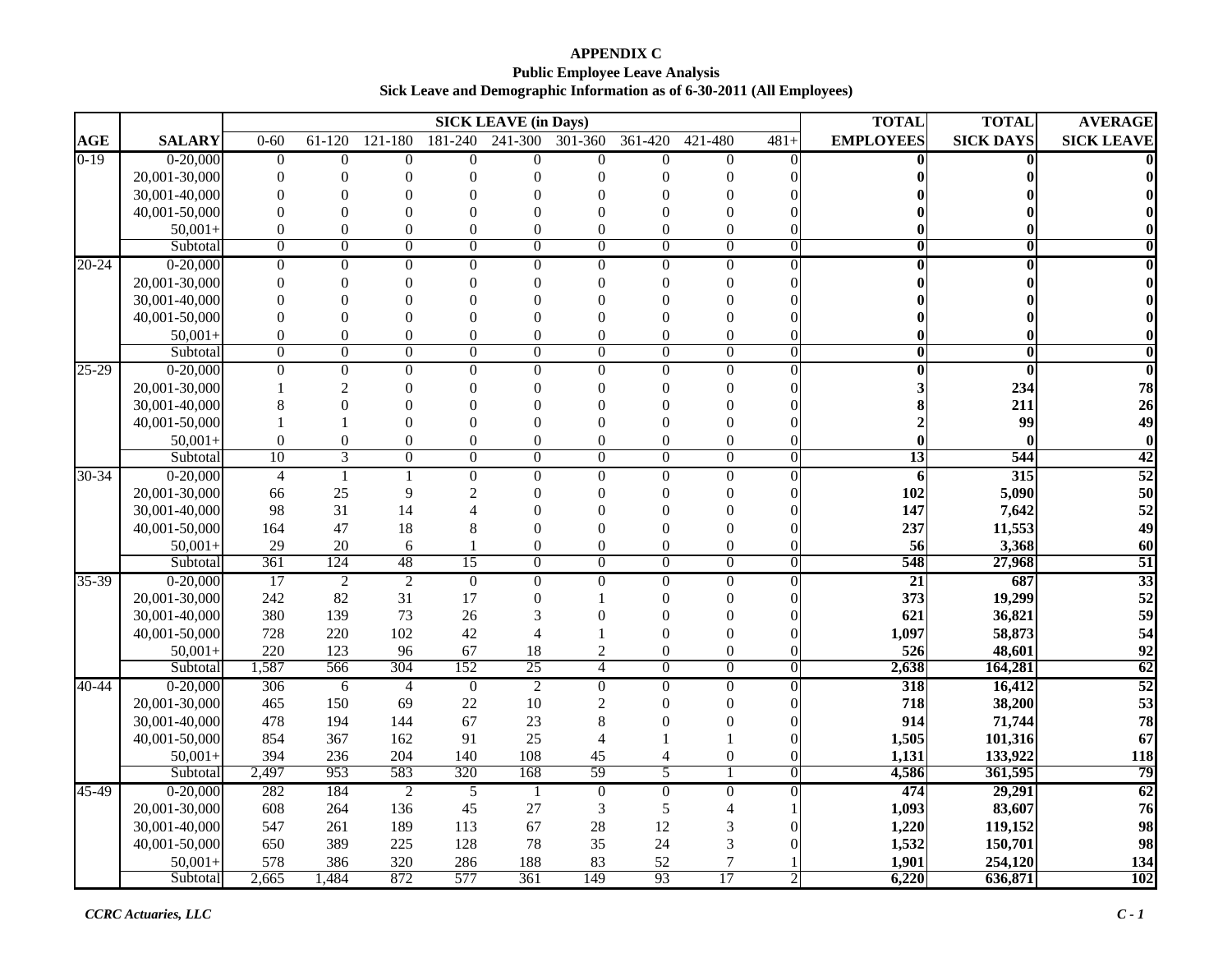# **APPENDIX C Public Employee Leave Analysis Sick Leave and Demographic Information as of 6-30-2011 (All Employees)**

|           |                                |                | <b>SICK LEAVE (in Days)</b> |                |                 |                        |                    |                |                    |                    | <b>TOTAL</b>     | <b>TOTAL</b>         | <b>AVERAGE</b>    |
|-----------|--------------------------------|----------------|-----------------------------|----------------|-----------------|------------------------|--------------------|----------------|--------------------|--------------------|------------------|----------------------|-------------------|
| AGE       | <b>SALARY</b>                  | $0 - 60$       | $61-120$                    | 121-180        | 181-240         | 241-300                | 301-360            | 361-420        | 421-480            | $481+$             | <b>EMPLOYEES</b> | <b>SICK DAYS</b>     | <b>SICK LEAVE</b> |
| $50 - 54$ | $0-20,000$                     | 57             | 568                         | 6              | $\overline{2}$  |                        | $\overline{0}$     | $\theta$       |                    | $\Omega$           | 635              | 55,570               | 88                |
|           | 20,001-30,000                  | 859            | 379                         | 250            | 115             | 53                     | 24                 | 16             | 9                  |                    | 1,709            | 144,068              | 84                |
|           | 30,001-40,000                  | 663            | 308                         | 284            | 215             | 151                    | 96                 | 59             | 34                 | 6                  | 1,816            | 241,458              | 133               |
|           | 40,001-50,000                  | 572            | 328                         | 252            | 170             | 150                    | 75                 | 59             | 27                 | 15                 | 1,648            | 221,664              | 135               |
|           | $50,001+$                      | 823            | 524                         | 590            | 497             | 355                    | 233                | 119            | 42                 | 16                 | 3,199            | 499,012              | 156               |
|           | Subtotal                       | 2,974          | 2,107                       | 1,382          | 999             | 710                    | 428                | 253            | 113                | 41                 | 9,007            | 1,161,772            | 129               |
| $55 - 59$ | $0-20,000$                     | 56             | 592                         | 151            | 6               | $\boldsymbol{0}$       | $\overline{0}$     | $\overline{0}$ | $\mathbf{0}$       | $\theta$           | 805              | 91,907               | 114               |
|           | 20,001-30,000                  | 831            | 421                         | 259            | 145             | 53                     | 32                 | 21             | 6                  |                    | 1,772            | 158,946              | 90                |
|           | 30,001-40,000                  | 622            | 372                         | 344            | 252             | 175                    | 130                | 68             | 40                 | $28\,$             | 2,031            | 298,569              | 147               |
|           | 40,001-50,000                  | 524            | 312                         | 305            | 174             | 105                    | 95                 | 55             | 46                 | 42                 | 1,658            | 245,904              | 148               |
|           | $50,001+$                      | 1,059          | 592                         | 632            | 691             | 559                    | 408                | 258            | 149                | 111                | 4,459            | 820,552              | 184               |
|           | Subtotal                       | 3,092          | 2,289                       | 1,691          | 1,268           | 892                    | 665                | 402            | 241                | 185                | 10,725           | 1,615,879            | 151               |
| $60 - 64$ | $0-20,000$                     | 40             | 274                         | 528            | 3               |                        |                    |                | $\theta$           | $\mathbf{0}$       | 848              | 112,348              | 132               |
|           | 20,001-30,000                  | 497            | 267                         | 222            | 97              | 59                     | 15                 | 7              | 8                  | 10                 | 1,182            | 118,553              | 100               |
|           | 30,001-40,000                  | 383            | 227                         | 200            | 172             | 121                    | 85                 | 44             | 24                 | 33                 | 1,289            | 200,116              | 155               |
|           | 40,001-50,000                  | 271            | 177                         | 141            | 132             | 77                     | 48                 | 34             | 23                 | 41                 | 944              | 152,197              | 161               |
|           | $50,001+$                      | 653            | 297                         | 339            | 373             | 320                    | 249                | 191            | 139                | 178                | 2,739            | 568,673              | 208               |
|           | Subtotal                       | 1,844          | 1,242                       | 1,430          | 777             | 578                    | 398                | 277            | 194                | 262                | 7,002            | 1,151,887            | 165               |
| $65 - 69$ | $0-20,000$                     | 17             | 308                         | $\overline{5}$ | $\mathbf{1}$    | $\overline{2}$         | $\overline{0}$     | $\Omega$       | $\Omega$           | $\Omega$           | 333              | 36,717               | <b>110</b>        |
|           | 20,001-30,000                  | 132            | 68                          | 76             | 35              | 16                     | 6                  | 4              | 3                  | $\Omega$           | 340              | 36,627               | 108               |
|           | 30,001-40,000                  | 82             | 43                          | 48             | 35              | 48                     | 25                 | 12             | 8                  | 18                 | 319              | 59,056               | 185               |
|           | 40,001-50,000                  | 49             | 28                          | 26             | 18              | 12                     | 14                 | 11             | 6                  | 9                  | 173              | 31,015               | 179               |
|           | $50,001+$                      | 209            | 53                          | 66             | 54              | 49                     | 52                 | 40             | 29                 | 67                 | 619              | 124,965              | 202               |
|           | Subtotal                       | 489            | 500                         | 221            | 143             | 127                    | 97                 | 67             | 46                 | 94                 | 1,784            | 288,379              | 162               |
| $70+$     | $0-20,000$                     | 15             | 49                          | 61             | $\overline{11}$ | $\overline{4}$         | $\overline{0}$     | $\theta$       | $\theta$           |                    | 141              | 18,747               | 133               |
|           | 20,001-30,000                  | 54             | 24                          | 19             | 15              | 7                      | $\mathfrak{Z}$     | $\overline{c}$ | $\overline{2}$     | $\overline{c}$     | 128              | 14,746               | 115               |
|           | 30,001-40,000                  | 24             | 11                          | 16             | 21              | 10                     | 11                 | 9              | 5                  | 8                  | 115              | 24,555               | 214               |
|           | 40,001-50,000                  | 13             | 10                          | 7              | 5               | $\overline{4}$         | 9                  | 3              |                    | 8                  | 63               | 14,912               | 237               |
|           | $50,001+$                      | 81<br>187      | 11<br>105                   | 15<br>118      | 15<br>67        | 13<br>38               | 14<br>37           | 21             | 8                  | 31<br>50           | 195<br>642       | 38,953               | 200<br>174        |
|           | Subtotal                       |                |                             |                |                 |                        |                    |                | 19                 |                    |                  | 111,913              |                   |
| All       | $0-20,000$<br>20,001-30,000    | 794<br>3,755   | 1,984<br>1,682              | 760<br>1,071   | 28<br>493       | $\overline{11}$<br>225 | $\mathbf{1}$<br>86 | 1<br>55        | $\mathbf{1}$<br>32 | $\mathbf{1}$<br>21 | 3,581<br>7,420   | 361,994<br>619,370   | 101<br>83         |
|           |                                |                |                             |                | 905             | 598                    | 383                |                | 114                | 93                 |                  |                      |                   |
|           | 30,001-40,000<br>40,001-50,000 | 3,285<br>3,826 | 1,586<br>1,879              | 1,312<br>1,238 | 768             | 455                    | 281                | 204<br>187     | 110                | 115                | 8,480<br>8,859   | 1,059,324<br>988,234 | 125<br>112        |
|           | $50,001 +$                     | 4,046          | 2,242                       | 2,268          | 2,124           | 1,610                  | 1,086              | 671            | 374                | 404                | 14,825           | 2,492,167            | 168               |
|           | Total                          | 15,706         | 9,373                       | 6,649          | 4,318           | 2,899                  | 1,837              | 1,118          | 631                | 634                | 43,165           | 5,521,088            | 128               |
|           |                                |                |                             |                |                 |                        |                    |                |                    |                    |                  |                      |                   |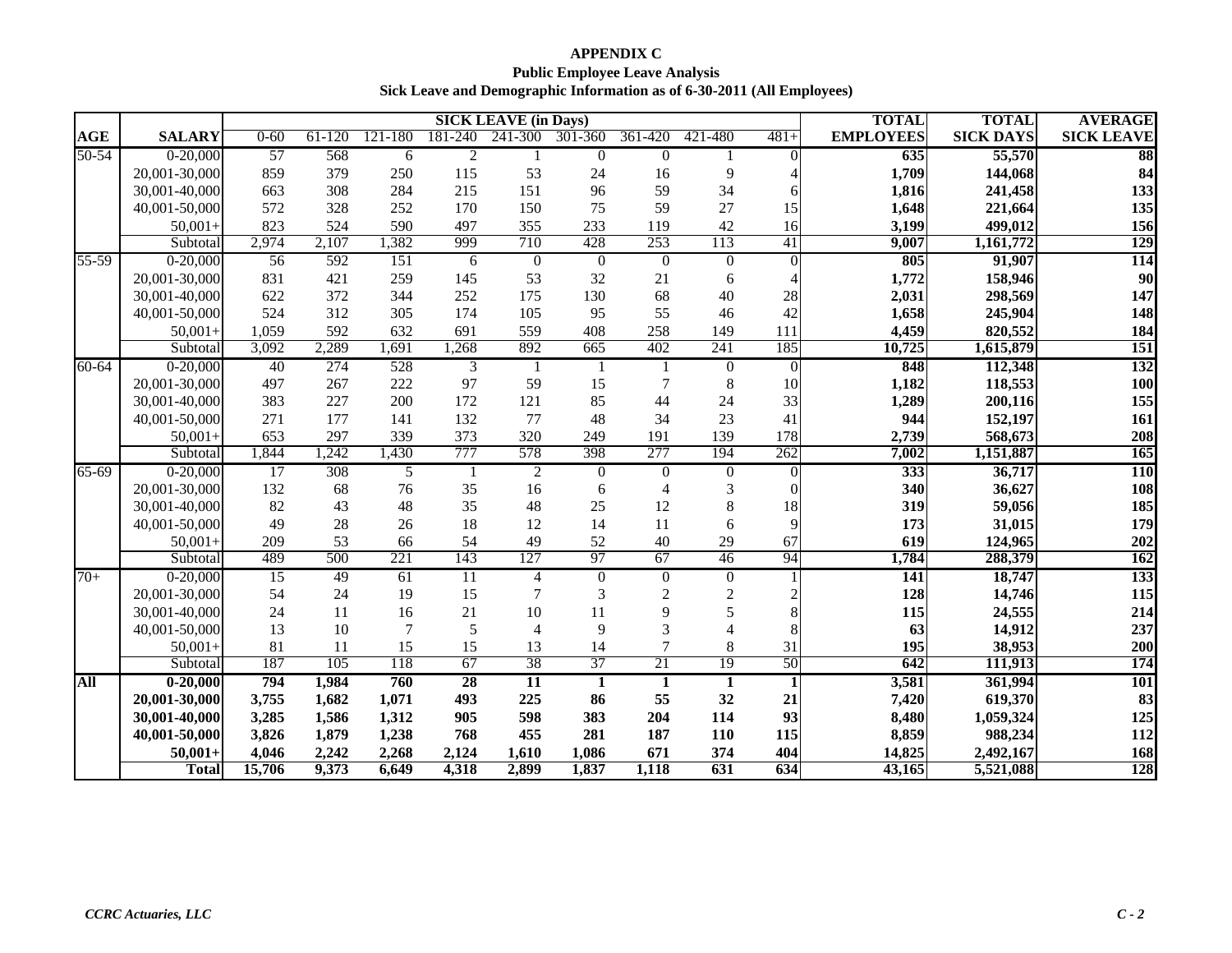#### **APPENDIX C Public Employee Leave Analysis Sick Leave and Demographic Information as of 6-30-2011 (Service Before 7/1/1988)**

|           |               |                  |                  |                  |                  | <b>SICK LEAVE (in Days)</b> |                  |                  |                |                | <b>TOTAL</b>            | <b>TOTAL</b>     | <b>AVERAGE</b>    |
|-----------|---------------|------------------|------------------|------------------|------------------|-----------------------------|------------------|------------------|----------------|----------------|-------------------------|------------------|-------------------|
| AGE       | <b>SALARY</b> | $0 - 60$         | $61-120$         | $121 - 180$      | 181-240          | 241-300                     | 301-360          | 361-420          | 421-480        | $481+$         | <b>EMPLOYEES</b>        | <b>SICK DAYS</b> | <b>SICK LEAVE</b> |
| $0-19$    | $0 - 20,000$  | $\overline{0}$   | $\overline{0}$   | $\overline{0}$   | $\Omega$         | $\theta$                    | $\Omega$         | $\theta$         | $\Omega$       | $\Omega$       |                         |                  |                   |
|           | 20,001-30,000 | $\overline{0}$   | $\theta$         | $\Omega$         | $\Omega$         | $\theta$                    | $\theta$         | $\Omega$         | 0              |                |                         |                  |                   |
|           | 30,001-40,000 | $\theta$         | $\Omega$         | $\Omega$         | $\Omega$         | $\theta$                    | $\theta$         | $\theta$         | $\theta$       |                |                         |                  |                   |
|           | 40,001-50,000 | $\theta$         | $\theta$         | $\Omega$         | $\theta$         | $\theta$                    | $\Omega$         | $\Omega$         | $\theta$       |                |                         |                  |                   |
|           | $50,001+$     | $\overline{0}$   | $\overline{0}$   | $\overline{0}$   | $\overline{0}$   | $\theta$                    | $\mathbf{0}$     | $\overline{0}$   | $\theta$       |                |                         |                  |                   |
|           | Subtotal      | $\overline{0}$   | $\overline{0}$   | $\overline{0}$   | $\overline{0}$   | $\overline{0}$              | $\overline{0}$   | $\overline{0}$   | $\overline{0}$ | $\overline{0}$ | 0                       |                  |                   |
| $20 - 24$ | $0-20,000$    | $\overline{0}$   | $\overline{0}$   | $\theta$         | $\mathbf{0}$     | $\boldsymbol{0}$            | $\overline{0}$   | $\overline{0}$   | $\overline{0}$ | $\Omega$       |                         |                  |                   |
|           | 20,001-30,000 | $\theta$         | $\theta$         | $\Omega$         | $\Omega$         | $\theta$                    | $\theta$         | $\theta$         | $\Omega$       |                |                         |                  |                   |
|           | 30,001-40,000 | $\Omega$         | $\Omega$         | $\Omega$         | $\Omega$         | $\theta$                    | $\theta$         | $\Omega$         | 0              |                |                         |                  |                   |
|           | 40,001-50,000 | $\theta$         | $\overline{0}$   | $\Omega$         | $\theta$         | $\theta$                    | $\theta$         | $\theta$         | $\Omega$       |                |                         |                  |                   |
|           | $50,001+$     | $\boldsymbol{0}$ | $\boldsymbol{0}$ | $\boldsymbol{0}$ | $\boldsymbol{0}$ | $\overline{0}$              | $\boldsymbol{0}$ | $\boldsymbol{0}$ | $\theta$       |                |                         |                  |                   |
|           | Subtotal      | $\overline{0}$   | $\overline{0}$   | $\overline{0}$   | $\overline{0}$   | $\overline{0}$              | $\overline{0}$   | $\overline{0}$   | $\overline{0}$ | $\overline{0}$ | 0                       |                  |                   |
| $25 - 29$ | $0-20,000$    | $\overline{0}$   | $\overline{0}$   | $\overline{0}$   | $\overline{0}$   | $\overline{0}$              | $\overline{0}$   | $\overline{0}$   | $\overline{0}$ | $\Omega$       |                         |                  |                   |
|           | 20,001-30,000 | $\Omega$         | $\Omega$         | $\Omega$         | $\theta$         | $\theta$                    | $\theta$         | $\theta$         | $\Omega$       |                |                         |                  |                   |
|           | 30,001-40,000 | $\Omega$         | $\Omega$         | $\Omega$         | $\Omega$         | $\Omega$                    | $\Omega$         | $\Omega$         | $\Omega$       |                |                         |                  |                   |
|           | 40,001-50,000 | $\Omega$         | $\overline{0}$   | $\Omega$         | $\theta$         | $\theta$                    | $\theta$         | $\theta$         | $\Omega$       |                |                         |                  |                   |
|           | $50,001+$     | $\boldsymbol{0}$ | $\boldsymbol{0}$ | $\boldsymbol{0}$ | $\boldsymbol{0}$ | $\overline{0}$              | $\overline{0}$   | $\boldsymbol{0}$ | $\theta$       |                |                         |                  |                   |
|           | Subtotal      | $\overline{0}$   | $\overline{0}$   | $\overline{0}$   | $\overline{0}$   | $\overline{0}$              | $\overline{0}$   | $\overline{0}$   | $\overline{0}$ | $\Omega$       | $\mathbf{0}$            | $\bf{0}$         |                   |
| $30 - 34$ | $0-20,000$    | $\boldsymbol{0}$ | $\mathbf{0}$     | $\mathbf{0}$     | $\mathbf{0}$     | $\boldsymbol{0}$            | $\mathbf{0}$     | $\mathbf{0}$     | $\Omega$       | $\Omega$       |                         |                  |                   |
|           | 20,001-30,000 | $\Omega$         | $\Omega$         | $\Omega$         | $\Omega$         | $\theta$                    | $\theta$         | $\Omega$         | 0              |                |                         |                  |                   |
|           | 30,001-40,000 | $\theta$         | $\Omega$         | $\Omega$         | $\Omega$         | $\Omega$                    | $\Omega$         | $\Omega$         | 0              |                |                         |                  |                   |
|           | 40,001-50,000 | $\overline{0}$   | $\boldsymbol{0}$ | $\Omega$         | $\theta$         | $\theta$                    | $\mathbf{0}$     | $\overline{0}$   | 0              |                |                         |                  |                   |
|           | $50,001+$     | $\boldsymbol{0}$ | $\boldsymbol{0}$ | $\boldsymbol{0}$ | $\boldsymbol{0}$ | $\boldsymbol{0}$            | $\boldsymbol{0}$ | $\boldsymbol{0}$ | $\overline{0}$ |                |                         |                  |                   |
|           | Subtotal      | $\overline{0}$   | $\overline{0}$   | $\overline{0}$   | $\overline{0}$   | $\overline{0}$              | $\overline{0}$   | $\overline{0}$   | $\overline{0}$ | $\overline{0}$ | $\overline{\mathbf{0}}$ | $\bf{0}$         |                   |
| 35-39     | $0-20,000$    | $\overline{0}$   | $\overline{0}$   | $\overline{0}$   | $\overline{0}$   | $\overline{0}$              | $\overline{0}$   | $\overline{0}$   | $\overline{0}$ | $\Omega$       |                         |                  |                   |
|           | 20,001-30,000 | $\theta$         | $\overline{0}$   | $\Omega$         | $\theta$         | $\theta$                    | $\mathbf{0}$     | $\theta$         | $\theta$       |                |                         |                  |                   |
|           | 30,001-40,000 | $\theta$         | $\Omega$         | $\Omega$         | $\Omega$         | $\theta$                    | $\theta$         | $\theta$         | 0              |                |                         |                  |                   |
|           | 40,001-50,000 | $\Omega$         | $\Omega$         | $\Omega$         | $\Omega$         | $\Omega$                    | $\theta$         | $\theta$         | 0              |                |                         |                  |                   |
|           | $50,001+$     | $\boldsymbol{0}$ | $\boldsymbol{0}$ | $\overline{0}$   | $\boldsymbol{0}$ | $\boldsymbol{0}$            | $\boldsymbol{0}$ | $\boldsymbol{0}$ | $\overline{0}$ |                |                         |                  |                   |
|           | Subtotal      | $\boldsymbol{0}$ | $\overline{0}$   | $\overline{0}$   | $\overline{0}$   | $\overline{0}$              | $\overline{0}$   | $\overline{0}$   | $\overline{0}$ | $\overline{0}$ |                         |                  |                   |
| $40 - 44$ | $0-20,000$    | $\Omega$         | $\boldsymbol{0}$ |                  | $\Omega$         | $\theta$                    | $\Omega$         | $\boldsymbol{0}$ | $\Omega$       | $\Omega$       |                         | 161              | 161               |
|           | 20,001-30,000 | 1                | $\overline{c}$   | $\Omega$         |                  |                             | $\theta$         | $\theta$         | $\theta$       |                |                         | 672              | 134               |
|           | 30,001-40,000 | 12               | 3                | 6                | $\mathcal{D}$    | $\Delta$                    |                  | $\theta$         | 0              |                | 28                      | 3,298            | 118               |
|           | 40,001-50,000 | $\boldsymbol{0}$ |                  |                  |                  | 3                           |                  |                  |                |                | 12                      | 2,656            | 221               |
|           | $50,001+$     | $\overline{2}$   | 3                | $\boldsymbol{0}$ | $\boldsymbol{0}$ | 5                           |                  | 0                | $\overline{0}$ |                | 11                      | 1,902            | 173               |
|           | Subtotal      | 15               | 12               | 8                | $\overline{4}$   | 13                          | 3                | $\mathbf{1}$     |                | 0              | 57                      | 8,689            | 152               |
| 45-49     | $0-20,000$    | $\overline{3}$   | $\overline{0}$   | $\overline{0}$   | $\overline{2}$   | $\overline{0}$              | $\overline{0}$   | $\overline{0}$   | $\overline{0}$ | $\Omega$       | $\overline{5}$          | 447              | 89                |
|           | 20,001-30,000 | 40               | 14               | 5                | $\overline{9}$   | $\,8\,$                     | $\overline{2}$   | 5                | 4              |                | 88                      | 19,826           | 225               |
|           | 30,001-40,000 | 95               | 36               | 39               | 37               | 28                          | 20               | 11               | $\overline{c}$ |                | 268                     | 38,215           | 143               |
|           | 40,001-50,000 | 124              | 96               | 70               | 55               | 33                          | 20               | 14               | 3              | O              | 415                     | 55,702           | 134               |
|           | $50,001+$     | 234              | 170              | 168              | 147              | 105                         | 44               | 31               | 7              |                | 907                     | 134,326          | 148               |
|           | Subtotal      | 496              | 316              | 282              | 250              | 174                         | 86               | 61               | 16             | $\overline{2}$ | 1,683                   | 248,516          | 148               |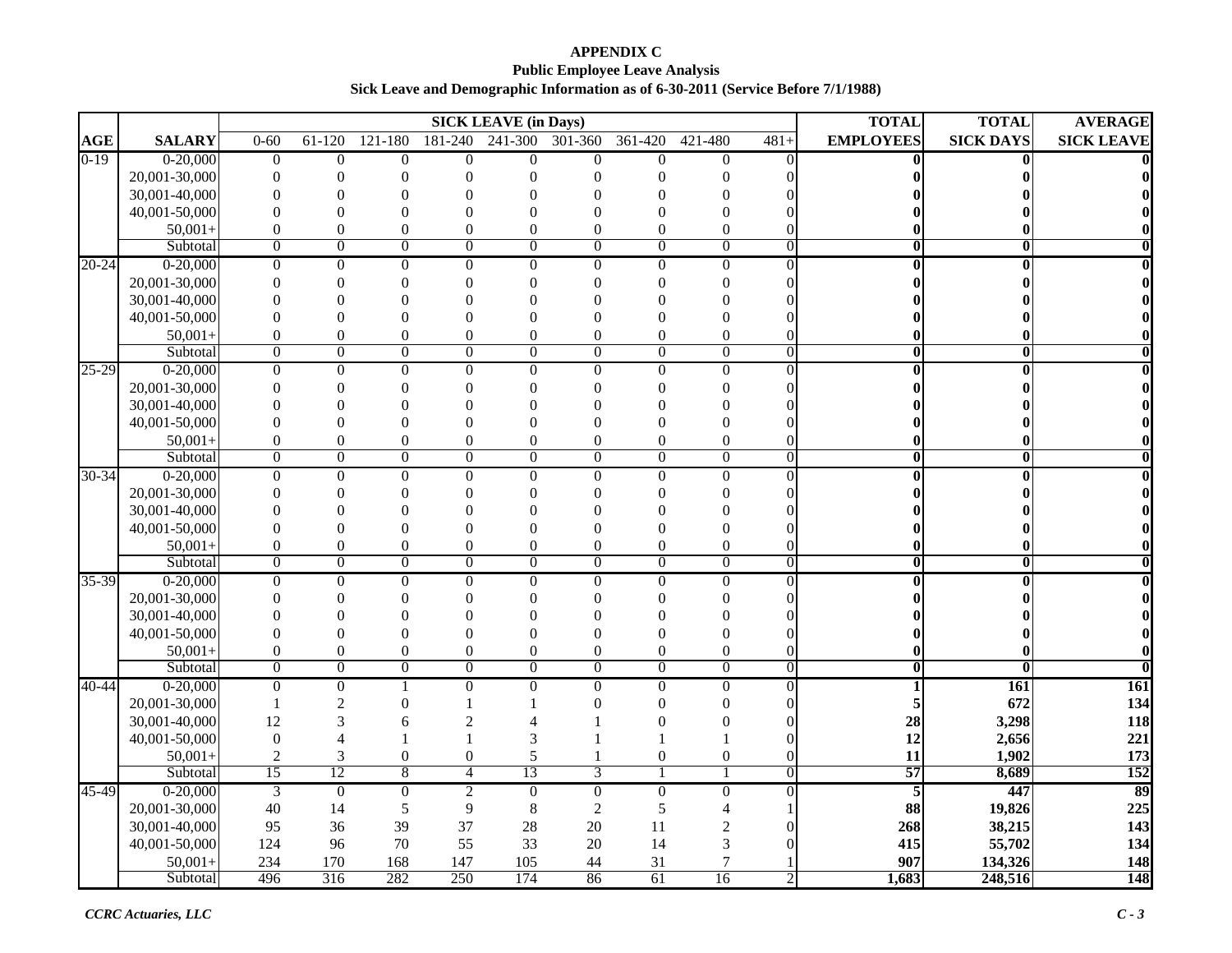#### **APPENDIX C Public Employee Leave Analysis Sick Leave and Demographic Information as of 6-30-2011 (Service Before 7/1/1988)**

|            |               | <b>SICK LEAVE (in Days)</b> |                |                |                |                         |                  | <b>TOTAL</b>     | <b>TOTAL</b>             | <b>AVERAGE</b> |                  |                  |                   |
|------------|---------------|-----------------------------|----------------|----------------|----------------|-------------------------|------------------|------------------|--------------------------|----------------|------------------|------------------|-------------------|
| <b>AGE</b> | <b>SALARY</b> | $0 - 60$                    | $61-120$       | 121-180        | 181-240        | 241-300                 | 301-360          | 361-420          | 421-480                  | $481+$         | <b>EMPLOYEES</b> | <b>SICK DAYS</b> | <b>SICK LEAVE</b> |
| $50 - 54$  | $0-20,000$    | $\overline{4}$              | $\overline{2}$ | $\overline{0}$ | 1              | $\boldsymbol{0}$        | $\boldsymbol{0}$ | $\boldsymbol{0}$ |                          | $\Omega$       | 8                | 962              | <b>120</b>        |
|            | 20,001-30,000 | 108                         | 49             | 49             | 42             | 31                      | 22               | 14               | 9                        |                | 328              | 49,084           | 150               |
|            | 30,001-40,000 | 247                         | 108            | 109            | 114            | 106                     | 84               | 55               | 34                       |                | 862              | 150,386          | 174               |
|            | 40,001-50,000 | 198                         | 101            | 114            | 100            | 111                     | 65               | 55               | 27                       | 15             | 786              | 143,254          | 182               |
|            | $50,001+$     | 542                         | 384            | 443            | 391            | 296                     | 206              | 117              | 41                       | 15             | 2,435            | 412,072          | 169               |
|            | Subtotal      | 1,099                       | 644            | 715            | 648            | 544                     | 377              | 241              | 112                      | 39             | 4,419            | 755,758          | 171               |
| 55-59      | $0-20,000$    | $\overline{7}$              | 582            | 144            | 1              | $\overline{0}$          | $\overline{0}$   | $\overline{0}$   | $\overline{0}$           | $\Omega$       | 734              | 88,211           | 120               |
|            | 20,001-30,000 | 131                         | 69             | 57             | 58             | 31                      | 27               | $20\,$           | 6                        |                | 403              | 58,180           | 144               |
|            | 30,001-40,000 | 234                         | 149            | 155            | 137            | 137                     | 108              | 67               | 40                       | 24             | 1,051            | 198,292          | 189               |
|            | 40,001-50,000 | 179                         | 92             | 133            | 104            | 76                      | 74               | 54               | 46                       | 41             | 799              | 162,152          | 203               |
|            | $50,001+$     | 763                         | 425            | 479            | 578            | 500                     | 365              | 250              | 148                      | 109            | 3,617            | 720,156          | 199               |
|            | Subtotal      | 1,314                       | 1,317          | 968            | 878            | 744                     | 574              | 391              | 240                      | 178            | 6,604            | 1,226,991        | <b>186</b>        |
| $60 - 64$  | $0-20,000$    | $\overline{4}$              | 265            | 525            | 1              | $\mathbf{0}$            | -1               | -1               | $\theta$                 | $\overline{0}$ | 797              | 109,989          | 138               |
|            | 20,001-30,000 | 74                          | 51             | 52             | 30             | 34                      | 12               | 6                | 7                        | 10             | 276              | 43,979           | 159               |
|            | 30,001-40,000 | 150                         | 91             | 96             | 102            | 74                      | 75               | 42               | 24                       | 33             | 687              | 136,372          | 199               |
|            | 40,001-50,000 | 89                          | 49             | 59             | 72             | 52                      | 40               | 33               | 23                       | 41             | 458              | 102,629          | 224               |
|            | $50,001+$     | 480                         | 211            | 255            | 306            | 266                     | 231              | 183              | 139                      | 175            | 2,246            | 506,848          | 226               |
|            | Subtotal      | 797                         | 667            | 987            | 511            | 426                     | 359              | 265              | 193                      | 259            | 4,464            | 899,818          | 202               |
| 65-69      | $0-20,000$    | $\overline{2}$              | 300            | $\mathbf{1}$   | $\overline{0}$ |                         | $\overline{0}$   | $\overline{0}$   | $\overline{0}$           | $\overline{0}$ | 304              | 34,549           | 114               |
|            | 20,001-30,000 | 23                          | 8              | 17             | 14             | 9                       | 5                | $\overline{4}$   | 3                        | 0              | 83               | 13,402           | 161               |
|            | 30,001-40,000 | 26                          | 11             | 18             | 22             | 33                      | 20               | 11               | 8                        | 17             | 166              | 41,313           | 249               |
|            | 40,001-50,000 | 14                          | 8              | $\overline{7}$ | 8              | $\overline{7}$          | 12               | 10               | 6                        | 9              | 81               | 21,296           | 263               |
|            | $50,001+$     | 165                         | 42             | 43             | 32             | 39                      | 39               | 37               | $27\,$                   | 65             | 489              | 105,375          | 215               |
|            | Subtotal      | 230                         | 369            | 86             | 76             | 89                      | 76               | 62               | 44                       | 91             | 1,123            | 215,934          | 192               |
| $70+$      | $0-20,000$    | -1                          | 38             | 58             | 9              | 3                       | $\overline{0}$   | $\overline{0}$   | $\Omega$                 | $\mathbf{1}$   | <b>110</b>       | 16,195           | 147               |
|            | 20,001-30,000 | 9                           | 3              | $\overline{2}$ | 6              | $\Delta$                | 3                | $\overline{c}$   | $\overline{c}$           |                | 33               | 6,792            | 206               |
|            | 30,001-40,000 | 12                          |                | 8              | 6              | 9                       | 8                | 8                | 5                        |                | 71               | 18,147           | 256               |
|            | 40,001-50,000 | $\overline{7}$              | 6              | 3              |                | 3                       | 6                | $\overline{3}$   | $\overline{\mathcal{A}}$ |                | 44               | 12,310           | 280               |
|            | $50,001+$     | 66                          | 8              | 3              | 9              | 10                      | 12               | $\overline{7}$   | 8                        | 31             | 154              | 33,972           | 221               |
|            | Subtotal      | 95                          | 62             | 74             | 34             | 29                      | 29               | 20               | 19                       | 50             | 412              | 87,417           | 212               |
| All        | $0 - 20,000$  | $\overline{21}$             | 1,187          | 729            | 14             | $\overline{\mathbf{4}}$ | $\mathbf{1}$     | 1                | 1                        | 1              | 1,959            | 250,513          | 128               |
|            | 20,001-30,000 | 386                         | 196            | 182            | 160            | 118                     | 71               | 51               | 31                       | 21             | 1,216            | 191,935          | 158               |
|            | 30,001-40,000 | 776                         | 405            | 431            | 420            | 391                     | 316              | 194              | 113                      | 87             | 3,133            | 586,023          | 187               |
|            | 40,001-50,000 | 611                         | 356            | 387            | 344            | 285                     | 218              | 170              | 110                      | 114            | 2,595            | 499,998          | 193               |
|            | $50,001+$     | 2,252                       | 1,243          | 1,391          | 1,463          | 1,221                   | 898              | 625              | 370                      | 396            | 9,859            | 1,914,653        | 194               |
|            | <b>Total</b>  | 4,046                       | 3,387          | 3,120          | 2,401          | 2,019                   | 1,504            | 1,041            | 625                      | 619            | 18,762           | 3,443,122        | 184               |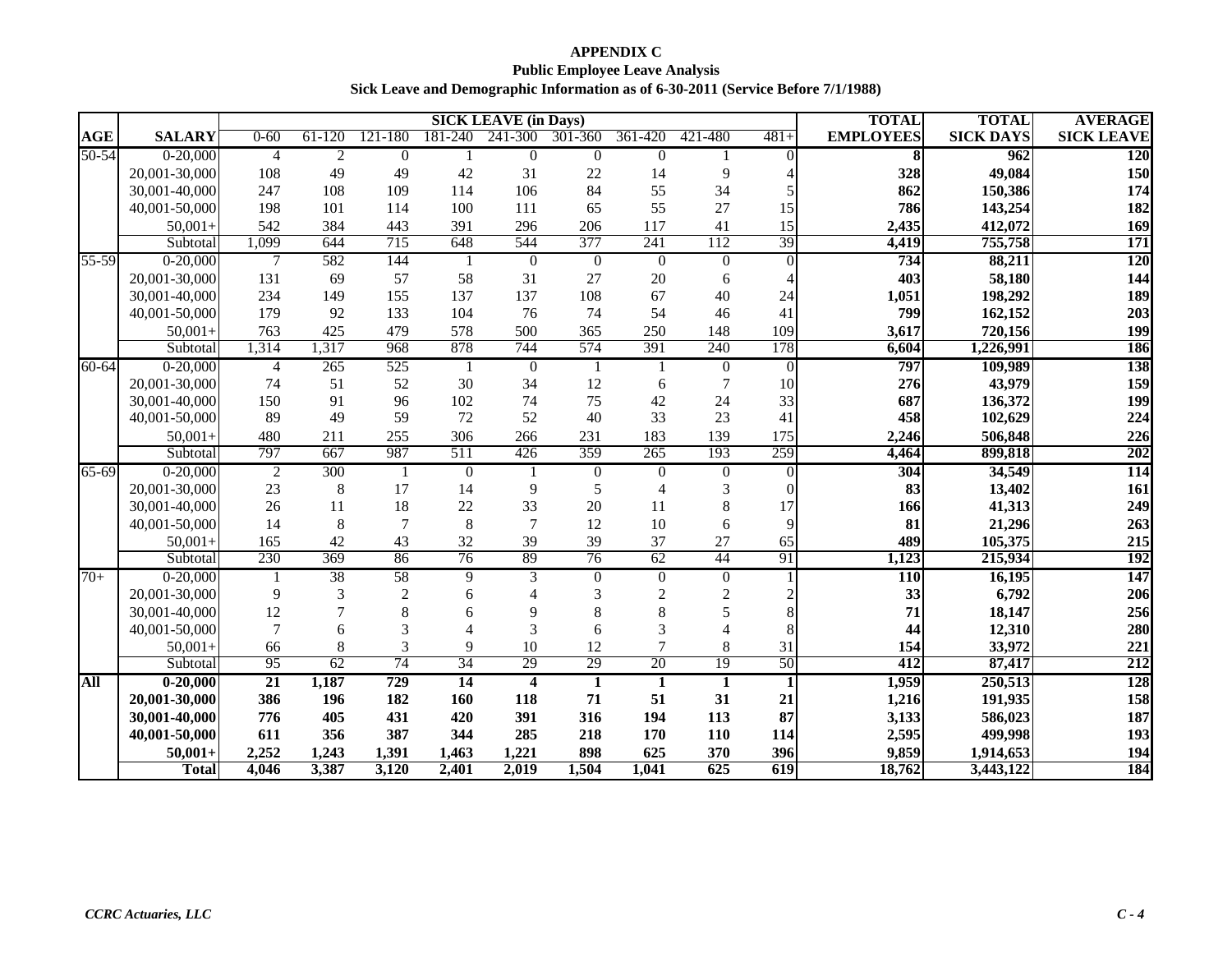### **APPENDIX C Public Employee Leave Analysis Sick Leave and Demographic Information as of 6-30-2011 (Service Between 7/1/1988 and 6/30/2001)**

|                    |                                                                                                                                                                                                                                             |                                                                                                                    |                                                                                                              |                                                                                                                    |                                                                                                                             | <b>SICK LEAVE (in Days)</b>                                                                                                       |                                                                                                                                                                              |                                                                                                                                                                                                                |                                                                                                                                                                                                    |                                             | <b>TOTAL</b>                                                                                                                 | <b>TOTAL</b>                                                                                                                                                      | <b>AVERAGE</b>    |
|--------------------|---------------------------------------------------------------------------------------------------------------------------------------------------------------------------------------------------------------------------------------------|--------------------------------------------------------------------------------------------------------------------|--------------------------------------------------------------------------------------------------------------|--------------------------------------------------------------------------------------------------------------------|-----------------------------------------------------------------------------------------------------------------------------|-----------------------------------------------------------------------------------------------------------------------------------|------------------------------------------------------------------------------------------------------------------------------------------------------------------------------|----------------------------------------------------------------------------------------------------------------------------------------------------------------------------------------------------------------|----------------------------------------------------------------------------------------------------------------------------------------------------------------------------------------------------|---------------------------------------------|------------------------------------------------------------------------------------------------------------------------------|-------------------------------------------------------------------------------------------------------------------------------------------------------------------|-------------------|
| <b>AGE</b>         | <b>SALARY</b>                                                                                                                                                                                                                               | $0 - 60$                                                                                                           | 61-120                                                                                                       | 121-180                                                                                                            | 181-240                                                                                                                     | 241-300                                                                                                                           | 301-360                                                                                                                                                                      | 361-420                                                                                                                                                                                                        | 421-480                                                                                                                                                                                            | $481+$                                      | <b>EMPLOYEES</b>                                                                                                             | <b>SICK DAYS</b>                                                                                                                                                  | <b>SICK LEAVE</b> |
| $0-19$             | $0-20,000$                                                                                                                                                                                                                                  | $\mathbf{0}$                                                                                                       | $\overline{0}$                                                                                               | $\Omega$                                                                                                           | $\overline{0}$                                                                                                              | $\Omega$                                                                                                                          | $\mathbf{0}$                                                                                                                                                                 | $\overline{0}$                                                                                                                                                                                                 | $\Omega$                                                                                                                                                                                           | $\Omega$                                    |                                                                                                                              | 0                                                                                                                                                                 |                   |
|                    | 20,001-30,000                                                                                                                                                                                                                               | $\theta$                                                                                                           | $\Omega$                                                                                                     | $\Omega$                                                                                                           | $\theta$                                                                                                                    | $\Omega$                                                                                                                          | $\theta$                                                                                                                                                                     | $\Omega$                                                                                                                                                                                                       | $\Omega$                                                                                                                                                                                           |                                             |                                                                                                                              |                                                                                                                                                                   |                   |
|                    | 30,001-40,000                                                                                                                                                                                                                               | $\mathbf{0}$                                                                                                       |                                                                                                              | $\Omega$                                                                                                           | $\Omega$                                                                                                                    | $\Omega$                                                                                                                          | $\theta$                                                                                                                                                                     | $\Omega$                                                                                                                                                                                                       | $\Omega$                                                                                                                                                                                           |                                             |                                                                                                                              |                                                                                                                                                                   |                   |
|                    | 40,001-50,000                                                                                                                                                                                                                               | $\theta$                                                                                                           | $\Omega$                                                                                                     | $\Omega$                                                                                                           | $\Omega$                                                                                                                    | $\Omega$                                                                                                                          | $\Omega$                                                                                                                                                                     | $\Omega$                                                                                                                                                                                                       | $\Omega$                                                                                                                                                                                           |                                             |                                                                                                                              |                                                                                                                                                                   |                   |
|                    | $50.001+$                                                                                                                                                                                                                                   | $\mathbf{0}$                                                                                                       | $\Omega$                                                                                                     | $\theta$                                                                                                           | $\theta$                                                                                                                    | $\theta$                                                                                                                          | $\boldsymbol{0}$                                                                                                                                                             | $\theta$                                                                                                                                                                                                       | $\theta$                                                                                                                                                                                           |                                             |                                                                                                                              |                                                                                                                                                                   |                   |
|                    | Subtotal                                                                                                                                                                                                                                    | $\overline{0}$                                                                                                     | $\overline{0}$                                                                                               | $\overline{0}$                                                                                                     | $\overline{0}$                                                                                                              | $\overline{0}$                                                                                                                    | $\overline{0}$                                                                                                                                                               | $\overline{0}$                                                                                                                                                                                                 | $\overline{0}$                                                                                                                                                                                     | $\theta$                                    | 0                                                                                                                            | $\bf{0}$                                                                                                                                                          |                   |
| $20 - 24$          | $0-20,000$                                                                                                                                                                                                                                  | $\mathbf{0}$                                                                                                       | $\overline{0}$                                                                                               | $\Omega$                                                                                                           | $\theta$                                                                                                                    | $\overline{0}$                                                                                                                    | $\mathbf{0}$                                                                                                                                                                 | $\overline{0}$                                                                                                                                                                                                 | $\Omega$                                                                                                                                                                                           |                                             |                                                                                                                              |                                                                                                                                                                   |                   |
|                    | 20,001-30,000                                                                                                                                                                                                                               | 0                                                                                                                  | $\Omega$                                                                                                     | $\Omega$                                                                                                           | 0                                                                                                                           | $\theta$                                                                                                                          | $\theta$                                                                                                                                                                     | $\Omega$                                                                                                                                                                                                       | $\Omega$                                                                                                                                                                                           |                                             |                                                                                                                              |                                                                                                                                                                   |                   |
|                    | 30,001-40,000                                                                                                                                                                                                                               | $\Omega$                                                                                                           | 0                                                                                                            | $\Omega$                                                                                                           | $\Omega$                                                                                                                    | $\Omega$                                                                                                                          | $\Omega$                                                                                                                                                                     | $\Omega$                                                                                                                                                                                                       | $\Omega$                                                                                                                                                                                           |                                             |                                                                                                                              |                                                                                                                                                                   |                   |
|                    | 40,001-50,000                                                                                                                                                                                                                               | $\theta$                                                                                                           | $\Omega$                                                                                                     |                                                                                                                    | $\theta$                                                                                                                    | $\Omega$                                                                                                                          | $\theta$                                                                                                                                                                     | $\Omega$                                                                                                                                                                                                       | $\Omega$                                                                                                                                                                                           |                                             |                                                                                                                              |                                                                                                                                                                   |                   |
|                    | $50.001+$                                                                                                                                                                                                                                   | $\mathbf{0}$                                                                                                       | $\mathbf{0}$                                                                                                 | $\theta$                                                                                                           | $\theta$                                                                                                                    | $\theta$                                                                                                                          | $\mathbf{0}$                                                                                                                                                                 | $\overline{0}$                                                                                                                                                                                                 | $\theta$                                                                                                                                                                                           |                                             |                                                                                                                              |                                                                                                                                                                   |                   |
|                    | Subtotal                                                                                                                                                                                                                                    | $\overline{0}$                                                                                                     | $\overline{0}$                                                                                               | $\overline{0}$                                                                                                     | $\overline{0}$                                                                                                              | $\overline{0}$                                                                                                                    | $\overline{0}$                                                                                                                                                               | $\overline{0}$                                                                                                                                                                                                 | $\overline{0}$                                                                                                                                                                                     | $\overline{0}$                              | $\overline{\mathbf{0}}$                                                                                                      | $\mathbf{0}$                                                                                                                                                      |                   |
| $25 - 29$          | $0-20,000$                                                                                                                                                                                                                                  | $\overline{0}$                                                                                                     | $\overline{0}$                                                                                               | $\mathbf{0}$                                                                                                       | $\mathbf{0}$                                                                                                                | $\overline{0}$                                                                                                                    | $\overline{0}$                                                                                                                                                               | $\boldsymbol{0}$                                                                                                                                                                                               | $\overline{0}$                                                                                                                                                                                     | $\theta$                                    |                                                                                                                              | $\bf{0}$                                                                                                                                                          |                   |
|                    | 20,001-30,000                                                                                                                                                                                                                               |                                                                                                                    | $\overline{2}$                                                                                               | $\Omega$                                                                                                           | $\Omega$                                                                                                                    | $\theta$                                                                                                                          | $\Omega$                                                                                                                                                                     | $\Omega$                                                                                                                                                                                                       | $\Omega$                                                                                                                                                                                           |                                             |                                                                                                                              | 234                                                                                                                                                               | 78                |
|                    | 30,001-40,000                                                                                                                                                                                                                               | 8                                                                                                                  | 0                                                                                                            |                                                                                                                    | $\Omega$                                                                                                                    | $\theta$                                                                                                                          | $\Omega$                                                                                                                                                                     | $\Omega$                                                                                                                                                                                                       | $\Omega$                                                                                                                                                                                           |                                             |                                                                                                                              | 211                                                                                                                                                               | 26                |
|                    | 40,001-50,000                                                                                                                                                                                                                               |                                                                                                                    |                                                                                                              | $\Omega$                                                                                                           | $\Omega$                                                                                                                    | $\theta$                                                                                                                          | $\theta$                                                                                                                                                                     | $\Omega$                                                                                                                                                                                                       | $\Omega$                                                                                                                                                                                           |                                             |                                                                                                                              | 99                                                                                                                                                                | 49                |
|                    | $50.001+$                                                                                                                                                                                                                                   | $\boldsymbol{0}$                                                                                                   | $\boldsymbol{0}$                                                                                             | $\theta$                                                                                                           | $\theta$                                                                                                                    | $\theta$                                                                                                                          | $\mathbf{0}$                                                                                                                                                                 | $\boldsymbol{0}$                                                                                                                                                                                               | $\theta$                                                                                                                                                                                           |                                             |                                                                                                                              |                                                                                                                                                                   | $\bf{0}$          |
|                    | Subtotal                                                                                                                                                                                                                                    | 10                                                                                                                 | 3                                                                                                            | $\Omega$                                                                                                           | $\theta$                                                                                                                    | $\Omega$                                                                                                                          | $\overline{0}$                                                                                                                                                               | $\Omega$                                                                                                                                                                                                       | $\overline{0}$                                                                                                                                                                                     | $\theta$                                    | $\overline{13}$                                                                                                              | 544                                                                                                                                                               | 42                |
| $30 - 34$          | $0-20,000$                                                                                                                                                                                                                                  | $\overline{4}$                                                                                                     | $\mathbf{1}$                                                                                                 |                                                                                                                    | $\mathbf{0}$                                                                                                                | $\mathbf{0}$                                                                                                                      | $\overline{0}$                                                                                                                                                               | $\boldsymbol{0}$                                                                                                                                                                                               | $\Omega$                                                                                                                                                                                           | $\Omega$                                    | 6                                                                                                                            | 315                                                                                                                                                               | 52                |
|                    | 20,001-30,000                                                                                                                                                                                                                               | 66                                                                                                                 | 25                                                                                                           | 9                                                                                                                  | $\overline{2}$                                                                                                              | $\theta$                                                                                                                          | $\Omega$                                                                                                                                                                     | $\Omega$                                                                                                                                                                                                       | $\Omega$                                                                                                                                                                                           |                                             | 102                                                                                                                          | 5,090                                                                                                                                                             | 50                |
|                    | 30,001-40,000                                                                                                                                                                                                                               | 98                                                                                                                 | 31                                                                                                           | 14                                                                                                                 |                                                                                                                             | $\Omega$                                                                                                                          | $\theta$                                                                                                                                                                     | $\Omega$                                                                                                                                                                                                       | $\Omega$                                                                                                                                                                                           |                                             | 147                                                                                                                          | 7,642                                                                                                                                                             | 52                |
|                    | 40,001-50,000                                                                                                                                                                                                                               | 164                                                                                                                | 47                                                                                                           | 18                                                                                                                 | 8                                                                                                                           | $\Omega$                                                                                                                          | $\overline{0}$                                                                                                                                                               | $\Omega$                                                                                                                                                                                                       | $\Omega$                                                                                                                                                                                           |                                             | 237                                                                                                                          | 11,553                                                                                                                                                            | 49                |
|                    | $50.001+$                                                                                                                                                                                                                                   | 29                                                                                                                 | 20                                                                                                           | 6                                                                                                                  | $\mathbf{1}$                                                                                                                | $\boldsymbol{0}$                                                                                                                  | $\boldsymbol{0}$                                                                                                                                                             | $\boldsymbol{0}$                                                                                                                                                                                               | $\theta$                                                                                                                                                                                           |                                             | 56                                                                                                                           | 3,368                                                                                                                                                             | 60                |
|                    | Subtotal                                                                                                                                                                                                                                    | 361                                                                                                                | 124                                                                                                          | 48                                                                                                                 | 15                                                                                                                          | $\overline{0}$                                                                                                                    | $\overline{0}$                                                                                                                                                               | $\overline{0}$                                                                                                                                                                                                 | $\overline{0}$                                                                                                                                                                                     | $\overline{0}$                              | 548                                                                                                                          | 27,968                                                                                                                                                            | 51                |
| 35-39              | $0-20,000$                                                                                                                                                                                                                                  | 17                                                                                                                 | $\overline{2}$                                                                                               | $\overline{c}$                                                                                                     | $\overline{0}$                                                                                                              | $\boldsymbol{0}$                                                                                                                  | $\overline{0}$                                                                                                                                                               | $\mathbf{0}$                                                                                                                                                                                                   | $\overline{0}$                                                                                                                                                                                     | $\theta$                                    | $\overline{21}$                                                                                                              | 687                                                                                                                                                               | 33                |
|                    | 20,001-30,000                                                                                                                                                                                                                               | 242                                                                                                                | 82                                                                                                           | 31                                                                                                                 | 17                                                                                                                          | $\overline{0}$                                                                                                                    |                                                                                                                                                                              | $\Omega$                                                                                                                                                                                                       | $\Omega$                                                                                                                                                                                           |                                             | 373                                                                                                                          | 19,299                                                                                                                                                            | 52                |
|                    |                                                                                                                                                                                                                                             |                                                                                                                    |                                                                                                              |                                                                                                                    |                                                                                                                             |                                                                                                                                   |                                                                                                                                                                              |                                                                                                                                                                                                                |                                                                                                                                                                                                    |                                             |                                                                                                                              |                                                                                                                                                                   | 59                |
|                    |                                                                                                                                                                                                                                             |                                                                                                                    |                                                                                                              |                                                                                                                    |                                                                                                                             |                                                                                                                                   |                                                                                                                                                                              |                                                                                                                                                                                                                |                                                                                                                                                                                                    |                                             |                                                                                                                              |                                                                                                                                                                   | 54<br>92          |
|                    |                                                                                                                                                                                                                                             |                                                                                                                    |                                                                                                              |                                                                                                                    |                                                                                                                             |                                                                                                                                   |                                                                                                                                                                              |                                                                                                                                                                                                                |                                                                                                                                                                                                    |                                             |                                                                                                                              |                                                                                                                                                                   | 62                |
|                    |                                                                                                                                                                                                                                             |                                                                                                                    |                                                                                                              |                                                                                                                    |                                                                                                                             |                                                                                                                                   |                                                                                                                                                                              |                                                                                                                                                                                                                |                                                                                                                                                                                                    |                                             |                                                                                                                              |                                                                                                                                                                   | $\overline{51}$   |
|                    |                                                                                                                                                                                                                                             |                                                                                                                    |                                                                                                              |                                                                                                                    |                                                                                                                             |                                                                                                                                   |                                                                                                                                                                              |                                                                                                                                                                                                                |                                                                                                                                                                                                    |                                             |                                                                                                                              |                                                                                                                                                                   | 53                |
|                    |                                                                                                                                                                                                                                             |                                                                                                                    |                                                                                                              |                                                                                                                    |                                                                                                                             |                                                                                                                                   |                                                                                                                                                                              |                                                                                                                                                                                                                |                                                                                                                                                                                                    |                                             |                                                                                                                              |                                                                                                                                                                   | 77                |
|                    |                                                                                                                                                                                                                                             |                                                                                                                    |                                                                                                              |                                                                                                                    |                                                                                                                             |                                                                                                                                   |                                                                                                                                                                              |                                                                                                                                                                                                                |                                                                                                                                                                                                    |                                             |                                                                                                                              |                                                                                                                                                                   | 66                |
|                    |                                                                                                                                                                                                                                             |                                                                                                                    |                                                                                                              |                                                                                                                    |                                                                                                                             |                                                                                                                                   |                                                                                                                                                                              |                                                                                                                                                                                                                |                                                                                                                                                                                                    |                                             |                                                                                                                              |                                                                                                                                                                   | 118               |
|                    |                                                                                                                                                                                                                                             |                                                                                                                    |                                                                                                              |                                                                                                                    |                                                                                                                             |                                                                                                                                   |                                                                                                                                                                              |                                                                                                                                                                                                                |                                                                                                                                                                                                    |                                             |                                                                                                                              |                                                                                                                                                                   | 78                |
|                    |                                                                                                                                                                                                                                             |                                                                                                                    |                                                                                                              |                                                                                                                    |                                                                                                                             |                                                                                                                                   |                                                                                                                                                                              |                                                                                                                                                                                                                |                                                                                                                                                                                                    |                                             |                                                                                                                              |                                                                                                                                                                   | 62                |
|                    |                                                                                                                                                                                                                                             |                                                                                                                    |                                                                                                              |                                                                                                                    |                                                                                                                             |                                                                                                                                   |                                                                                                                                                                              |                                                                                                                                                                                                                |                                                                                                                                                                                                    |                                             |                                                                                                                              |                                                                                                                                                                   | 63                |
|                    |                                                                                                                                                                                                                                             |                                                                                                                    |                                                                                                              |                                                                                                                    |                                                                                                                             |                                                                                                                                   |                                                                                                                                                                              |                                                                                                                                                                                                                |                                                                                                                                                                                                    |                                             |                                                                                                                              |                                                                                                                                                                   | 85                |
|                    |                                                                                                                                                                                                                                             |                                                                                                                    |                                                                                                              |                                                                                                                    |                                                                                                                             |                                                                                                                                   |                                                                                                                                                                              |                                                                                                                                                                                                                |                                                                                                                                                                                                    |                                             |                                                                                                                              |                                                                                                                                                                   | 85                |
|                    |                                                                                                                                                                                                                                             |                                                                                                                    |                                                                                                              |                                                                                                                    |                                                                                                                             |                                                                                                                                   |                                                                                                                                                                              |                                                                                                                                                                                                                |                                                                                                                                                                                                    |                                             |                                                                                                                              |                                                                                                                                                                   | 121               |
|                    |                                                                                                                                                                                                                                             |                                                                                                                    |                                                                                                              |                                                                                                                    |                                                                                                                             |                                                                                                                                   |                                                                                                                                                                              |                                                                                                                                                                                                                |                                                                                                                                                                                                    | $\Omega$                                    |                                                                                                                              |                                                                                                                                                                   | 86                |
| $40 - 44$<br>45-49 | 30,001-40,000<br>40,001-50,000<br>$50,001+$<br>Subtotal<br>$0-20,000$<br>20,001-30,000<br>30,001-40,000<br>40,001-50,000<br>$50,001+$<br>Subtotal<br>$0-20,000$<br>20,001-30,000<br>30,001-40,000<br>40,001-50,000<br>$50,001+$<br>Subtotal | 380<br>728<br>220<br>1,587<br>306<br>464<br>466<br>854<br>392<br>2,482<br>279<br>568<br>452<br>526<br>344<br>2,169 | 139<br>220<br>123<br>566<br>6<br>148<br>191<br>363<br>233<br>941<br>184<br>250<br>225<br>293<br>216<br>1,168 | 73<br>102<br>96<br>304<br>3<br>69<br>138<br>161<br>204<br>575<br>$\overline{2}$<br>131<br>150<br>155<br>152<br>590 | 26<br>42<br>67<br>152<br>$\boldsymbol{0}$<br>21<br>65<br>90<br>140<br>316<br>$\overline{3}$<br>36<br>76<br>73<br>139<br>327 | 3<br>$\overline{4}$<br>18<br>25<br>$\overline{2}$<br>9<br>19<br>22<br>103<br>155<br>$\overline{1}$<br>19<br>39<br>45<br>83<br>187 | $\theta$<br>$\overline{2}$<br>$\overline{4}$<br>$\overline{0}$<br>$\mathbf{2}$<br>$\overline{7}$<br>3<br>$44$<br>56<br>$\overline{0}$<br>$\mathbf{1}$<br>8<br>15<br>39<br>63 | $\Omega$<br>$\theta$<br>$\boldsymbol{0}$<br>$\overline{0}$<br>$\overline{0}$<br>$\Omega$<br>$\Omega$<br>$\Omega$<br>$\overline{4}$<br>$\overline{4}$<br>$\Omega$<br>$\Omega$<br>$\mathbf{1}$<br>10<br>21<br>32 | $\Omega$<br>$\theta$<br>$\theta$<br>$\overline{0}$<br>$\overline{0}$<br>$\theta$<br>$\Omega$<br>$\Omega$<br>$\theta$<br>$\overline{0}$<br>$\overline{0}$<br>$\Omega$<br>$\Omega$<br>$\overline{0}$ | $\overline{0}$<br>$\theta$<br>0<br>$\Omega$ | 621<br>1,097<br>526<br>2,638<br>317<br>713<br>886<br>1,493<br>1,120<br>4,529<br>469<br>1,005<br>952<br>1,117<br>994<br>4,537 | 36,821<br>58,873<br>48,601<br>164,281<br>16,251<br>37,528<br>68,447<br>98,660<br>132,020<br>352,905<br>28,844<br>63,781<br>80,937<br>95,000<br>119,793<br>388,355 |                   |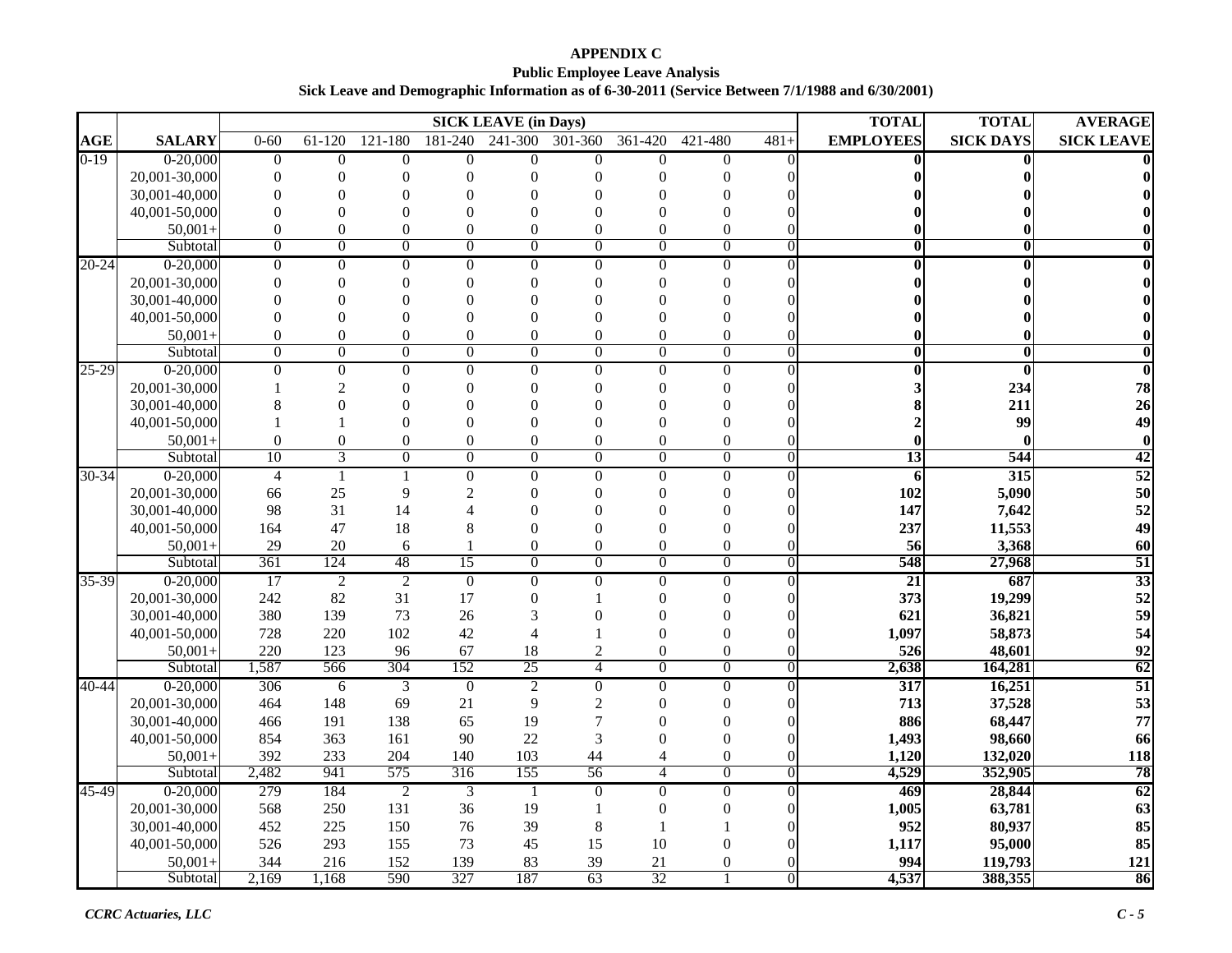**APPENDIX C Public Employee Leave Analysis Sick Leave and Demographic Information as of 6-30-2011 (Service Between 7/1/1988 and 6/30/2001)**

|            |               |          |                 |                |                | <b>SICK LEAVE (in Days)</b> |                         |                 |                |              | <b>TOTAL</b>     | <b>TOTAL</b>     | <b>AVERAGE</b>    |
|------------|---------------|----------|-----------------|----------------|----------------|-----------------------------|-------------------------|-----------------|----------------|--------------|------------------|------------------|-------------------|
| <b>AGE</b> | <b>SALARY</b> | $0 - 60$ | $61 - 120$      | 121-180        | 181-240        | 241-300                     | 301-360                 | 361-420         | 421-480        | $481+$       | <b>EMPLOYEES</b> | <b>SICK DAYS</b> | <b>SICK LEAVE</b> |
| $50 - 54$  | $0 - 20,000$  | 53       | 566             | 6              | 1              | -1                          | $\overline{0}$          | $\mathbf{0}$    | $\overline{0}$ | $\Omega$     | 627              | 54,608           | 87                |
|            | 20,001-30,000 | 751      | 330             | 201            | 73             | 22                          | $\overline{2}$          | 2               | $\Omega$       |              | 1,381            | 94,984           | 69                |
|            | 30,001-40,000 | 416      | 200             | 175            | 101            | 45                          | 12                      |                 | $\Omega$       |              | 954              | 91,072           | 95                |
|            | 40,001-50,000 | 374      | 227             | 138            | 70             | 39                          | 10                      |                 | $\Omega$       |              | 862              | 78,411           | 91                |
|            | $50,001+$     | 281      | 140             | 147            | 106            | 59                          | 27                      | $\overline{c}$  |                |              | 764              | 86,939           | 114               |
|            | Subtotal      | 1,875    | 1,463           | 667            | 351            | 166                         | 51                      | 12              |                |              | 4,588            | 406,014          | 88                |
| 55-59      | $0-20,000$    | 49       | 10              |                | 5              | $\mathbf{0}$                | $\boldsymbol{0}$        | $\theta$        | $\Omega$       | $\Omega$     | 71               | 3,696            | 52                |
|            | 20,001-30,000 | 700      | 352             | 202            | 87             | 22                          | $\sqrt{5}$              |                 | $\Omega$       |              | 1,369            | 100,767          | 74                |
|            | 30,001-40,000 | 388      | 223             | 189            | 115            | 38                          | 22                      |                 |                |              | 980              | 100,277          | 102               |
|            | 40,001-50,000 | 345      | 220             | 172            | 70             | 29                          | 21                      |                 |                |              | 859              | 83,753           | 98                |
|            | $50,001+$     | 296      | 167             | 153            | 113            | 59                          | 43                      | 8               |                |              | 842              | 100,395          | 119               |
|            | Subtotal      | 1,778    | 972             | 723            | 390            | 148                         | 91                      | $\overline{11}$ |                |              | 4,121            | 388,888          | 94                |
| $60 - 64$  | $0 - 20,000$  | 36       | 9               | 3              | $\overline{2}$ | -1                          | $\overline{0}$          | $\Omega$        | $\Omega$       | $\Omega$     | $\overline{51}$  | 2,359            | 46                |
|            | 20,001-30,000 | 423      | 216             | 170            | 67             | 25                          | 3                       |                 |                |              | 906              | 74,574           | 82                |
|            | 30,001-40,000 | 233      | 136             | 104            | 70             | 47                          | $10\,$                  | $\mathcal{D}$   |                |              | 602              | 63,744           | 106               |
|            | 40,001-50,000 | 182      | 128             | 82             | 60             | 25                          | 8                       |                 | $\Omega$       |              | 486              | 49,567           | 102               |
|            | $50,001+$     | 173      | 86              | 84             | 67             | 54                          | 18                      | 8               | $\Omega$       |              | 493              | 61,825           | 125               |
|            | Subtotal      | 1,047    | 575             | 443            | 266            | 152                         | 39                      | 12              |                | 3            | 2,538            | 252,070          | 99                |
| 65-69      | $0-20,000$    | 15       | 8               | $\overline{4}$ | 1              |                             | $\overline{0}$          | $\overline{0}$  | $\Omega$       | $\Omega$     | 29               | 2,168            | 75                |
|            | 20,001-30,000 | 109      | 60              | 59             | 21             | $\tau$                      |                         |                 | ∩              |              | 257              | 23,225           | 90                |
|            | 30,001-40,000 | 56       | 32              | 30             | 13             | 15                          | 5                       |                 | ∩              |              | 153              | 17,743           | <b>116</b>        |
|            | 40,001-50,000 | 35       | 20              | 19             | 10             | 5                           | $\overline{2}$          |                 | $\Omega$       |              | 92               | 9,719            | 106               |
|            | $50,001+$     | 44       | 11              | 23             | 22             | 10                          | 13                      | 3               | $\overline{c}$ |              | 130              | 19,591           | 151               |
|            | Subtotal      | 259      | 131             | 135            | 67             | 38                          | 21                      | 5               | $\overline{2}$ | 3            | 661              | 72,445           | <b>110</b>        |
| $70+$      | $0-20,000$    | 14       | $\overline{11}$ | 3              | 2              | -1                          | $\overline{0}$          | $\Omega$        | $\Omega$       | $\Omega$     | $\overline{31}$  | 2,552            | 82                |
|            | 20,001-30,000 | 45       | 21              | 17             | 9              |                             | $\Omega$                |                 | $\Omega$       |              | 95               | 7,954            | 84                |
|            | 30,001-40,000 | 12       |                 | 8              | 15             |                             | 3                       |                 | $\Omega$       |              | 44               | 6,407            | 146               |
|            | 40,001-50,000 | 6        |                 |                |                |                             | 3                       |                 | $\Omega$       |              | 19               | 2,602            | 137               |
|            | $50,001+$     | 15       | 3               | 12             | 6              |                             | $\overline{c}$          | $\theta$        | $\theta$       |              | 41               | 4,981            | 121               |
|            | Subtotal      | 92       | 43              | 44             | 33             | $\overline{9}$              | $\sqrt{8}$              |                 | $\overline{0}$ | $\mathbf{0}$ | 230              | 24,496           | 107               |
| All        | $0 - 20,000$  | 773      | 797             | 31             | 14             | 7                           | $\overline{\mathbf{0}}$ | $\bf{0}$        | 0              | 0            | 1,622            | 111,481          | 69                |
|            | 20,001-30,000 | 3,369    | 1,486           | 889            | 333            | 107                         | 15                      |                 |                |              | 6,204            | 427,435          | 69                |
|            | 30,001-40,000 | 2,509    | 1,181           | 881            | 485            | 207                         | 67                      | 10              |                |              | 5,347            | 473,301          | 89                |
|            | 40,001-50,000 | 3,215    | 1,523           | 851            | 424            | 170                         | 63                      | 17              |                |              | 6,264            | 488,235          | 78                |
|            | $50,001+$     | 1,794    | 999             | 877            | 661            | 389                         | 188                     | 46              |                |              | 4,966            | 577,514          | <b>116</b>        |
|            | <b>Total</b>  | 11,660   | 5,986           | 3,529          | 1,917          | 880                         | 333                     | 77              | 6              | 15           | 24,403           | 2,077,966        | 85                |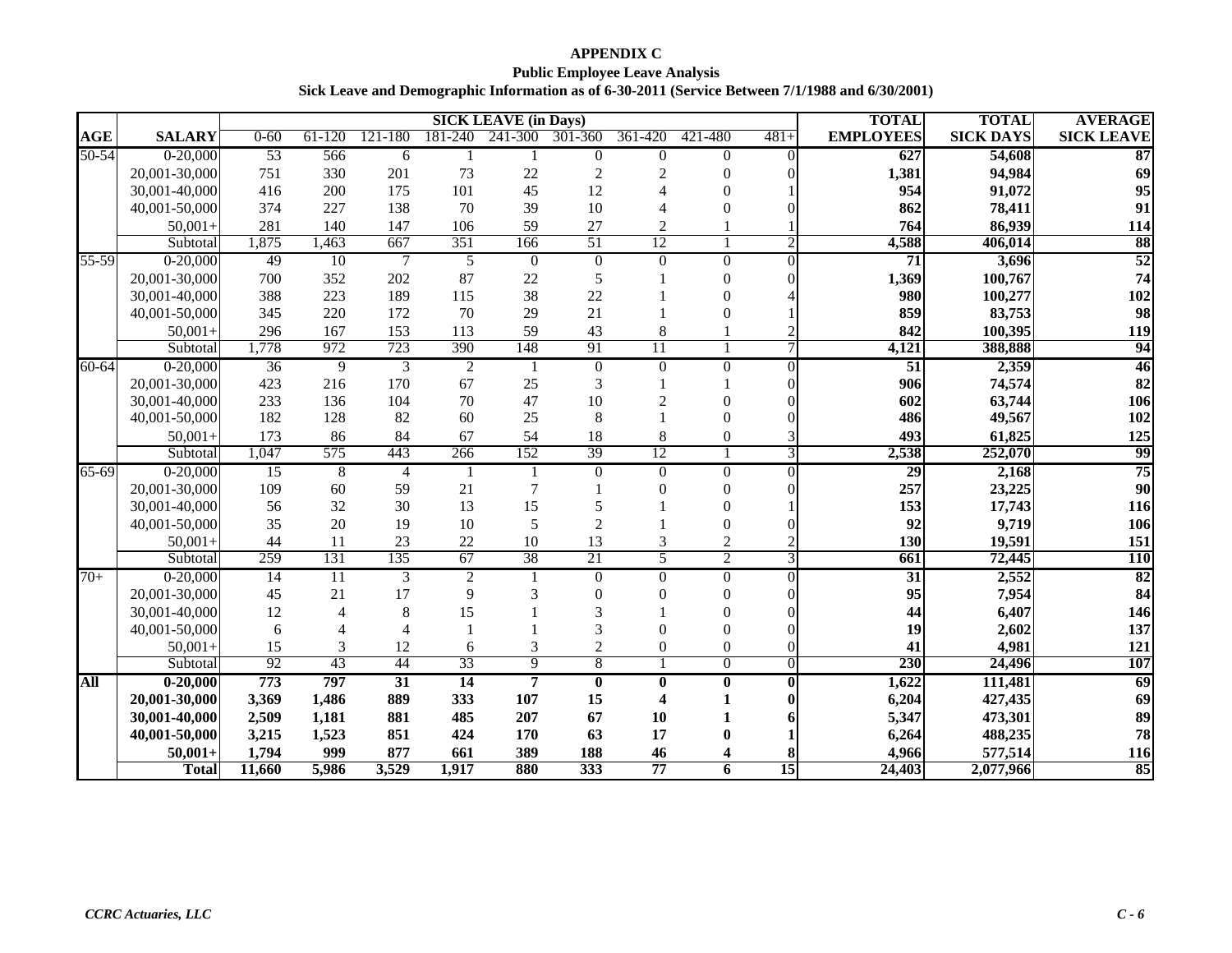#### **All Retirement Systems Sick Leave Information All Employees**

| Age       |          |          |                |           | <b>Service In Years</b> |          |                |          |
|-----------|----------|----------|----------------|-----------|-------------------------|----------|----------------|----------|
| Group     | $0-5$    | $6 - 10$ | $11 - 15$      | $16 - 20$ | $21 - 25$               | 26-30    | $31+$          | All      |
|           |          |          |                |           |                         |          |                |          |
| $0-19$    | 0        | $\theta$ | $\overline{0}$ | $\theta$  | 0                       | $\theta$ | $\overline{0}$ | $\theta$ |
| $20 - 24$ | $\theta$ | $\theta$ | $\Omega$       | $\Omega$  | 0                       | $\theta$ | $\overline{0}$ | $\theta$ |
| $25-29$   | 0        | 9        | 4              | 0         |                         | $\theta$ | 0              | 13       |
| 30-34     | 0        | 214      | 332            |           |                         | $\theta$ | $\overline{0}$ | 548      |
| 35-39     | 0        | 312      | 2,026          | 296       |                         | 0        | $\overline{0}$ | 2,638    |
| 40-44     | 0        | 384      | 2,115          | 1,706     | 376                     | 5        | $\Omega$       | 4,586    |
| 45-49     | 0        | 252      | 1,932          | 1,448     | 1,942                   | 611      | 35             | 6,220    |
| 50-54     | $\Omega$ | 250      | 1,738          | 1,836     | 1,642                   | 2,151    | 1,390          | 9,007    |
| 55-59     | 0        | 201      | 1,580          | 1,573     | 2,257                   | 1,677    | 3,437          | 10,725   |
| 60-64     | 0        | 118      | 908            | 1,004     | 1,726                   | 1,070    | 2,176          | 7,002    |
| 65-69     | 0        | 26       | 270            | 240       | 549                     | 195      | 504            | 1,784    |
| $70+$     | $\theta$ | 16       | 83             | 76        | 164                     | 91       | 212            | 642      |
|           |          |          |                |           |                         |          |                |          |
| All       | 0        | 1,782    | 10,988         | 8,181     | 8,660                   | 5,800    | 7,754          | 43,165   |

| Age       |                |          |                |          | <b>Accumulated Sick Leave Days</b> |                |                 |                  |                |            |
|-----------|----------------|----------|----------------|----------|------------------------------------|----------------|-----------------|------------------|----------------|------------|
| Group     | $0 - 60$       | 61-120   | 121-180        | 181-240  | 241-300                            |                | 301-360 361-420 | 421-480          | $481+$         | <b>All</b> |
|           |                |          |                |          |                                    |                |                 |                  |                |            |
| $0-19$    | $\overline{0}$ | $\theta$ | $\overline{0}$ | $\theta$ | $\Omega$                           | $\overline{0}$ | $\theta$        | $\overline{0}$   | $\Omega$       | 0          |
| $20 - 24$ | $\overline{0}$ | $\theta$ | $\overline{0}$ | 0        | $\Omega$                           | $\overline{0}$ | $\Omega$        | $\boldsymbol{0}$ |                | $\Omega$   |
| $25-29$   | 10             | 3        | $\overline{0}$ | $\theta$ | $\theta$                           | $\mathbf{0}$   | $\theta$        | $\boldsymbol{0}$ | $\overline{0}$ | 13         |
| $30 - 34$ | 361            | 124      | 48             | 15       | $\Omega$                           | $\mathbf{0}$   | $\theta$        | $\boldsymbol{0}$ | $\Omega$       | 548        |
| $35 - 39$ | 1,587          | 566      | 304            | 152      | 25                                 | 4              | $\overline{0}$  | $\overline{0}$   | $\Omega$       | 2,638      |
| 40-44     | 2,497          | 953      | 583            | 320      | 168                                | 59             | 5               |                  | $\overline{0}$ | 4,586      |
| 45-49     | 2,665          | 1,484    | 872            | 577      | 361                                | 149            | 93              | 17               | 2              | 6,220      |
| 50-54     | 2,974          | 2,107    | 1,382          | 999      | 710                                | 428            | 253             | 113              | 41             | 9,007      |
| 55-59     | 3,092          | 2,289    | 1,691          | 1,268    | 892                                | 665            | 402             | 241              | 185            | 10,725     |
| 60-64     | 1,844          | 1,242    | 1,430          | 777      | 578                                | 398            | 277             | 194              | 262            | 7,002      |
| 65-69     | 489            | 500      | 221            | 143      | 127                                | 97             | 67              | 46               | 94             | 1,784      |
| $70+$     | <b>187</b>     | 105      | 118            | 67       | 38                                 | 37             | 21              | 19               | 50             | 642        |
|           |                |          |                |          |                                    |                |                 |                  |                |            |
| All       | 15,706         | 9,373    | 6,649          | 4,318    | 2,899                              | 1,837          | 1,118           | 631              | 634            | 43,165     |

| Age       |                |           |           |                | <b>Salary Range (in thousands)</b> |                |                  |
|-----------|----------------|-----------|-----------|----------------|------------------------------------|----------------|------------------|
| Group     | $0 - 20$       | $20 - 30$ | $30 - 40$ | $40 - 50$      | 50-60                              | $60+$          | <b>All</b>       |
|           |                |           |           |                |                                    |                |                  |
| $0-19$    | $\overline{0}$ | 0         | 0         | 0              | $\theta$                           | $\overline{0}$ | $\boldsymbol{0}$ |
| $20 - 24$ | $\theta$       | 0         | 0         | 0              | $\Omega$                           | $\overline{0}$ | $\overline{0}$   |
| $25-29$   | $\theta$       | 3         | 8         | $\mathfrak{D}$ | 0                                  | $\theta$       | 13               |
| $30 - 34$ | 6              | 102       | 147       | 237            | 38                                 | 18             | 548              |
| 35-39     | 21             | 373       | 621       | 1,097          | 329                                | 197            | 2,638            |
| $40 - 44$ | 318            | 718       | 914       | 1,505          | 684                                | 447            | 4,586            |
| 45-49     | 474            | 1,093     | 1,220     | 1,532          | 1,170                              | 731            | 6,220            |
| 50-54     | 635            | 1,709     | 1,816     | 1,648          | 1,995                              | 1,204          | 9,007            |
| 55-59     | 805            | 1,772     | 2,031     | 1,658          | 2,483                              | 1,976          | 10,725           |
| 60-64     | 848            | 1,182     | 1,289     | 944            | 1,258                              | 1,481          | 7,002            |
| 65-69     | 333            | 340       | 319       | 173            | 246                                | 373            | 1,784            |
| $70+$     | 141            | 128       | 115       | 63             | 66                                 | 129            | 642              |
|           |                |           |           |                |                                    |                |                  |
| All       | 3,581          | 7,420     | 8,480     | 8,859          | 8,269                              | 6,556          | 43,165           |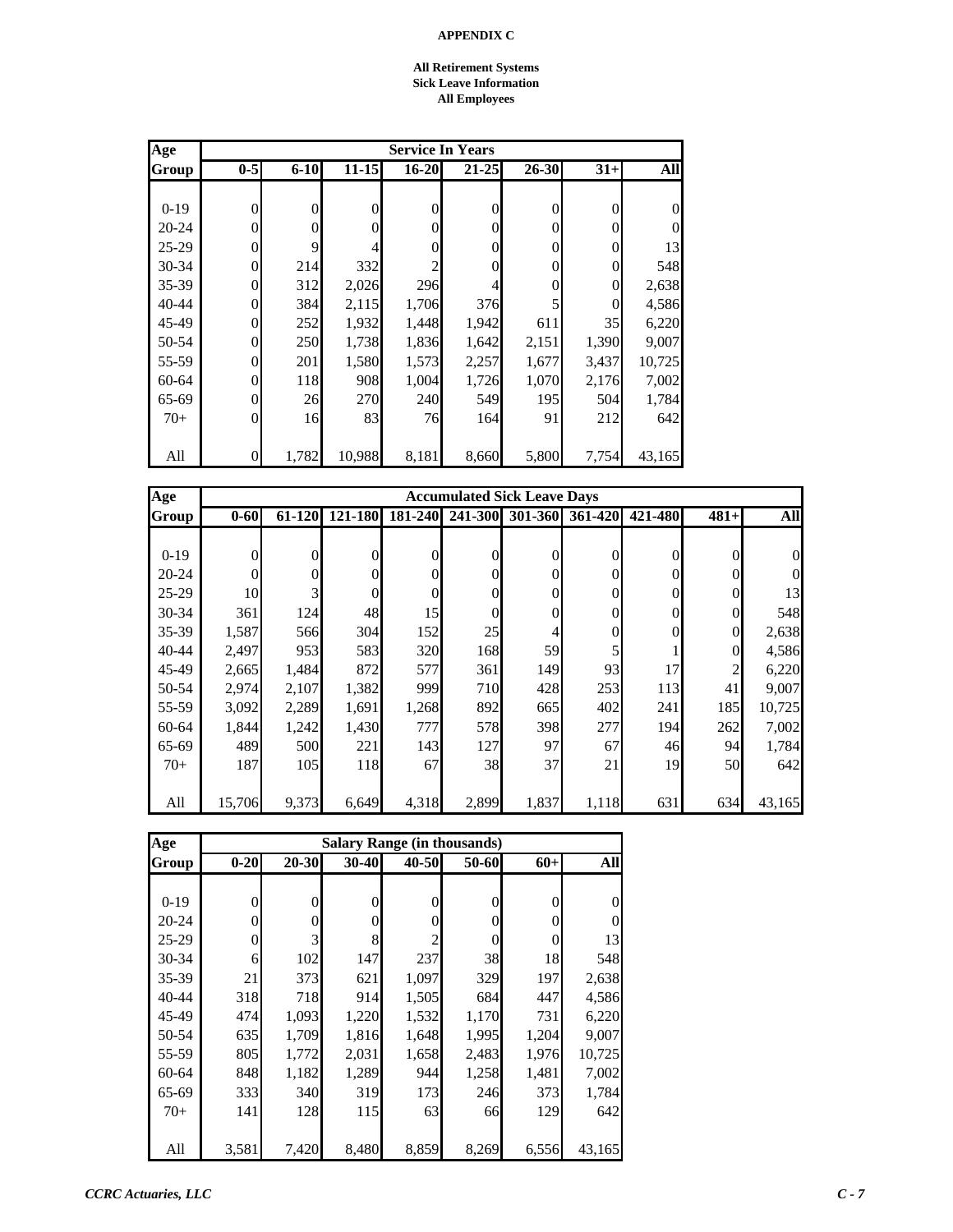#### **All Retirement Systems Sick Leave Information Employees Hired Before July 1, 1988**

| Age       |              | <b>Service In Years</b> |                |                  |           |           |       |                  |  |  |  |  |  |  |
|-----------|--------------|-------------------------|----------------|------------------|-----------|-----------|-------|------------------|--|--|--|--|--|--|
| Group     | $0-5$        | $6 - 10$                | $11 - 15$      | $16 - 20$        | $21 - 25$ | $26 - 30$ | $31+$ | All              |  |  |  |  |  |  |
|           |              |                         |                |                  |           |           |       |                  |  |  |  |  |  |  |
| $0-19$    | $\mathbf{0}$ | $\theta$                | 0              | 0                | $\theta$  | $\theta$  | 0     | $\boldsymbol{0}$ |  |  |  |  |  |  |
| $20 - 24$ | 0            | $\Omega$                | $\overline{0}$ | 0                | $\theta$  | 0         | 0     | $\overline{0}$   |  |  |  |  |  |  |
| $25-29$   | 0            | $\Omega$                | $\Omega$       | $\theta$         | $\Omega$  | 0         | 0     | $\boldsymbol{0}$ |  |  |  |  |  |  |
| 30-34     | 0            | $\theta$                | $\overline{0}$ | 0                | $\Omega$  | 0         | 0     | $\boldsymbol{0}$ |  |  |  |  |  |  |
| 35-39     | 0            | $\theta$                | $\overline{0}$ | 0                | $\theta$  | 0         |       | $\overline{0}$   |  |  |  |  |  |  |
| 40-44     | 0            | $\theta$                | $\overline{0}$ | 0                | 52        | 5         | 0     | 57               |  |  |  |  |  |  |
| 45-49     | 0            | $\overline{0}$          | $\overline{0}$ | $\boldsymbol{0}$ | 1,037     | 611       | 35    | 1,683            |  |  |  |  |  |  |
| 50-54     | 0            | $\Omega$                | $\overline{0}$ | 0                | 878       | 2,151     | 1,390 | 4,419            |  |  |  |  |  |  |
| 55-59     | 0            | $\Omega$                | $\overline{0}$ | $\overline{0}$   | 1,490     | 1,677     | 3,437 | 6,604            |  |  |  |  |  |  |
| 60-64     | 0            | $\theta$                | $\Omega$       | 0                | 1,218     | 1,070     | 2,176 | 4,464            |  |  |  |  |  |  |
| 65-69     | 0            | $\theta$                | $\overline{0}$ | 0                | 424       | 195       | 504   | 1,123            |  |  |  |  |  |  |
| $70+$     | $\Omega$     | $\theta$                | $\theta$       | $\overline{0}$   | 109       | 91        | 212   | 412              |  |  |  |  |  |  |
|           |              |                         |                |                  |           |           |       |                  |  |  |  |  |  |  |
| All       | 0            | $\theta$                | $\theta$       | $\boldsymbol{0}$ | 5,208     | 5,800     | 7,754 | 18,762           |  |  |  |  |  |  |

| Age       |                |        |          |          | <b>Accumulated Sick Leave Days</b> |                |                 |          |          |            |
|-----------|----------------|--------|----------|----------|------------------------------------|----------------|-----------------|----------|----------|------------|
| Group     | $0 - 60$       | 61-120 | 121-180  |          | 181-240 241-300                    |                | 301-360 361-420 | 421-480  | $481+$   | <b>All</b> |
|           |                |        |          |          |                                    |                |                 |          |          |            |
| $0-19$    | $\overline{0}$ | 0      | $\theta$ | $\Omega$ | 0                                  | $\theta$       | $\theta$        | $\theta$ | $\Omega$ |            |
| $20 - 24$ | $\overline{0}$ | 0      | $\theta$ | $\Omega$ | 0                                  | $\theta$       | 0               | $\theta$ |          |            |
| $25-29$   | $\overline{0}$ | 0      | 0        | $\theta$ | 0                                  | $\theta$       | 0               | $\theta$ |          |            |
| $30 - 34$ | $\mathbf{0}$   |        | 0        | $\Omega$ |                                    | $\theta$       | 0               | $\theta$ |          |            |
| $35 - 39$ | $\overline{0}$ |        | 0        | $\Omega$ | 0                                  | $\overline{0}$ | 0               | $\theta$ |          |            |
| $40 - 44$ | 15             | 12     | 8        | 4        | 13                                 | 3              |                 |          | $\Omega$ | 57         |
| 45-49     | 496            | 316    | 282      | 250      | 174                                | 86             | 61              | 16       | 2        | 1,683      |
| 50-54     | 1,099          | 644    | 715      | 648      | 544                                | 377            | 241             | 112      | 39       | 4,419      |
| 55-59     | 1,314          | 1,317  | 968      | 878      | 744                                | 574            | 391             | 240      | 178      | 6,604      |
| 60-64     | 7971           | 667    | 987      | 511      | 426                                | 359            | 265             | 193      | 259      | 4,464      |
| 65-69     | 230            | 369    | 86       | 76       | 89                                 | 76             | 62              | 44       | 91       | 1,123      |
| $70+$     | 95             | 62     | 74       | 34       | 29                                 | 29             | 20              | 19       | 50       | 412        |
|           |                |        |          |          |                                    |                |                 |          |          |            |
| All       | 4,046          | 3,387  | 3,120    | 2,401    | 2,019                              | 1,504          | 1,041           | 625      | 619      | 18,762     |

| Age       | <b>Salary Range (in thousands)</b> |           |           |          |       |       |                  |  |  |  |  |
|-----------|------------------------------------|-----------|-----------|----------|-------|-------|------------------|--|--|--|--|
| Group     | $0 - 20$                           | $20 - 30$ | $30 - 40$ | 40-50    | 50-60 | $60+$ | All              |  |  |  |  |
|           |                                    |           |           |          |       |       |                  |  |  |  |  |
| $0-19$    | 0                                  | 0         | 0         | $\theta$ | 0     | 0     | $\overline{0}$   |  |  |  |  |
| $20 - 24$ | 0                                  | 0         | 0         | 0        | 0     | 0     | $\boldsymbol{0}$ |  |  |  |  |
| $25-29$   | 0                                  | 0         | 0         | 0        | 0     | 0     | $\overline{0}$   |  |  |  |  |
| $30 - 34$ | 0                                  | 0         | 0         | 0        | 0     | 0     | $\theta$         |  |  |  |  |
| 35-39     | 0                                  | 0         | 0         | 0        |       | 0     | $\theta$         |  |  |  |  |
| 40-44     |                                    | 5         | 28        | 12       | 6     | 5     | 57               |  |  |  |  |
| 45-49     | 5                                  | 88        | 268       | 415      | 603   | 304   | 1,683            |  |  |  |  |
| 50-54     | 8                                  | 328       | 862       | 786      | 1,594 | 841   | 4,419            |  |  |  |  |
| 55-59     | 734                                | 403       | 1,051     | 799      | 2,014 | 1,603 | 6,604            |  |  |  |  |
| 60-64     | 797                                | 276       | 687       | 458      | 1,031 | 1,215 | 4,464            |  |  |  |  |
| 65-69     | 304                                | 83        | 166       | 81       | 193   | 296   | 1,123            |  |  |  |  |
| $70+$     | 110                                | 33        | 71        | 44       | 49    | 105   | 412              |  |  |  |  |
|           |                                    |           |           |          |       |       |                  |  |  |  |  |
| All       | 1,959                              | 1,216     | 3,133     | 2,595    | 5,490 | 4,369 | 18,762           |  |  |  |  |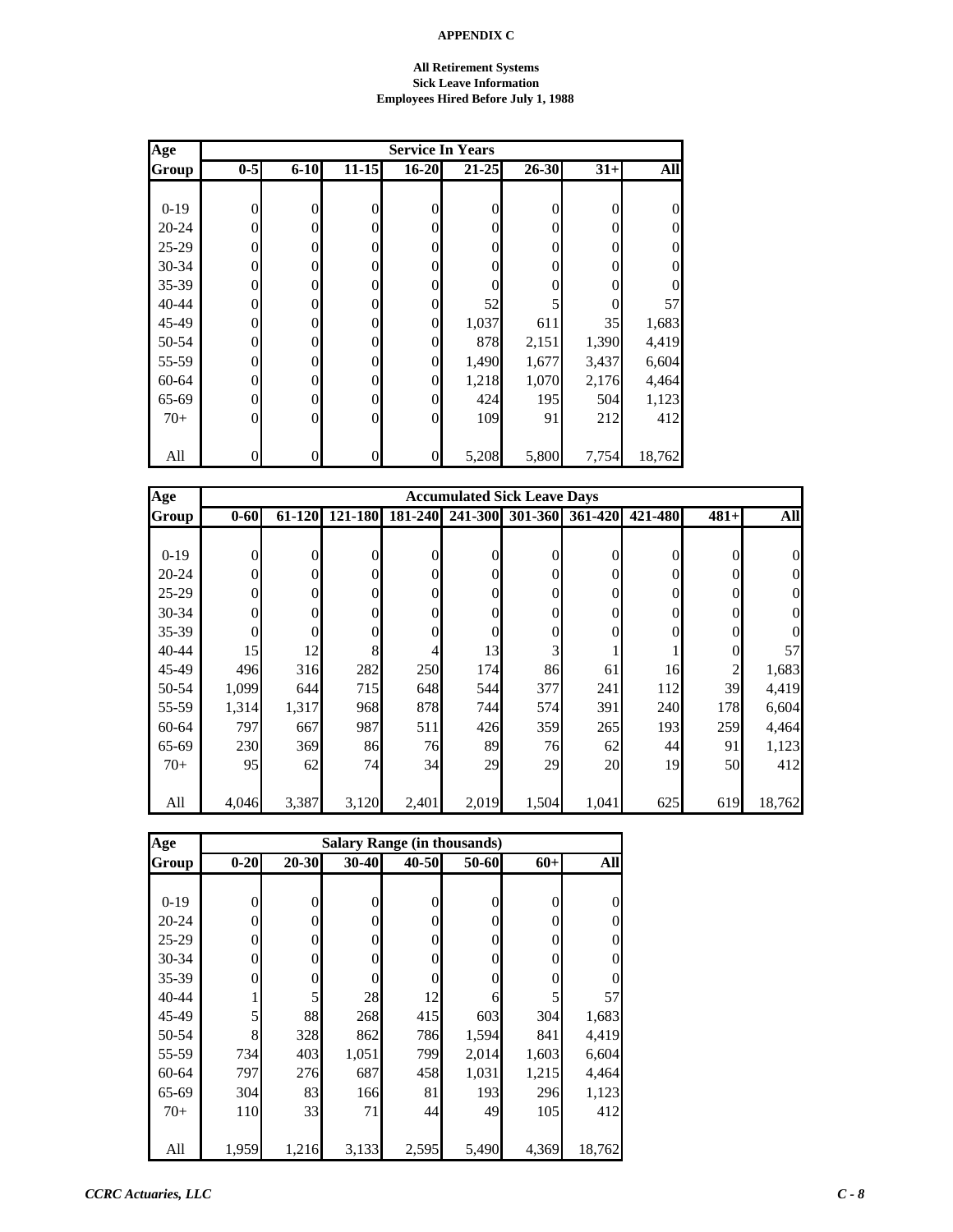#### **All Retirement Systems Sick Leave Information Employees Hired Between July 1, 1988 and June 30, 2001**

| Age       |                |          |           |                  | <b>Service In Years</b> |                |          |                |
|-----------|----------------|----------|-----------|------------------|-------------------------|----------------|----------|----------------|
| Group     | $0-5$          | $6 - 10$ | $11 - 15$ | $16 - 20$        | $21 - 25$               | 26-30          | $31+$    | <b>All</b>     |
|           |                |          |           |                  |                         |                |          |                |
| $0-19$    | $\overline{0}$ | $\theta$ | 0         | $\boldsymbol{0}$ | $\overline{0}$          | $\overline{0}$ | 0        | $\theta$       |
| 20-24     | 0              | $\Omega$ | 0         | $\boldsymbol{0}$ | $\theta$                | $\theta$       | $\Omega$ | $\overline{0}$ |
| $25-29$   | 0              | 9        |           | $\overline{0}$   | $\theta$                | $\theta$       | 0        | 13             |
| 30-34     | 0              | 214      | 332       | 2                | $\theta$                | $\theta$       | $\Omega$ | 548            |
| 35-39     | 0              | 312      | 2,026     | 296              | 4                       | 0              | $\Omega$ | 2,638          |
| 40-44     | 0              | 384      | 2,115     | 1,706            | 324                     | 0              | $\Omega$ | 4,529          |
| 45-49     | 0              | 252      | 1,932     | 1,448            | 905                     | $\theta$       | $\Omega$ | 4,537          |
| 50-54     | 0              | 250      | 1,738     | 1,836            | 764                     | $\theta$       | $\Omega$ | 4,588          |
| 55-59     | 0              | 201      | 1,580     | 1,573            | 767                     | $\theta$       | $\Omega$ | 4,121          |
| $60 - 64$ | $\Omega$       | 118      | 908       | 1,004            | 508                     | $\theta$       | 0        | 2,538          |
| 65-69     | 0              | 26       | 270       | 240              | 125                     | $\theta$       | 0        | 661            |
| $70+$     | $\Omega$       | 16       | 83        | 76               | 55                      | $\theta$       | $\theta$ | 230            |
|           |                |          |           |                  |                         |                |          |                |
| All       | 0              | 1,782    | 10,988    | 8,181            | 3,452                   | 0              | $\Omega$ | 24,403         |

| Age       |          | <b>Accumulated Sick Leave Days</b> |              |          |          |                  |         |                |                |        |  |
|-----------|----------|------------------------------------|--------------|----------|----------|------------------|---------|----------------|----------------|--------|--|
| Group     | $0 - 60$ | 61-120                             | 121-180      | 181-240  | 241-300  | 301-360          | 361-420 | 421-480        | $481+$         | All    |  |
|           |          |                                    |              |          |          |                  |         |                |                |        |  |
| $0-19$    | $\theta$ | 0                                  | $\mathbf{0}$ | $\theta$ | $\theta$ | $\overline{0}$   | 0       | $\theta$       | $\Omega$       |        |  |
| $20 - 24$ | $\theta$ | 0                                  | $\mathbf{0}$ | 0        | $\theta$ | $\overline{0}$   | 0       | $\theta$       | 0              |        |  |
| $25-29$   | 10       | 3                                  | $\mathbf{0}$ | 0        | 0        | $\boldsymbol{0}$ | 0       | $\overline{0}$ | $\Omega$       | 13     |  |
| $30 - 34$ | 361      | 124                                | 48           | 15       | 0        | $\overline{0}$   | 0       | $\overline{0}$ | $\Omega$       | 548    |  |
| $35 - 39$ | 1,587    | 566                                | 304          | 152      | 25       | 4                | 0       | $\theta$       | $\overline{0}$ | 2,638  |  |
| $40 - 44$ | 2,482    | 941                                | 575          | 316      | 155      | 56               | 4       | $\theta$       | $\overline{0}$ | 4,529  |  |
| 45-49     | 2,169    | 1,168                              | 590          | 327      | 187      | 63               | 32      |                | $\Omega$       | 4,537  |  |
| 50-54     | 1,875    | 1,463                              | 667          | 351      | 166      | 51               | 12      |                | 2              | 4,588  |  |
| 55-59     | 1,778    | 972                                | 723          | 390      | 148      | 91               | 11      |                | 7              | 4,121  |  |
| 60-64     | 1,047    | 575                                | 443          | 266      | 152      | 39               | 12      |                | 3              | 2,538  |  |
| 65-69     | 259      | 131                                | 135          | 67       | 38       | 21               | 5       | $\overline{2}$ | 3              | 661    |  |
| $70+$     | 92       | 43                                 | 44           | 33       | 9        | 8                |         | $\Omega$       | $\Omega$       | 230    |  |
|           |          |                                    |              |          |          |                  |         |                |                |        |  |
| All       | 11,660   | 5,986                              | 3,529        | 1,917    | 880      | 333              | 77      | 6              | 15             | 24,403 |  |

| Age       |          |           |                | <b>Salary Range (in thousands)</b> |          |       |            |
|-----------|----------|-----------|----------------|------------------------------------|----------|-------|------------|
| Group     | $0 - 20$ | $20 - 30$ | 30-40          | 40-50                              | 50-60    | $60+$ | <b>All</b> |
|           |          |           |                |                                    |          |       |            |
| $0-19$    | $\theta$ | 0         | $\overline{0}$ | 0                                  | $\theta$ | 0     | 0          |
| $20 - 24$ | $\theta$ | 0         | 0              | 0                                  | $\theta$ | 0     | $\theta$   |
| $25-29$   | $\Omega$ | 3         | 8              | $\mathfrak{D}$                     | $\Omega$ | 0     | 13         |
| $30 - 34$ | 6        | 102       | 147            | 237                                | 38       | 18    | 548        |
| 35-39     | 21       | 373       | 621            | 1,097                              | 329      | 197   | 2,638      |
| 40-44     | 317      | 713       | 886            | 1,493                              | 678      | 442   | 4,529      |
| 45-49     | 469      | 1,005     | 952            | 1,117                              | 567      | 427   | 4,537      |
| 50-54     | 627      | 1,381     | 954            | 862                                | 401      | 363   | 4,588      |
| 55-59     | 71       | 1,369     | 980            | 859                                | 469      | 373   | 4,121      |
| 60-64     | 51       | 906       | 602            | 486                                | 227      | 266   | 2,538      |
| 65-69     | 29       | 257       | 153            | 92                                 | 53       | 77    | 661        |
| $70+$     | 31       | 95        | 44             | 19                                 | 17       | 24    | 230        |
|           |          |           |                |                                    |          |       |            |
| All       | 1,622    | 6,204     | 5,347          | 6,264                              | 2,779    | 2,187 | 24,403     |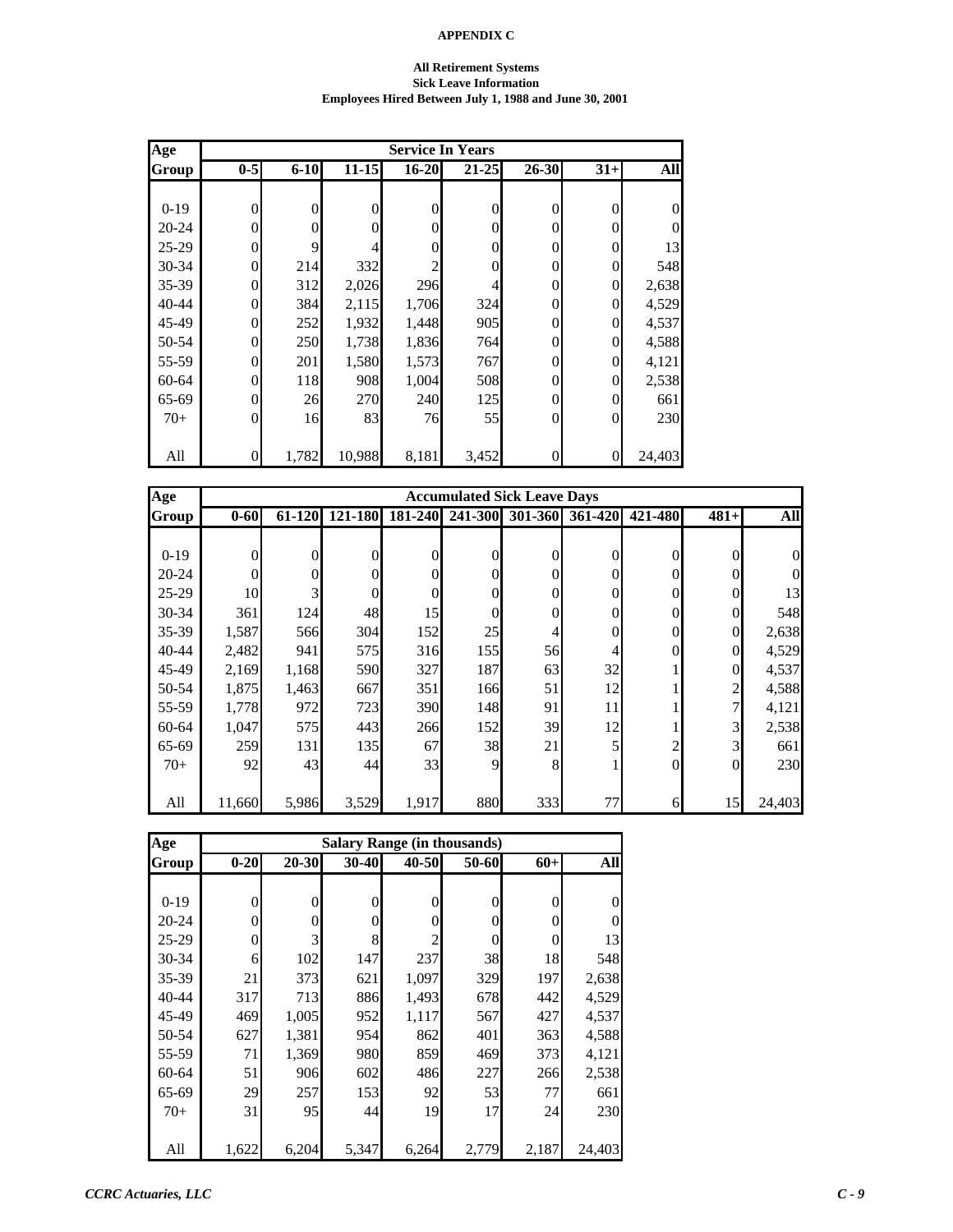#### **Public Employees Retirement System Sick Leave Information All Employees**

| Age       | <b>Service In Years</b> |          |           |                  |                |                |          |                |
|-----------|-------------------------|----------|-----------|------------------|----------------|----------------|----------|----------------|
| Group     | $0 - 5$                 | $6 - 10$ | $11 - 15$ | $16 - 20$        | $21 - 25$      | $26 - 30$      | $31+$    | All            |
|           |                         |          |           |                  |                |                |          |                |
| $0-19$    | $\overline{0}$          | $\theta$ | 0         | $\boldsymbol{0}$ | $\overline{0}$ | $\overline{0}$ | 0        | $\theta$       |
| $20 - 24$ | 0                       | $\Omega$ | 0         | $\boldsymbol{0}$ | $\theta$       | $\theta$       | 0        | $\overline{0}$ |
| $25 - 29$ | 0                       | 2        | 2         | $\boldsymbol{0}$ | $\theta$       | $\theta$       | 0        | 4              |
| 30-34     | 0                       | 36       | 124       | $\overline{0}$   | $\theta$       | $\theta$       | $\Omega$ | 160            |
| 35-39     | 0                       | 43       | 592       | 111              |                | $\theta$       | 0        | 747            |
| 40-44     | 0                       | 64       | 613       | 512              | 104            |                | 0        | 1,294          |
| 45-49     | 0                       | 50       | 509       | 415              | 397            | 141            | 16       | 1,528          |
| 50-54     | 0                       | 57       | 536       | 458              | 454            | 337            | 450      | 2,292          |
| 55-59     | 0                       | 44       | 518       | 469              | 413            | 286            | 626      | 2,356          |
| 60-64     | 0                       | 31       | 330       | 278              | 256            | 164            | 334      | 1,393          |
| 65-69     | 0                       | 9        | 94        | 82               | 61             | 28             | 81       | 355            |
| $70+$     | 0                       | 4        | 24        | 25               | 26             | 21             | 39       | 139            |
|           |                         |          |           |                  |                |                |          |                |
| All       | 0                       | 340      | 3,342     | 2,350            | 1,712          | 978            | 1,546    | 10,268         |

| <b>Age</b> |                |                |                |          | <b>Accumulated Sick Leave Days</b> |                |          |                  |                |            |
|------------|----------------|----------------|----------------|----------|------------------------------------|----------------|----------|------------------|----------------|------------|
| Group      | $0 - 60$       | 61-120         | 121-180        | 181-240  | 241-300                            | 301-360        | 361-420  | 421-480          | $481+$         | <b>All</b> |
|            |                |                |                |          |                                    |                |          |                  |                |            |
| $0-19$     | $\overline{0}$ | $\theta$       | $\overline{0}$ | $\Omega$ | $\Omega$                           | $\overline{0}$ | $\theta$ | $\overline{0}$   | $\Omega$       | $\Omega$   |
| $20 - 24$  | $\overline{0}$ | $\theta$       | $\overline{0}$ | 0        | $\Omega$                           | $\overline{0}$ | $\theta$ | $\overline{0}$   | 0              | 0          |
| $25-29$    | $\overline{2}$ | $\overline{c}$ | $\overline{0}$ | 0        | $\theta$                           | $\overline{0}$ | $\theta$ | $\boldsymbol{0}$ | $\Omega$       |            |
| 30-34      | 83             | 45             | 27             | 5        | $\theta$                           | $\mathbf{0}$   | $\theta$ | $\boldsymbol{0}$ | $\Omega$       | 160        |
| 35-39      | 351            | <b>170</b>     | 150            | 69       |                                    | $\overline{0}$ | $\theta$ | $\boldsymbol{0}$ | $\overline{0}$ | 747        |
| $40 - 44$  | 571            | 286            | 217            | 140      | 62                                 | 18             | 0        | $\boldsymbol{0}$ | $\Omega$       | 1,294      |
| 45-49      | 564            | 333            | 241            | 180      | 111                                | 56             | 35       | 7                |                | 1,528      |
| 50-54      | 753            | 374            | 355            | 289      | 213                                | 130            | 106      | 59               | 13             | 2,292      |
| 55-59      | 711            | 380            | 384            | 269      | 188                                | 163            | 115      | 69               | 77             | 2,356      |
| 60-64      | 366            | 246            | 217            | 186      | 127                                | 76             | 55       | 36               | 84             | 1,393      |
| 65-69      | 98             | 46             | 62             | 41       | 32                                 | 19             | 16       | 15               | 26             | 355        |
| $70+$      | 32             | 16             | 20             | 18       | 8                                  | 16             | 5        | 9                | 15             | 139        |
|            |                |                |                |          |                                    |                |          |                  |                |            |
| All        | 3,531          | 1,898          | 1,673          | 1,197    | 748                                | 478            | 332      | 195              | 216            | 10,268     |

| Age       |          |                | <b>Salary Range (in thousands)</b> |           |          |       |        |
|-----------|----------|----------------|------------------------------------|-----------|----------|-------|--------|
| Group     | $0 - 20$ | $20 - 30$      | $30 - 40$                          | $40 - 50$ | 50-60    | $60+$ | All    |
|           |          |                |                                    |           |          |       |        |
| $0-19$    | $\theta$ | $\overline{0}$ | $\boldsymbol{0}$                   | 0         | $\theta$ | 0     | 0      |
| $20 - 24$ | $\theta$ | 0              | 0                                  | 0         | $\theta$ | 0     | 0      |
| $25-29$   | $\Omega$ | $\overline{c}$ | 2                                  | $\Omega$  | $\theta$ | 0     | 4      |
| $30 - 34$ | 3        | 68             | 63                                 | 19        | 6        |       | 160    |
| 35-39     | 8        | 193            | 320                                | 117       | 44       | 65    | 747    |
| 40-44     | 15       | 329            | 519                                | 209       | 97       | 125   | 1,294  |
| 45-49     | 9        | 378            | 608                                | 289       | 113      | 131   | 1,528  |
| 50-54     | 16       | 582            | 942                                | 424       | 165      | 163   | 2,292  |
| 55-59     | 13       | 534            | 986                                | 405       | 217      | 201   | 2,356  |
| 60-64     | 10       | 357            | 506                                | 261       | 105      | 154   | 1,393  |
| 65-69     | 7        | 102            | 100                                | 54        | 40       | 52    | 355    |
| $70+$     |          | 39             | 46                                 | 23        | 15       | 15    | 139    |
|           |          |                |                                    |           |          |       |        |
| All       | 82       | 2,584          | 4,092                              | 1,801     | 802      | 907   | 10,268 |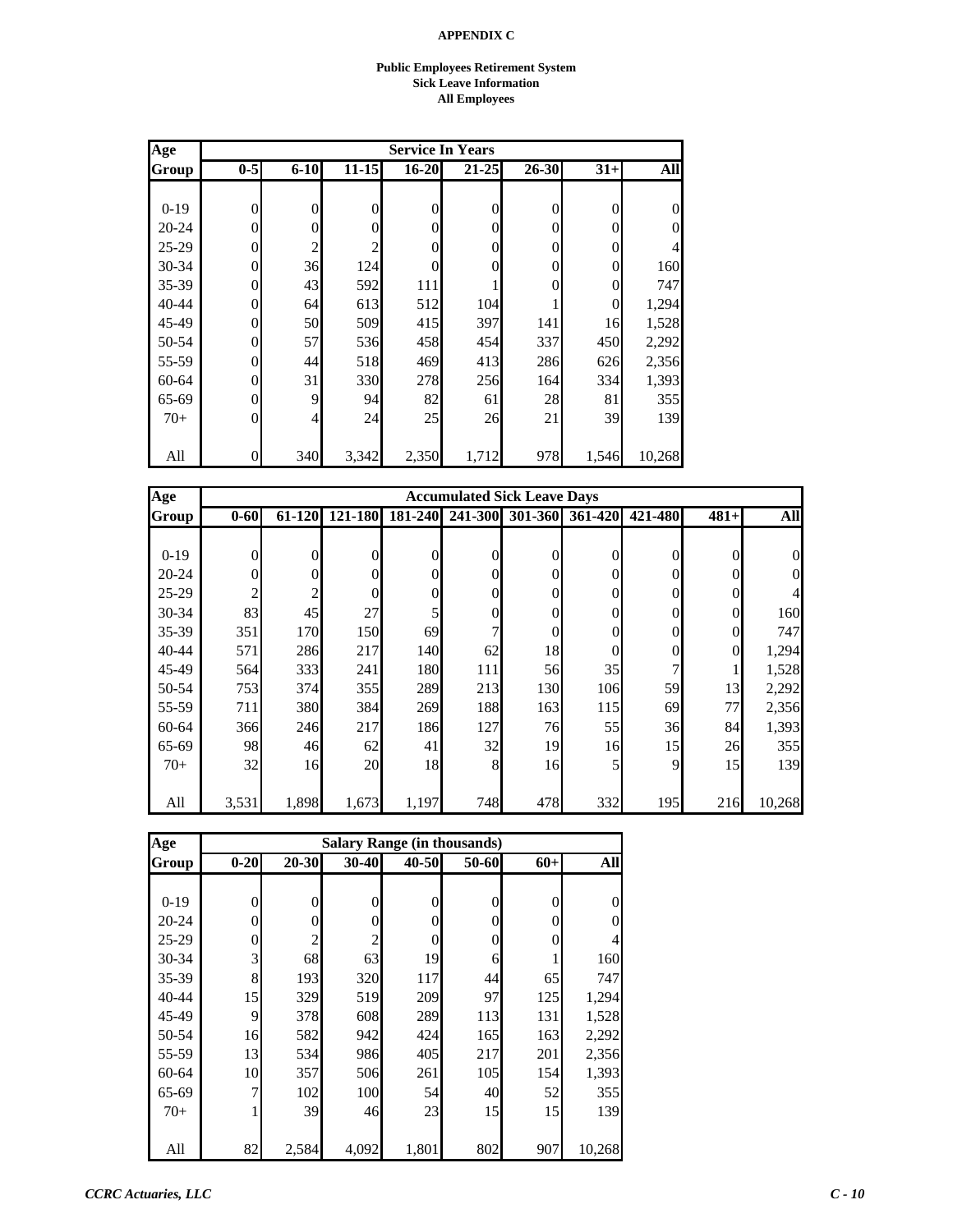#### **Public Employees Retirement System Sick Leave Information Employees Hired Before July 1, 1988**

| Age       |                | <b>Service In Years</b> |                  |                |           |          |       |                  |  |  |  |  |  |
|-----------|----------------|-------------------------|------------------|----------------|-----------|----------|-------|------------------|--|--|--|--|--|
| Group     | $0-5$          | $6 - 10$                | $11 - 15$        | $16 - 20$      | $21 - 25$ | 26-30    | $31+$ | All              |  |  |  |  |  |
|           |                |                         |                  |                |           |          |       |                  |  |  |  |  |  |
| $0-19$    | $\overline{0}$ | $\theta$                | 0                | 0              | $\theta$  | $\theta$ | 0     | $\boldsymbol{0}$ |  |  |  |  |  |
| $20 - 24$ | 0              | $\Omega$                | 0                | 0              | 0         | 0        | 0     | $\boldsymbol{0}$ |  |  |  |  |  |
| $25-29$   | 0              | $\Omega$                | 0                | 0              | $\theta$  | 0        | 0     | $\theta$         |  |  |  |  |  |
| 30-34     | $\Omega$       | $\Omega$                | $\Omega$         | 0              | $\Omega$  | $\Omega$ | 0     | $\theta$         |  |  |  |  |  |
| 35-39     | $\overline{0}$ | $\theta$                | $\overline{0}$   | 0              | $\theta$  | 0        | 0     | $\overline{0}$   |  |  |  |  |  |
| 40-44     | 0              | $\theta$                | $\boldsymbol{0}$ | 0              | $22\,$    |          | 0     | 23               |  |  |  |  |  |
| 45-49     | 0              | $\Omega$                | $\overline{0}$   | 0              | 149       | 141      | 16    | 306              |  |  |  |  |  |
| 50-54     | 0              | $\Omega$                | $\overline{0}$   | 0              | 231       | 337      | 450   | 1,018            |  |  |  |  |  |
| 55-59     | 0              | $\Omega$                | $\overline{0}$   | $\overline{0}$ | 188       | 286      | 626   | 1,100            |  |  |  |  |  |
| 60-64     | 0              | $\Omega$                | $\overline{0}$   | $\overline{0}$ | 107       | 164      | 334   | 605              |  |  |  |  |  |
| 65-69     | 0              | $\Omega$                | $\Omega$         | 0              | 28        | 28       | 81    | 137              |  |  |  |  |  |
| $70+$     | $\theta$       | $\Omega$                | $\mathbf{0}$     | $\mathbf{0}$   | 13        | 21       | 39    | 73               |  |  |  |  |  |
|           |                |                         |                  |                |           |          |       |                  |  |  |  |  |  |
| All       | $\overline{0}$ | $\overline{0}$          | $\overline{0}$   | 0              | 738       | 978      | 1,546 | 3,262            |  |  |  |  |  |

| Age       |                |          |                               |          | <b>Accumulated Sick Leave Days</b> |                |                 |                  |          |       |
|-----------|----------------|----------|-------------------------------|----------|------------------------------------|----------------|-----------------|------------------|----------|-------|
| Group     | $0 - 60$       | 61-120   | 121-180                       | 181-240  | 241-300                            |                | 301-360 361-420 | 421-480          | $481+$   | All   |
|           |                |          |                               |          |                                    |                |                 |                  |          |       |
| $0-19$    | $\overline{0}$ | $\theta$ | $\overline{0}$                | $\Omega$ | $\theta$                           | $\theta$       | $\theta$        | $\overline{0}$   | $\Omega$ | 0     |
| $20 - 24$ | $\overline{0}$ | $\Omega$ | $\overline{0}$                | 0        | $\Omega$                           | $\theta$       | $\Omega$        | $\overline{0}$   | 0        | 0     |
| $25-29$   | $\overline{0}$ | $\Omega$ | $\overline{0}$                | 0        | 0                                  | $\theta$       | $\Omega$        | $\overline{0}$   | 0        | 0     |
| $30 - 34$ | $\mathbf{0}$   | $\Omega$ | $\overline{0}$                | 0        | $\theta$                           | $\theta$       | $\Omega$        | $\boldsymbol{0}$ | 0        | 0     |
| $35 - 39$ | $\overline{0}$ | 0        | $\boldsymbol{0}$              | 0        | 0                                  | $\overline{0}$ | 0               | $\boldsymbol{0}$ |          | 0     |
| $40 - 44$ | 6              | 4        | $\mathfrak{Z}_{\mathfrak{l}}$ | 2        |                                    |                | 0               | $\boldsymbol{0}$ | 0        | 23    |
| 45-49     | 84             | 46       | 35                            | 50       | 32                                 | 29             | 22              | 7                |          | 306   |
| 50-54     | 234            | 115      | 135                           | 125      | 136                                | 106            | 97              | 58               | 12       | 1,018 |
| 55-59     | 213            | 110      | 150                           | 121      | 129                                | 127            | 110             | 68               | 72       | 1,100 |
| 60-64     | 92             | 61       | 76                            | 86       | 63                                 | 58             | 50              | 35               | 84       | 605   |
| 65-69     | 20             | 6        | 17                            | 14       | 15                                 | 11             | 15              | 15               | 24       | 137   |
| $70+$     | 7              | 9        | 5                             | 7        | 4                                  | 12             | 5               | 9                | 15       | 73    |
|           |                |          |                               |          |                                    |                |                 |                  |          |       |
| All       | 656            | 351      | 421                           | 405      | 386                                | 344            | 299             | 192              | 208      | 3,262 |

| Age       |          |                | <b>Salary Range (in thousands)</b> |       |       |       |                  |
|-----------|----------|----------------|------------------------------------|-------|-------|-------|------------------|
| Group     | $0 - 20$ | $20 - 30$      | $30 - 40$                          | 40-50 | 50-60 | $60+$ | All              |
|           |          |                |                                    |       |       |       |                  |
| $0-19$    | $\theta$ | 0              | 0                                  | 0     | 0     | 0     | $\overline{0}$   |
| $20 - 24$ | 0        | 0              | 0                                  | 0     | 0     | 0     | $\boldsymbol{0}$ |
| $25-29$   | 0        | 0              | 0                                  | 0     | 0     | 0     | $\overline{0}$   |
| 30-34     | 0        | 0              | 0                                  | 0     | 0     | 0     | $\overline{0}$   |
| 35-39     | 0        | 0              | 0                                  | 0     |       | 0     | $\theta$         |
| 40-44     | 0        | $\overline{c}$ | 17                                 |       |       | 2     | 23               |
| 45-49     |          | 44             | 129                                | 82    | 17    | 33    | 306              |
| 50-54     | 3        | 150            | 458                                | 247   | 82    | 78    | 1,018            |
| 55-59     |          | 130            | 509                                | 234   | 114   | 112   | 1,100            |
| 60-64     |          | 88             | 233                                | 131   | 63    | 89    | 605              |
| 65-69     | 0        | 23             | 38                                 | 24    | 22    | 30    | 137              |
| $70+$     | 0        | 11             | 26                                 | 16    | 11    | 9     | 73               |
|           |          |                |                                    |       |       |       |                  |
| All       | 6        | 448            | 1,410                              | 735   | 310   | 353   | 3,262            |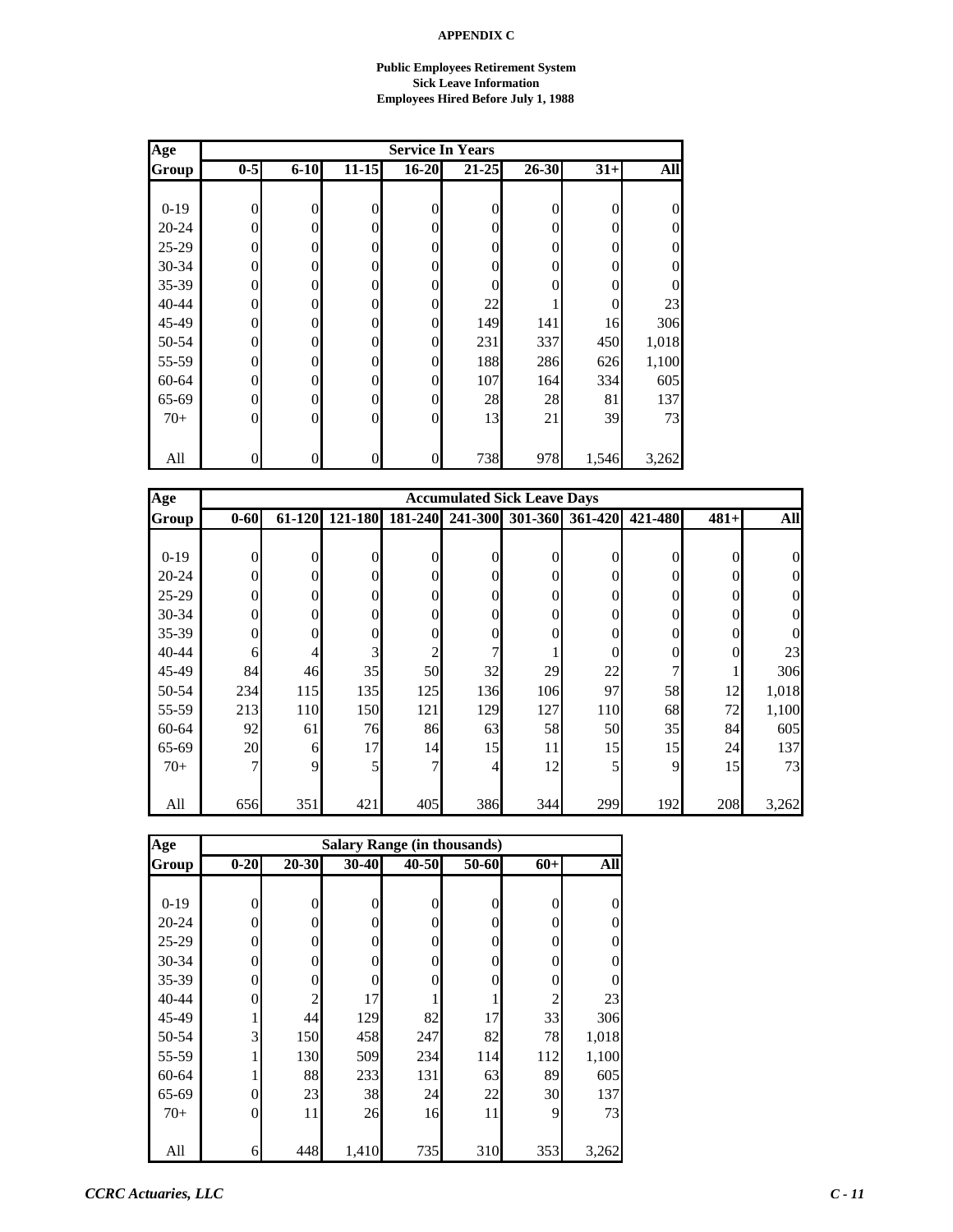#### **Public Employees Retirement System Sick Leave Information Employees Hired Between July 1, 1988 and June 30, 2001**

| Age     |                |          |                |                  | <b>Service In Years</b> |                |                |                |
|---------|----------------|----------|----------------|------------------|-------------------------|----------------|----------------|----------------|
| Group   | $0-5$          | $6 - 10$ | $11 - 15$      | $16 - 20$        | $21 - 25$               | 26-30          | $31+$          | <b>All</b>     |
|         |                |          |                |                  |                         |                |                |                |
| $0-19$  | $\overline{0}$ | $\theta$ | $\overline{0}$ | $\boldsymbol{0}$ | 0                       | $\mathbf{0}$   | $\Omega$       | $\theta$       |
| 20-24   | $\overline{0}$ | 0        | $\overline{0}$ | $\boldsymbol{0}$ | 0                       | $\overline{0}$ | $\Omega$       | $\overline{0}$ |
| $25-29$ | $\theta$       | 2        | $\overline{c}$ | $\overline{0}$   | 0                       | $\Omega$       | $\Omega$       | 4              |
| 30-34   | $\theta$       | 36       | 124            | $\overline{0}$   | 0                       | $\Omega$       | $\Omega$       | 160            |
| 35-39   | $\theta$       | 43       | 592            | 111              |                         | $\Omega$       | $\Omega$       | 747            |
| 40-44   | $\overline{0}$ | 64       | 613            | 512              | 82                      | $\overline{0}$ | $\Omega$       | 1,271          |
| 45-49   | $\theta$       | 50       | 509            | 415              | 248                     | $\Omega$       | $\Omega$       | 1,222          |
| 50-54   | $\overline{0}$ | 57       | 536            | 458              | 223                     | $\Omega$       | $\Omega$       | 1,274          |
| 55-59   | $\overline{0}$ | 44       | 518            | 469              | 225                     | $\Omega$       | $\Omega$       | 1,256          |
| 60-64   | $\overline{0}$ | 31       | 330            | 278              | 149                     | $\overline{0}$ | $\Omega$       | 788            |
| 65-69   | $\theta$       | 9        | 94             | 82               | 33                      | $\Omega$       | $\Omega$       | 218            |
| $70+$   | $\theta$       | 4        | 24             | 25               | 13                      | $\Omega$       | $\Omega$       | 66             |
|         |                |          |                |                  |                         |                |                |                |
| All     | $\overline{0}$ | 340      | 3,342          | 2,350            | 974                     | $\overline{0}$ | $\overline{0}$ | 7,006          |

| Age       |                |          |                |                | <b>Accumulated Sick Leave Days</b> |                  |          |                  |                |          |
|-----------|----------------|----------|----------------|----------------|------------------------------------|------------------|----------|------------------|----------------|----------|
| Group     | $0 - 60$       | 61-120   | 121-180        | 181-240        | 241-300                            | 301-360          | 361-420  | 421-480          | $481+$         | All      |
|           |                |          |                |                |                                    |                  |          |                  |                |          |
| $0-19$    | $\overline{0}$ | $\theta$ | $\overline{0}$ | $\overline{0}$ | $\theta$                           | $\overline{0}$   | $\theta$ | $\boldsymbol{0}$ | $\Omega$       | $\theta$ |
| $20 - 24$ | $\overline{0}$ | $\Omega$ | $\Omega$       | $\Omega$       | $\Omega$                           | $\mathbf{0}$     | $\Omega$ | $\overline{0}$   | 0              | 0        |
| $25-29$   | $\overline{c}$ | 2        | $\Omega$       | 0              | $\Omega$                           | $\overline{0}$   | $\Omega$ | $\boldsymbol{0}$ | 0              |          |
| $30 - 34$ | 83             | 45       | 27             | 5              | $\theta$                           | $\mathbf{0}$     | $\Omega$ | $\boldsymbol{0}$ | $\Omega$       | 160      |
| 35-39     | 351            | 170      | 150            | 69             |                                    | $\boldsymbol{0}$ | $\Omega$ | $\boldsymbol{0}$ | $\Omega$       | 747      |
| $40 - 44$ | 565            | 282      | 214            | 138            | 55                                 | 17               | 0        | $\boldsymbol{0}$ | $\theta$       | 1,271    |
| 45-49     | 480            | 287      | 206            | 130            | 79                                 | 27               | 13       | $\boldsymbol{0}$ | $\overline{0}$ | 1,222    |
| 50-54     | 519            | 259      | 220            | 164            | 77                                 | 24               | 9        |                  |                | 1,274    |
| 55-59     | 498            | 270      | 234            | 148            | 59                                 | 36               | 5        |                  |                | 1,256    |
| 60-64     | 274            | 185      | 141            | 100            | 64                                 | 18               | 5        |                  | $\Omega$       | 788      |
| 65-69     | 78             | 40       | 45             | 27             | 17                                 | 8                |          | $\boldsymbol{0}$ | $\mathfrak{D}$ | 218      |
| $70+$     | 25             | 7        | 15             | 11             | 4                                  | 4                | $\theta$ | $\mathbf{0}$     | $\Omega$       | 66       |
|           |                |          |                |                |                                    |                  |          |                  |                |          |
| All       | 2,875          | 1,547    | 1,252          | 792            | 362                                | 134              | 33       | $\overline{3}$   | 8              | 7,006    |

| Age       |          |                |                |              | <b>Salary Range (in thousands)</b> |                |          |
|-----------|----------|----------------|----------------|--------------|------------------------------------|----------------|----------|
| Group     | $0 - 20$ | 20-30          | 30-40          | $40 - 50$    | 50-60                              | $60+$          | All      |
|           |          |                |                |              |                                    |                |          |
| $0 - 19$  | 0        | $\mathbf{0}$   | $\overline{0}$ | $\mathbf{0}$ | $\theta$                           | $\overline{0}$ | $\theta$ |
| $20 - 24$ | 0        | $\theta$       | $\theta$       | $\theta$     | $\theta$                           | $\overline{0}$ | $\theta$ |
| $25 - 29$ | 0        | $\overline{2}$ | 2              | $\theta$     | $\theta$                           | $\overline{0}$ | 4        |
| 30-34     | 3        | 68             | 63             | 19           | 6                                  |                | 160      |
| 35-39     | 8        | 193            | 320            | 117          | 44                                 | 65             | 747      |
| 40-44     | 15       | 327            | 502            | 208          | 96                                 | 123            | 1,271    |
| 45-49     | 8        | 334            | 479            | 207          | 96                                 | 98             | 1,222    |
| 50-54     | 13       | 432            | 484            | 177          | 83                                 | 85             | 1,274    |
| 55-59     | 12       | 404            | 477            | 171          | 103                                | 89             | 1,256    |
| 60-64     | 9        | 269            | 273            | 130          | 42                                 | 65             | 788      |
| 65-69     | 7        | 79             | 62             | 30           | 18                                 | 22             | 218      |
| $70+$     |          | 28             | 20             | 7            | 4                                  | 6              | 66       |
|           |          |                |                |              |                                    |                |          |
| All       | 76       | 2,136          | 2,682          | 1,066        | 492                                | 554            | 7,006    |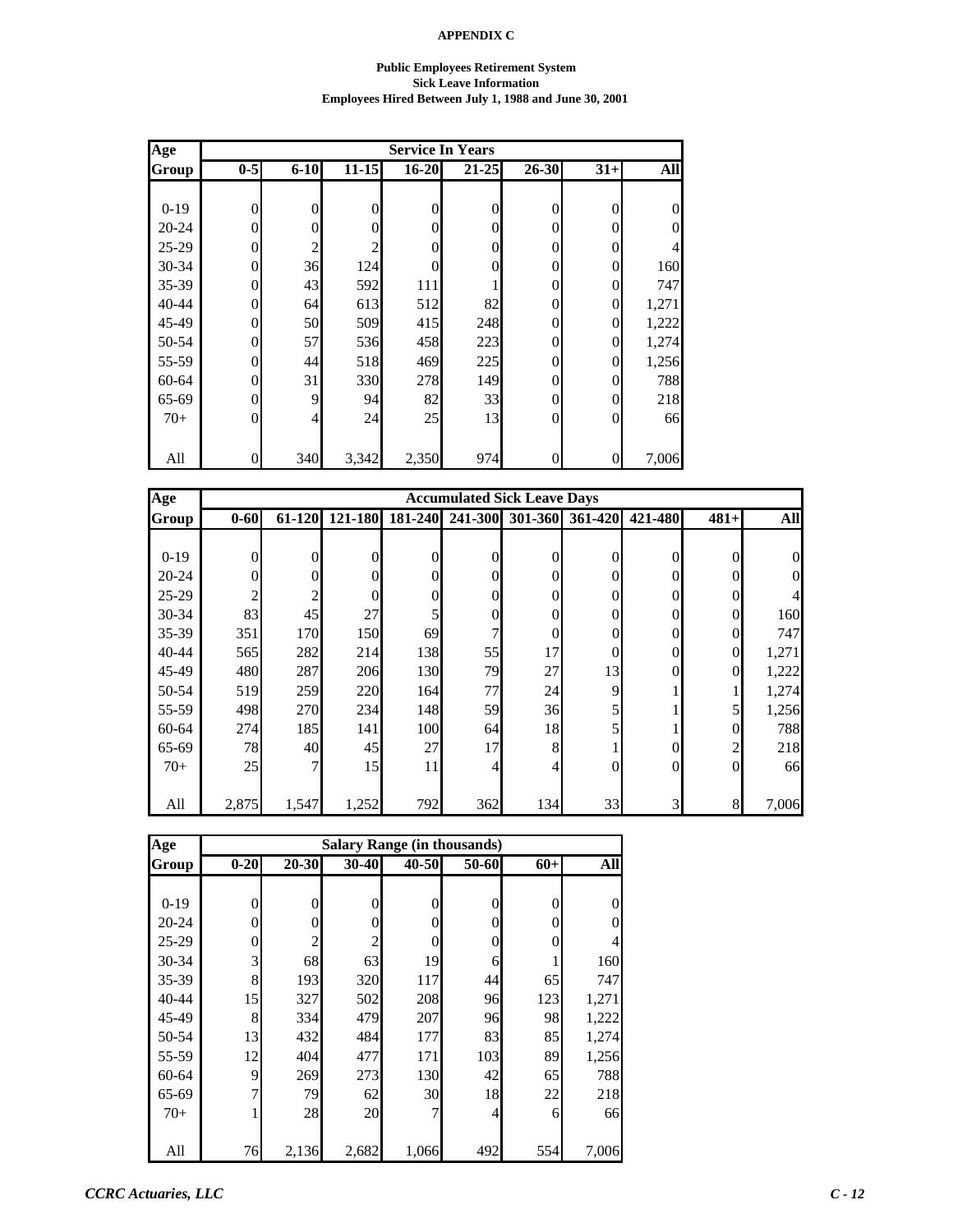#### **Teachers Retirement System Sick Leave Information All Employees**

| Age       |          |          |           |                | <b>Service In Years</b> |                |          |                |
|-----------|----------|----------|-----------|----------------|-------------------------|----------------|----------|----------------|
| Group     | $0-5$    | $6 - 10$ | $11 - 15$ | $16 - 20$      | $21 - 25$               | 26-30          | $31+$    | All            |
|           |          |          |           |                |                         |                |          |                |
| $0-19$    | 0        | $\theta$ | $\theta$  | 0              | $\overline{0}$          | $\theta$       | $\theta$ | $\overline{0}$ |
| $20 - 24$ | 0        | $\Omega$ | 0         | $\theta$       | $\theta$                | $\Omega$       | 0        | $\theta$       |
| $25-29$   | 0        | 3        |           | 0              | 0                       | $\Omega$       | 0        | $\overline{4}$ |
| 30-34     | 0        | 149      | 133       | $\overline{c}$ | 0                       | 0              | 0        | 284            |
| 35-39     | 0        | 196      | 976       | 109            | 2                       | 0              | 0        | 1,283          |
| $40 - 44$ | 0        | 152      | 858       | 723            | 177                     | $\overline{c}$ | 0        | 1,912          |
| 45-49     | 0        | 143      | 728       | 531            | 1,136                   | 388            | 15       | 2,941          |
| 50-54     | 0        | 137      | 809       | 573            | 788                     | 1,591          | 839      | 4,737          |
| 55-59     | 0        | 117      | 708       | 717            | 946                     | 1,024          | 2,555    | 6,067          |
| $60 - 64$ | 0        | 62       | 368       | 453            | 637                     | 585            | 1,590    | 3,695          |
| 65-69     | $\theta$ | 8        | 106       | 81             | 125                     | 119            | 276      | 715            |
| $70+$     | $\theta$ | 6        | 30        | 24             | 46                      | 14             | 99       | 219            |
|           |          |          |           |                |                         |                |          |                |
| All       | 0        | 973      | 4,717     | 3,213          | 3,857                   | 3,723          | 5,374    | 21,857         |

| Age       |                |          |                |          | <b>Accumulated Sick Leave Days</b> |                |          |                  |          |          |
|-----------|----------------|----------|----------------|----------|------------------------------------|----------------|----------|------------------|----------|----------|
| Group     | $0 - 60$       | 61-120   | 121-180        | 181-240  | 241-300                            | 301-360        | 361-420  | 421-480          | $481+$   | All      |
|           |                |          |                |          |                                    |                |          |                  |          |          |
| $0-19$    | $\overline{0}$ | $\theta$ | $\overline{0}$ | $\theta$ | $\theta$                           | $\overline{0}$ | $\theta$ | $\overline{0}$   | $\Omega$ | $\Omega$ |
| $20 - 24$ | $\overline{0}$ | $\theta$ | $\overline{0}$ | 0        | $\Omega$                           | $\mathbf{0}$   | $\theta$ | $\overline{0}$   | 0        | 0        |
| $25-29$   | 3              |          | $\overline{0}$ | $\theta$ | $\theta$                           | $\mathbf{0}$   | $\theta$ | $\boldsymbol{0}$ | $\Omega$ |          |
| $30 - 34$ | 219            | 57       | 6              | 2        | $\Omega$                           | $\mathbf{0}$   | $\theta$ | $\boldsymbol{0}$ | $\Omega$ | 284      |
| $35 - 39$ | 918            | 280      | 75             | 8        | 2                                  | $\mathbf{0}$   | $\Omega$ | $\boldsymbol{0}$ | $\theta$ | 1,283    |
| 40-44     | 1,155          | 472      | 199            | 66       | 17                                 |                |          |                  | $\theta$ | 1,912    |
| 45-49     | 1,265          | 727      | 448            | 273      | 159                                | 42             | 21       | 5                |          | 2,941    |
| 50-54     | 1,591          | 930      | 825            | 569      | 396                                | 239            | 121      | 40               | 26       | 4,737    |
| 55-59     | 1,758          | 1,071    | 953            | 826      | 589                                | 413            | 239      | 142              | 76       | 6,067    |
| 60-64     | 1,028          | 573      | 538            | 486      | 366                                | 261            | 179      | 123              | 141      | 3,695    |
| 65-69     | 204            | 107      | 104            | 78       | 77                                 | 56             | 35       | 16               | 38       | 715      |
| $70+$     | 68             | 29       | 24             | 28       | 18                                 | 16             | 11       | 5                | 20       | 219      |
|           |                |          |                |          |                                    |                |          |                  |          |          |
| All       | 8,209          | 4,247    | 3,172          | 2,336    | 1,624                              | 1,028          | 607      | 332              | 302      | 21,857   |

| Age       |          |           | <b>Salary Range (in thousands)</b> |                |       |       |                |
|-----------|----------|-----------|------------------------------------|----------------|-------|-------|----------------|
| Group     | $0 - 20$ | $20 - 30$ | 30-40                              | 40-50          | 50-60 | $60+$ | All            |
|           |          |           |                                    |                |       |       |                |
| $0-19$    | 0        | 0         | 0                                  | $\theta$       | 0     | 0     | 0              |
| $20 - 24$ | 0        | 0         | 0                                  | 0              | 0     | 0     | $\overline{0}$ |
| $25 - 29$ | 0        |           |                                    | $\mathfrak{D}$ | 0     | 0     | 4              |
| $30 - 34$ | 3        | 26        | 55                                 | 163            | 24    | 13    | 284            |
| 35-39     | 12       | 128       | 200                                | 720            | 146   | 77    | 1,283          |
| 40-44     | 14       | 294       | 239                                | 909            | 326   | 130   | 1,912          |
| 45-49     | 30       | 528       | 386                                | 908            | 772   | 317   | 2,941          |
| 50-54     | 51       | 888       | 590                                | 927            | 1,564 | 717   | 4,737          |
| 55-59     | 50       | 982       | 730                                | 960            | 1,991 | 1,354 | 6,067          |
| 60-64     | 35       | 646       | 542                                | 502            | 1,011 | 959   | 3,695          |
| 65-69     | 18       | 166       | 158                                | 80             | 153   | 140   | 715            |
| $70+$     | 18       | 61        | 47                                 | 22             | 36    | 35    | 219            |
|           |          |           |                                    |                |       |       |                |
| All       | 231      | 3,720     | 2,948                              | 5,193          | 6,023 | 3,742 | 21,857         |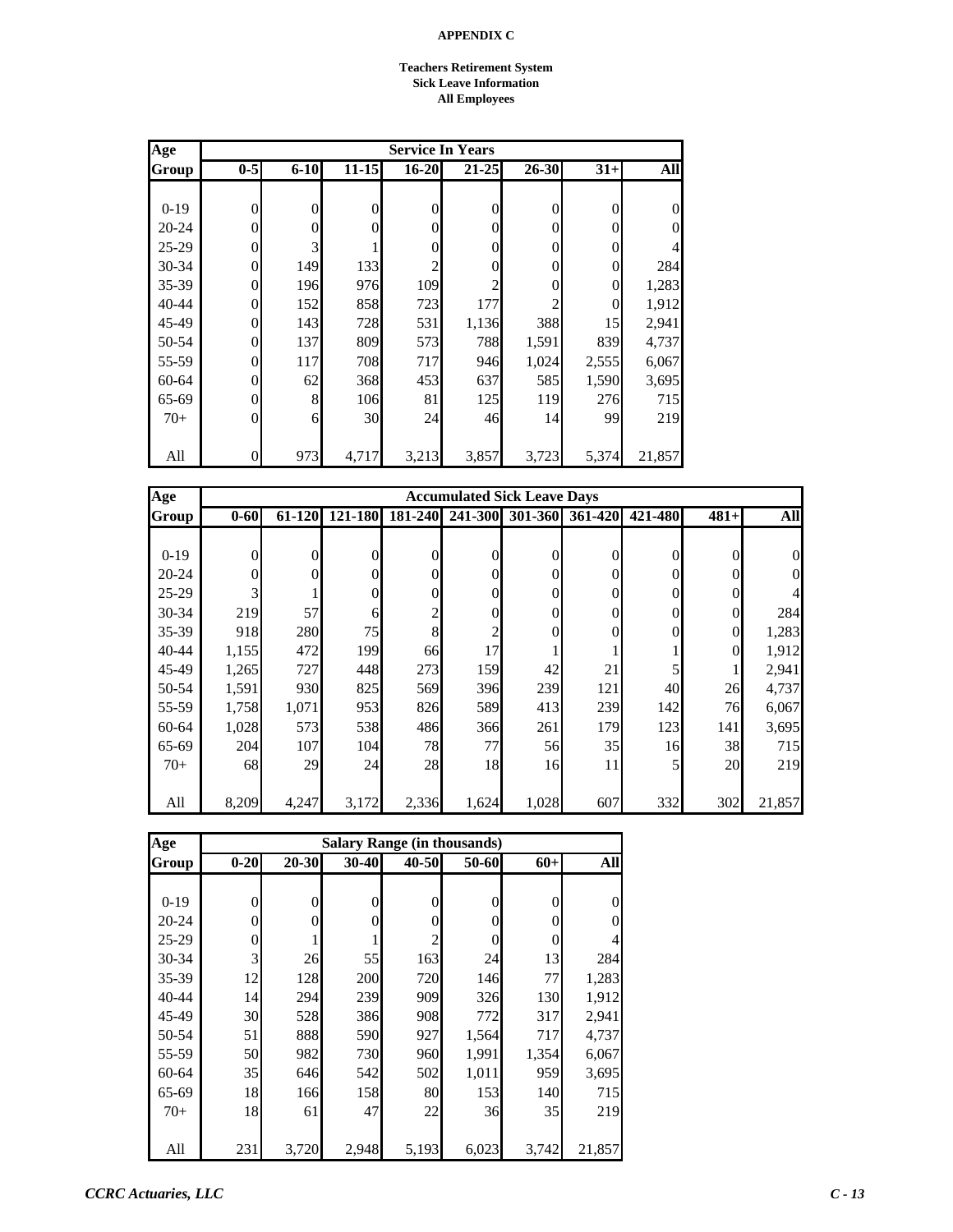#### **Teachers Retirement System Sick Leave Information Employees Hired Before July 1, 1988**

| Age       |              |                |                |                  | <b>Service In Years</b> |           |       |                  |
|-----------|--------------|----------------|----------------|------------------|-------------------------|-----------|-------|------------------|
| Group     | $0-5$        | $6 - 10$       | $11 - 15$      | $16 - 20$        | $21 - 25$               | $26 - 30$ | $31+$ | All              |
|           |              |                |                |                  |                         |           |       |                  |
| $0-19$    | $\mathbf{0}$ | $\theta$       | 0              | 0                | $\theta$                | $\theta$  | 0     | $\boldsymbol{0}$ |
| $20 - 24$ | 0            | $\Omega$       | 0              | 0                | $\theta$                | 0         | 0     | $\overline{0}$   |
| 25-29     | 0            | $\Omega$       | $\overline{0}$ | 0                | $\theta$                | 0         | 0     | $\overline{0}$   |
| 30-34     | 0            | $\theta$       | $\overline{0}$ | 0                | $\Omega$                | 0         | 0     | $\overline{0}$   |
| 35-39     | 0            | $\theta$       | $\overline{0}$ | 0                | $\theta$                | $\theta$  | 0     | $\overline{0}$   |
| 40-44     | 0            | $\theta$       | $\overline{0}$ | 0                | 13                      | 2         | 0     | 15               |
| 45-49     | 0            | $\Omega$       | $\overline{0}$ | $\overline{0}$   | 710                     | 388       | 15    | 1,113            |
| 50-54     | 0            | $\mathbf{0}$   | $\overline{0}$ | 0                | 494                     | 1,591     | 839   | 2,924            |
| 55-59     | 0            | $\Omega$       | $\overline{0}$ | $\overline{0}$   | 564                     | 1,024     | 2,555 | 4,143            |
| 60-64     | 0            | $\Omega$       | $\overline{0}$ | 0                | 390                     | 585       | 1,590 | 2,565            |
| 65-69     | 0            | $\Omega$       | $\Omega$       | 0                | 66                      | 119       | 276   | 461              |
| $70+$     | $\theta$     | $\theta$       | $\overline{0}$ | 0                | 24                      | 14        | 99    | 137              |
|           |              |                |                |                  |                         |           |       |                  |
| All       | $\Omega$     | $\overline{0}$ | $\overline{0}$ | $\boldsymbol{0}$ | 2,261                   | 3,723     | 5,374 | 11,358           |

| Age       |              |                |          |         | <b>Accumulated Sick Leave Days</b> |                |          |         |          |        |
|-----------|--------------|----------------|----------|---------|------------------------------------|----------------|----------|---------|----------|--------|
| Group     | $0 - 60$     | 61-120         | 121-180  | 181-240 | 241-300                            | 301-360        | 361-420  | 421-480 | $481+$   | All    |
|           |              |                |          |         |                                    |                |          |         |          |        |
| $0-19$    | $\theta$     | $\theta$       | $\Omega$ |         | $\Omega$                           | $\Omega$       | $\theta$ | 0       | 0        |        |
| $20 - 24$ | $\mathbf{0}$ | $\theta$       | $\Omega$ |         | $\Omega$                           | $\theta$       | $\theta$ | 0       |          |        |
| $25-29$   | $\mathbf{0}$ | 0              | 0        |         | $\Omega$                           | $\mathbf{0}$   | 0        | 0       |          |        |
| $30 - 34$ | $\mathbf{0}$ |                | 0        | 0       | $\Omega$                           | $\mathbf{0}$   |          | 0       |          |        |
| 35-39     | $\mathbf{0}$ |                | 0        |         | 0                                  | $\mathbf{0}$   |          | 0       |          |        |
| 40-44     | 5            | $\overline{3}$ |          |         |                                    | $\overline{0}$ |          |         | $\Omega$ | 15     |
| 45-49     | 336          | 223            | 207      | 170     | 116                                | 39             | 17       | 4       |          | 1,113  |
| 50-54     | 708          | 469            | 520      | 454     | 358                                | 231            | 119      | 40      | 25       | 2,924  |
| 55-59     | 921          | 550            | 594      | 681     | 548                                | 394            | 238      | 142     | 75       | 4,143  |
| 60-64     | 544          | 292            | 337      | 377     | 325                                | 251            | 177      | 123     | 139      | 2,565  |
| 65-69     | 107          | 48             | 51       | 53      | 64                                 | 53             | 32       | 15      | 38       | 461    |
| $70+$     | 35           | 13             | 9        | 14      | 16                                 | 14             | 11       | 5       | 20       | 137    |
|           |              |                |          |         |                                    |                |          |         |          |        |
| All       | 2,656        | 1,598          | 1,719    | 1,750   | 1,430                              | 982            | 595      | 330     | 298      | 11,358 |

| Age       |          |                |                |           | <b>Salary Range (in thousands)</b> |       |                |
|-----------|----------|----------------|----------------|-----------|------------------------------------|-------|----------------|
| Group     | $0 - 20$ | 20-30          | $30 - 40$      | $40 - 50$ | 50-60                              | $60+$ | All            |
|           |          |                |                |           |                                    |       |                |
| $0-19$    | $\theta$ | $\overline{0}$ | $\overline{0}$ | 0         | $\theta$                           | 0     | 0              |
| $20 - 24$ | $\theta$ | 0              | 0              | 0         | $\theta$                           | 0     | $\overline{0}$ |
| $25-29$   | $\Omega$ | $\theta$       | $\overline{0}$ | $\theta$  | $\theta$                           | 0     | 0              |
| 30-34     | $\Omega$ | $\theta$       | $\overline{0}$ | $\Omega$  | 0                                  | 0     | $\overline{0}$ |
| 35-39     | 0        | 0              | 0              | 0         | 0                                  | 0     | 0              |
| $40 - 44$ |          | $\overline{c}$ | 3              | 5         |                                    | 2     | 15             |
| 45-49     | 4        | 34             | 103            | 267       | 498                                | 207   | 1,113          |
| 50-54     | 5        | 151            | 304            | 434       | 1,382                              | 648   | 2,924          |
| 55-59     | 7        | 235            | 424            | 442       | 1,757                              | 1,278 | 4,143          |
| 60-64     | 9        | 162            | 349            | 245       | 889                                | 911   | 2,565          |
| 65-69     | 5        | 47             | 103            | 41        | 134                                | 131   | 461            |
| $70+$     | 4        | 20             | 36             | 17        | 28                                 | 32    | 137            |
|           |          |                |                |           |                                    |       |                |
| All       | 35       | 651            | 1,322          | 1,451     | 4,690                              | 3,209 | 11,358         |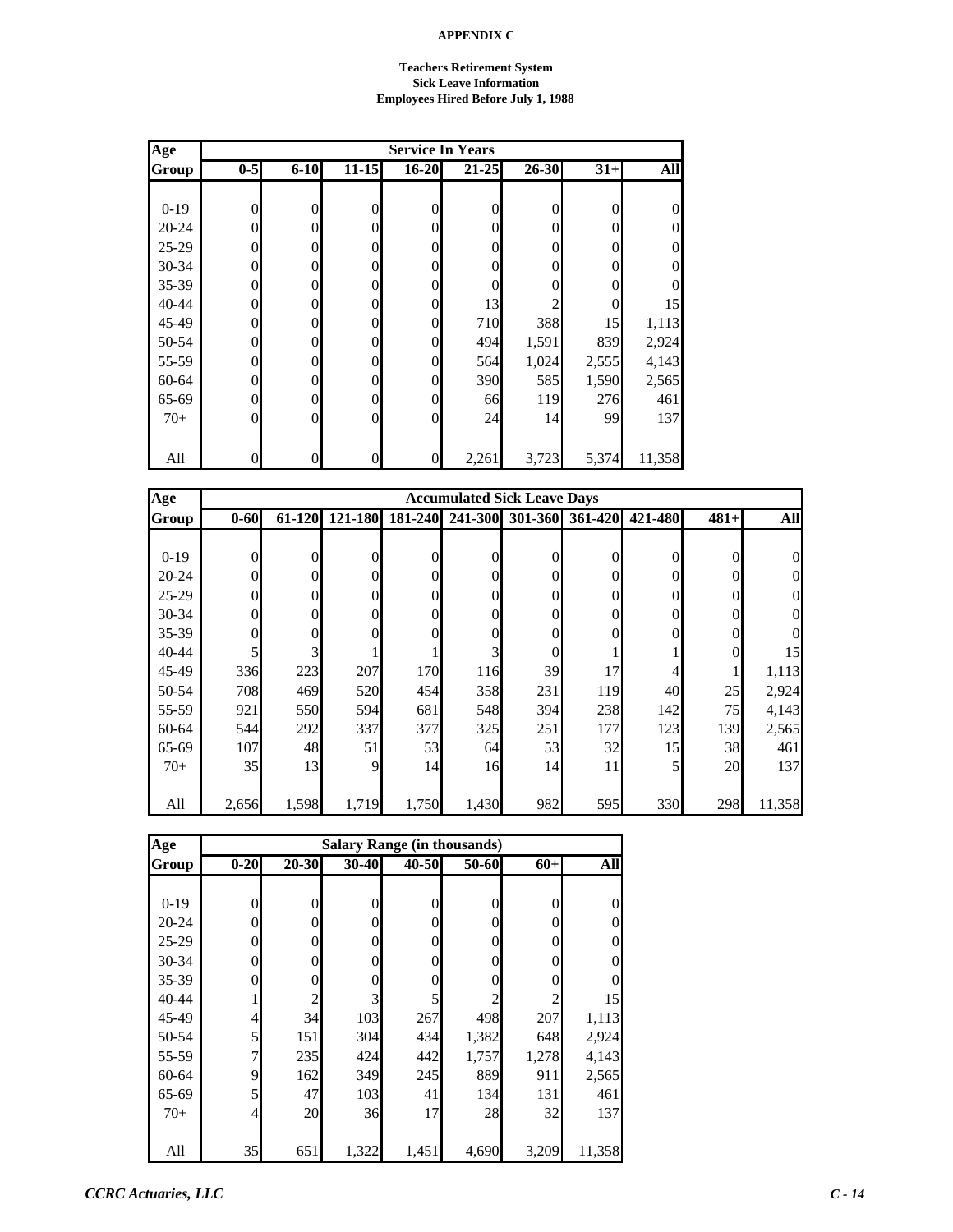#### **Teachers Retirement System Sick Leave Information Employees Hired Between July 1, 1988 and June 30, 1991**

| Age       | <b>Service In Years</b> |          |                  |                  |                |                |          |                  |  |  |  |
|-----------|-------------------------|----------|------------------|------------------|----------------|----------------|----------|------------------|--|--|--|
| Group     | $0-5$                   | $6 - 10$ | $11 - 15$        | $16 - 20$        | $21 - 25$      | $26 - 30$      | $31+$    | All              |  |  |  |
|           |                         |          |                  |                  |                |                |          |                  |  |  |  |
| $0-19$    | $\overline{0}$          | $\theta$ | $\boldsymbol{0}$ | $\boldsymbol{0}$ | $\overline{0}$ | $\overline{0}$ | $\theta$ | $\boldsymbol{0}$ |  |  |  |
| $20 - 24$ | $\overline{0}$          | 0        | $\overline{0}$   | $\overline{0}$   | 0              | $\Omega$       | $\Omega$ | $\boldsymbol{0}$ |  |  |  |
| $25-29$   | $\theta$                | $\Omega$ | $\theta$         | $\overline{0}$   | 0              | 0              | 0        | $\overline{0}$   |  |  |  |
| 30-34     | $\theta$                | $\Omega$ | $\theta$         | $\overline{0}$   | 0              | $\theta$       | $\Omega$ | $\overline{0}$   |  |  |  |
| 35-39     | $\theta$                | 0        | $\overline{0}$   | $\overline{0}$   | $\overline{2}$ | $\theta$       | $\Omega$ | 2                |  |  |  |
| $40 - 44$ | $\overline{0}$          | 0        | $\boldsymbol{0}$ | 83               | 164            | $\theta$       | $\theta$ | 247              |  |  |  |
| 45-49     | $\theta$                | 0        | $\overline{0}$   | 99               | 426            | $\theta$       | $\Omega$ | 525              |  |  |  |
| 50-54     | $\overline{0}$          | $\Omega$ | $\overline{0}$   | 85               | 294            | $\theta$       | $\Omega$ | 379              |  |  |  |
| 55-59     | $\overline{0}$          | 0        | $\theta$         | 111              | 382            | $\theta$       | $\Omega$ | 493              |  |  |  |
| 60-64     | $\theta$                | 0        | $\overline{0}$   | 56               | 247            | $\theta$       | $\theta$ | 303              |  |  |  |
| 65-69     | $\theta$                | $\Omega$ | $\overline{0}$   | 14               | 59             | $\theta$       | $\Omega$ | 73               |  |  |  |
| $70+$     | $\theta$                | $\Omega$ | $\overline{0}$   | $\overline{4}$   | 22             | $\theta$       | $\theta$ | 26               |  |  |  |
|           |                         |          |                  |                  |                |                |          |                  |  |  |  |
| All       | $\overline{0}$          | 0        | $\boldsymbol{0}$ | 452              | 1,596          | $\overline{0}$ | 0        | 2,048            |  |  |  |

| Age       |          |        |              |         | <b>Accumulated Sick Leave Days</b> |                |                |                |        |            |
|-----------|----------|--------|--------------|---------|------------------------------------|----------------|----------------|----------------|--------|------------|
| Group     | $0 - 60$ | 61-120 | 121-180      | 181-240 | 241-300                            | 301-360        | 361-420        | 421-480        | $481+$ | <b>All</b> |
|           |          |        |              |         |                                    |                |                |                |        |            |
| $0-19$    | $\theta$ | 0      | $\Omega$     | 0       | $\Omega$                           | 0              | 0              | 0              | 0      |            |
| $20 - 24$ | $\theta$ | 0      | $\Omega$     |         | $\Omega$                           | $\theta$       | 0              | 0              |        |            |
| $25-29$   | $\theta$ | 0      | $\theta$     |         | $\theta$                           | $\theta$       |                | $\theta$       |        |            |
| $30 - 34$ | $\theta$ |        | $\theta$     |         | 0                                  | $\theta$       |                | 0              |        |            |
| 35-39     |          |        | $\mathbf{0}$ |         | 0                                  | $\overline{0}$ |                | 0              | 0      |            |
| $40 - 44$ | 122      | 58     | 40           | 20      |                                    | $\overline{0}$ | 0              | $\theta$       | 0      | 247        |
| 45-49     | 207      | 126    | 89           | 64      | 32                                 | 3              | $\overline{3}$ |                | 0      | 525        |
| 50-54     | 153      | 69     | 75           | 51      | 25                                 | 4              | $\overline{c}$ | $\Omega$       | 0      | 379        |
| 55-59     | 174      | 116    | 101          | 65      | 25                                 | 12             | 0              | $\theta$       | 0      | 493        |
| 60-64     | 99       | 69     | 51           | 46      | 29                                 | 6              | 2              | 0              |        | 303        |
| 65-69     | 20       | 11     | 14           | 10      | 13                                 | 3              |                |                | 0      | 73         |
| $70+$     | 5        |        | 8            | 10      | $\theta$                           | $\overline{c}$ | 0              | $\theta$       | 0      | 26         |
|           |          |        |              |         |                                    |                |                |                |        |            |
| All       | 781      | 451    | 378          | 266     | 131                                | 30             | 8              | $\overline{2}$ |        | 2,048      |

| Age       | <b>Salary Range (in thousands)</b> |           |                |                |       |                |                |  |  |  |  |  |
|-----------|------------------------------------|-----------|----------------|----------------|-------|----------------|----------------|--|--|--|--|--|
| Group     | $0 - 20$                           | $20 - 30$ | $30 - 40$      | 40-50          | 50-60 | $60+$          | All            |  |  |  |  |  |
|           |                                    |           |                |                |       |                |                |  |  |  |  |  |
| $0-19$    | 0                                  | $\theta$  | 0              | $\theta$       | 0     | 0              | $\theta$       |  |  |  |  |  |
| $20 - 24$ | 0                                  | 0         | 0              | $\Omega$       | 0     | 0              | $\theta$       |  |  |  |  |  |
| $25-29$   | 0                                  | 0         | $\overline{0}$ | $\Omega$       | 0     | $\overline{0}$ | $\theta$       |  |  |  |  |  |
| 30-34     | 0                                  | 0         | $\theta$       | $\Omega$       | 0     | 0              | $\Omega$       |  |  |  |  |  |
| 35-39     |                                    | 0         | 0              |                | 0     | 0              | $\overline{2}$ |  |  |  |  |  |
| 40-44     |                                    | 13        | 23             | 82             | 95    | 33             | 247            |  |  |  |  |  |
| 45-49     | $\overline{c}$                     | 44        | 64             | 192            | 161   | 62             | 525            |  |  |  |  |  |
| 50-54     | $\overline{c}$                     | 76        | 59             | 111            | 103   | 28             | 379            |  |  |  |  |  |
| 55-59     | 6                                  | 128       | 76             | 134            | 119   | 30             | 493            |  |  |  |  |  |
| 60-64     | $\overline{c}$                     | 85        | 57             | 66             | 70    | 23             | 303            |  |  |  |  |  |
| 65-69     | $\overline{c}$                     | 22        | 23             | 11             | 13    | $\overline{c}$ | 73             |  |  |  |  |  |
| $70+$     | 3                                  | 10        | 6              | $\overline{2}$ | 3     | $\mathfrak{2}$ | 26             |  |  |  |  |  |
|           |                                    |           |                |                |       |                |                |  |  |  |  |  |
| All       | 19                                 | 378       | 308            | 599            | 564   | 180            | 2,048          |  |  |  |  |  |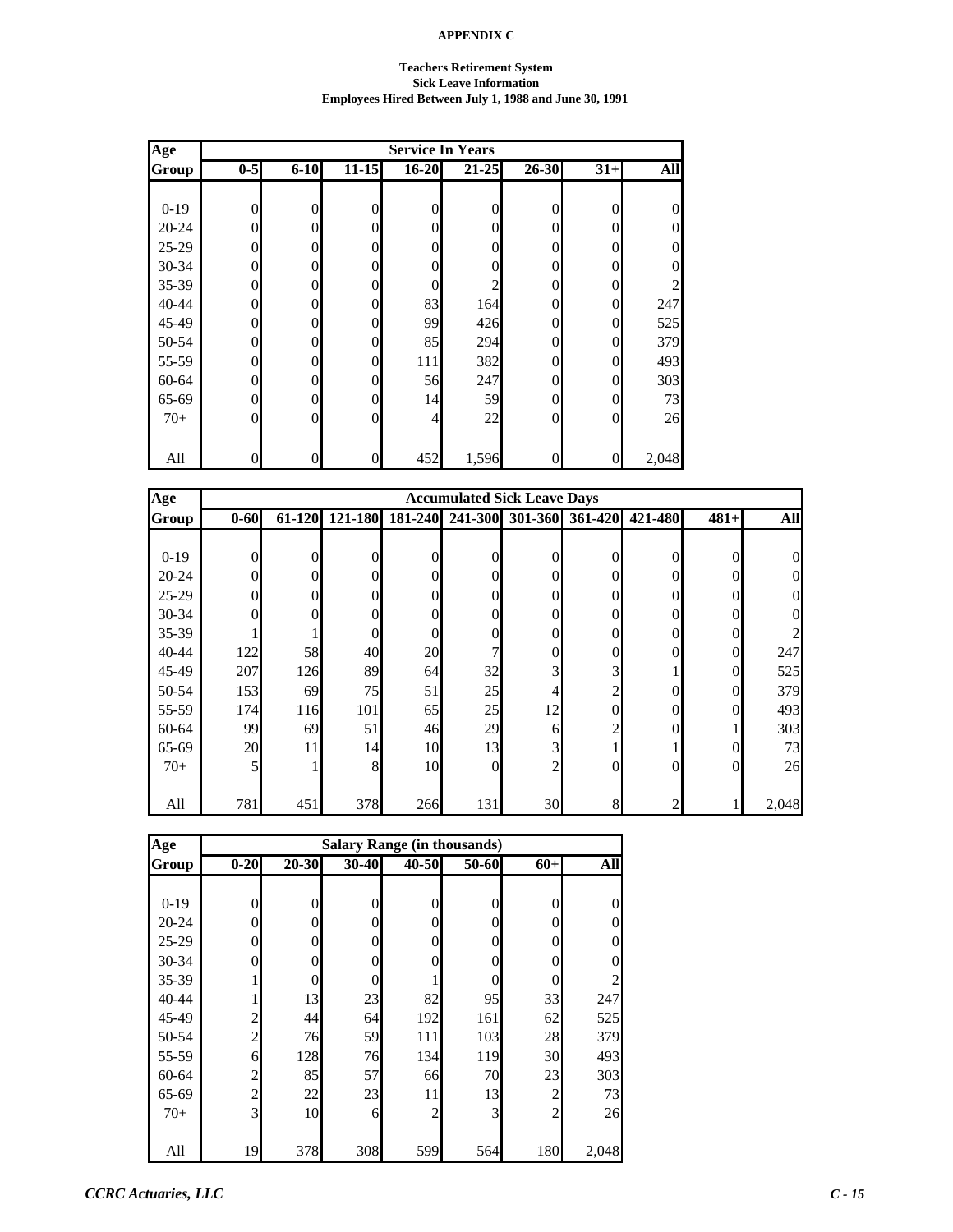### **Teachers Retirement System Sick Leave Information Employees Hired Between July 1, 1991 and June 30, 2001**

| Age       | <b>Service In Years</b> |          |              |           |                  |                |                  |                |  |  |  |
|-----------|-------------------------|----------|--------------|-----------|------------------|----------------|------------------|----------------|--|--|--|
| Group     | $0-5$                   | $6 - 10$ | $11 - 15$    | $16 - 20$ | $21 - 25$        | 26-30          | $31+$            | All            |  |  |  |
|           |                         |          |              |           |                  |                |                  |                |  |  |  |
| $0-19$    | $\mathbf{0}$            | 0        | $\mathbf{0}$ | 0         | $\overline{0}$   | 0              | $\boldsymbol{0}$ | $\overline{0}$ |  |  |  |
| $20 - 24$ | $\Omega$                | 0        | $\Omega$     | 0         | $\theta$         | $\Omega$       | $\overline{0}$   | $\overline{0}$ |  |  |  |
| $25-29$   | $\Omega$                | 3        |              | 0         | $\theta$         | 0              | $\overline{0}$   | $\overline{4}$ |  |  |  |
| 30-34     | $\Omega$                | 149      | 133          | 2         | $\overline{0}$   | $\Omega$       | $\overline{0}$   | 284            |  |  |  |
| 35-39     | 0                       | 196      | 976          | 109       | $\overline{0}$   | 0              | $\overline{0}$   | 1,281          |  |  |  |
| 40-44     | $\overline{0}$          | 152      | 858          | 640       | $\boldsymbol{0}$ | $\overline{0}$ | $\overline{0}$   | 1,650          |  |  |  |
| 45-49     | $\Omega$                | 143      | 728          | 432       | $\boldsymbol{0}$ | 0              | $\overline{0}$   | 1,303          |  |  |  |
| 50-54     | $\overline{0}$          | 137      | 809          | 488       | $\theta$         | 0              | $\overline{0}$   | 1,434          |  |  |  |
| 55-59     | $\overline{0}$          | 117      | 708          | 606       | $\theta$         | 0              | $\overline{0}$   | 1,431          |  |  |  |
| 60-64     | $\theta$                | 62       | 368          | 397       | $\theta$         | $\Omega$       | $\overline{0}$   | 827            |  |  |  |
| 65-69     | $\Omega$                | 8        | 106          | 67        | $\theta$         | 0              | $\overline{0}$   | 181            |  |  |  |
| $70+$     | $\theta$                | 6        | 30           | 20        | $\overline{0}$   | $\theta$       | $\overline{0}$   | 56             |  |  |  |
|           |                         |          |              |           |                  |                |                  |                |  |  |  |
| All       | $\overline{0}$          | 973      | 4,717        | 2,761     | $\boldsymbol{0}$ | 0              | $\boldsymbol{0}$ | 8,451          |  |  |  |

| Age          |                |        |         |                | <b>Accumulated Sick Leave Days</b> |                |                 |                  |                |       |
|--------------|----------------|--------|---------|----------------|------------------------------------|----------------|-----------------|------------------|----------------|-------|
| <b>Group</b> | $0 - 60$       | 61-120 | 121-180 | 181-240        | 241-300                            |                | 301-360 361-420 | 421-480          | $481+$         | All   |
|              |                |        |         |                |                                    |                |                 |                  |                |       |
| $0-19$       | $\overline{0}$ | 0      | 0       | $\Omega$       | 0                                  | $\Omega$       | $\Omega$        | $\overline{0}$   | $\Omega$       |       |
| $20 - 24$    | $\overline{0}$ | 0      | 0       | $\Omega$       | 0                                  | $\theta$       | $\theta$        | $\theta$         |                |       |
| $25-29$      | $\overline{3}$ |        | 0       | $\theta$       | 0                                  | $\theta$       | 0               | $\theta$         |                |       |
| $30 - 34$    | 219            | 57     | 6       | $\mathfrak{D}$ |                                    | $\theta$       | 0               | $\overline{0}$   | $\Omega$       | 284   |
| $35 - 39$    | 917            | 279    | 75      | 8              |                                    | $\overline{0}$ | 0               | $\theta$         | $\overline{0}$ | 1,281 |
| $40 - 44$    | 1,028          | 411    | 158     | 45             |                                    |                | 0               | $\theta$         | $\Omega$       | 1,650 |
| 45-49        | 722            | 378    | 152     | 39             | 11                                 | $\theta$       |                 | $\theta$         | $\Omega$       | 1,303 |
| 50-54        | 730            | 392    | 230     | 64             | 13                                 | 4              | 0               | $\theta$         |                | 1,434 |
| 55-59        | 663            | 405    | 258     | 80             | 16                                 | 7              |                 | $\theta$         |                | 1,431 |
| 60-64        | 385            | 212    | 150     | 63             | 12                                 | 4              | 0               | $\theta$         |                | 827   |
| 65-69        | 77             | 48     | 39      | 15             | $\Omega$                           | $\mathbf{0}$   | 2               | $\theta$         | $\Omega$       | 181   |
| $70+$        | 28             | 15     |         | 4              | 2                                  | $\theta$       | $\Omega$        | $\overline{0}$   | $\Omega$       | 56    |
|              |                |        |         |                |                                    |                |                 |                  |                |       |
| All          | 4,772          | 2,198  | 1,075   | 320            | 63                                 | 16             | 4               | $\boldsymbol{0}$ | 3              | 8,451 |

| Age       |          |           | <b>Salary Range (in thousands)</b> |                |       |       |                |
|-----------|----------|-----------|------------------------------------|----------------|-------|-------|----------------|
| Group     | $0 - 20$ | $20 - 30$ | 30-40                              | 40-50          | 50-60 | $60+$ | All            |
|           |          |           |                                    |                |       |       |                |
| $0-19$    | 0        | 0         | 0                                  | $\theta$       | 0     | 0     | 0              |
| $20 - 24$ | 0        | 0         | 0                                  | 0              | 0     | 0     | $\overline{0}$ |
| $25-29$   | 0        |           |                                    | $\mathfrak{D}$ | 0     | 0     | 4              |
| 30-34     | 3        | 26        | 55                                 | 163            | 24    | 13    | 284            |
| 35-39     | 11       | 128       | 200                                | 719            | 146   | 77    | 1,281          |
| 40-44     | 12       | 279       | 213                                | 822            | 229   | 95    | 1,650          |
| 45-49     | 24       | 450       | 219                                | 449            | 113   | 48    | 1,303          |
| 50-54     | 44       | 661       | 227                                | 382            | 79    | 41    | 1,434          |
| 55-59     | 37       | 619       | 230                                | 384            | 115   | 46    | 1,431          |
| 60-64     | 24       | 399       | 136                                | 191            | 52    | 25    | 827            |
| 65-69     | 11       | 97        | 32                                 | 28             | 6     | 7     | 181            |
| $70+$     | 11       | 31        | 5                                  | 3              | 5     |       | 56             |
|           |          |           |                                    |                |       |       |                |
| All       | 177      | 2,691     | 1,318                              | 3,143          | 769   | 353   | 8,451          |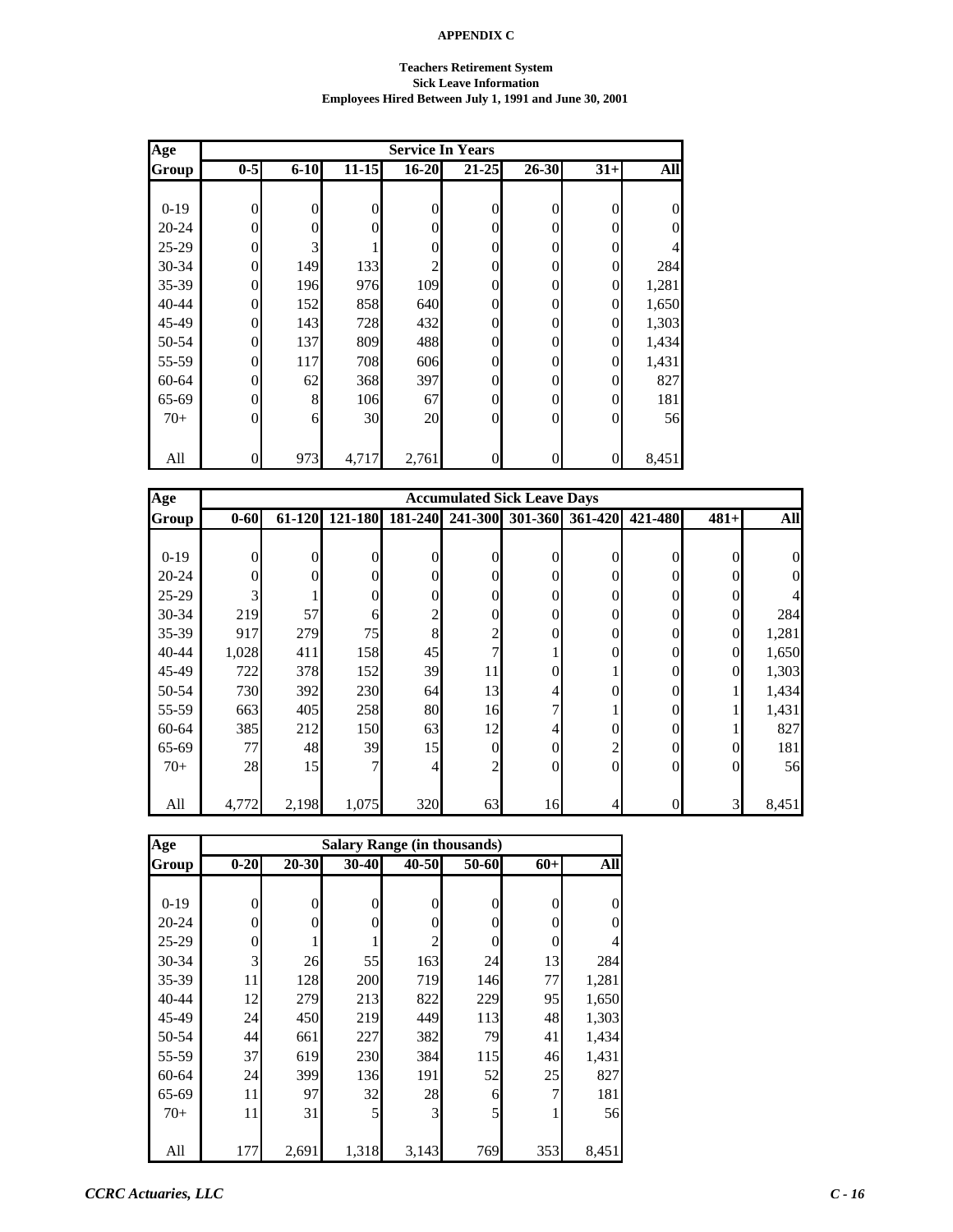#### **Teachers Defined Contribution Retirement System Sick Leave Information All Employees**

| Age       |                |          |                |                  | <b>Service In Years</b> |                |       |          |
|-----------|----------------|----------|----------------|------------------|-------------------------|----------------|-------|----------|
| Group     | $0-5$          | $6 - 10$ | $11 - 15$      | $16 - 20$        | $21 - 25$               | $26 - 30$      | $31+$ | All      |
|           |                |          |                |                  |                         |                |       |          |
| $0-19$    | $\overline{0}$ | 0        | $\overline{0}$ | $\boldsymbol{0}$ | $\overline{0}$          | $\overline{0}$ | 0     | $\theta$ |
| $20 - 24$ | $\theta$       | 0        | $\Omega$       | $\overline{0}$   | $\Omega$                | $\theta$       | 0     | $\theta$ |
| $25 - 29$ | $\theta$       | 4        |                | $\overline{0}$   | $\overline{0}$          | $\theta$       | 0     | 5        |
| 30-34     | $\mathbf{0}$   | 24       | 33             | $\mathbf{0}$     | $\theta$                | $\theta$       | 0     | 57       |
| 35-39     | $\mathbf{0}$   | 48       | 243            | 20               |                         | 0              | 0     | 312      |
| 40-44     | $\theta$       | 30       | 218            | 210              | 34                      | $\theta$       | 0     | 492      |
| 45-49     | $\theta$       | 30       | 165            | 161              | 185                     | 23             | 0     | 564      |
| 50-54     | $\overline{0}$ | 26       | 179            | 117              | 100                     | 94             | 9     | 525      |
| 55-59     | $\theta$       | 19       | 137            | 133              | 87                      | 45             | 26    | 447      |
| 60-64     | $\theta$       | 10       | 69             | 86               | 38                      | 15             | 23    | 241      |
| 65-69     | $\theta$       | 5        | 21             | 22               | 8                       | 5              | 12    | 73       |
| $70+$     | $\theta$       | 3        | 14             | 13               | 8                       | 1              | 4     | 43       |
|           |                |          |                |                  |                         |                |       |          |
| All       | $\overline{0}$ | 199      | 1,080          | 762              | 461                     | 183            | 74    | 2,759    |

| Age       |          |          |                |          | <b>Accumulated Sick Leave Days</b> |                |         |          |          |            |
|-----------|----------|----------|----------------|----------|------------------------------------|----------------|---------|----------|----------|------------|
| Group     | $0 - 60$ | 61-120   | 121-180        | 181-240  | 241-300                            | 301-360        | 361-420 | 421-480  | $481+$   | <b>All</b> |
|           |          |          |                |          |                                    |                |         |          |          |            |
| $0-19$    | 0        | $\theta$ | $\overline{0}$ | $\theta$ | 0                                  | $\theta$       |         | 0        | 0        |            |
| $20 - 24$ | $\theta$ | $\Omega$ | $\overline{0}$ | $\theta$ | 0                                  | $\Omega$       |         | 0        | 0        |            |
| $25-29$   | 5        | 0        | $\overline{0}$ | $\theta$ | 0                                  | $\theta$       |         | 0        | 0        |            |
| $30 - 34$ | 43       | 11       | 3              | $\theta$ | 0                                  | $\Omega$       |         | 0        | 0        | 57         |
| $35 - 39$ | 232      | 53       | 23             | 3        |                                    |                |         | 0        | 0        | 312        |
| $40 - 44$ | 310      | 111      | 49             | 19       | 3                                  | $\mathbf{0}$   |         | 0        | $\Omega$ | 492        |
| 45-49     | 317      | 113      | 77             | 33       | 20                                 | $\overline{2}$ |         | $\theta$ | $\Omega$ | 564        |
| 50-54     | 286      | 124      | 63             | 30       | 14                                 | 6              |         |          | $\Omega$ | 525        |
| 55-59     | 219      | 106      | 68             | 34       | 15                                 | 4              |         | 0        | 0        | 447        |
| 60-64     | 116      | 59       | 42             | 16       | 5                                  | $\mathbf{0}$   |         |          | 0        | 241        |
| 65-69     | 33       | 19       | 18             | $\Omega$ |                                    |                |         | 0        | 0        | 73         |
| $70+$     | 26       | 9        | 6              |          |                                    | $\mathbf{0}$   |         | $\theta$ | 0        | 43         |
|           |          |          |                |          |                                    |                |         |          |          |            |
| All       | 1,587    | 605      | 349            | 136      | 60                                 | 14             | 61      |          | $\theta$ | 2,759      |

| Age       |                |           |           |                | <b>Salary Range (in thousands)</b> |       |                |
|-----------|----------------|-----------|-----------|----------------|------------------------------------|-------|----------------|
| Group     | $0 - 20$       | $20 - 30$ | $30 - 40$ | 40-50          | 50-60                              | $60+$ | All            |
|           |                |           |           |                |                                    |       |                |
| $0-19$    | 0              | 0         | 0         | $\Omega$       | 0                                  | 0     | 0              |
| $20 - 24$ | 0              | 0         | 0         | 0              | 0                                  | 0     | $\overline{0}$ |
| $25-29$   | 0              | 0         | 5         | 0              | 0                                  | 0     | 5              |
| $30 - 34$ | 0              | 5         | 15        | 35             | $\overline{c}$                     | 0     | 57             |
| 35-39     |                | 29        | 42        | 170            | 52                                 | 18    | 312            |
| 40-44     | $\overline{c}$ | 60        | 45        | 249            | 83                                 | 53    | 492            |
| 45-49     | 8              | 124       | 69        | 170            | 125                                | 68    | 564            |
| 50-54     | 12             | 160       | 59        | 110            | 133                                | 51    | 525            |
| 55-59     | 12             | 146       | 69        | 85             | 95                                 | 40    | 447            |
| 60-64     | 13             | 93        | 36        | 50             | 29                                 | 20    | 241            |
| 65-69     | 7              | 36        | 9         | 4              | 12                                 | 5     | 73             |
| $70+$     | 10             | 14        | 8         | $\overline{c}$ |                                    | 2     | 43             |
|           |                |           |           |                |                                    |       |                |
| All       | 65             | 667       | 357       | 875            | 538                                | 257   | 2,759          |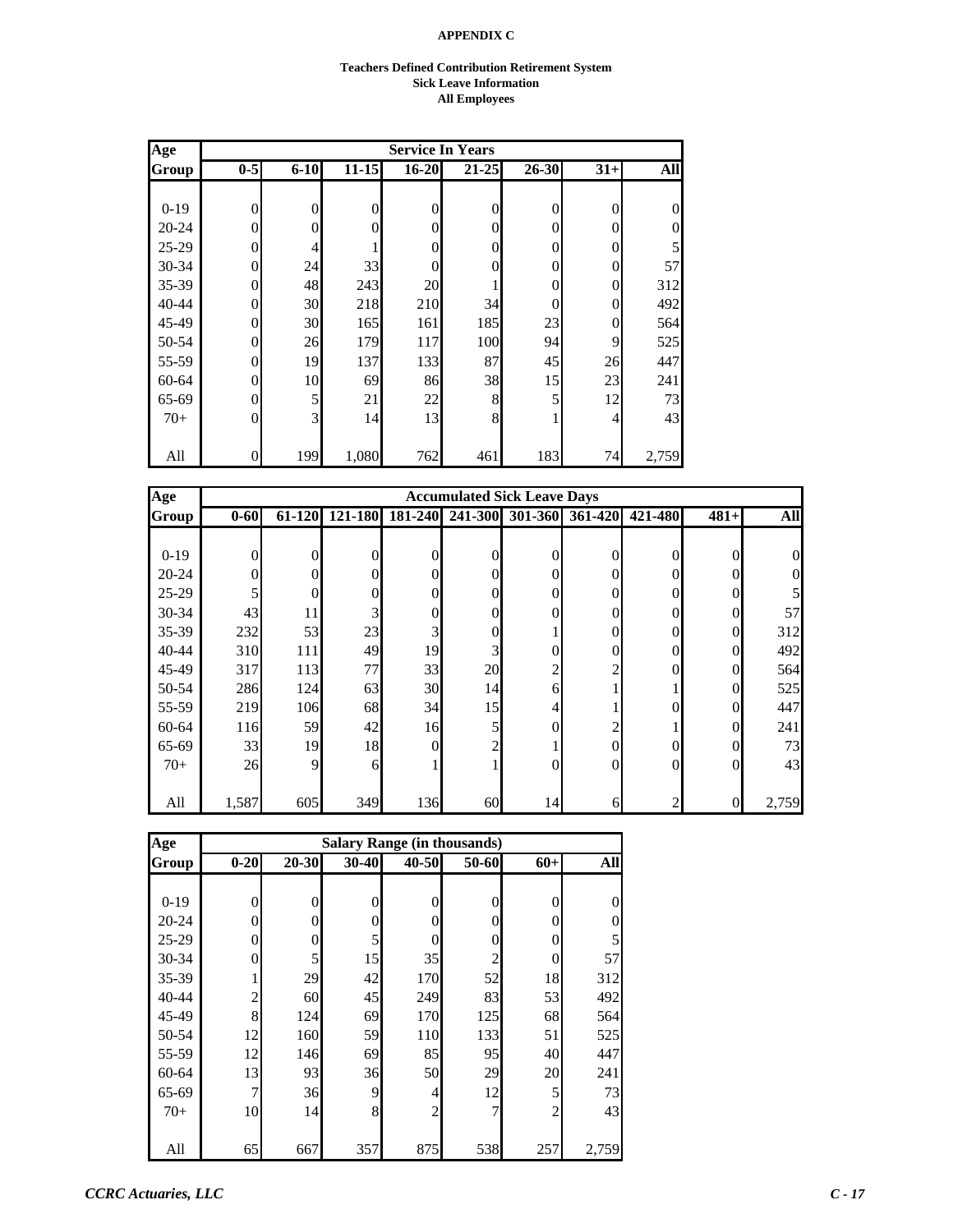#### **Teachers Defined Contribution Retirement System Sick Leave Information Employees Hired Before July 1, 1988**

| Age       |                | <b>Service In Years</b> |                  |                  |           |              |          |                |  |  |  |  |
|-----------|----------------|-------------------------|------------------|------------------|-----------|--------------|----------|----------------|--|--|--|--|
| Group     | $0-5$          | $6 - 10$                | $11 - 15$        | $16 - 20$        | $21 - 25$ | 26-30        | $31+$    | All            |  |  |  |  |
|           |                |                         |                  |                  |           |              |          |                |  |  |  |  |
| $0-19$    | $\overline{0}$ | $\theta$                | $\overline{0}$   | $\boldsymbol{0}$ | 0         | $\mathbf{0}$ | $\theta$ | $\theta$       |  |  |  |  |
| $20 - 24$ | $\overline{0}$ | 0                       | $\theta$         | $\boldsymbol{0}$ | 0         | $\theta$     | 0        | $\theta$       |  |  |  |  |
| $25-29$   | $\theta$       | 0                       | $\theta$         | $\overline{0}$   | 0         | $\theta$     | $\Omega$ | $\theta$       |  |  |  |  |
| 30-34     | $\theta$       | 0                       | $\overline{0}$   | $\boldsymbol{0}$ | 0         | $\Omega$     | 0        | $\overline{0}$ |  |  |  |  |
| 35-39     | $\theta$       | 0                       | $\mathbf{0}$     | $\boldsymbol{0}$ | 0         | $\Omega$     | 0        | $\overline{0}$ |  |  |  |  |
| 40-44     | $\overline{0}$ | 0                       | 0                | $\boldsymbol{0}$ |           | $\theta$     | 0        |                |  |  |  |  |
| 45-49     | $\theta$       | 0                       | $\overline{0}$   | $\boldsymbol{0}$ | 93        | 23           | $\Omega$ | 116            |  |  |  |  |
| 50-54     | $\overline{0}$ | $\Omega$                | $\overline{0}$   | $\boldsymbol{0}$ | 56        | 94           | 9        | 159            |  |  |  |  |
| 55-59     | $\overline{0}$ | 0                       | $\boldsymbol{0}$ | $\boldsymbol{0}$ | 51        | 45           | 26       | 122            |  |  |  |  |
| 60-64     | $\theta$       | $\Omega$                | $\overline{0}$   | $\boldsymbol{0}$ | 20        | 15           | 23       | 58             |  |  |  |  |
| 65-69     | $\theta$       | $\Omega$                | $\mathbf{0}$     | $\boldsymbol{0}$ | 5         | 5            | 12       | 22             |  |  |  |  |
| $70+$     | $\theta$       | $\Omega$                | $\overline{0}$   | $\overline{0}$   | 5         |              | 4        | 10             |  |  |  |  |
|           |                |                         |                  |                  |           |              |          |                |  |  |  |  |
| All       | $\overline{0}$ | 0                       | 0                | $\vert 0 \vert$  | 231       | 183          | 74       | 488            |  |  |  |  |

| Age          |                |                |          |          | <b>Accumulated Sick Leave Days</b> |          |         |          |          |            |
|--------------|----------------|----------------|----------|----------|------------------------------------|----------|---------|----------|----------|------------|
| <b>Group</b> | $0 - 60$       | 61-120         | 121-180  | 181-240  | 241-300                            | 301-360  | 361-420 | 421-480  | $481+$   | <b>All</b> |
|              |                |                |          |          |                                    |          |         |          |          |            |
| $0-19$       | $\theta$       | 0              | 0        | $\Omega$ | 0                                  | 0        | 0       | $\theta$ | $\Omega$ |            |
| $20 - 24$    | $\theta$       | 0              | $\Omega$ | $\Omega$ | 0                                  | $\Omega$ | 0       | $\theta$ |          |            |
| $25-29$      | $\overline{0}$ | 0              | 0        | $\Omega$ | 0                                  | 0        | 0       | $\theta$ |          |            |
| $30 - 34$    | $\mathbf{0}$   | 0              | $\Omega$ | $\Omega$ | 0                                  | $\Omega$ | 0       | $\theta$ |          |            |
| 35-39        | $\mathbf{0}$   |                | 0        | $\Omega$ | 0                                  | $\Omega$ | 0       | $\theta$ |          |            |
| $40 - 44$    | 1              | 0              | 0        | $\Omega$ | 0                                  | $\Omega$ | 0       | $\theta$ | 0        |            |
| 45-49        | 53             | 18             | 22       | 12       | 9                                  | $\Omega$ | 2       | $\theta$ | $\Omega$ | 116        |
| 50-54        | 70             | 30             | 19       | 22       | 10                                 | 6        |         |          | $\Omega$ | 159        |
| 55-59        | 42             | 25             | 27       | 15       | 9                                  | 3        |         | 0        | $\Omega$ | 122        |
| 60-64        | 23             | 16             | 6        | 8        | $\overline{3}$                     | $\Omega$ |         |          | $\Omega$ | 58         |
| 65-69        | 8              | 4              | 9        | $\theta$ |                                    | $\Omega$ | 0       | $\theta$ | $\Omega$ | 22         |
| $70+$        | 7              | $\overline{c}$ | $\Omega$ | $\theta$ |                                    | $\Omega$ | 0       | $\theta$ | $\Omega$ | 10         |
|              |                |                |          |          |                                    |          |         |          |          |            |
| All          | 204            | 95             | 83       | 57       | 33                                 | 9        | 5       | 2        |          | 488        |

| Age       | <b>Salary Range (in thousands)</b> |                |                |       |          |                |     |  |  |  |  |  |
|-----------|------------------------------------|----------------|----------------|-------|----------|----------------|-----|--|--|--|--|--|
| Group     | $0 - 20$                           | $20 - 30$      | 30-40          | 40-50 | 50-60    | $60+$          | All |  |  |  |  |  |
|           |                                    |                |                |       |          |                |     |  |  |  |  |  |
| $0 - 19$  | 0                                  | $\theta$       | $\theta$       | 0     | $\theta$ | $\mathbf{0}$   | 0   |  |  |  |  |  |
| $20 - 24$ | 0                                  | $\theta$       | 0              | 0     | 0        | $\overline{0}$ | 0   |  |  |  |  |  |
| $25-29$   | 0                                  | 0              | 0              | 0     | 0        | $\overline{0}$ | 0   |  |  |  |  |  |
| 30-34     | 0                                  | 0              | 0              | 0     | 0        | $\overline{0}$ | 0   |  |  |  |  |  |
| 35-39     | 0                                  | 0              | 0              | 0     | 0        | 0              | O   |  |  |  |  |  |
| $40 - 44$ | 0                                  | 0              |                | 0     | 0        | $\Omega$       |     |  |  |  |  |  |
| 45-49     | 0                                  | 3              | $\overline{4}$ | 19    | 62       | 28             | 116 |  |  |  |  |  |
| 50-54     | 0                                  | 8              | 6              | 22    | 83       | 40             | 159 |  |  |  |  |  |
| 55-59     |                                    | 8              | 12             | 12    | 61       | 28             | 122 |  |  |  |  |  |
| 60-64     |                                    | 6              | 8              | 7     | 18       | 18             | 58  |  |  |  |  |  |
| 65-69     | 0                                  | $\mathbf{2}$   | 3              |       | 11       | 5              | 22  |  |  |  |  |  |
| $70+$     |                                    | $\overline{0}$ | $\overline{c}$ |       | 4        | $\overline{2}$ | 10  |  |  |  |  |  |
|           |                                    |                |                |       |          |                |     |  |  |  |  |  |
| All       | 3                                  | 27             | 36             | 62    | 239      | 121            | 488 |  |  |  |  |  |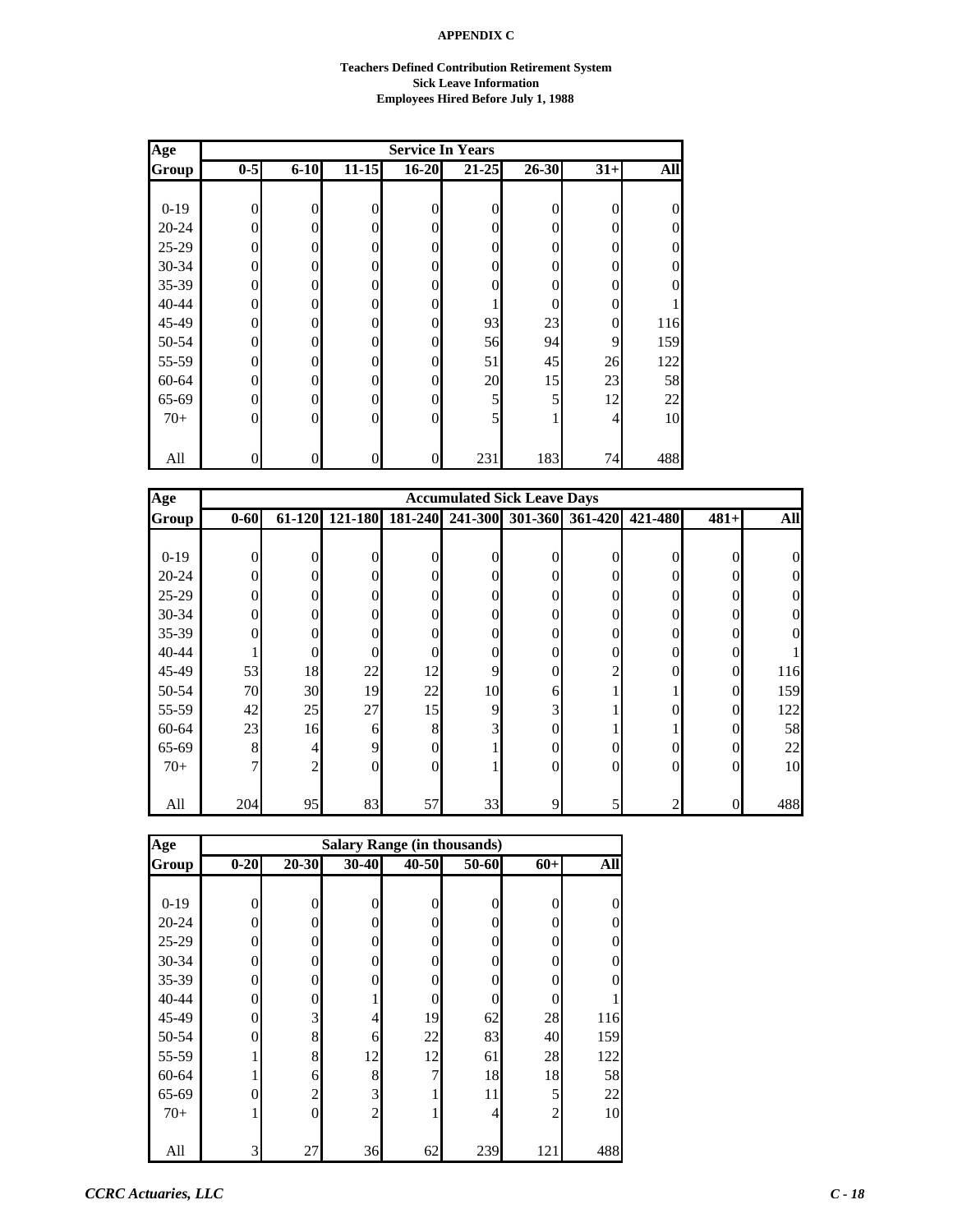#### **Teachers Defined Contribution Retirement System Sick Leave Information Employees Hired Between July 1, 1988 and June 30, 1991**

| Age       |                | <b>Service In Years</b> |                  |                  |                |                |                |                |  |  |  |  |  |
|-----------|----------------|-------------------------|------------------|------------------|----------------|----------------|----------------|----------------|--|--|--|--|--|
| Group     | $0-5$          | $6 - 10$                | $11 - 15$        | $16 - 20$        | $21 - 25$      | 26-30          | $31+$          | All            |  |  |  |  |  |
|           |                |                         |                  |                  |                |                |                |                |  |  |  |  |  |
| $0-19$    | $\overline{0}$ | $\theta$                | $\overline{0}$   | $\boldsymbol{0}$ | 0              | $\overline{0}$ | $\Omega$       | $\theta$       |  |  |  |  |  |
| $20 - 24$ | $\overline{0}$ | 0                       | $\overline{0}$   | $\boldsymbol{0}$ | $\overline{0}$ | $\Omega$       | 0              | $\theta$       |  |  |  |  |  |
| $25-29$   | $\theta$       | 0                       | $\overline{0}$   | $\overline{0}$   | 0              | $\Omega$       | $\Omega$       | $\overline{0}$ |  |  |  |  |  |
| $30 - 34$ | $\theta$       | 0                       | $\overline{0}$   | $\overline{0}$   | 0              | $\Omega$       | 0              | $\overline{0}$ |  |  |  |  |  |
| 35-39     | $\theta$       | 0                       | $\overline{0}$   | $\boldsymbol{0}$ |                | $\Omega$       | 0              |                |  |  |  |  |  |
| 40-44     | $\overline{0}$ | 0                       | $\boldsymbol{0}$ | 32               | 33             | $\overline{0}$ | $\Omega$       | 65             |  |  |  |  |  |
| 45-49     | $\theta$       | 0                       | $\mathbf{0}$     | 30               | 92             | $\Omega$       | $\Omega$       | 122            |  |  |  |  |  |
| 50-54     | $\overline{0}$ | $\Omega$                | $\overline{0}$   | 17               | 44             | $\Omega$       | $\Omega$       | 61             |  |  |  |  |  |
| 55-59     | $\overline{0}$ | 0                       | $\boldsymbol{0}$ | 20               | 36             | $\overline{0}$ | $\Omega$       | 56             |  |  |  |  |  |
| 60-64     | $\theta$       | $\Omega$                | $\theta$         | 17               | 18             | $\theta$       | $\Omega$       | 35             |  |  |  |  |  |
| 65-69     | $\theta$       | $\Omega$                | $\overline{0}$   | 3                | 3              | $\theta$       | $\Omega$       | 6              |  |  |  |  |  |
| $70+$     | $\theta$       | $\Omega$                | $\overline{0}$   | 1                | 3              | $\theta$       | $\Omega$       | $\overline{4}$ |  |  |  |  |  |
|           |                |                         |                  |                  |                |                |                |                |  |  |  |  |  |
| All       | $\overline{0}$ | 0                       | 0                | 120              | 230            | $\overline{0}$ | $\overline{0}$ | 350            |  |  |  |  |  |

| Age          |                |        |          |         | <b>Accumulated Sick Leave Days</b> |                |         |          |          |            |
|--------------|----------------|--------|----------|---------|------------------------------------|----------------|---------|----------|----------|------------|
| <b>Group</b> | $0 - 60$       | 61-120 | 121-180  | 181-240 | 241-300                            | 301-360        | 361-420 | 421-480  | $481+$   | <b>All</b> |
|              |                |        |          |         |                                    |                |         |          |          |            |
| $0-19$       | $\theta$       | 0      | $\theta$ |         | $\theta$                           | 0              | 0       | 0        | 0        |            |
| $20 - 24$    | $\theta$       | 0      | $\Omega$ |         | $\Omega$                           | $\theta$       | 0       | 0        |          |            |
| $25-29$      | $\theta$       | 0      | $\Omega$ |         | $\theta$                           | $\theta$       | 0       | 0        |          |            |
| $30 - 34$    | $\overline{0}$ |        | $\theta$ |         | $\theta$                           | 0              |         | 0        |          |            |
| $35 - 39$    | $\overline{0}$ |        | $\theta$ |         | 0                                  | $\overline{0}$ |         | 0        |          |            |
| $40 - 44$    | 30             | 16     | 11       | 6       | 2                                  | 0              |         | $\theta$ | 0        | 65         |
| 45-49        | 60             | 23     | 21       | 10      |                                    |                | 0       | $\theta$ | $\Omega$ | 122        |
| 50-54        | 30             | 11     | 12       | 5       | 3                                  | $\Omega$       | 0       | 0        | 0        | 61         |
| 55-59        | 25             | 16     | 7        |         | 2                                  |                |         | $\Omega$ |          | 56         |
| 60-64        | 16             | 8      | 5        | 3       | 2                                  |                |         | $\theta$ | 0        | 35         |
| 65-69        | 3              |        |          |         | $\theta$                           |                |         | 0        |          | 6          |
| $70+$        | $\overline{2}$ | 0      |          |         | $\theta$                           | $\theta$       | 0       | $\theta$ | 0        |            |
|              |                |        |          |         |                                    |                |         |          |          |            |
| All          | 166            | 76     | 58       | 30      | 16                                 | $\overline{3}$ |         | 0        |          | 350        |

| Age       | <b>Salary Range (in thousands)</b> |                  |                |           |          |                  |          |  |  |  |  |
|-----------|------------------------------------|------------------|----------------|-----------|----------|------------------|----------|--|--|--|--|
| Group     | $0 - 20$                           | 20-30            | 30-40          | $40 - 50$ | 50-60    | $60+$            | All      |  |  |  |  |
|           |                                    |                  |                |           |          |                  |          |  |  |  |  |
| $0-19$    | 0                                  | $\overline{0}$   | 0              | $\theta$  | $\theta$ | $\theta$         | $\theta$ |  |  |  |  |
| $20 - 24$ | 0                                  | $\theta$         | $\theta$       | $\theta$  | 0        | $\theta$         | $\theta$ |  |  |  |  |
| $25 - 29$ | 0                                  | $\theta$         | $\theta$       | $\Omega$  | 0        | $\theta$         | $\theta$ |  |  |  |  |
| 30-34     | 0                                  | $\theta$         | $\theta$       | $\Omega$  | 0        | $\theta$         | 0        |  |  |  |  |
| 35-39     | 0                                  | 1                | $\theta$       | $\theta$  | 0        | $\theta$         |          |  |  |  |  |
| 40-44     | 0                                  | $\overline{2}$   |                | 26        | 20       | 16               | 65       |  |  |  |  |
| 45-49     | $\overline{c}$                     | 8                | 10             | 44        | 35       | 23               | 122      |  |  |  |  |
| 50-54     | $\theta$                           | 14               | 4              | 16        | 19       | 8                | 61       |  |  |  |  |
| 55-59     | $\overline{c}$                     | 11               | 8              | 11        | 17       | 7                | 56       |  |  |  |  |
| 60-64     | $\theta$                           | 13               | $\overline{c}$ | 15        | 5        | $\boldsymbol{0}$ | 35       |  |  |  |  |
| 65-69     | 0                                  | 4                | 1              | $\theta$  |          | $\boldsymbol{0}$ | 6        |  |  |  |  |
| $70+$     |                                    | $\boldsymbol{0}$ | $\mathfrak{2}$ | $\Omega$  |          | $\boldsymbol{0}$ | 4        |  |  |  |  |
|           |                                    |                  |                |           |          |                  |          |  |  |  |  |
| All       | 5                                  | 53               | 28             | 112       | 98       | 54               | 350      |  |  |  |  |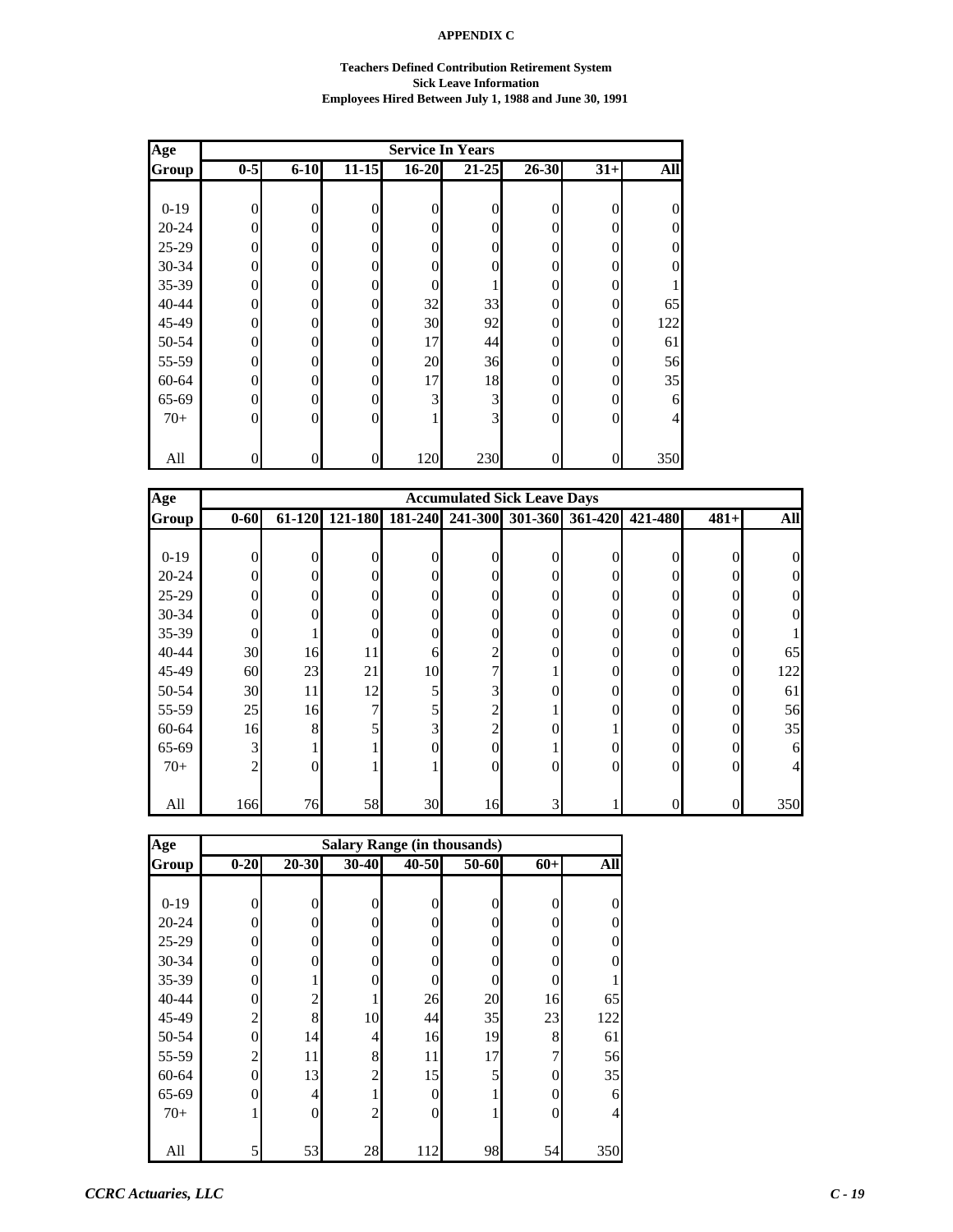#### **Teachers Defined Contribution Retirement System Sick Leave Information Employees Hired Between July 1, 1991 and June 30, 2001**

| Age       | <b>Service In Years</b> |          |              |           |                  |          |                  |                |  |  |  |
|-----------|-------------------------|----------|--------------|-----------|------------------|----------|------------------|----------------|--|--|--|
| Group     | $0-5$                   | $6 - 10$ | $11 - 15$    | $16 - 20$ | $21 - 25$        | 26-30    | $31+$            | All            |  |  |  |
|           |                         |          |              |           |                  |          |                  |                |  |  |  |
| $0-19$    | $\mathbf{0}$            | 0        | $\mathbf{0}$ | 0         | $\overline{0}$   | $\Omega$ | $\overline{0}$   | $\overline{0}$ |  |  |  |
| $20 - 24$ | $\Omega$                | 0        | $\Omega$     | 0         | $\theta$         | $\Omega$ | $\overline{0}$   | $\overline{0}$ |  |  |  |
| $25-29$   | $\Omega$                | 4        |              | 0         | $\theta$         | 0        | $\overline{0}$   | 5              |  |  |  |
| 30-34     | $\Omega$                | 24       | 33           | 0         | $\overline{0}$   | 0        | $\overline{0}$   | 57             |  |  |  |
| 35-39     | 0                       | 48       | 243          | 20        | $\overline{0}$   | 0        | $\overline{0}$   | 311            |  |  |  |
| 40-44     | $\overline{0}$          | 30       | 218          | 178       | $\overline{0}$   | $\Omega$ | $\overline{0}$   | 426            |  |  |  |
| 45-49     | $\Omega$                | 30       | 165          | 131       | $\theta$         | 0        | $\overline{0}$   | 326            |  |  |  |
| 50-54     | $\Omega$                | 26       | 179          | 100       | $\overline{0}$   | 0        | $\overline{0}$   | 305            |  |  |  |
| 55-59     | $\theta$                | 19       | 137          | 113       | $\theta$         | 0        | $\overline{0}$   | 269            |  |  |  |
| 60-64     | $\theta$                | 10       | 69           | 69        | $\theta$         | 0        | $\overline{0}$   | 148            |  |  |  |
| 65-69     | $\Omega$                | 5        | 21           | 19        | $\overline{0}$   | 0        | $\overline{0}$   | 45             |  |  |  |
| $70+$     | $\Omega$                | 3        | 14           | 12        | $\overline{0}$   | 0        | $\overline{0}$   | 29             |  |  |  |
|           |                         |          |              |           |                  |          |                  |                |  |  |  |
| All       | $\theta$                | 199      | 1,080        | 642       | $\boldsymbol{0}$ | 0        | $\boldsymbol{0}$ | 1,921          |  |  |  |

| Age       |          | <b>Accumulated Sick Leave Days</b> |              |          |          |                |         |                  |                |            |  |
|-----------|----------|------------------------------------|--------------|----------|----------|----------------|---------|------------------|----------------|------------|--|
| Group     | $0 - 60$ | 61-120                             | 121-180      | 181-240  | 241-300  | 301-360        | 361-420 | 421-480          | $481+$         | <b>All</b> |  |
|           |          |                                    |              |          |          |                |         |                  |                |            |  |
| $0-19$    | $\theta$ | 0                                  | $\theta$     | $\theta$ | $\theta$ | $\theta$       | 0       | $\theta$         | $\Omega$       | 0          |  |
| $20 - 24$ | $\Omega$ | 0                                  | $\mathbf{0}$ | 0        | $\theta$ | $\theta$       | 0       | $\theta$         | 0              |            |  |
| $25-29$   | 5        | 0                                  | $\mathbf{0}$ | 0        | 0        | $\overline{0}$ | 0       | $\theta$         |                |            |  |
| $30 - 34$ | 43       | 11                                 | 3            | 0        | $\theta$ | $\overline{0}$ | 0       | $\theta$         | $\Omega$       | 57         |  |
| $35 - 39$ | 232      | 52                                 | 23           | 3        | 0        |                | 0       | $\theta$         | $\overline{0}$ | 311        |  |
| $40 - 44$ | 279      | 95                                 | 38           | 13       |          | $\overline{0}$ | 0       | $\overline{0}$   | $\overline{0}$ | 426        |  |
| 45-49     | 204      | 72                                 | 34           | 11       | 4        |                | 0       | $\theta$         | $\Omega$       | 326        |  |
| 50-54     | 186      | 83                                 | 32           | 3        |          | $\theta$       | 0       | $\theta$         | $\Omega$       | 305        |  |
| 55-59     | 152      | 65                                 | 34           | 14       | 4        | $\theta$       | 0       | $\theta$         | $\Omega$       | 269        |  |
| 60-64     | 77       | 35                                 | 31           | 5        | 0        | $\overline{0}$ | 0       | $\theta$         | $\Omega$       | 148        |  |
| 65-69     | 22       | 14                                 | 8            | 0        |          | $\overline{0}$ | 0       | $\theta$         | $\Omega$       | 45         |  |
| $70+$     | 17       | 7                                  | 5            | $\theta$ | 0        | $\overline{0}$ | 0       | $\overline{0}$   | $\Omega$       | 29         |  |
|           |          |                                    |              |          |          |                |         |                  |                |            |  |
| All       | 1,217    | 434                                | 208          | 49       | 11       | 2              | 0       | $\boldsymbol{0}$ | $\Omega$       | 1,921      |  |

| Age       |                | <b>Salary Range (in thousands)</b> |           |          |                |                  |          |  |  |  |  |  |  |
|-----------|----------------|------------------------------------|-----------|----------|----------------|------------------|----------|--|--|--|--|--|--|
| Group     | $0 - 20$       | $20 - 30$                          | $30 - 40$ | 40-50    | 50-60          | $60+$            | All      |  |  |  |  |  |  |
|           |                |                                    |           |          |                |                  |          |  |  |  |  |  |  |
| $0-19$    | 0              | $\theta$                           | 0         | $\Omega$ | 0              | 0                | $\theta$ |  |  |  |  |  |  |
| $20 - 24$ | 0              | 0                                  | 0         | 0        | 0              | 0                | $\theta$ |  |  |  |  |  |  |
| $25-29$   | 0              | 0                                  | 5         | $\Omega$ | 0              | $\theta$         | 5        |  |  |  |  |  |  |
| 30-34     | 0              | 5                                  | 15        | 35       | $\overline{2}$ | $\boldsymbol{0}$ | 57       |  |  |  |  |  |  |
| 35-39     |                | 28                                 | 42        | 170      | 52             | 18               | 311      |  |  |  |  |  |  |
| 40-44     | $\overline{c}$ | 58                                 | 43        | 223      | 63             | 37               | 426      |  |  |  |  |  |  |
| 45-49     | 6              | 113                                | 55        | 107      | 28             | 17               | 326      |  |  |  |  |  |  |
| 50-54     | 12             | 138                                | 49        | 72       | 31             | 3                | 305      |  |  |  |  |  |  |
| 55-59     | 9              | 127                                | 49        | 62       | 17             | 5                | 269      |  |  |  |  |  |  |
| 60-64     | 12             | 74                                 | 26        | 28       | 6              | $\mathfrak{2}$   | 148      |  |  |  |  |  |  |
| 65-69     | 7              | 30                                 | 5         | 3        | 0              | $\boldsymbol{0}$ | 45       |  |  |  |  |  |  |
| $70+$     | 8              | 14                                 | 4         |          | $\overline{2}$ | $\boldsymbol{0}$ | 29       |  |  |  |  |  |  |
|           |                |                                    |           |          |                |                  |          |  |  |  |  |  |  |
| All       | 57             | 587                                | 293       | 701      | 201            | 82               | 1,921    |  |  |  |  |  |  |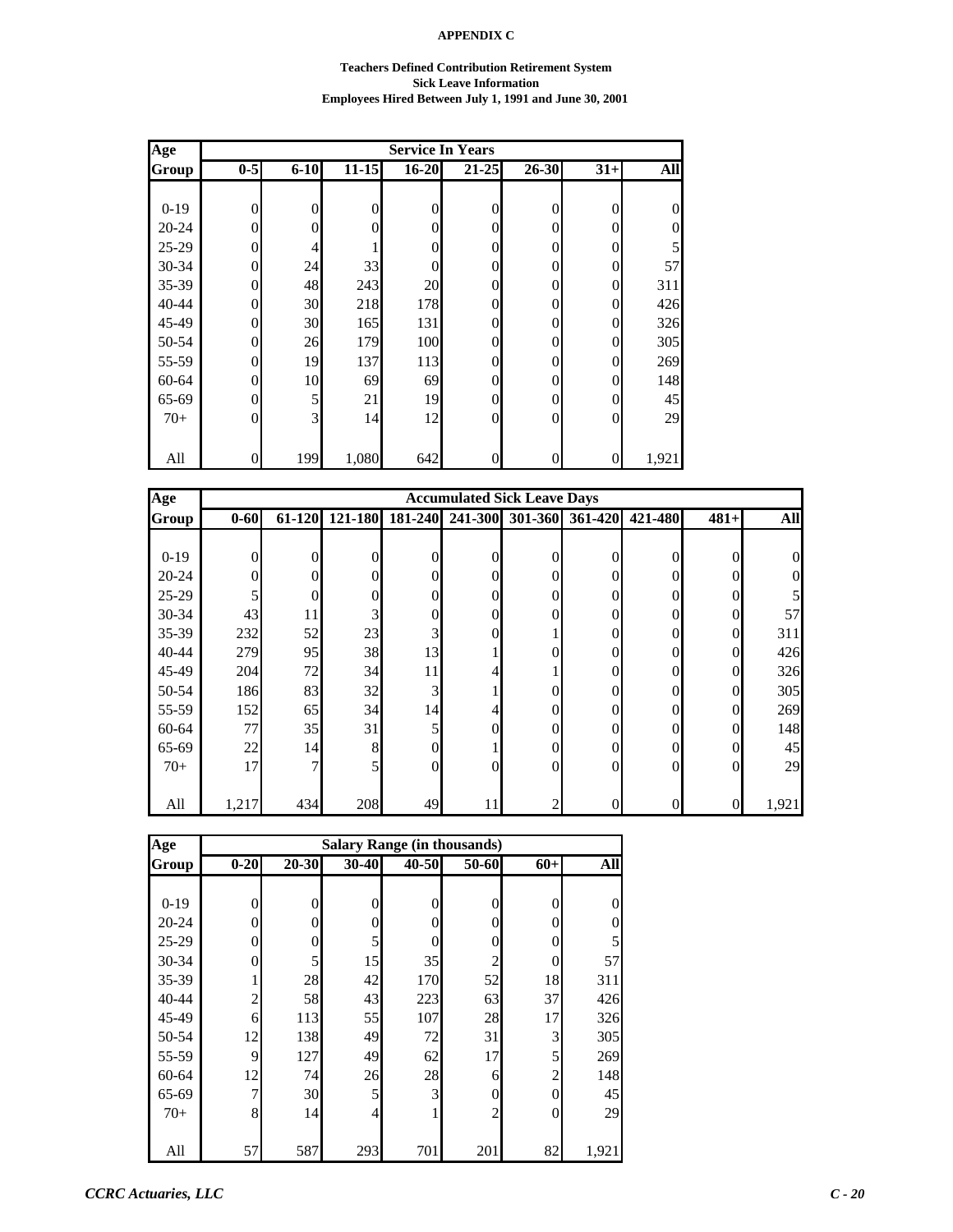#### **Teachers' Insurance and Annuity Association and College Retirement Equities Fund Sick Leave Information All Employees**

| Age       |                |                |                |                | <b>Service In Years</b> |          |          |                |
|-----------|----------------|----------------|----------------|----------------|-------------------------|----------|----------|----------------|
| Group     | $0-5$          | $6 - 10$       | $11 - 15$      | $16 - 20$      | $21 - 25$               | 26-30    | $31+$    | All            |
|           |                |                |                |                |                         |          |          |                |
| $0-19$    | 0              | $\theta$       | $\overline{0}$ | 0              | $\overline{0}$          | 0        | 0        | $\theta$       |
| $20 - 24$ | 0              | $\Omega$       | $\Omega$       | $\overline{0}$ | $\theta$                | $\theta$ | 0        | $\theta$       |
| 25-29     | 0              | $\theta$       | $\theta$       | $\overline{0}$ | $\theta$                | 0        | 0        | $\overline{0}$ |
| 30-34     | $\theta$       | 5              | 26             | $\overline{0}$ | 0                       | $\theta$ | $\Omega$ | 31             |
| 35-39     | 0              | 24             | 126            | 38             | 0                       | 0        | $\Omega$ | 188            |
| $40 - 44$ | 0              | 30             | 201            | 142            | 44                      |          | 0        | 419            |
| 45-49     | 0              | 28             | 182            | 211            | 173                     | 52       | 4        | 650            |
| 50-54     | 0              | 29             | 207            | 230            | 194                     | 126      | 92       | 878            |
| 55-59     | $\overline{0}$ | 21             | 211            | 249            | 225                     | 177      | 225      | 1,108          |
| 60-64     | $\theta$       | 14             | 137            | 185            | 189                     | 128      | 229      | 882            |
| 65-69     | $\theta$       | $\overline{4}$ | 49             | 55             | 56                      | 43       | 135      | 342            |
| $70+$     | 0              | 3              | 15             | 14             | 18                      | 14       | 67       | 131            |
|           |                |                |                |                |                         |          |          |                |
| All       | 0              | 158            | 1,154          | 1,124          | 899                     | 542      | 752      | 4,629          |

| Age       |                |          |          |          | <b>Accumulated Sick Leave Days</b> |          |                |                |          |            |
|-----------|----------------|----------|----------|----------|------------------------------------|----------|----------------|----------------|----------|------------|
| Group     | $0 - 60$       | 61-120   | 121-180  | 181-240  | 241-300                            | 301-360  | 361-420        | 421-480        | $481+$   | <b>All</b> |
|           |                |          |          |          |                                    |          |                |                |          |            |
| $0-19$    | $\overline{0}$ | $\theta$ | $\theta$ | 0        | $\Omega$                           | $\Omega$ | 0              | $\theta$       | 0        |            |
| $20 - 24$ | $\theta$       | 0        | $\Omega$ | 0        | $\Omega$                           | $\Omega$ | 0              | $\theta$       | 0        |            |
| $25-29$   | $\Omega$       | 0        | $\theta$ |          | $\theta$                           | $\Omega$ | 0              | $\theta$       |          |            |
| $30 - 34$ | 16             | 9        | 6        | $\Omega$ | $\Omega$                           | $\Omega$ | 0              | $\theta$       | 0        | 31         |
| 35-39     | 76             | 55       | 36       | 19       |                                    |          |                | $\overline{0}$ | 0        | 188        |
| $40 - 44$ | 167            | 72       | 97       | 55       | 22                                 | 6        |                | $\overline{0}$ | 0        | 419        |
| 45-49     | 264            | 123      | 95       | 81       | 52                                 | 28       |                | $\theta$       | $\theta$ | 650        |
| 50-54     | 339            | 125      | 136      | 103      | 87                                 | 51       | 22             | 13             | 2        | 878        |
| 55-59     | 397            | 147      | 140      | 135      | 97                                 | 84       | 47             | 30             | 31       | 1,108      |
| 60-64     | 329            | 102      | 111      | 88       | 80                                 | 61       | 40             | 34             | 37       | 882        |
| 65-69     | 154            | 29       | 37       | 24       | 16                                 | 21       | 16             | 15             | 30       | 342        |
| $70+$     | 61             | 10       | 10       | 12       | 8                                  | 5        | 5 <sub>l</sub> | 5              | 15       | 131        |
|           |                |          |          |          |                                    |          |                |                |          |            |
| All       | 1,803          | 672      | 668      | 517      | 363                                | 257      | 137            | 97             | 115      | 4,629      |

| Age       |                |           |       |          | <b>Salary Range (in thousands)</b> |       |                  |
|-----------|----------------|-----------|-------|----------|------------------------------------|-------|------------------|
| Group     | $0 - 20$       | $20 - 30$ | 30-40 | 40-50    | 50-60                              | $60+$ | All              |
|           |                |           |       |          |                                    |       |                  |
| $0-19$    | 0              | 0         | 0     | $\theta$ | 0                                  | 0     | $\boldsymbol{0}$ |
| $20 - 24$ | 0              | 0         | 0     | 0        | 0                                  | 0     | $\overline{0}$   |
| $25-29$   | 0              | 0         | 0     | 0        | 0                                  | 0     | $\overline{0}$   |
| $30 - 34$ | $\Omega$       | 3         | 14    | 7        | 3                                  | 4     | 31               |
| 35-39     | 0              | 23        | 57    | 48       | 35                                 | 25    | 188              |
| 40-44     | 3              | 35        | 107   | 106      | 66                                 | 102   | 419              |
| 45-49     | 3              | 63        | 153   | 154      | 104                                | 173   | 650              |
| 50-54     | 7              | 78        | 218   | 184      | 126                                | 265   | 878              |
| 55-59     | 5              | 110       | 243   | 204      | 178                                | 368   | 1,108            |
| 60-64     | 7              | 86        | 200   | 131      | 112                                | 346   | 882              |
| 65-69     | $\overline{c}$ | 36        | 52    | 35       | 41                                 | 176   | 342              |
| $70+$     | $\overline{c}$ | 14        | 14    | 16       | 8                                  | 77    | 131              |
|           |                |           |       |          |                                    |       |                  |
| All       | 29             | 448       | 1,058 | 885      | 673                                | 1,536 | 4,629            |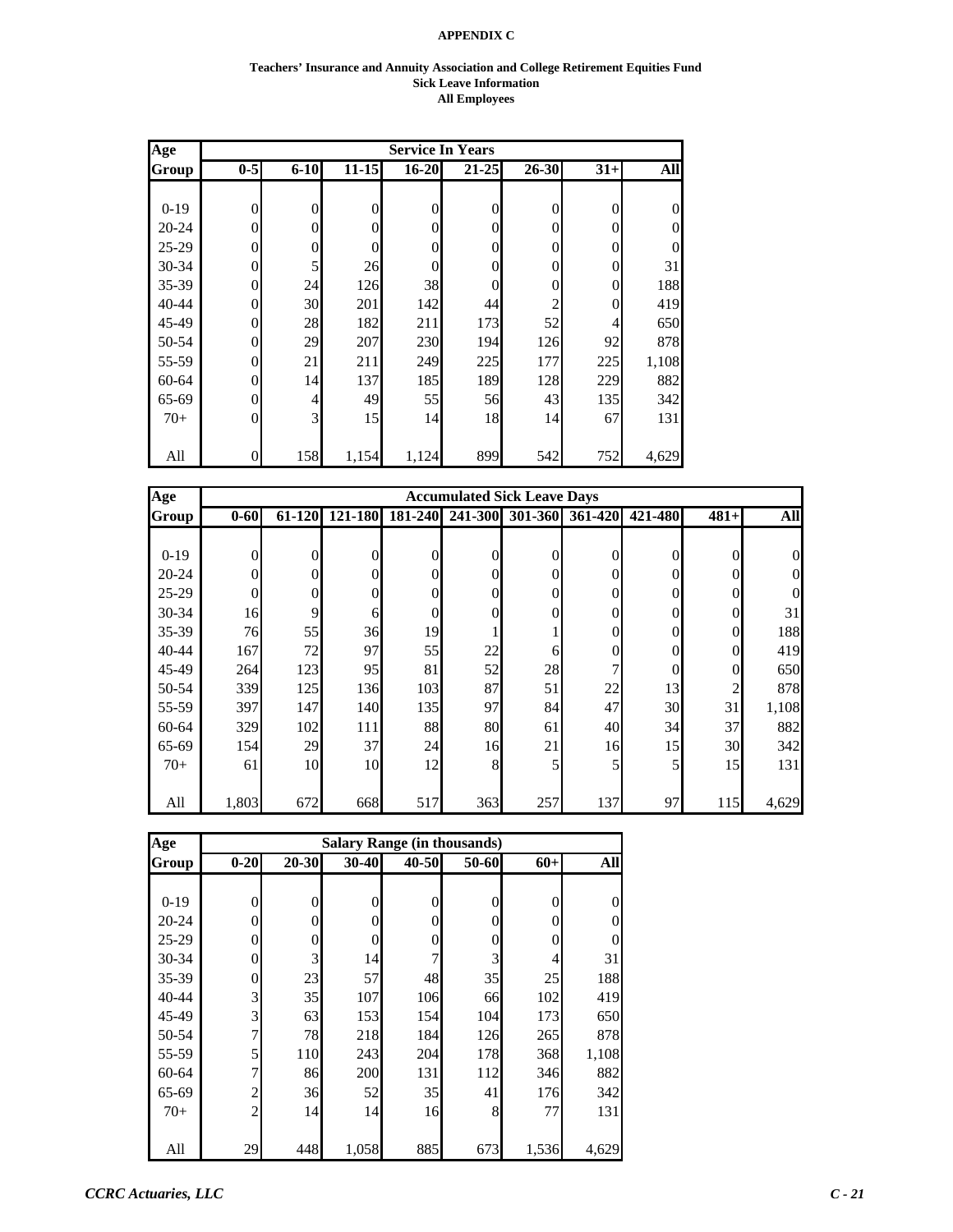#### **Teachers' Insurance and Annuity Association and College Retirement Equities Fund Sick Leave Information Employees Hired Before July 1, 1988**

| Age       |                |          |                |                  | <b>Service In Years</b> |           |          |                |
|-----------|----------------|----------|----------------|------------------|-------------------------|-----------|----------|----------------|
| Group     | $0 - 5$        | $6 - 10$ | $11 - 15$      | $16 - 20$        | $21 - 25$               | $26 - 30$ | $31+$    | All            |
|           |                |          |                |                  |                         |           |          |                |
| $0-19$    | $\overline{0}$ | $\theta$ | 0              | $\mathbf{0}$     | $\overline{0}$          | $\theta$  | 0        | $\theta$       |
| $20 - 24$ | 0              | 0        | 0              | $\overline{0}$   | $\theta$                | $\theta$  | 0        | $\theta$       |
| $25-29$   | 0              | $\Omega$ | 0              | $\boldsymbol{0}$ | $\theta$                | $\Omega$  | 0        | $\overline{0}$ |
| 30-34     | 0              | $\Omega$ | 0              | $\boldsymbol{0}$ | $\theta$                | $\theta$  | $\Omega$ | $\overline{0}$ |
| 35-39     | 0              | $\Omega$ | 0              | $\boldsymbol{0}$ | 0                       | $\theta$  | 0        | $\overline{0}$ |
| 40-44     | 0              | $\Omega$ | 0              | $\boldsymbol{0}$ | 12                      | 2         | 0        | 14             |
| 45-49     | 0              | $\Omega$ | 0              | $\boldsymbol{0}$ | 62                      | 52        | 4        | 118            |
| 50-54     | 0              | $\Omega$ | 0              | $\overline{0}$   | 91                      | 126       | 92       | 309            |
| 55-59     | 0              | 0        | 0              | $\overline{0}$   | 103                     | 177       | 225      | 505            |
| 60-64     | 0              | $\Omega$ | 0              | $\overline{0}$   | 96                      | 128       | 229      | 453            |
| 65-69     | 0              | $\Omega$ | 0              | $\overline{0}$   | 26                      | 43        | 135      | 204            |
| $70+$     | 0              | $\Omega$ | $\overline{0}$ | $\overline{0}$   | 6                       | 14        | 67       | 87             |
|           |                |          |                |                  |                         |           |          |                |
| All       | 0              | 0        | 0              | $\overline{0}$   | 396                     | 542       | 752      | 1,690          |

| Age       | <b>Accumulated Sick Leave Days</b> |                |                  |          |          |                |          |                  |                |            |
|-----------|------------------------------------|----------------|------------------|----------|----------|----------------|----------|------------------|----------------|------------|
| Group     | $0 - 60$                           | 61-120         | 121-180          | 181-240  | 241-300  | 301-360        | 361-420  | 421-480          | $481+$         | <b>All</b> |
|           |                                    |                |                  |          |          |                |          |                  |                |            |
| $0-19$    | $\mathbf{0}$                       | $\theta$       | $\overline{0}$   | $\Omega$ | $\theta$ | $\overline{0}$ | $\theta$ | $\overline{0}$   | $\Omega$       | $\theta$   |
| $20 - 24$ | $\overline{0}$                     | $\theta$       | $\overline{0}$   | 0        | $\theta$ | $\overline{0}$ | $\theta$ | $\overline{0}$   | 0              | 0          |
| $25-29$   | $\overline{0}$                     | $\Omega$       | $\overline{0}$   | 0        | $\Omega$ | $\theta$       | $\Omega$ | $\boldsymbol{0}$ |                | 0          |
| $30 - 34$ | $\mathbf{0}$                       | $\Omega$       | $\overline{0}$   | $\Omega$ | $\theta$ | $\mathbf{0}$   | $\Omega$ | $\boldsymbol{0}$ | $\Omega$       | 0          |
| $35 - 39$ | $\boldsymbol{0}$                   | 0              | $\boldsymbol{0}$ | 0        | 0        | $\overline{0}$ | 0        | $\boldsymbol{0}$ | 0              | 0          |
| $40 - 44$ | 3                                  | 4              | $\overline{4}$   |          |          | 1              | $\theta$ | $\boldsymbol{0}$ | $\Omega$       | 14         |
| 45-49     | 21                                 | 27             | 15               | 18       | 15       | 15             | 7        | $\overline{0}$   | $\overline{0}$ | 118        |
| 50-54     | 85                                 | 30             | 41               | 43       | 40       | 33             | 22       | 13               | $\overline{c}$ | 309        |
| 55-59     | 136                                | 48             | 53               | 60       | 56       | 50             | 42       | 30               | 30             | 505        |
| 60-64     | 138                                | 37             | 46               | 40       | 35       | 50             | 37       | 34               | 36             | 453        |
| 65-69     | 95                                 | 12             | 9                | 9        | 9        | 12             | 15       | 14               | 29             | 204        |
| $70+$     | 46                                 | $\overline{c}$ | $\overline{c}$   | 5        | 5        | 3              | 4        | 5                | 15             | 87         |
|           |                                    |                |                  |          |          |                |          |                  |                |            |
| All       | 524                                | 160            | 170              | 176      | 161      | 164            | 127      | 96               | 112            | 1,690      |

| Age       |          | <b>Salary Range (in thousands)</b> |          |          |       |          |                |  |  |  |  |  |
|-----------|----------|------------------------------------|----------|----------|-------|----------|----------------|--|--|--|--|--|
| Group     | $0 - 20$ | 20-30                              | 30-40    | 40-50    | 50-60 | $60+$    | All            |  |  |  |  |  |
|           |          |                                    |          |          |       |          |                |  |  |  |  |  |
| $0-19$    | $\theta$ | 0                                  | 0        | $\theta$ | 0     | $\theta$ | $\overline{0}$ |  |  |  |  |  |
| $20 - 24$ | 0        | 0                                  | 0        | 0        | 0     | 0        | $\theta$       |  |  |  |  |  |
| $25-29$   | 0        | 0                                  | 0        | $\Omega$ | 0     | 0        | $\theta$       |  |  |  |  |  |
| 30-34     | 0        | 0                                  | $\theta$ | $\Omega$ | 0     | $\theta$ | $\theta$       |  |  |  |  |  |
| 35-39     | 0        | 0                                  | 0        | $\Omega$ | 0     | 0        | $\Omega$       |  |  |  |  |  |
| 40-44     | 0        |                                    | 7        | 5        |       | $\theta$ | 14             |  |  |  |  |  |
| 45-49     | 0        | 7                                  | 31       | 44       | 16    | 20       | 118            |  |  |  |  |  |
| 50-54     | 0        | 18                                 | 93       | 82       | 45    | 71       | 309            |  |  |  |  |  |
| 55-59     | 0        | 30                                 | 106      | 109      | 82    | 178      | 505            |  |  |  |  |  |
| 60-64     | 3        | 20                                 | 97       | 75       | 61    | 197      | 453            |  |  |  |  |  |
| 65-69     | 0        | 11                                 | 22       | 15       | 26    | 130      | 204            |  |  |  |  |  |
| $70+$     | 0        | $\overline{c}$                     | 7        | 10       | 6     | 62       | 87             |  |  |  |  |  |
|           |          |                                    |          |          |       |          |                |  |  |  |  |  |
| All       | 3        | 89                                 | 363      | 340      | 237   | 658      | 1,690          |  |  |  |  |  |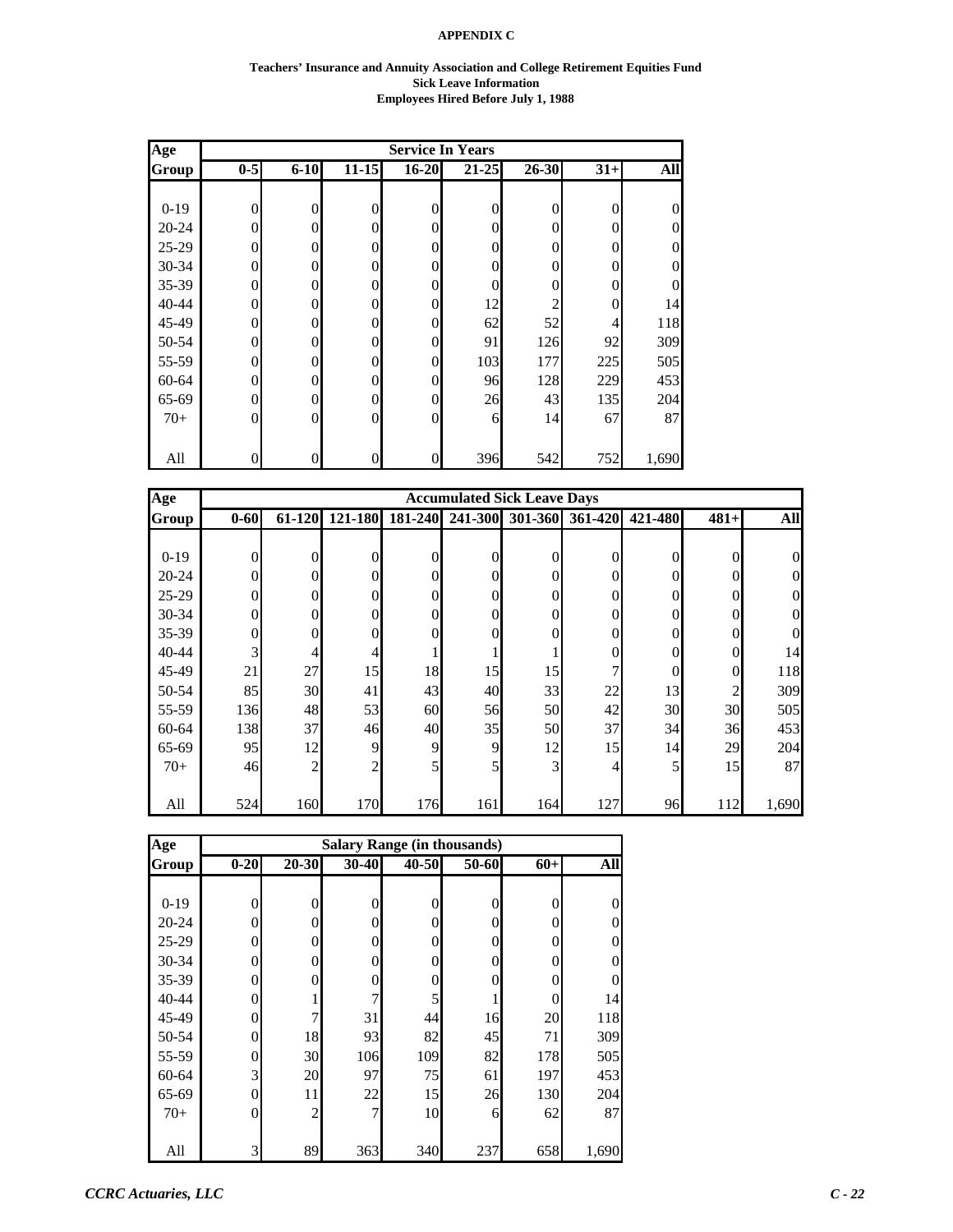#### **Teachers' Insurance and Annuity Association and College Retirement Equities Fund Sick Leave Information Employees Hired Between July 1, 1988 and June 30, 1991**

| Age       |                |          |           |                  | <b>Service In Years</b> |                |                |                |
|-----------|----------------|----------|-----------|------------------|-------------------------|----------------|----------------|----------------|
| Group     | $0 - 5$        | $6 - 10$ | $11 - 15$ | $16 - 20$        | $21 - 25$               | $26 - 30$      | $31+$          | <b>All</b>     |
|           |                |          |           |                  |                         |                |                |                |
| $0-19$    | $\overline{0}$ | $\theta$ | 0         | $\boldsymbol{0}$ | $\overline{0}$          | $\overline{0}$ | $\Omega$       | $\theta$       |
| $20 - 24$ | 0              | 0        | 0         | $\boldsymbol{0}$ | $\theta$                | $\theta$       | 0              | $\theta$       |
| 25-29     | 0              | $\Omega$ | 0         | $\boldsymbol{0}$ | $\theta$                | $\theta$       | $\Omega$       | $\theta$       |
| $30 - 34$ | 0              | $\Omega$ | 0         | $\boldsymbol{0}$ | $\theta$                | $\Omega$       | 0              | $\overline{0}$ |
| 35-39     | 0              | $\Omega$ | 0         | $\boldsymbol{0}$ | $\overline{0}$          | $\theta$       | 0              | $\overline{0}$ |
| 40-44     | 0              | $\Omega$ | 0         | 8                | 32                      | $\theta$       | 0              | 40             |
| 45-49     | 0              | $\Omega$ | 0         | 15               | 111                     | $\Omega$       | $\Omega$       | 126            |
| 50-54     | 0              | $\Omega$ | 0         | 27               | 103                     | $\theta$       | $\Omega$       | 130            |
| 55-59     | 0              | 0        | 0         | 34               | 122                     | $\theta$       | $\Omega$       | 156            |
| $60 - 64$ | $\theta$       | $\Omega$ | 0         | 18               | 93                      | $\theta$       | $\theta$       | 111            |
| 65-69     | 0              | $\Omega$ | 0         | 7                | 30                      | $\theta$       | $\Omega$       | 37             |
| $70+$     | $\theta$       | $\Omega$ | 0         | $\overline{4}$   | 12                      | $\theta$       | $\theta$       | 16             |
|           |                |          |           |                  |                         |                |                |                |
| All       | 0              | $\theta$ | 0         | 113              | 503                     | $\overline{0}$ | $\overline{0}$ | 616            |

| Age       |                |                |          |                | <b>Accumulated Sick Leave Days</b> |                |                |                  |          |            |
|-----------|----------------|----------------|----------|----------------|------------------------------------|----------------|----------------|------------------|----------|------------|
| Group     | $0 - 60$       | 61-120         | 121-180  | 181-240        | 241-300                            | 301-360        | 361-420        | 421-480          | $481+$   | <b>All</b> |
|           |                |                |          |                |                                    |                |                |                  |          |            |
| $0-19$    | $\theta$       | 0              | 0        | $\Omega$       | 0                                  | $\Omega$       | $\theta$       | $\theta$         | $\Omega$ |            |
| $20 - 24$ | $\theta$       | 0              | $\theta$ | $\theta$       | 0                                  | $\theta$       | 0              | $\theta$         |          |            |
| $25-29$   | $\overline{0}$ | 0              | 0        | $\theta$       | 0                                  | $\theta$       | 0              | $\theta$         |          |            |
| $30 - 34$ | $\mathbf{0}$   | 0              | $\Omega$ | $\theta$       | 0                                  | $\theta$       | 0              | $\theta$         |          |            |
| 35-39     | $\mathbf{0}$   | 0              | 0        | $\theta$       | 0                                  | $\theta$       | 0              | $\theta$         |          |            |
| $40 - 44$ | 12             | 10             | 8        | 6              |                                    | $\overline{2}$ | 0              | $\theta$         | $\Omega$ | 40         |
| 45-49     | 41             | 24             | 21       | 18             | 16                                 | 6              | 0              | $\theta$         | $\Omega$ | 126        |
| 50-54     | 56             | 14             | 17       | 16             | 18                                 | 9              | 0              | $\theta$         | $\Omega$ | 130        |
| 55-59     | 62             | 12             | 15       | 24             | 12                                 | 27             | 4              | $\theta$         | $\Omega$ | 156        |
| 60-64     | 44             | 10             | 17       | 14             | 14                                 | 9              | $\overline{3}$ | $\theta$         | $\Omega$ | 111        |
| 65-69     | 16             | 5              | 5        | 3              |                                    | 3              |                | $\theta$         | $\Omega$ | 37         |
| $70+$     | 7              | 3 <sup>l</sup> | $\Omega$ | $\overline{2}$ |                                    | $\overline{2}$ |                | $\theta$         | $\Omega$ | 16         |
|           |                |                |          |                |                                    |                |                |                  |          |            |
| All       | 238            | 78             | 83       | 83             | 67                                 | 58             | 9              | $\boldsymbol{0}$ | $\Omega$ | 616        |

| Age       |          | <b>Salary Range (in thousands)</b> |       |       |       |          |            |  |  |  |  |  |
|-----------|----------|------------------------------------|-------|-------|-------|----------|------------|--|--|--|--|--|
| Group     | $0 - 20$ | $20 - 30$                          | 30-40 | 40-50 | 50-60 | $60+$    | <b>All</b> |  |  |  |  |  |
|           |          |                                    |       |       |       |          |            |  |  |  |  |  |
| $0-19$    | 0        | 0                                  | 0     | 0     | 0     | $\theta$ | 0          |  |  |  |  |  |
| $20 - 24$ | 0        | 0                                  | 0     | 0     | 0     | $\theta$ | 0          |  |  |  |  |  |
| $25-29$   | 0        | 0                                  | 0     | 0     | 0     | $\theta$ | 0          |  |  |  |  |  |
| 30-34     | 0        | 0                                  | 0     | 0     | 0     | $\Omega$ | $\Omega$   |  |  |  |  |  |
| 35-39     | 0        | 0                                  | 0     | 0     | 0     | 0        | 0          |  |  |  |  |  |
| 40-44     | 0        |                                    | 12    | 11    | 6     | 10       | 40         |  |  |  |  |  |
| 45-49     |          | 5                                  | 28    | 39    | 27    | 26       | 126        |  |  |  |  |  |
| 50-54     | 0        | 10                                 | 22    | 31    | 18    | 49       | 130        |  |  |  |  |  |
| 55-59     |          | 4                                  | 41    | 28    | 26    | 56       | 156        |  |  |  |  |  |
| 60-64     | 0        | 11                                 | 21    | 16    | 18    | 45       | 111        |  |  |  |  |  |
| 65-69     |          | 4                                  | 10    | 6     |       | 15       | 37         |  |  |  |  |  |
| $70+$     |          | 3                                  | 5     | 3     |       | 3        | 16         |  |  |  |  |  |
|           |          |                                    |       |       |       |          |            |  |  |  |  |  |
| All       | 4        | 38                                 | 139   | 134   | 97    | 204      | 616        |  |  |  |  |  |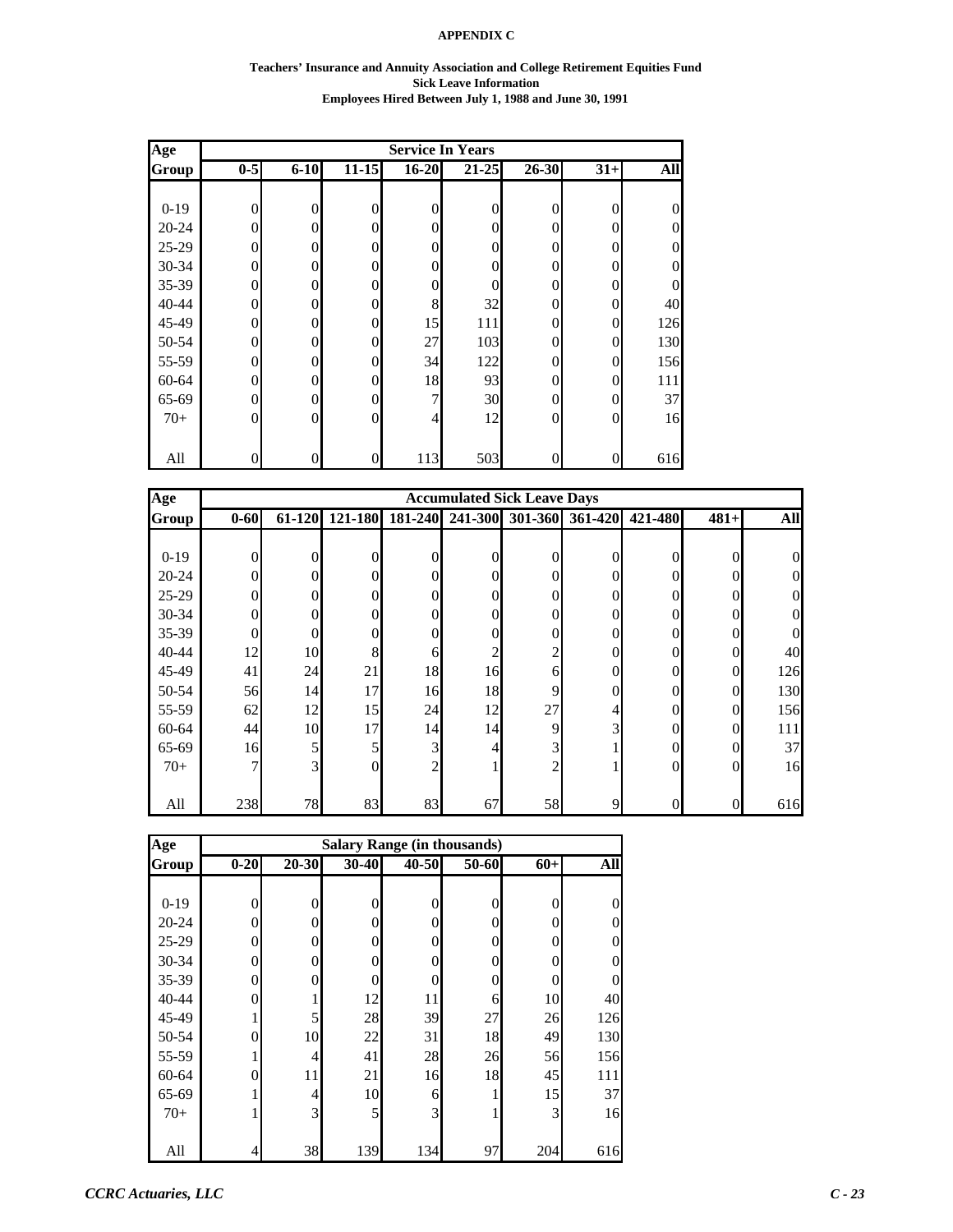#### **Teachers' Insurance and Annuity Association and College Retirement Equities Fund Sick Leave Information Employees Hired Between July 1, 1991 and June 30, 2001**

| Age       |                  |          |                |           | <b>Service In Years</b> |          |                |          |
|-----------|------------------|----------|----------------|-----------|-------------------------|----------|----------------|----------|
| Group     | $0 - 5$          | $6 - 10$ | $11 - 15$      | $16 - 20$ | $21 - 25$               | 26-30    | $31+$          | All      |
|           |                  |          |                |           |                         |          |                |          |
| $0-19$    | $\mathbf{0}$     | $\theta$ | $\overline{0}$ | 0         | $\overline{0}$          | $\theta$ | 0              | $\theta$ |
| $20 - 24$ | 0                | 0        | $\overline{0}$ | 0         | $\overline{0}$          | 0        | 0              | $\theta$ |
| 25-29     | $\Omega$         | $\Omega$ | $\Omega$       | 0         | $\overline{0}$          | $\theta$ | $\Omega$       | $\Omega$ |
| 30-34     | $\Omega$         | 5        | 26             | 0         | $\overline{0}$          | 0        | 0              | 31       |
| 35-39     | 0                | 24       | 126            | 38        | $\overline{0}$          | 0        | 0              | 188      |
| 40-44     | 0                | 30       | 201            | 134       | $\overline{0}$          | 0        | 0              | 365      |
| 45-49     | $\overline{0}$   | 28       | 182            | 196       | $\overline{0}$          | 0        | 0              | 406      |
| 50-54     | $\overline{0}$   | 29       | 207            | 203       | $\overline{0}$          | 0        | 0              | 439      |
| 55-59     | $\overline{0}$   | 21       | 211            | 215       | $\overline{0}$          | 0        | 0              | 447      |
| 60-64     | $\Omega$         | 14       | 137            | 167       | $\overline{0}$          | 0        | $\Omega$       | 318      |
| 65-69     | $\Omega$         | 4        | 49             | 48        | $\overline{0}$          | 0        | $\Omega$       | 101      |
| $70+$     | $\mathbf{0}$     | 3        | 15             | 10        | $\mathbf{0}$            | $\theta$ | $\overline{0}$ | 28       |
|           |                  |          |                |           |                         |          |                |          |
| All       | $\boldsymbol{0}$ | 158      | 1,154          | 1,011     | $\boldsymbol{0}$        | 0        | 0              | 2,323    |

| Age       |                |          |                |          | <b>Accumulated Sick Leave Days</b> |                |          |                  |                |            |
|-----------|----------------|----------|----------------|----------|------------------------------------|----------------|----------|------------------|----------------|------------|
| Group     | $0 - 60$       | 61-120   | 121-180        | 181-240  | 241-300                            | 301-360        | 361-420  | 421-480          | $481+$         | <b>All</b> |
|           |                |          |                |          |                                    |                |          |                  |                |            |
| $0-19$    | $\theta$       | $\theta$ | $\overline{0}$ | $\Omega$ | $\theta$                           | $\theta$       | $\theta$ | $\overline{0}$   | $\Omega$       | $\Omega$   |
| $20 - 24$ | $\overline{0}$ | $\Omega$ | $\overline{0}$ | 0        | $\Omega$                           | $\theta$       | $\Omega$ | $\overline{0}$   | 0              | 0          |
| $25-29$   | $\overline{0}$ | $\theta$ | $\overline{0}$ | 0        | $\theta$                           | $\overline{0}$ | $\theta$ | $\boldsymbol{0}$ | 0              | 0          |
| 30-34     | 16             | 9        | 6              | $\theta$ | 0                                  | $\overline{0}$ | $\Omega$ | $\boldsymbol{0}$ | $\Omega$       | 31         |
| 35-39     | 76             | 55       | 36             | 19       |                                    |                | $\theta$ | $\boldsymbol{0}$ | $\overline{0}$ | 188        |
| $40 - 44$ | 152            | 58       | 85             | 48       | 19                                 | 3              | $\theta$ | $\boldsymbol{0}$ | $\Omega$       | 365        |
| 45-49     | 202            | 72       | 59             | 45       | 21                                 | 7              | $\theta$ | $\overline{0}$   | $\Omega$       | 406        |
| 50-54     | 198            | 81       | 78             | 44       | 29                                 | 9              | $\Omega$ | $\overline{0}$   | $\Omega$       | 439        |
| 55-59     | 199            | 87       | 72             | 51       | 29                                 | 7              |          | $\overline{0}$   |                | 447        |
| 60-64     | 147            | 55       | 48             | 34       | 31                                 | $\overline{c}$ | 0        | $\boldsymbol{0}$ |                | 318        |
| 65-69     | 43             | 12       | 23             | 12       | 3                                  | 6              | $\theta$ |                  |                | 101        |
| $70+$     | 8              | 5        | 8              | 5        | 2                                  | $\overline{0}$ | $\Omega$ | $\overline{0}$   | $\Omega$       | 28         |
|           |                |          |                |          |                                    |                |          |                  |                |            |
| All       | 1,041          | 434      | 415            | 258      | 135                                | 35             |          |                  | 3              | 2,323      |

| Age       | <b>Salary Range (in thousands)</b> |           |          |       |          |                |          |  |  |  |  |
|-----------|------------------------------------|-----------|----------|-------|----------|----------------|----------|--|--|--|--|
| Group     | $0 - 20$                           | $20 - 30$ | 30-40    | 40-50 | 50-60    | $60+$          | All      |  |  |  |  |
|           |                                    |           |          |       |          |                |          |  |  |  |  |
| $0 - 19$  | 0                                  | 0         | 0        | 0     | $\theta$ | $\mathbf{0}$   | $\theta$ |  |  |  |  |
| $20 - 24$ | 0                                  | $\theta$  | 0        | 0     | 0        | $\overline{0}$ | 0        |  |  |  |  |
| $25 - 29$ | 0                                  | 0         | $\Omega$ | 0     | 0        | $\overline{0}$ | $\theta$ |  |  |  |  |
| 30-34     | 0                                  | 3         | 14       | 7     | 3        | 4              | 31       |  |  |  |  |
| 35-39     | 0                                  | 23        | 57       | 48    | 35       | 25             | 188      |  |  |  |  |
| 40-44     | 3                                  | 33        | 88       | 90    | 59       | 92             | 365      |  |  |  |  |
| 45-49     | $\boldsymbol{2}$                   | 51        | 94       | 71    | 61       | 127            | 406      |  |  |  |  |
| 50-54     | 7                                  | 50        | 103      | 71    | 63       | 145            | 439      |  |  |  |  |
| 55-59     | 4                                  | 76        | 96       | 67    | 70       | 134            | 447      |  |  |  |  |
| 60-64     | 4                                  | 55        | 82       | 40    | 33       | 104            | 318      |  |  |  |  |
| 65-69     |                                    | 21        | 20       | 14    | 14       | 31             | 101      |  |  |  |  |
| $70+$     |                                    | 9         | 2        | 3     | 1        | 12             | 28       |  |  |  |  |
|           |                                    |           |          |       |          |                |          |  |  |  |  |
| All       | 22                                 | 321       | 556      | 411   | 339      | 674            | 2,323    |  |  |  |  |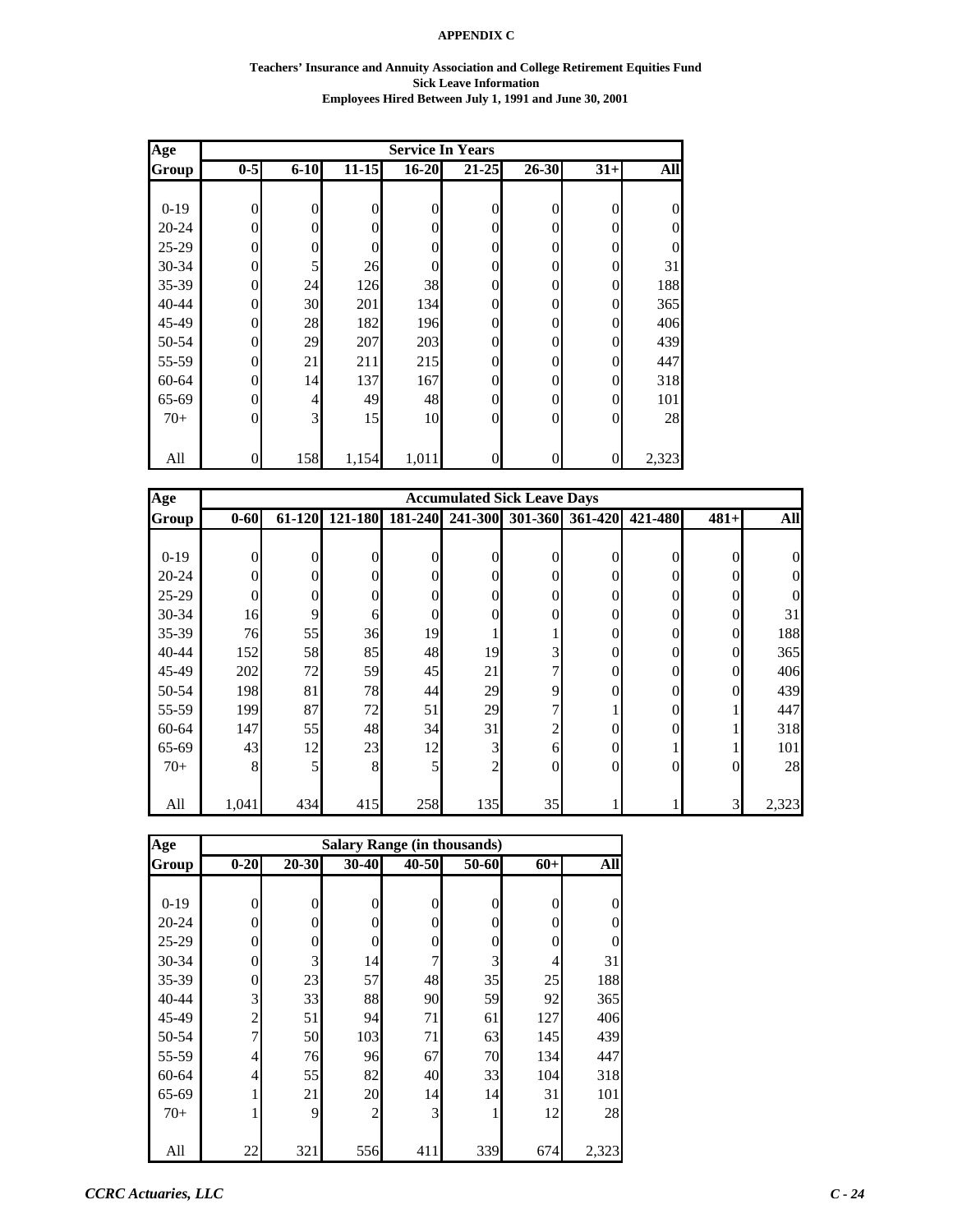#### **Great West Sick Leave Information All Employees**

| Age       |                |          |           |                | <b>Service In Years</b> |                |          |                |
|-----------|----------------|----------|-----------|----------------|-------------------------|----------------|----------|----------------|
| Group     | $0-5$          | $6 - 10$ | $11 - 15$ | $16 - 20$      | $21 - 25$               | $26 - 30$      | $31+$    | <b>All</b>     |
|           |                |          |           |                |                         |                |          |                |
| $0-19$    | $\mathbf{0}$   | $\theta$ | $\theta$  | 0              | $\theta$                | $\theta$       | $\theta$ | $\overline{0}$ |
| $20 - 24$ | $\Omega$       | $\Omega$ | 0         | 0              | $\theta$                | $\Omega$       | $\theta$ | $\overline{0}$ |
| 25-29     | $\Omega$       | $\Omega$ | 0         | 0              | $\theta$                | $\Omega$       | $\theta$ | $\overline{0}$ |
| 30-34     | $\overline{0}$ | 0        | 0         | 0              | $\theta$                | $\Omega$       | 0        | $\overline{0}$ |
| 35-39     | $\theta$       |          | 14        | 0              | $\theta$                | 0              | 0        | 15             |
| 40-44     | $\theta$       |          | 11        | 10             | 3                       | 0              | $\theta$ | 25             |
| 45-49     | $\overline{0}$ |          | 8         | 5              | 7                       | 3              | $\theta$ | 24             |
| 50-54     | $\theta$       |          | 5         | 3              | 4                       | 2              | $\theta$ | 15             |
| 55-59     | $\theta$       | $\Omega$ | 6         | $\overline{4}$ | 4                       | $\overline{2}$ | 4        | 20             |
| 60-64     | $\theta$       |          | 4         |                |                         | $\Omega$       | $\theta$ | 7              |
| 65-69     | $\theta$       | $\Omega$ | 0         | 0              | $\theta$                | 0              | $\theta$ | $\overline{0}$ |
| $70+$     | $\Omega$       | $\Omega$ | $\theta$  | $\overline{0}$ | $\mathbf{0}$            | $\Omega$       | $\Omega$ | $\overline{0}$ |
|           |                |          |           |                |                         |                |          |                |
| All       | $\overline{0}$ | 5        | 48        | 23             | 19                      |                | 4        | 106            |

| Age          |                |        |                  |          | <b>Accumulated Sick Leave Days</b> |              |                 |          |          |            |
|--------------|----------------|--------|------------------|----------|------------------------------------|--------------|-----------------|----------|----------|------------|
| <b>Group</b> | $0 - 60$       | 61-120 | 121-180          | 181-240  | 241-300                            |              | 301-360 361-420 | 421-480  | $481+$   | <b>All</b> |
|              |                |        |                  |          |                                    |              |                 |          |          |            |
| $0-19$       | 0              | 0      | $\Omega$         | 0        | 0                                  | $\theta$     | 0               | 0        | $\Omega$ |            |
| $20 - 24$    | 0              | 0      | $\mathbf{0}$     | 0        | 0                                  | $\theta$     | 0               | 0        |          |            |
| $25-29$      | $\theta$       | 0      | $\boldsymbol{0}$ | 0        | $\Omega$                           | $\theta$     | 0               | 0        |          |            |
| $30 - 34$    | $\Omega$       | 0      | $\theta$         |          | 0                                  | $\mathbf{0}$ | 0               | 0        |          |            |
| $35-39$      | 8              | 5      | $\overline{c}$   |          | 0                                  | $\Omega$     | 0               | 0        | $\Omega$ | 15         |
| 40-44        | 10             | 7      | 4                |          | $\overline{3}$                     | $\mathbf{0}$ | 0               | $\theta$ | $\Omega$ | 25         |
| 45-49        | 5              | 9      | 7                |          | 0                                  |              | 0               | 0        | $\Omega$ | 24         |
| 50-54        | 4              | 4      | 3                |          | 0                                  | $\Omega$     | 0               | 0        | 0        | 15         |
| 55-59        | 7              | 3      | 3 <sub>l</sub>   |          | $\overline{2}$                     |              |                 | 0        |          | 20         |
| $60 - 64$    | 5              |        | $\mathbf{0}$     | 0        | 0                                  | $\Omega$     |                 | 0        |          |            |
| 65-69        | $\overline{0}$ |        | $\boldsymbol{0}$ | 0        | 0                                  | $\mathbf{0}$ | 0               | $\theta$ |          |            |
| $70+$        | $\Omega$       | 0      | $\mathbf{0}$     | $\Omega$ | 0                                  | $\mathbf{0}$ | 0               | $\Omega$ | $\Omega$ | 0          |
|              |                |        |                  |          |                                    |              |                 |          |          |            |
| All          | 39             | 29     | 19               |          | 5                                  | 2            |                 | 0        |          | 106        |

| Age       | <b>Salary Range (in thousands)</b> |          |                |          |                |                |                |  |  |  |  |
|-----------|------------------------------------|----------|----------------|----------|----------------|----------------|----------------|--|--|--|--|
| Group     | $0 - 20$                           | 20-30    | 30-40          | 40-50    | 50-60          | $60+$          | All            |  |  |  |  |
|           |                                    |          |                |          |                |                |                |  |  |  |  |
| $0-19$    | 0                                  | $\theta$ | $\theta$       | 0        | 0              | 0              | 0              |  |  |  |  |
| $20 - 24$ | 0                                  | $\Omega$ | $\Omega$       | 0        | 0              | 0              | $\overline{0}$ |  |  |  |  |
| 25-29     | 0                                  | 0        | $\overline{0}$ | 0        | 0              | 0              | $\mathbf{0}$   |  |  |  |  |
| 30-34     | 0                                  | 0        | $\theta$       | $\Omega$ | 0              | 0              | $\theta$       |  |  |  |  |
| 35-39     | 0                                  | $\theta$ | 2              |          | $\overline{2}$ | 10             | 15             |  |  |  |  |
| 40-44     | 0                                  | $\theta$ | 4              | 3        | 4              | 14             | 25             |  |  |  |  |
| 45-49     | 0                                  | 0        | 3              | 3        | 4              | 14             | 24             |  |  |  |  |
| 50-54     | 0                                  | $\Omega$ | 6              |          | $\overline{2}$ | 6              | 15             |  |  |  |  |
| 55-59     | 0                                  | $\Omega$ | 3              | 4        | $\overline{c}$ | 11             | 20             |  |  |  |  |
| 60-64     | 0                                  | 0        | 5              | $\Omega$ | 0              | $\mathfrak{2}$ | 7              |  |  |  |  |
| 65-69     | 0                                  | $\theta$ | $\overline{0}$ | 0        | 0              | $\overline{0}$ | $\theta$       |  |  |  |  |
| $70+$     | 0                                  | $\theta$ | $\overline{0}$ | $\Omega$ | 0              | $\overline{0}$ | $\overline{0}$ |  |  |  |  |
|           |                                    |          |                |          |                |                |                |  |  |  |  |
| All       |                                    | $\theta$ | 23             | 12       | 14             | 57             | 106            |  |  |  |  |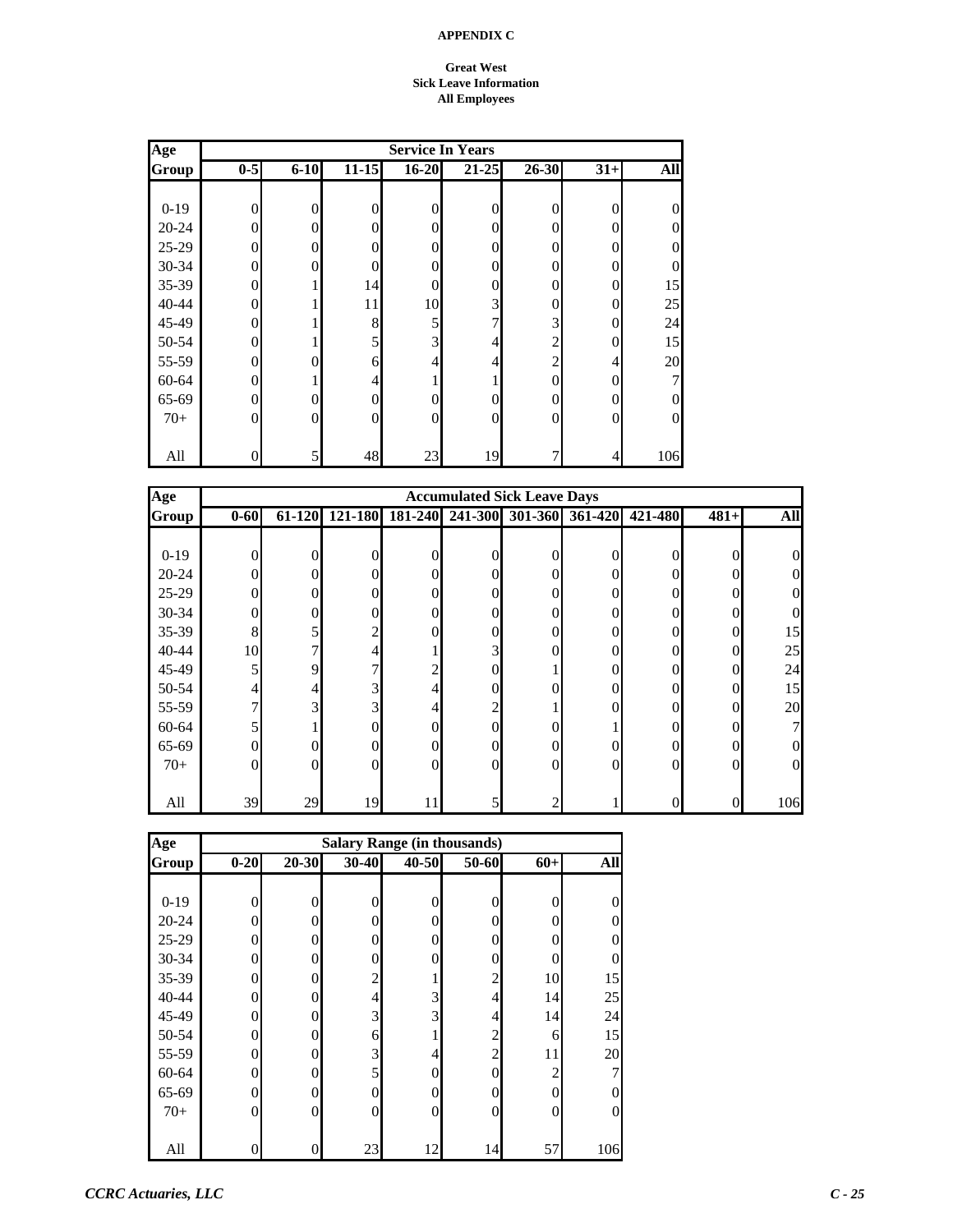#### **Great West Sick Leave Information Employees Hired Before July 1, 1988**

| Age          | <b>Service In Years</b> |          |                |                  |                |                |                |                |  |
|--------------|-------------------------|----------|----------------|------------------|----------------|----------------|----------------|----------------|--|
| <b>Group</b> | $0-5$                   | $6 - 10$ | $11 - 15$      | $16 - 20$        | $21 - 25$      | $26 - 30$      | $31+$          | All            |  |
|              |                         |          |                |                  |                |                |                |                |  |
| $0-19$       | $\overline{0}$          | $\theta$ | $\theta$       | $\boldsymbol{0}$ | $\theta$       | 0              | 0              | $\overline{0}$ |  |
| $20 - 24$    | $\Omega$                | 0        | $\Omega$       | 0                | $\Omega$       | 0              | $\Omega$       | $\theta$       |  |
| 25-29        | 0                       | $\theta$ | $\Omega$       | $\overline{0}$   | $\Omega$       |                | $\Omega$       | $\overline{0}$ |  |
| 30-34        | 0                       | $\theta$ | $\theta$       | $\overline{0}$   | $\theta$       | 0              | $\theta$       | $\overline{0}$ |  |
| 35-39        | 0                       | $\theta$ | $\theta$       | $\overline{0}$   | $\theta$       | 0              | $\theta$       | $\overline{0}$ |  |
| 40-44        | 0                       | $\theta$ | $\mathbf{0}$   | $\overline{0}$   |                | 0              | 0              |                |  |
| 45-49        | 0                       | $\theta$ | $\overline{0}$ | 0                | 3              | 3              | 0              | 6              |  |
| 50-54        | 0                       | $\theta$ | $\overline{0}$ | 0                | $\overline{c}$ | $\overline{c}$ | 0              | 4              |  |
| 55-59        | 0                       | $\theta$ | $\overline{0}$ | 0                | $\overline{c}$ | $\overline{c}$ | 4              | $8\,$          |  |
| 60-64        | 0                       | $\theta$ | $\theta$       | $\mathbf{0}$     | $\theta$       | 0              | $\Omega$       | $\overline{0}$ |  |
| 65-69        | 0                       | $\theta$ | $\theta$       | $\mathbf{0}$     | $\theta$       |                | $\Omega$       | $\overline{0}$ |  |
| $70+$        | 0                       | $\Omega$ | $\theta$       | $\boldsymbol{0}$ | $\mathbf{0}$   |                | $\overline{0}$ | $\overline{0}$ |  |
|              |                         |          |                |                  |                |                |                |                |  |
| All          | $\theta$                | $\theta$ | $\Omega$       | 0                | 8              |                | 4              | 19             |  |

| Age       |                |        |                |         | <b>Accumulated Sick Leave Days</b> |          |         |          |        |            |
|-----------|----------------|--------|----------------|---------|------------------------------------|----------|---------|----------|--------|------------|
| Group     | $0 - 60$       | 61-120 | 121-180        | 181-240 | 241-300                            | 301-360  | 361-420 | 421-480  | $481+$ | <b>All</b> |
|           |                |        |                |         |                                    |          |         |          |        |            |
| $0-19$    | $\Omega$       | 0      | 0              |         | $\Omega$                           |          |         | 0        |        |            |
| $20 - 24$ | $\theta$       | 0      | $\Omega$       |         | $\Omega$                           | $\Omega$ | 0       | 0        |        |            |
| $25-29$   | $\theta$       | 0      | $\Omega$       |         | $\Omega$                           | 0        |         | 0        |        |            |
| 30-34     | $\overline{0}$ | 0      | $\Omega$       |         | 0                                  | 0        |         | 0        |        |            |
| $35 - 39$ | $\mathbf{0}$   | 0      | $\overline{0}$ |         | $\Omega$                           | $\Omega$ |         | 0        |        |            |
| $40 - 44$ | $\mathbf{0}$   | 0      | $\overline{0}$ |         |                                    | 0        |         | 0        |        |            |
| 45-49     | $\Omega$       | 2      | 3              | 0       | 0                                  |          | 0       | 0        |        |            |
| 50-54     |                | 0      | $\Omega$       | 3       | 0                                  | $\Omega$ |         | 0        |        |            |
| 55-59     | $\overline{2}$ | 2      |                |         |                                    | 0        |         | 0        |        |            |
| 60-64     | $\mathbf{0}$   | 0      | $\Omega$       |         | 0                                  | $\Omega$ |         | 0        |        |            |
| 65-69     | $\mathbf{0}$   | 0      | $\theta$       |         | $\Omega$                           | $\Omega$ |         | 0        |        |            |
| $70+$     | $\Omega$       | 0      | $\Omega$       | 0       | $\Omega$                           | $\Omega$ | 0       | $\theta$ | 0      |            |
|           |                |        |                |         |                                    |          |         |          |        |            |
| All       | 3              |        |                |         | 3                                  |          |         | 0        |        | 19         |

| Age       |          |                |       | <b>Salary Range (in thousands)</b> |          |                |     |
|-----------|----------|----------------|-------|------------------------------------|----------|----------------|-----|
| Group     | $0 - 20$ | $20 - 30$      | 30-40 | 40-50                              | 50-60    | $60+$          | All |
|           |          |                |       |                                    |          |                |     |
| $0-19$    | $\theta$ | $\Omega$       | 0     | 0                                  | 0        | $\mathbf{0}$   |     |
| $20 - 24$ | 0        | $\Omega$       | 0     | 0                                  | 0        | $\overline{0}$ |     |
| 25-29     | 0        | $\theta$       | 0     |                                    | 0        | $\overline{0}$ |     |
| $30 - 34$ | 0        | $\Omega$       | 0     |                                    | $\Omega$ | $\overline{0}$ |     |
| 35-39     | 0        | $\overline{0}$ | 0     |                                    | $\theta$ | $\overline{0}$ |     |
| 40-44     | 0        | $\theta$       | 0     |                                    | 0        | $\overline{0}$ |     |
| 45-49     | 0        | $\Omega$       | 0     | 2                                  |          | 3              | 6   |
| 50-54     | 0        | $\Omega$       | 0     |                                    | 0        | 3              |     |
| 55-59     | 0        | $\Omega$       | 0     | 2                                  | 0        | 6              | 8   |
| 60-64     | 0        | $\theta$       | 0     | 0                                  | $\theta$ | $\Omega$       |     |
| 65-69     | 0        | $\overline{0}$ | 0     | 0                                  | $\theta$ | $\overline{0}$ |     |
| $70+$     | 0        | $\theta$       | 0     | 0                                  | $\Omega$ | $\overline{0}$ | 0   |
|           |          |                |       |                                    |          |                |     |
| All       |          | 0              |       | 6                                  |          | 12             | 19  |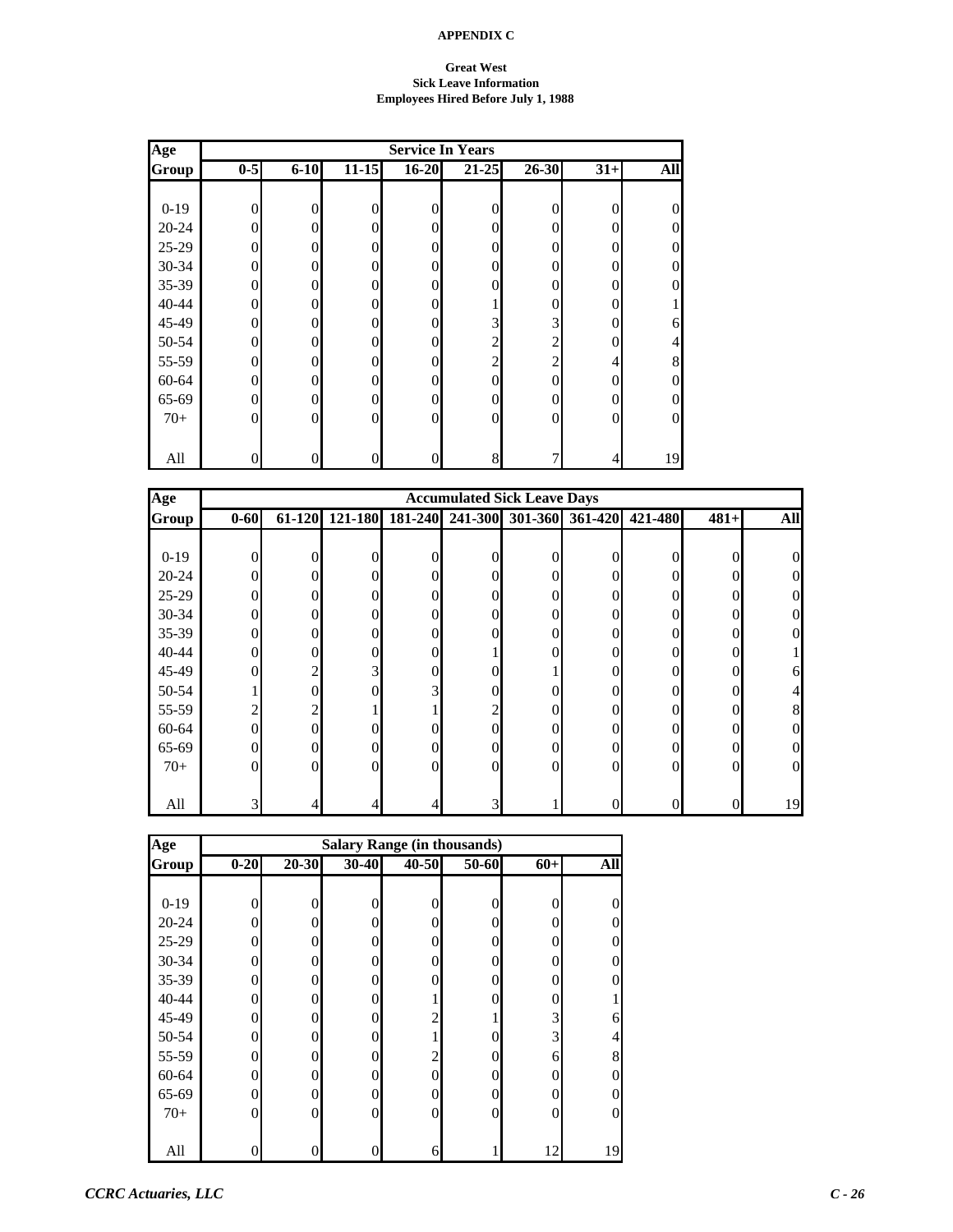#### **Great West Sick Leave Information Employees Hired Between July 1, 1988 and June 30, 1991**

| Age       | <b>Service In Years</b> |          |                |                |                |          |                |                |  |
|-----------|-------------------------|----------|----------------|----------------|----------------|----------|----------------|----------------|--|
| Group     | $0-5$                   | $6 - 10$ | $11 - 15$      | $16 - 20$      | $21 - 25$      | 26-30    | $31+$          | All            |  |
|           |                         |          |                |                |                |          |                |                |  |
| $0 - 19$  | $\mathbf{0}$            | 0        | $\overline{0}$ | 0              | $\overline{0}$ | 0        | $\mathbf{0}$   | $\overline{0}$ |  |
| $20 - 24$ | $\Omega$                | 0        | $\Omega$       | 0              | $\theta$       | 0        | $\overline{0}$ | $\overline{0}$ |  |
| 25-29     | 0                       |          | $\Omega$       | 0              | $\overline{0}$ | 0        | $\overline{0}$ | $\overline{0}$ |  |
| 30-34     | $\Omega$                | 0        | $\theta$       | 0              | $\overline{0}$ | 0        | $\overline{0}$ | $\overline{0}$ |  |
| 35-39     | 0                       | 0        | $\overline{0}$ | 0              | $\overline{0}$ | 0        | $\overline{0}$ | $\overline{0}$ |  |
| 40-44     | $\Omega$                |          | $\overline{0}$ |                | $\overline{c}$ | 0        | $\overline{0}$ | 3              |  |
| 45-49     | $\Omega$                | 0        | $\Omega$       |                | $\overline{4}$ | 0        | $\overline{0}$ | 5              |  |
| 50-54     | 0                       | 0        | $\overline{0}$ | 0              | $\overline{c}$ | 0        | $\overline{0}$ | $\overline{c}$ |  |
| 55-59     | $\Omega$                | 0        | $\Omega$       | 0              | $\overline{c}$ | 0        | $\overline{0}$ | $\overline{2}$ |  |
| 60-64     | 0                       | 0        | $\Omega$       | 1              | 1              | 0        | $\Omega$       | $\overline{2}$ |  |
| 65-69     | $\Omega$                | $\Omega$ | $\Omega$       | $\overline{0}$ | $\overline{0}$ | 0        | $\Omega$       | $\overline{0}$ |  |
| $70+$     | $\Omega$                |          | $\overline{0}$ | 0              | $\mathbf{0}$   | $\Omega$ | $\overline{0}$ | $\overline{0}$ |  |
|           |                         |          |                |                |                |          |                |                |  |
| All       | 0                       |          | $\Omega$       | 3              | 11             |          | $\overline{0}$ | 14             |  |

| Age       |          |                |          |   | <b>Accumulated Sick Leave Days</b> |          |                 |          |          |            |
|-----------|----------|----------------|----------|---|------------------------------------|----------|-----------------|----------|----------|------------|
| Group     | $0 - 60$ | 61-120         | 121-180  |   | 181-240 241-300                    |          | 301-360 361-420 | 421-480  | $481+$   | <b>All</b> |
|           |          |                |          |   |                                    |          |                 |          |          |            |
| $0-19$    | $\theta$ | 0              | 0        |   | 0                                  | 0        | 0               |          |          |            |
| $20 - 24$ | $\Omega$ | 0              | 0        |   | 0                                  | $\theta$ |                 | 0        |          |            |
| $25-29$   | $\theta$ | 0              | 0        |   | 0                                  | $\theta$ |                 | 0        |          |            |
| $30 - 34$ | $\theta$ |                | 0        |   | 0                                  | $\theta$ |                 | 0        |          |            |
| 35-39     | $\Omega$ |                | 0        |   | 0                                  | $\Omega$ |                 | 0        |          |            |
| $40 - 44$ |          |                | 0        |   | 0                                  | $\Omega$ | 0               | 0        |          |            |
| 45-49     | 3        | $\overline{c}$ | 0        |   | $\Omega$                           | $\Omega$ | 0               | 0        |          |            |
| 50-54     |          | 0              |          |   | 0                                  | $\Omega$ |                 | 0        |          |            |
| 55-59     |          |                |          |   | 0                                  | $\theta$ |                 | 0        |          |            |
| 60-64     |          |                | 0        |   | 0                                  | $\theta$ |                 | 0        |          |            |
| 65-69     | $\theta$ |                | 0        |   | $\theta$                           | $\theta$ |                 | 0        |          |            |
| $70+$     | $\Omega$ | $\Omega$       | $\Omega$ | 0 | $\Omega$                           | $\Omega$ | 0               | $\Omega$ | $\Omega$ | $\Omega$   |
|           |          |                |          |   |                                    |          |                 |          |          |            |
| All       |          | $\overline{3}$ |          |   | 0                                  | 0        |                 |          |          | 14         |

| Age       |          |                | <b>Salary Range (in thousands)</b> |       |          |                |                |
|-----------|----------|----------------|------------------------------------|-------|----------|----------------|----------------|
| Group     | $0 - 20$ | $20 - 30$      | 30-40                              | 40-50 | 50-60    | $60+$          | All            |
|           |          |                |                                    |       |          |                |                |
| $0-19$    | 0        | $\Omega$       | 0                                  |       | $\Omega$ | $\overline{0}$ |                |
| $20 - 24$ | 0        | $\Omega$       | 0                                  | 0     | $\Omega$ | $\Omega$       |                |
| 25-29     | 0        | $\theta$       | 0                                  | 0     | $\Omega$ | $\overline{0}$ |                |
| 30-34     | 0        | $\theta$       | 0                                  |       | 0        | $\overline{0}$ |                |
| 35-39     | 0        | $\theta$       | 0                                  | 0     | $\theta$ | $\overline{0}$ |                |
| 40-44     | 0        | $\overline{0}$ | 0                                  | 0     | $\theta$ | 3              | 3              |
| 45-49     | 0        | $\Omega$       | $\overline{2}$                     | 0     |          | $\overline{c}$ | 5              |
| 50-54     | 0        | $\Omega$       |                                    | 0     | 0        |                | 2              |
| 55-59     | 0        | $\Omega$       |                                    |       | 0        |                | $\overline{c}$ |
| 60-64     | 0        | $\theta$       |                                    | 0     | $\theta$ | 1              | $\overline{c}$ |
| 65-69     | 0        | $\overline{0}$ | $\theta$                           | 0     | $\theta$ | 0              | 0              |
| $70+$     | 0        | $\theta$       | $\Omega$                           | 0     | $\theta$ | $\overline{0}$ | 0              |
|           |          |                |                                    |       |          |                |                |
| All       |          | 0              | 5                                  |       |          | 8              | 14             |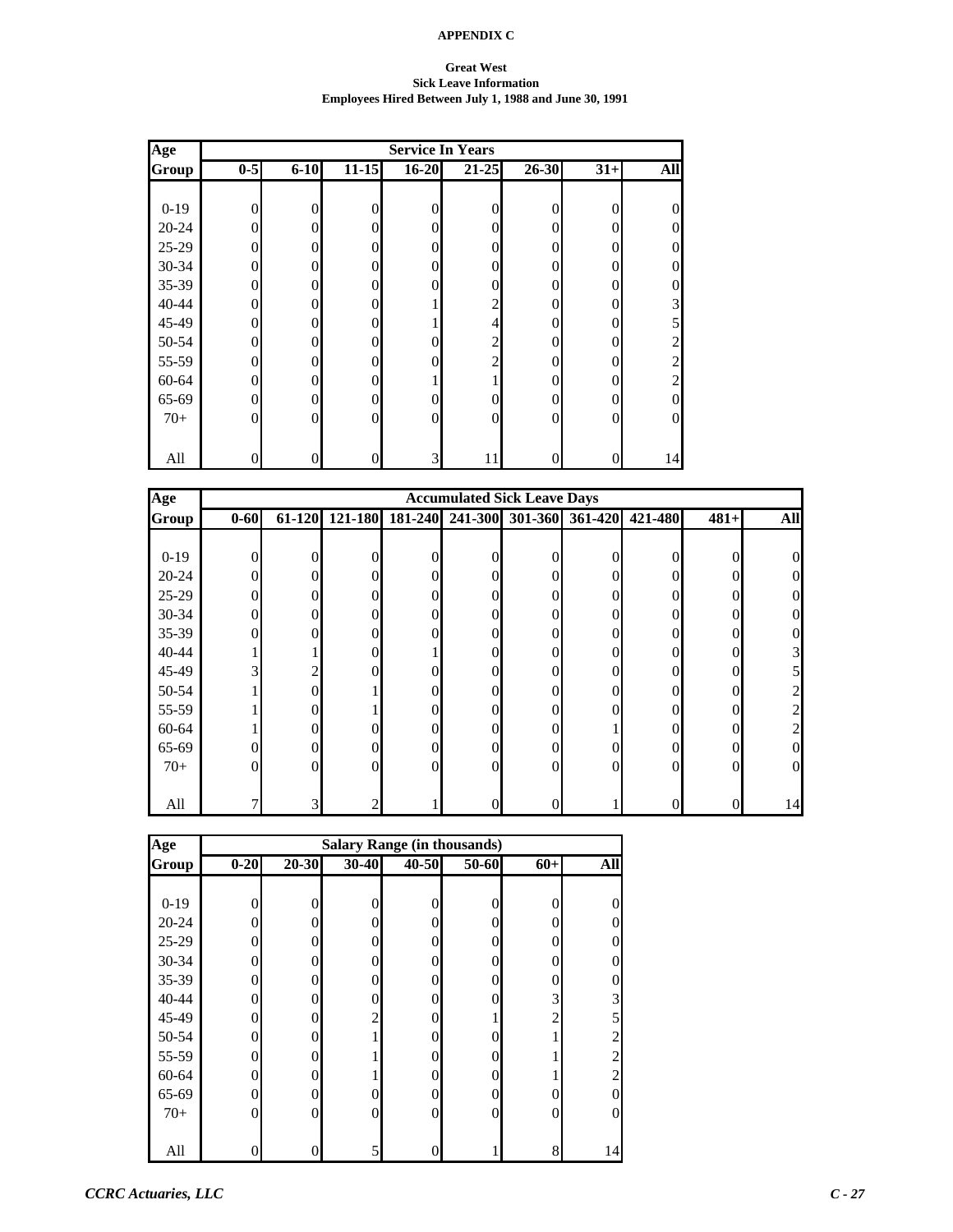#### **Great West Sick Leave Information Employees Hired Between July 1, 1991 and June 30, 2001**

| Age       |                |          |                |                | <b>Service In Years</b> |          |                |                  |
|-----------|----------------|----------|----------------|----------------|-------------------------|----------|----------------|------------------|
| Group     | $0-5$          | $6 - 10$ | $11 - 15$      | $16 - 20$      | $21 - 25$               | 26-30    | $31+$          | All              |
|           |                |          |                |                |                         |          |                |                  |
| $0-19$    | $\overline{0}$ | 0        | $\overline{0}$ | $\overline{0}$ | $\overline{0}$          | 0        | $\overline{0}$ | $\overline{0}$   |
| $20 - 24$ | 0              | 0        | $\theta$       | 0              | $\theta$                | 0        | $\Omega$       | $\theta$         |
| 25-29     | $\Omega$       | 0        | $\theta$       | 0              | $\overline{0}$          | 0        | $\overline{0}$ | $\overline{0}$   |
| 30-34     | 0              |          | $\Omega$       | 0              | $\overline{0}$          | 0        | $\Omega$       | $\overline{0}$   |
| 35-39     | 0              |          | 14             | 0              | $\overline{0}$          | 0        | $\Omega$       | 15               |
| 40-44     | $\Omega$       |          | 11             | 9              | $\overline{0}$          | 0        | $\overline{0}$ | 21               |
| 45-49     | $\Omega$       |          | 8              | 4              | $\overline{0}$          | 0        | $\overline{0}$ | 13               |
| 50-54     | 0              |          | 5              | 3              | $\overline{0}$          | 0        | $\overline{0}$ | 9                |
| 55-59     | $\Omega$       | 0        | 6              | 4              | $\overline{0}$          | $\Omega$ | $\overline{0}$ | 10               |
| 60-64     | $\Omega$       |          | 4              | 0              | $\overline{0}$          | 0        | $\overline{0}$ | 5                |
| 65-69     | $\Omega$       | $\Omega$ | $\Omega$       | $\overline{0}$ | $\mathbf{0}$            | $\Omega$ | $\overline{0}$ | $\overline{0}$   |
| $70+$     | $\Omega$       |          | $\overline{0}$ | 0              | $\mathbf{0}$            | $\Omega$ | $\overline{0}$ | $\boldsymbol{0}$ |
|           |                |          |                |                |                         |          |                |                  |
| All       | 0              | 5        | 48             | 20             | $\overline{0}$          |          | $\overline{0}$ | 73               |

| Age          | <b>Accumulated Sick Leave Days</b> |          |                |          |   |          |                                 |                  |          |            |
|--------------|------------------------------------|----------|----------------|----------|---|----------|---------------------------------|------------------|----------|------------|
| <b>Group</b> | $0 - 60$                           | 61-120   | 121-180        |          |   |          | 181-240 241-300 301-360 361-420 | 421-480          | $481+$   | <b>All</b> |
|              |                                    |          |                |          |   |          |                                 |                  |          |            |
| $0-19$       | $\theta$                           | $\theta$ | $\Omega$       | 0        | 0 | $\theta$ | $\theta$                        | 0                | 0        |            |
| $20 - 24$    | $\theta$                           | $\Omega$ | $\overline{0}$ |          | 0 | $\theta$ | $\Omega$                        | 0                |          |            |
| $25-29$      | $\overline{0}$                     | 0        | $\overline{0}$ | 0        | 0 | $\theta$ | 0                               | 0                |          |            |
| $30 - 34$    | $\overline{0}$                     | 0        | $\Omega$       |          | 0 | $\theta$ | 0                               | $\theta$         |          |            |
| $35 - 39$    | 8                                  | 5        | $\overline{c}$ |          | 0 | $\theta$ | 0                               | $\overline{0}$   | 0        | 15         |
| $40 - 44$    | 9                                  | 6        | $\overline{4}$ | 0        | 2 | $\theta$ | 0                               | $\boldsymbol{0}$ | $\Omega$ | 21         |
| 45-49        | $\overline{c}$                     | 5        | $\overline{4}$ |          | 0 | $\theta$ | 0                               | $\Omega$         | $\Omega$ | 13         |
| 50-54        | $\overline{2}$                     | 4        | 2              |          | 0 | $\Omega$ | 0                               | 0                |          | 9          |
| 55-59        | $\overline{4}$                     |          |                |          | 0 |          | 0                               | $\overline{0}$   | 0        | 10         |
| $60 - 64$    | 4                                  |          | $\Omega$       |          | 0 | $\theta$ | 0                               | $\overline{0}$   |          |            |
| 65-69        | $\overline{0}$                     | 0        | $\overline{0}$ | 0        | 0 | $\theta$ | 0                               | $\boldsymbol{0}$ |          |            |
| $70+$        | $\boldsymbol{0}$                   | $\Omega$ | $\overline{0}$ | $\Omega$ | 0 | $\theta$ | $\theta$                        | $\overline{0}$   | $\Omega$ | 0          |
|              |                                    |          |                |          |   |          |                                 |                  |          |            |
| All          | 29                                 | 22       | 13             | 6        |   |          | 0                               | $\boldsymbol{0}$ |          | 73         |

| Age       | <b>Salary Range (in thousands)</b> |                  |                |                |                |                |     |  |  |  |
|-----------|------------------------------------|------------------|----------------|----------------|----------------|----------------|-----|--|--|--|
| Group     | $0 - 20$                           | $20 - 30$        | $30 - 40$      | 40-50          | 50-60          | $60+$          | All |  |  |  |
|           |                                    |                  |                |                |                |                |     |  |  |  |
| $0-19$    | $\theta$                           | $\theta$         | 0              | O              | 0              | $\theta$       |     |  |  |  |
| $20 - 24$ | $\Omega$                           | $\theta$         | $\theta$       | 0              | 0              | 0              |     |  |  |  |
| 25-29     | 0                                  | $\theta$         | $\theta$       | 0              | 0              | 0              |     |  |  |  |
| 30-34     | 0                                  | $\theta$         | 0              |                | 0              | 0              |     |  |  |  |
| 35-39     | 0                                  | $\theta$         | $\overline{c}$ |                | $\overline{c}$ | 10             | 15  |  |  |  |
| 40-44     | 0                                  | $\overline{0}$   | 4              | $\overline{c}$ | 4              | 11             | 21  |  |  |  |
| 45-49     | 0                                  | $\overline{0}$   |                |                | $\sqrt{2}$     | 9              | 13  |  |  |  |
| 50-54     | 0                                  | $\Omega$         | 5              | 0              | $\overline{c}$ | 2              | 9   |  |  |  |
| 55-59     | 0                                  | $\theta$         | 2              | $\overline{c}$ | $\overline{2}$ | $\overline{4}$ | 10  |  |  |  |
| 60-64     | 0                                  | $\theta$         | $\overline{4}$ | 0              | 0              |                | 5   |  |  |  |
| 65-69     | 0                                  | $\overline{0}$   | $\Omega$       | 0              | 0              | $\theta$       | 0   |  |  |  |
| $70+$     | $\theta$                           | $\overline{0}$   | $\overline{0}$ | 0              | $\theta$       | $\theta$       | 0   |  |  |  |
|           |                                    |                  |                |                |                |                |     |  |  |  |
| All       | 0                                  | $\boldsymbol{0}$ | 18             | 6              | 12             | 37             | 73  |  |  |  |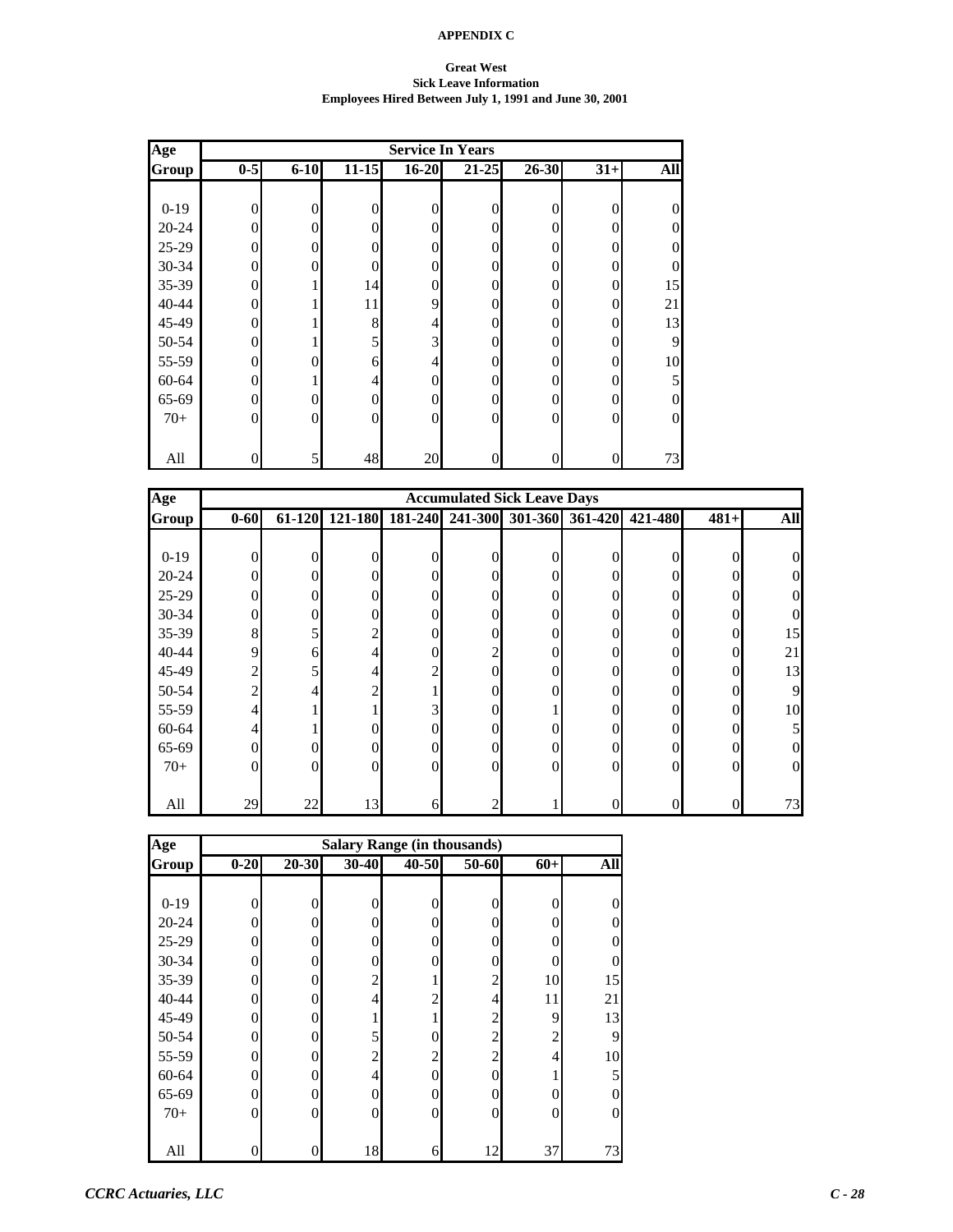#### **Public Safety Retirement Systems Sick Leave Information All Employees**

| Age       |                |          |                |              | <b>Service In Years</b> |          |          |                |
|-----------|----------------|----------|----------------|--------------|-------------------------|----------|----------|----------------|
| Group     | $0-5$          | $6 - 10$ | $11 - 15$      | $16 - 20$    | $21 - 25$               | 26-30    | $31+$    | <b>All</b>     |
|           |                |          |                |              |                         |          |          |                |
| $0 - 19$  | $\mathbf{0}$   | 0        | 0              | 0            | $\overline{0}$          | $\theta$ | $\theta$ | $\overline{0}$ |
| $20 - 24$ | $\theta$       | $\Omega$ | 0              | 0            | $\theta$                | $\Omega$ | $\theta$ | $\overline{0}$ |
| 25-29     | $\theta$       | $\Omega$ | $\Omega$       | $\theta$     | $\theta$                | $\Omega$ | $\theta$ | $\overline{0}$ |
| 30-34     | $\overline{0}$ | $\Omega$ | 16             | 0            | $\theta$                | 0        | $\theta$ | 16             |
| 35-39     | $\overline{0}$ | $\Omega$ | 75             | 18           | $\theta$                | 0        | $\theta$ | 93             |
| 40-44     | $\Omega$       | $\Omega$ | 37             | 109          | 14                      | 0        | $\Omega$ | 160            |
| 45-49     | $\overline{0}$ | $\Omega$ | 9              | 32           | 44                      | 4        | 0        | 89             |
| 50-54     | $\overline{0}$ | $\Omega$ | $\overline{c}$ | 3            | 5                       |          | $\theta$ | 11             |
| 55-59     | $\Omega$       | 0        | 0              |              | $\Omega$                | 0        |          | 2              |
| 60-64     | $\Omega$       | $\Omega$ | $\Omega$       |              | $\theta$                | 0        | 0        |                |
| 65-69     | $\mathbf{0}$   | $\Omega$ | 0              | 0            | $\theta$                | 0        | $\theta$ | $\overline{0}$ |
| $70+$     | $\Omega$       | $\Omega$ | $\theta$       | $\mathbf{0}$ | $\mathbf{0}$            | $\Omega$ | $\Omega$ | $\overline{0}$ |
|           |                |          |                |              |                         |          |          |                |
| All       | $\theta$       | $\Omega$ | 139            | 164          | 63                      | 5        |          | 372            |

| Age       |                  |        |         |          | <b>Accumulated Sick Leave Days</b> |                |                |                |          |            |
|-----------|------------------|--------|---------|----------|------------------------------------|----------------|----------------|----------------|----------|------------|
| Group     | $0 - 60$         | 61-120 | 121-180 | 181-240  | 241-300                            | 301-360        | 361-420        | 421-480        | $481+$   | <b>All</b> |
|           |                  |        |         |          |                                    |                |                |                |          |            |
| $0-19$    | $\overline{0}$   | 0      | 0       | $\Omega$ | 0                                  | 0              | 0              | $\theta$       | 0        |            |
| $20 - 24$ | $\overline{0}$   | 0      | 0       | $\Omega$ | 0                                  | $\Omega$       | 0              | 0              |          |            |
| $25-29$   | $\overline{0}$   | 0      | 0       | 0        | 0                                  | 0              | 0              | $\theta$       |          |            |
| $30 - 34$ | $\mathbf{0}$     | 2      | 6       | 8        |                                    | $\theta$       |                | $\theta$       | 0        | 16         |
| $35 - 39$ | $\overline{2}$   | 3      | 18      | 53       | 15                                 | $\overline{c}$ |                | $\theta$       | $\Omega$ | 93         |
| $40 - 44$ | $\overline{0}$   | 5      | 17      | 39       | 61                                 | 34             | 4              | $\overline{0}$ | $\Omega$ | 160        |
| 45-49     | $\overline{3}$   | 2      | 4.      | 8        | 19                                 | 20             | 28             | 5              | 0        | 89         |
| 50-54     | 1                |        | 0       | 4        | O                                  | $\overline{c}$ | $\overline{3}$ | $\theta$       | $\Omega$ | 11         |
| 55-59     | $\theta$         | 0      | 0       | 0        |                                    | $\Omega$       | 0              | $\theta$       |          |            |
| 60-64     | $\boldsymbol{0}$ |        | 0       |          |                                    | $\theta$       | 0              | $\theta$       |          |            |
| 65-69     | $\mathbf{0}$     | 0      | 0       | 0        |                                    | $\Omega$       | 0              | $\theta$       |          |            |
| $70+$     | $\boldsymbol{0}$ | 0      | 0       | $\Omega$ | 0                                  | $\theta$       | $\theta$       | $\theta$       | 0        | 0          |
|           |                  |        |         |          |                                    |                |                |                |          |            |
| All       | 6                | 13     | 45      | 113      | 96                                 | 58             | 35             | 5              |          | 372        |

| Age       | <b>Salary Range (in thousands)</b> |          |                |                |       |                |                |  |  |  |  |  |
|-----------|------------------------------------|----------|----------------|----------------|-------|----------------|----------------|--|--|--|--|--|
| Group     | $0 - 20$                           | 20-30    | 30-40          | $40 - 50$      | 50-60 | $60+$          | All            |  |  |  |  |  |
|           |                                    |          |                |                |       |                |                |  |  |  |  |  |
| $0-19$    | 0                                  | $\theta$ | $\overline{0}$ | $\theta$       | 0     | 0              | 0              |  |  |  |  |  |
| $20 - 24$ | 0                                  | $\theta$ | $\overline{0}$ | 0              | 0     | 0              | $\overline{0}$ |  |  |  |  |  |
| 25-29     | 0                                  | 0        | $\overline{0}$ | $\Omega$       |       | 0              | $\overline{0}$ |  |  |  |  |  |
| 30-34     | 0                                  | 0        | $\theta$       | 13             | 3     | 0              | 16             |  |  |  |  |  |
| 35-39     | 0                                  | 0        | $\overline{0}$ | 41             | 50    | 2              | 93             |  |  |  |  |  |
| 40-44     | 0                                  | $\theta$ | $\theta$       | 29             | 108   | 23             | 160            |  |  |  |  |  |
| 45-49     | 0                                  | 0        | 1              | 8              | 52    | 28             | 89             |  |  |  |  |  |
| 50-54     | 0                                  |          |                | $\overline{2}$ | 5     | $\overline{c}$ | 11             |  |  |  |  |  |
| 55-59     | 0                                  | 0        | $\theta$       | $\Omega$       | 0     | $\overline{c}$ | $\overline{2}$ |  |  |  |  |  |
| 60-64     | 0                                  | 0        | $\theta$       | $\Omega$       |       | 0              |                |  |  |  |  |  |
| 65-69     | 0                                  | $\Omega$ | $\overline{0}$ | 0              |       | 0              | $\theta$       |  |  |  |  |  |
| $70+$     | 0                                  | $\theta$ | $\overline{0}$ | 0              |       | $\overline{0}$ | $\overline{0}$ |  |  |  |  |  |
|           |                                    |          |                |                |       |                |                |  |  |  |  |  |
| All       |                                    |          | 2              | 93             | 219   | 57             | 372            |  |  |  |  |  |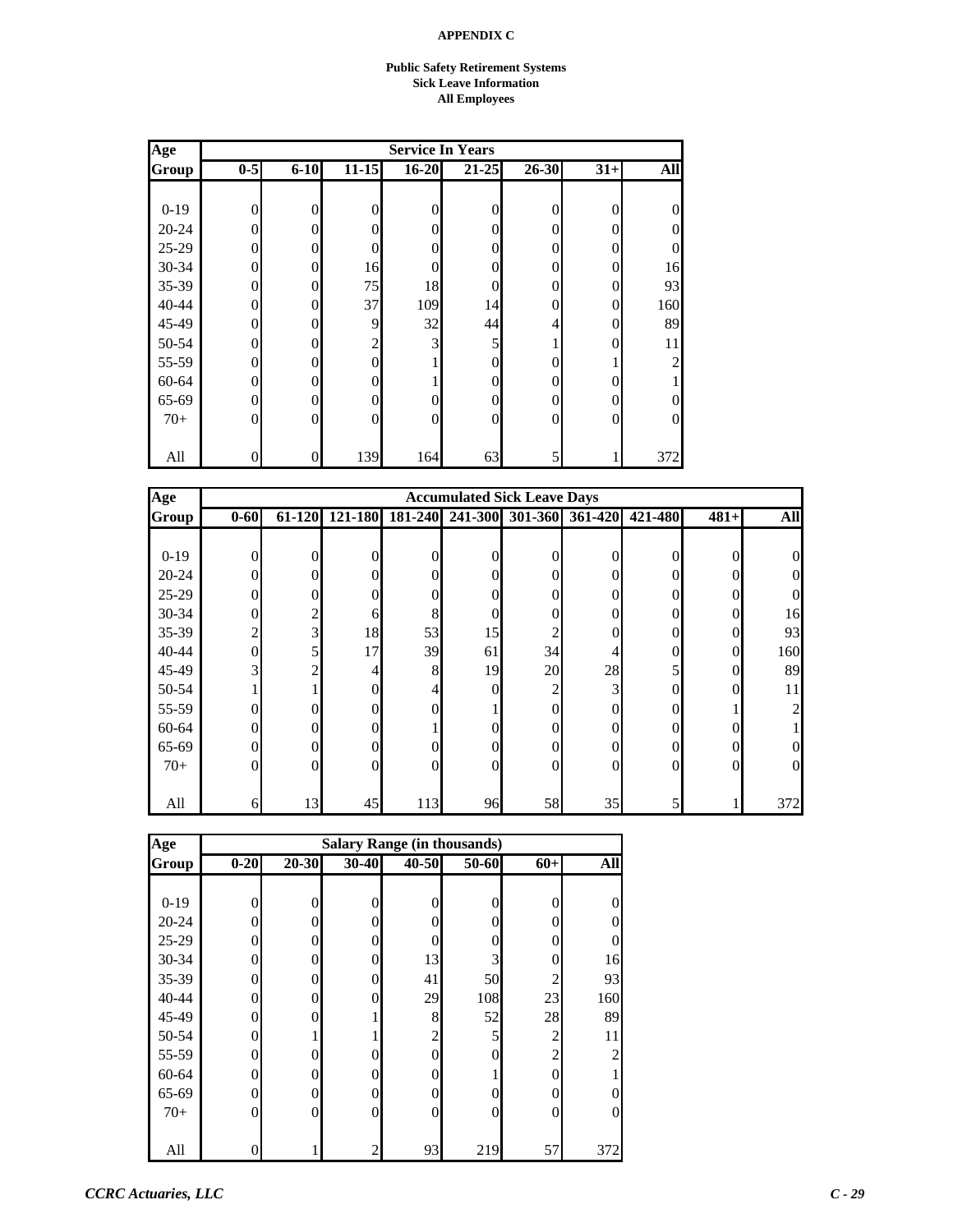#### **Public Safety "A" Retirement System Sick Leave Information All Employees**

| Age       |          |          |                |                | <b>Service In Years</b> |           |                |                |
|-----------|----------|----------|----------------|----------------|-------------------------|-----------|----------------|----------------|
| Group     | $0-5$    | $6 - 10$ | $11 - 15$      | $16 - 20$      | $21 - 25$               | $26 - 30$ | $31+$          | All            |
|           |          |          |                |                |                         |           |                |                |
| $0-19$    | $\theta$ | 0        | $\theta$       | $\overline{0}$ | $\overline{0}$          | $\theta$  | $\overline{0}$ | $\theta$       |
| $20 - 24$ | $\theta$ | 0        | $\theta$       | 0              | $\theta$                | 0         | $\overline{0}$ | $\theta$       |
| $25-29$   | $\Omega$ | 0        | $\Omega$       | 0              | $\theta$                | 0         | $\overline{0}$ | $\overline{0}$ |
| 30-34     | $\Omega$ | 0        | $\Omega$       | 0              | $\overline{0}$          | 0         | $\overline{0}$ | $\overline{0}$ |
| 35-39     | 0        |          | $\Omega$       | 0              | $\theta$                | 0         | $\overline{0}$ | $\overline{0}$ |
| 40-44     | $\Omega$ | 0        | $\overline{0}$ | 48             | 14                      | 0         | $\overline{0}$ | 62             |
| 45-49     | 0        |          | $\overline{0}$ | 21             | 43                      | 4         | $\overline{0}$ | 68             |
| 50-54     | $\Omega$ | 0        | $\overline{0}$ | 0              | 4                       |           | $\overline{0}$ | 5              |
| 55-59     | 0        | 0        | $\overline{0}$ | 0              | $\mathbf{0}$            | 0         |                |                |
| 60-64     | $\Omega$ | 0        | $\Omega$       | 0              | $\theta$                | 0         | $\Omega$       | $\overline{0}$ |
| 65-69     | 0        | 0        | $\Omega$       | 0              | $\mathbf{0}$            | 0         | $\overline{0}$ | $\overline{0}$ |
| $70+$     | $\Omega$ | $\Omega$ | $\overline{0}$ | 0              | $\mathbf{0}$            | 0         | $\overline{0}$ | $\overline{0}$ |
|           |          |          |                |                |                         |           |                |                |
| All       | 0        |          | $\overline{0}$ | 69             | 61                      |           |                | 136            |

| Age       |                |        |                  |          | <b>Accumulated Sick Leave Days</b> |                |         |          |          |            |
|-----------|----------------|--------|------------------|----------|------------------------------------|----------------|---------|----------|----------|------------|
| Group     | $0 - 60$       | 61-120 | 121-180          | 181-240  | 241-300                            | 301-360        | 361-420 | 421-480  | $481+$   | <b>All</b> |
|           |                |        |                  |          |                                    |                |         |          |          |            |
| $0-19$    | 0              | 0      | $\overline{0}$   | 0        | 0                                  | $\Omega$       | 0       | 0        | $\Omega$ | 0          |
| $20 - 24$ | $\Omega$       | 0      | $\theta$         | 0        | $\Omega$                           | $\theta$       | 0       | 0        |          |            |
| $25-29$   | $\Omega$       | 0      | $\mathbf{0}$     | 0        | 0                                  | $\theta$       | 0       | 0        |          |            |
| $30 - 34$ | $\Omega$       | 0      | $\mathbf{0}$     | 0        | 0                                  | $\mathbf{0}$   | 0       | 0        |          |            |
| 35-39     | $\theta$       | 0      | $\boldsymbol{0}$ | 0        | 0                                  | $\mathbf{0}$   |         | 0        | 0        |            |
| 40-44     | $\Omega$       | 3      | $\mathbf{0}$     | 3        | 20                                 | 32             | 4       | 0        | $\Omega$ | 62         |
| 45-49     | $\overline{c}$ |        | $\mathbf{0}$     |          | 11                                 | 20             | 28      | 5        | $\Omega$ | 68         |
| 50-54     |                | 0      | $\mathbf{0}$     |          | $\Omega$                           |                | 3       | $\theta$ |          |            |
| 55-59     | 0              | 0      | $\mathbf{0}$     |          | $\Omega$                           | $\theta$       | 0       | 0        |          |            |
| 60-64     | $\theta$       | 0      | $\overline{0}$   | 0        | 0                                  | $\theta$       | 0       | 0        |          |            |
| 65-69     | $\theta$       |        | $\boldsymbol{0}$ | 0        | 0                                  | $\overline{0}$ |         | $\theta$ |          |            |
| $70+$     | $\Omega$       | 0      | $\mathbf{0}$     | $\Omega$ | 0                                  | $\theta$       | 0       | $\Omega$ | $\Omega$ | 0          |
|           |                |        |                  |          |                                    |                |         |          |          |            |
| All       | 3              |        | $\boldsymbol{0}$ |          | 31                                 | 53             | 35      | 5        |          | 136        |

| Age       | <b>Salary Range (in thousands)</b> |           |                  |          |                |                |                |  |  |  |  |
|-----------|------------------------------------|-----------|------------------|----------|----------------|----------------|----------------|--|--|--|--|
| Group     | $0 - 20$                           | $20 - 30$ | 30-40            | 40-50    | 50-60          | $60+$          | All            |  |  |  |  |
|           |                                    |           |                  |          |                |                |                |  |  |  |  |
| $0-19$    | 0                                  | $\theta$  | $\theta$         | 0        | 0              | 0              | 0              |  |  |  |  |
| $20 - 24$ | 0                                  | $\theta$  | $\theta$         | 0        | 0              | 0              | $\theta$       |  |  |  |  |
| 25-29     | 0                                  | 0         | $\theta$         | 0        | 0              | 0              | $\overline{0}$ |  |  |  |  |
| 30-34     | 0                                  | 0         | $\theta$         | $\Omega$ |                | 0              | $\theta$       |  |  |  |  |
| 35-39     | 0                                  | 0         | $\overline{0}$   | 0        |                | 0              | $\overline{0}$ |  |  |  |  |
| 40-44     | 0                                  | $\theta$  | $\overline{0}$   | $\theta$ | 47             | 15             | 62             |  |  |  |  |
| 45-49     | 0                                  | 0         | 1                | 0        | 40             | 27             | 68             |  |  |  |  |
| 50-54     | 0                                  |           | $\theta$         | 0        | $\mathfrak{2}$ | $\overline{2}$ | 5              |  |  |  |  |
| 55-59     | 0                                  | 0         | $\overline{0}$   | $\Omega$ | 0              |                |                |  |  |  |  |
| 60-64     | 0                                  | 0         | $\boldsymbol{0}$ | 0        | 0              | 0              | 0              |  |  |  |  |
| 65-69     | 0                                  | $\Omega$  | $\overline{0}$   | 0        | 0              | 0              | $\theta$       |  |  |  |  |
| $70+$     | 0                                  | $\theta$  | $\overline{0}$   | $\theta$ | 0              | $\theta$       | $\overline{0}$ |  |  |  |  |
|           |                                    |           |                  |          |                |                |                |  |  |  |  |
| All       |                                    |           |                  | 0        | 89             | 45             | 136            |  |  |  |  |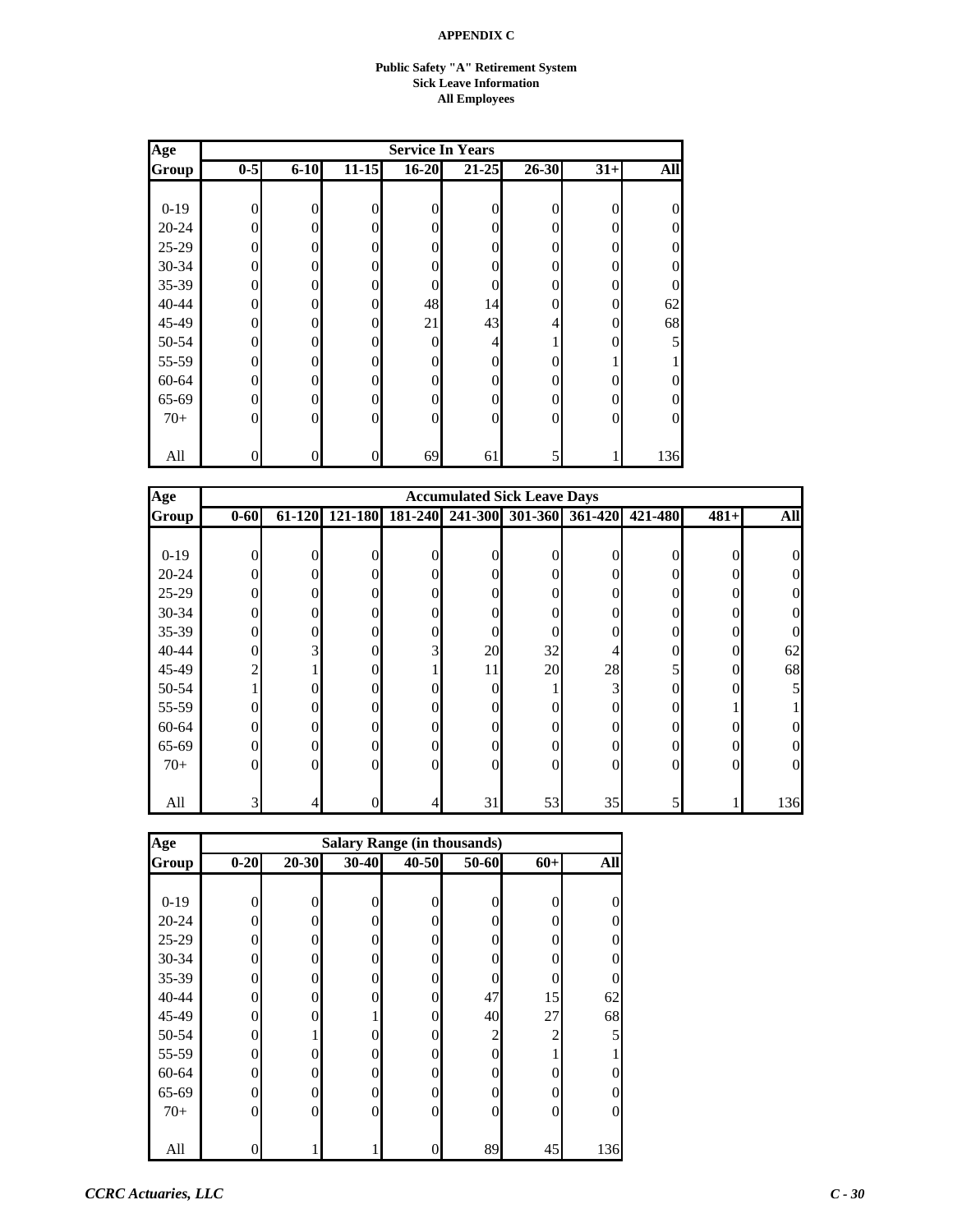#### **Public Safety "A" Retirement System Sick Leave Information Employees Hired Before July 1, 1988**

| Age       | <b>Service In Years</b> |          |                |                  |                |           |          |                |  |  |
|-----------|-------------------------|----------|----------------|------------------|----------------|-----------|----------|----------------|--|--|
| Group     | $0-5$                   | $6 - 10$ | $11 - 15$      | $16 - 20$        | $21 - 25$      | $26 - 30$ | $31+$    | <b>All</b>     |  |  |
|           |                         |          |                |                  |                |           |          |                |  |  |
| $0-19$    | $\overline{0}$          | 0        | 0              | 0                | $\overline{0}$ | $\Omega$  | 0        | $\overline{0}$ |  |  |
| $20 - 24$ | 0                       | 0        | $\theta$       | 0                | $\overline{0}$ | 0         | $\theta$ | $\overline{0}$ |  |  |
| 25-29     | $\Omega$                | 0        | $\Omega$       | 0                | $\theta$       | 0         | 0        | $\overline{0}$ |  |  |
| 30-34     | 0                       | 0        | $\Omega$       | $\theta$         | $\theta$       | 0         | $\Omega$ | $\overline{0}$ |  |  |
| 35-39     | $\Omega$                | $\Omega$ | 0              | 0                | $\overline{0}$ | 0         | $\theta$ | $\overline{0}$ |  |  |
| $40 - 44$ | $\Omega$                | 0        | $\theta$       | 0                | 3              | 0         | $\theta$ | 3              |  |  |
| 45-49     | $\Omega$                | 0        | 0              | 0                | 19             | 4.        | $\theta$ | 23             |  |  |
| 50-54     | $\overline{0}$          | $\theta$ | 0              | 0                | 3              |           | $\theta$ | 4              |  |  |
| 55-59     | $\Omega$                | 0        | $\Omega$       | 0                | $\overline{0}$ | 0         |          |                |  |  |
| 60-64     | $\Omega$                | 0        | $\Omega$       | 0                | $\theta$       | 0         | $\theta$ | $\overline{0}$ |  |  |
| 65-69     | 0                       | $\Omega$ | $\Omega$       | 0                | $\theta$       | 0         | $\theta$ | $\overline{0}$ |  |  |
| $70+$     | $\theta$                | $\Omega$ | $\overline{0}$ | $\boldsymbol{0}$ | $\overline{0}$ | 0         | $\theta$ | $\overline{0}$ |  |  |
|           |                         |          |                |                  |                |           |          |                |  |  |
| All       | $\theta$                | 0        | 0              | 0                | 25             |           |          | 31             |  |  |

| Age       |                | <b>Accumulated Sick Leave Days</b> |          |          |                 |          |                 |          |          |            |  |
|-----------|----------------|------------------------------------|----------|----------|-----------------|----------|-----------------|----------|----------|------------|--|
| Group     | $0 - 60$       | 61-120                             | 121-180  |          | 181-240 241-300 |          | 301-360 361-420 | 421-480  | $481+$   | <b>All</b> |  |
|           |                |                                    |          |          |                 |          |                 |          |          |            |  |
| $0-19$    | $\theta$       | 0                                  |          | 0        |                 |          | 0               | 0        |          |            |  |
| $20 - 24$ | $\theta$       | 0                                  | 0        | 0        | 0               | 0        | 0               | 0        |          |            |  |
| $25-29$   | $\overline{0}$ |                                    | 0        | 0        |                 |          |                 | 0        |          |            |  |
| $30 - 34$ | $\mathbf{0}$   |                                    | 0        | 0        |                 | 0        |                 | 0        |          |            |  |
| $35 - 39$ | $\overline{0}$ |                                    | 0        | 0        |                 | 0        |                 | $\theta$ |          |            |  |
| $40 - 44$ | $\overline{0}$ |                                    | 0        | $\Omega$ |                 |          | 0               | $\theta$ | 0        |            |  |
| 45-49     | $\overline{2}$ | ∩                                  | 0        | 0        |                 | っ        | 13              | 5        | $\Omega$ | 23         |  |
| 50-54     |                | 0                                  | 0        | 0        |                 |          | 2               | $\theta$ |          |            |  |
| 55-59     | $\theta$       |                                    | 0        | 0        |                 |          | 0               | 0        |          |            |  |
| 60-64     | $\overline{0}$ |                                    | 0        | 0        |                 | 0        |                 | 0        |          |            |  |
| 65-69     | $\overline{0}$ |                                    | 0        | 0        | 0               | 0        | 0               | $\theta$ |          |            |  |
| $70+$     | $\theta$       | 0                                  | $\Omega$ | $\Omega$ | 0               | $\Omega$ | 0               | $\theta$ | $\Omega$ |            |  |
|           |                |                                    |          |          |                 |          |                 |          |          |            |  |
| All       | 3              |                                    |          |          |                 |          | 15              | 5        |          | 31         |  |

| Age       | <b>Salary Range (in thousands)</b> |                |                |       |                |                |          |  |  |  |
|-----------|------------------------------------|----------------|----------------|-------|----------------|----------------|----------|--|--|--|
| Group     | $0 - 20$                           | $20 - 30$      | 30-40          | 40-50 | 50-60          | $60+$          | All      |  |  |  |
|           |                                    |                |                |       |                |                |          |  |  |  |
| $0-19$    | 0                                  | $\theta$       | $\theta$       |       | 0              | 0              | 0        |  |  |  |
| $20 - 24$ | 0                                  | $\Omega$       | 0              | 0     | 0              | 0              | $\Omega$ |  |  |  |
| 25-29     | 0                                  | $\Omega$       | 0              | 0     | 0              | 0              | $\theta$ |  |  |  |
| 30-34     | 0                                  | 0              | 0              | 0     | 0              | 0              | $\Omega$ |  |  |  |
| $35 - 39$ | 0                                  | $\theta$       | 0              |       | 0              | 0              | $\Omega$ |  |  |  |
| 40-44     | 0                                  | $\overline{0}$ | 0              | 0     | $\overline{c}$ |                | 3        |  |  |  |
| 45-49     | 0                                  | 0              |                | 0     | 9              | 13             | 23       |  |  |  |
| 50-54     | 0                                  |                | 0              | 0     | $\overline{2}$ |                | 4        |  |  |  |
| 55-59     | 0                                  | 0              | $\theta$       | O     | 0              |                |          |  |  |  |
| 60-64     | 0                                  | $\theta$       | $\overline{0}$ | 0     | 0              | 0              | 0        |  |  |  |
| 65-69     | 0                                  | $\theta$       | 0              | 0     | 0              | $\overline{0}$ | $\theta$ |  |  |  |
| $70+$     | 0                                  | $\theta$       | 0              | 0     | $\Omega$       | $\overline{0}$ | $\theta$ |  |  |  |
|           |                                    |                |                |       |                |                |          |  |  |  |
| All       |                                    |                |                |       | 13             | 16             | 31       |  |  |  |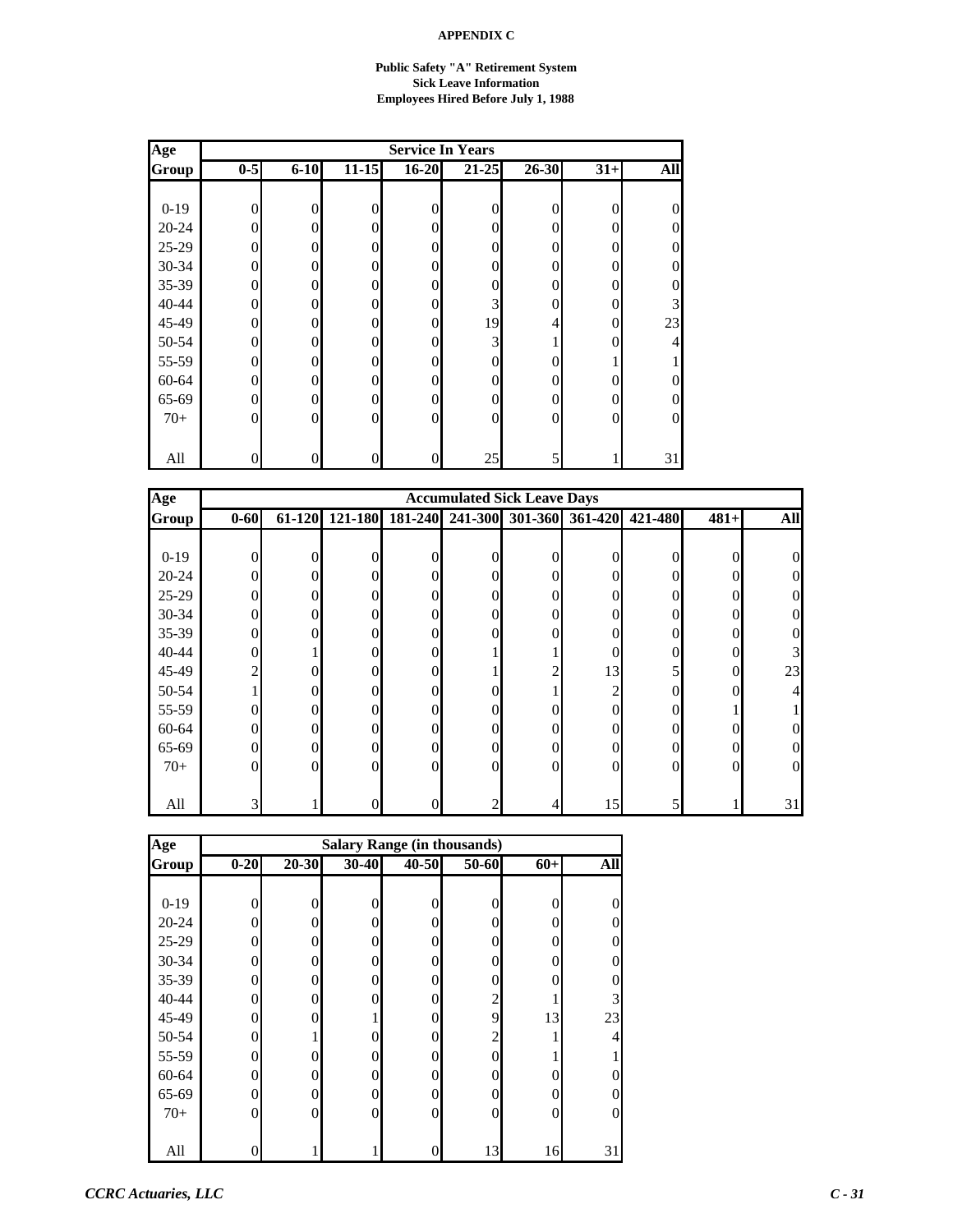#### **Public Safety "A" Retirement System Sick Leave Information Employees Hired Between July 1, 1988 and June 30, 2001**

| Age       | <b>Service In Years</b> |          |           |              |                |           |                |                |  |  |
|-----------|-------------------------|----------|-----------|--------------|----------------|-----------|----------------|----------------|--|--|
| Group     | $0-5$                   | $6 - 10$ | $11 - 15$ | $16 - 20$    | $21 - 25$      | $26 - 30$ | $31+$          | <b>All</b>     |  |  |
|           |                         |          |           |              |                |           |                |                |  |  |
| $0-19$    | $\mathbf{0}$            | $\theta$ | 0         | 0            | $\overline{0}$ | $\theta$  | $\overline{0}$ | $\overline{0}$ |  |  |
| $20 - 24$ | $\overline{0}$          | 0        | $\theta$  | 0            | $\theta$       | $\theta$  | $\theta$       | $\overline{0}$ |  |  |
| $25-29$   | $\theta$                | 0        | $\theta$  | 0            | $\theta$       | 0         | $\theta$       | $\overline{0}$ |  |  |
| 30-34     | $\theta$                | $\Omega$ | $\Omega$  | $\theta$     | $\theta$       | $\Omega$  | $\theta$       | $\overline{0}$ |  |  |
| 35-39     | $\overline{0}$          | $\Omega$ | 0         | 0            | $\theta$       | 0         | $\theta$       | $\overline{0}$ |  |  |
| 40-44     | $\theta$                | $\Omega$ | 0         | 48           | 11             | $\theta$  | $\theta$       | 59             |  |  |
| 45-49     | $\theta$                | 0        | $\theta$  | 21           | 24             | 0         | $\theta$       | 45             |  |  |
| 50-54     | $\theta$                | 0        | $\theta$  | 0            | 1<br>1         | $\Omega$  | $\theta$       |                |  |  |
| 55-59     | $\theta$                | $\Omega$ | $\theta$  | 0            | $\theta$       | 0         | $\theta$       | $\overline{0}$ |  |  |
| 60-64     | $\theta$                | 0        | $\theta$  | 0            | $\Omega$       | $\Omega$  | $\Omega$       | $\overline{0}$ |  |  |
| 65-69     | $\Omega$                | $\Omega$ | $\Omega$  | $\mathbf{0}$ | $\theta$       | 0         | $\theta$       | $\overline{0}$ |  |  |
| $70+$     | $\theta$                | $\Omega$ | $\theta$  | $\mathbf{0}$ | $\mathbf{0}$   | $\Omega$  | $\theta$       | $\overline{0}$ |  |  |
|           |                         |          |           |              |                |           |                |                |  |  |
| All       | $\overline{0}$          | $\Omega$ | 0         | 69           | 36             | $\theta$  | $\overline{0}$ | 105            |  |  |

| Age       |                | <b>Accumulated Sick Leave Days</b> |                  |          |          |                |                 |                  |          |            |  |
|-----------|----------------|------------------------------------|------------------|----------|----------|----------------|-----------------|------------------|----------|------------|--|
| Group     | $0 - 60$       | 61-120                             | 121-180          | 181-240  | 241-300  |                | 301-360 361-420 | 421-480          | $481+$   | <b>All</b> |  |
|           |                |                                    |                  |          |          |                |                 |                  |          |            |  |
| $0-19$    | $\theta$       | $\theta$                           | 0                | 0        | 0        | $\theta$       | $\theta$        | 0                | 0        |            |  |
| $20 - 24$ | $\theta$       | $\Omega$                           | $\Omega$         | 0        | 0        | $\theta$       | $\Omega$        | 0                |          |            |  |
| $25-29$   | $\overline{0}$ | 0                                  | $\overline{0}$   | 0        | 0        | $\theta$       | 0               | $\boldsymbol{0}$ |          |            |  |
| $30 - 34$ | $\overline{0}$ | 0                                  | $\overline{0}$   | 0        | 0        | $\overline{0}$ | 0               | $\overline{0}$   |          |            |  |
| $35 - 39$ | $\overline{0}$ | 0                                  | $\overline{0}$   | 0        | 0        | $\theta$       | 0               | $\overline{0}$   |          |            |  |
| $40 - 44$ | $\overline{0}$ | 2                                  | $\overline{0}$   | 3        | 19       | 31             | 4               | $\overline{0}$   | $\Omega$ | 59         |  |
| 45-49     | $\theta$       |                                    | $\Omega$         |          | 10       | 18             | 15              | $\Omega$         | 0        | 45         |  |
| 50-54     | $\theta$       | 0                                  | $\Omega$         |          | $\Omega$ | $\theta$       |                 | $\overline{0}$   |          |            |  |
| 55-59     | $\theta$       | 0                                  | $\overline{0}$   | 0        | 0        | $\theta$       | 0               | $\overline{0}$   |          |            |  |
| 60-64     | $\overline{0}$ | 0                                  | $\Omega$         | 0        | 0        | $\theta$       | 0               | $\Omega$         |          | 0          |  |
| 65-69     | $\overline{0}$ | 0                                  | $\overline{0}$   | 0        | 0        | $\theta$       | 0               | $\boldsymbol{0}$ |          | 0          |  |
| $70+$     | $\theta$       | $\Omega$                           | $\overline{0}$   | $\Omega$ | $\Omega$ | $\theta$       | $\Omega$        | $\overline{0}$   | $\Omega$ | 0          |  |
|           |                |                                    |                  |          |          |                |                 |                  |          |            |  |
| All       | 0              | $\overline{3}$                     | $\boldsymbol{0}$ |          | 29       | 49             | 20              | $\boldsymbol{0}$ |          | 105        |  |

| Age       | <b>Salary Range (in thousands)</b> |          |                  |           |       |                |                |  |  |  |  |
|-----------|------------------------------------|----------|------------------|-----------|-------|----------------|----------------|--|--|--|--|
| Group     | $0 - 20$                           | 20-30    | 30-40            | $40 - 50$ | 50-60 | $60+$          | All            |  |  |  |  |
|           |                                    |          |                  |           |       |                |                |  |  |  |  |
| $0-19$    | 0                                  | $\theta$ | $\theta$         | 0         | 0     | 0              | 0              |  |  |  |  |
| $20 - 24$ | 0                                  | $\Omega$ | $\theta$         | 0         | 0     | $\theta$       | $\theta$       |  |  |  |  |
| 25-29     | 0                                  | 0        | $\theta$         | 0         | 0     | 0              | $\overline{0}$ |  |  |  |  |
| 30-34     | 0                                  | 0        | $\theta$         | $\Omega$  |       | 0              | $\theta$       |  |  |  |  |
| $35 - 39$ | 0                                  | $\theta$ | $\overline{0}$   | 0         | 0     | 0              | 0              |  |  |  |  |
| 40-44     | 0                                  | $\theta$ | $\theta$         | $\theta$  | 45    | 14             | 59             |  |  |  |  |
| 45-49     | 0                                  | 0        | $\theta$         | 0         | 31    | 14             | 45             |  |  |  |  |
| 50-54     | 0                                  | $\Omega$ | $\theta$         | $\Omega$  |       |                |                |  |  |  |  |
| 55-59     | 0                                  | 0        | $\theta$         | $\Omega$  | 0     | 0              | $\theta$       |  |  |  |  |
| 60-64     | 0                                  | 0        | $\boldsymbol{0}$ | 0         | 0     | 0              | $\theta$       |  |  |  |  |
| 65-69     | 0                                  | $\Omega$ | $\overline{0}$   | 0         | 0     | 0              | $\theta$       |  |  |  |  |
| $70+$     | 0                                  | $\theta$ | $\overline{0}$   | $\theta$  | 0     | $\overline{0}$ | $\overline{0}$ |  |  |  |  |
|           |                                    |          |                  |           |       |                |                |  |  |  |  |
| All       |                                    | 0        | 0                | 0         | 76    | 29             | 105            |  |  |  |  |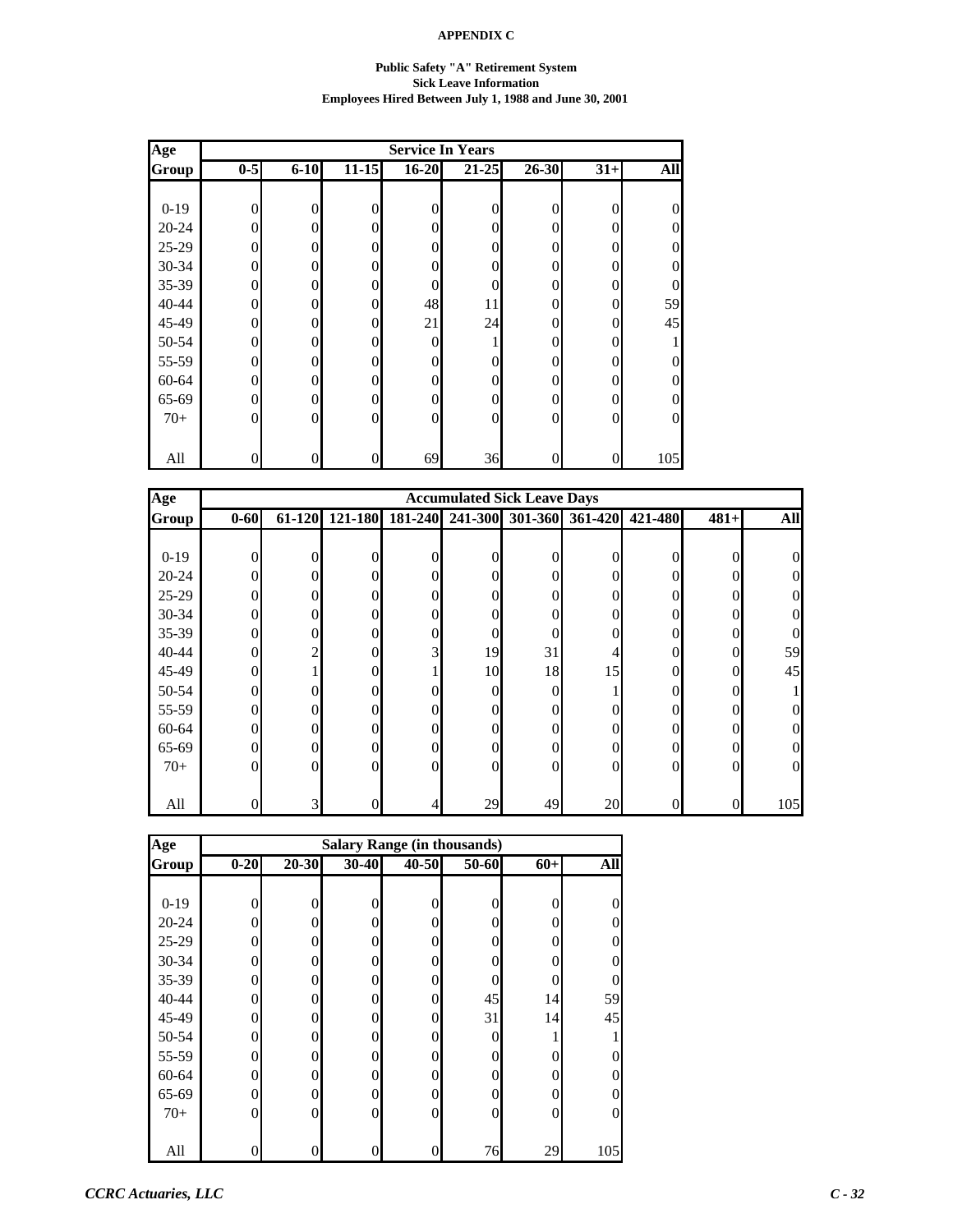#### **Public Safety "B" Retirement System Sick Leave Information All Employees**

| Age       | <b>Service In Years</b> |          |                |                |                |           |                |                |  |  |  |
|-----------|-------------------------|----------|----------------|----------------|----------------|-----------|----------------|----------------|--|--|--|
| Group     | $0-5$                   | $6 - 10$ | $11 - 15$      | $16 - 20$      | $21 - 25$      | $26 - 30$ | $31+$          | All            |  |  |  |
|           |                         |          |                |                |                |           |                |                |  |  |  |
| $0-19$    | $\overline{0}$          | 0        | $\overline{0}$ | 0              | $\overline{0}$ | 0         | $\overline{0}$ | $\overline{0}$ |  |  |  |
| $20 - 24$ | $\theta$                | 0        | $\theta$       | 0              | $\theta$       | 0         | $\overline{0}$ | $\overline{0}$ |  |  |  |
| 25-29     | $\Omega$                | 0        | $\theta$       | 0              | $\overline{0}$ | 0         | $\overline{0}$ | $\overline{0}$ |  |  |  |
| 30-34     | 0                       | 0        | 16             | 0              | $\overline{0}$ | 0         | $\overline{0}$ | 16             |  |  |  |
| 35-39     | 0                       | 0        | 75             | 18             | $\overline{0}$ | 0         | $\overline{0}$ | 93             |  |  |  |
| 40-44     | 0                       |          | 37             | 61             | $\overline{0}$ | 0         | $\overline{0}$ | 98             |  |  |  |
| 45-49     | $\Omega$                | 0        | 9              | 11             | 1              | 0         | $\overline{0}$ | 21             |  |  |  |
| 50-54     | 0                       | 0        | $\overline{c}$ | 3              | ı              | 0         | $\overline{0}$ | 6              |  |  |  |
| 55-59     | $\Omega$                | 0        | $\Omega$       |                | $\theta$       | 0         | $\Omega$       |                |  |  |  |
| 60-64     | 0                       |          | $\Omega$       | 1              | $\theta$       | 0         | $\Omega$       |                |  |  |  |
| 65-69     | $\Omega$                | $\Omega$ | $\theta$       | $\overline{0}$ | $\overline{0}$ | 0         | $\Omega$       | $\overline{0}$ |  |  |  |
| $70+$     | $\Omega$                | 0        | $\overline{0}$ | 0              | $\mathbf{0}$   | 0         | $\overline{0}$ | $\overline{0}$ |  |  |  |
|           |                         |          |                |                |                |           |                |                |  |  |  |
| All       | 0                       | 0        | 139            | 95             | $\mathbf{2}$   |           | $\overline{0}$ | 236            |  |  |  |

| Age       |                |                |                |         | <b>Accumulated Sick Leave Days</b> |                |         |          |        |            |
|-----------|----------------|----------------|----------------|---------|------------------------------------|----------------|---------|----------|--------|------------|
| Group     | $0 - 60$       | 61-120         | 121-180        | 181-240 | 241-300                            | 301-360        | 361-420 | 421-480  | $481+$ | <b>All</b> |
|           |                |                |                |         |                                    |                |         |          |        |            |
| $0-19$    | $\Omega$       | 0              | 0              |         | $\Omega$                           | 0              |         | 0        |        |            |
| $20 - 24$ | $\theta$       | 0              | $\Omega$       |         | 0                                  | $\Omega$       | 0       | 0        |        |            |
| $25-29$   | $\theta$       | 0              | $\Omega$       |         | 0                                  | $\Omega$       |         | 0        |        |            |
| $30 - 34$ | $\overline{0}$ | 2              | 6              | 8       | 0                                  | $\Omega$       |         | $\theta$ | 0      | 16         |
| $35 - 39$ | $\overline{c}$ | 3              | 18             | 53      | 15                                 | 2              |         | 0        | 0      | 93         |
| $40 - 44$ | $\theta$       | $\overline{c}$ | 17             | 36      | 41                                 | $\overline{2}$ |         | 0        | 0      | 98         |
| 45-49     |                |                | 4              |         | 8                                  | $\Omega$       | 0       | $\theta$ | 0      | 21         |
| 50-54     | $\theta$       |                | $\Omega$       |         | 0                                  |                | 0       | 0        |        |            |
| 55-59     | $\theta$       | 0              | $\Omega$       |         |                                    | 0              |         | 0        |        |            |
| 60-64     | $\overline{0}$ | 0              | $\overline{0}$ |         | 0                                  | 0              |         | 0        |        |            |
| 65-69     | $\mathbf{0}$   | 0              | $\Omega$       |         | $\Omega$                           | $\Omega$       |         | 0        |        |            |
| $70+$     | $\Omega$       | 0              | $\Omega$       | 0       | $\Omega$                           | $\Omega$       | 0       | $\Omega$ | 0      |            |
|           |                |                |                |         |                                    |                |         |          |        |            |
| All       | 3              | 9              | 45             | 109     | 65                                 |                |         | 0        |        | 236        |

| Age       | <b>Salary Range (in thousands)</b> |          |                |                |       |                |                |  |  |  |  |  |
|-----------|------------------------------------|----------|----------------|----------------|-------|----------------|----------------|--|--|--|--|--|
| Group     | $0 - 20$                           | 20-30    | 30-40          | $40 - 50$      | 50-60 | $60+$          | All            |  |  |  |  |  |
|           |                                    |          |                |                |       |                |                |  |  |  |  |  |
| $0-19$    | 0                                  | $\theta$ | $\mathbf{0}$   | $\theta$       | 0     | 0              | 0              |  |  |  |  |  |
| $20 - 24$ | 0                                  | $\theta$ | $\overline{0}$ | 0              | 0     | 0              | $\overline{0}$ |  |  |  |  |  |
| 25-29     | 0                                  | 0        | $\overline{0}$ | $\Omega$       | 0     | 0              | $\overline{0}$ |  |  |  |  |  |
| 30-34     | 0                                  | 0        | $\overline{0}$ | 13             | 3     | 0              | 16             |  |  |  |  |  |
| $35 - 39$ | 0                                  | 0        | $\overline{0}$ | 41             | 50    | $\overline{c}$ | 93             |  |  |  |  |  |
| 40-44     | 0                                  | $\theta$ | $\overline{0}$ | 29             | 61    | 8              | 98             |  |  |  |  |  |
| 45-49     | 0                                  | 0        | $\overline{0}$ | 8              | 12    | 1              | 21             |  |  |  |  |  |
| 50-54     | 0                                  | 0        | 1              | $\overline{c}$ | 3     | $\theta$       | 6              |  |  |  |  |  |
| 55-59     | 0                                  | 0        | $\theta$       | $\Omega$       | 0     |                |                |  |  |  |  |  |
| 60-64     | 0                                  | 0        | $\overline{0}$ | $\Omega$       |       | 0              |                |  |  |  |  |  |
| 65-69     | 0                                  | $\Omega$ | $\overline{0}$ | 0              |       | 0              | $\theta$       |  |  |  |  |  |
| $70+$     | 0                                  | $\theta$ | $\overline{0}$ | 0              |       | $\overline{0}$ | $\overline{0}$ |  |  |  |  |  |
|           |                                    |          |                |                |       |                |                |  |  |  |  |  |
| All       |                                    | 0        |                | 93             | 130   | 12             | 236            |  |  |  |  |  |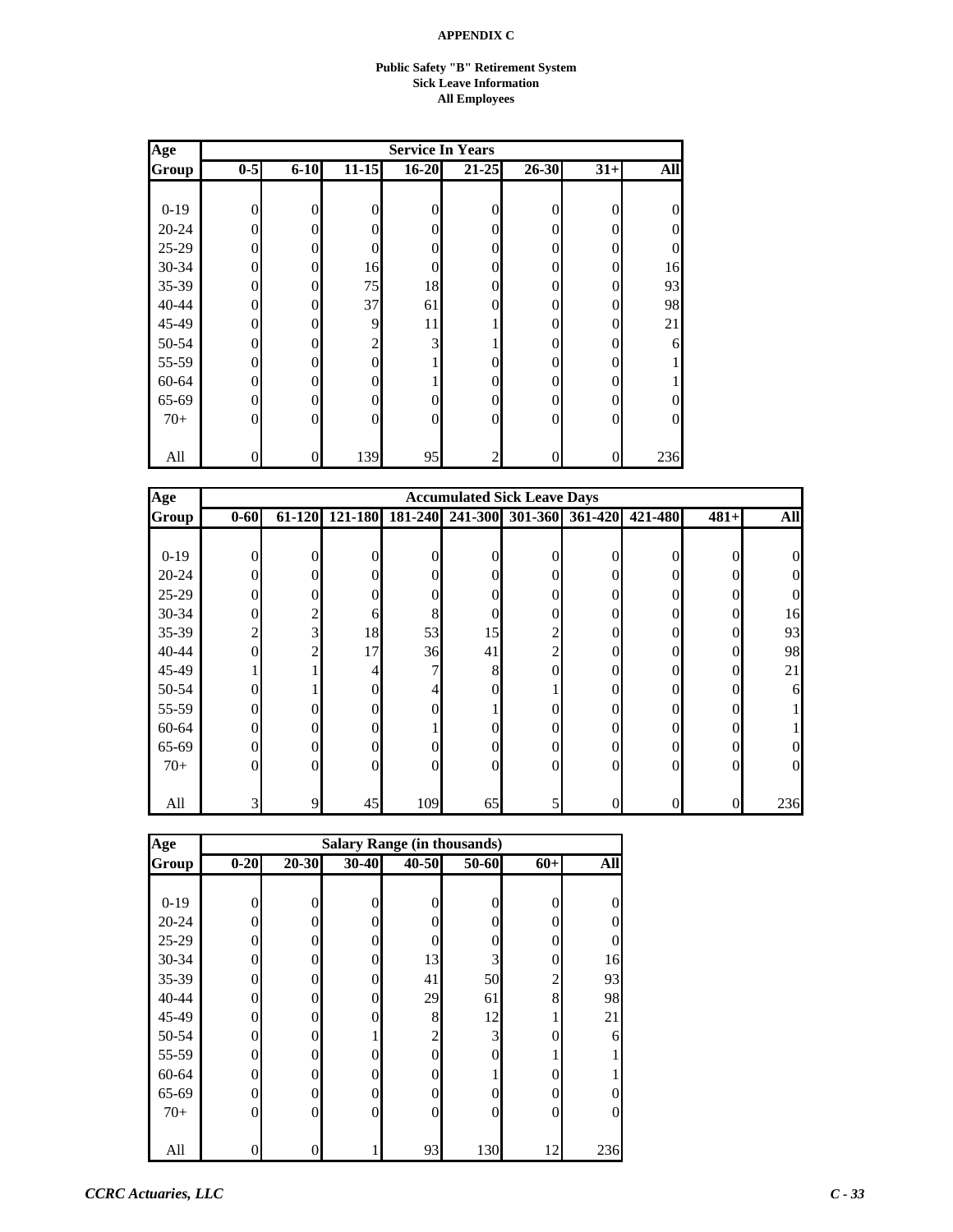#### **Public Safety "B" Retirement System Sick Leave Information Employees Hired Before July 1, 1988**

| Age          |                | <b>Service In Years</b> |                |                |                |           |                |                |  |  |  |  |  |
|--------------|----------------|-------------------------|----------------|----------------|----------------|-----------|----------------|----------------|--|--|--|--|--|
| <b>Group</b> | $0-5$          | $6 - 10$                | $11 - 15$      | $16 - 20$      | $21 - 25$      | $26 - 30$ | $31+$          | All            |  |  |  |  |  |
|              |                |                         |                |                |                |           |                |                |  |  |  |  |  |
| $0-19$       | $\overline{0}$ | 0                       | $\theta$       | 0              | $\overline{0}$ | $\theta$  | $\overline{0}$ | $\overline{0}$ |  |  |  |  |  |
| $20 - 24$    | $\Omega$       | 0                       | $\Omega$       | 0              | $\theta$       | 0         | $\overline{0}$ | $\theta$       |  |  |  |  |  |
| 25-29        | 0              | 0                       | $\Omega$       | 0              | $\theta$       | 0         | $\overline{0}$ | $\overline{0}$ |  |  |  |  |  |
| 30-34        | $\Omega$       | 0                       | $\Omega$       | 0              | $\mathbf{0}$   | 0         | $\Omega$       | $\overline{0}$ |  |  |  |  |  |
| 35-39        | 0              |                         | $\overline{0}$ | 0              | $\overline{0}$ | 0         | $\overline{0}$ | $\overline{0}$ |  |  |  |  |  |
| $40 - 44$    | $\theta$       | 0                       | $\overline{0}$ | 0              | $\mathbf{0}$   | 0         | $\Omega$       | $\overline{0}$ |  |  |  |  |  |
| 45-49        | 0              |                         | $\overline{0}$ | 0              | 1              | 0         | $\overline{0}$ |                |  |  |  |  |  |
| 50-54        | 0              | 0                       | $\overline{0}$ | $\overline{0}$ | ı              | 0         | $\overline{0}$ |                |  |  |  |  |  |
| 55-59        | $\Omega$       | 0                       | $\Omega$       | 0              | $\overline{0}$ | 0         | $\overline{0}$ | $\overline{0}$ |  |  |  |  |  |
| 60-64        | $\Omega$       |                         | $\Omega$       | 0              | $\theta$       | 0         | $\overline{0}$ | $\overline{0}$ |  |  |  |  |  |
| 65-69        | 0              | $\Omega$                | $\Omega$       | 0              | $\mathbf{0}$   | 0         | $\Omega$       | $\overline{0}$ |  |  |  |  |  |
| $70+$        | 0              |                         | $\overline{0}$ | 0              | $\mathbf{0}$   | 0         | $\overline{0}$ | $\overline{0}$ |  |  |  |  |  |
|              |                |                         |                |                |                |           |                |                |  |  |  |  |  |
| All          | 0              |                         | $\overline{0}$ | 0              | $\overline{c}$ |           | $\overline{0}$ | 2              |  |  |  |  |  |

| Age       |                | <b>Accumulated Sick Leave Days</b> |                |          |                 |          |                 |                |          |            |  |
|-----------|----------------|------------------------------------|----------------|----------|-----------------|----------|-----------------|----------------|----------|------------|--|
| Group     | $0 - 60$       | 61-120                             | 121-180        |          | 181-240 241-300 |          | 301-360 361-420 | 421-480        | $481+$   | <b>All</b> |  |
|           |                |                                    |                |          |                 |          |                 |                |          |            |  |
| $0-19$    | $\theta$       | 0                                  | 0              | 0        | 0               | 0        | $\theta$        | 0              | 0        |            |  |
| $20 - 24$ | $\theta$       | $\Omega$                           | $\Omega$       |          | 0               | $\theta$ | $\Omega$        | $\overline{0}$ |          |            |  |
| $25-29$   | $\overline{0}$ | 0                                  | $\overline{0}$ | 0        | 0               | $\theta$ | 0               | 0              |          |            |  |
| $30 - 34$ | $\overline{0}$ | 0                                  | $\overline{0}$ | 0        | 0               | $\theta$ | 0               | $\overline{0}$ |          |            |  |
| $35 - 39$ | $\overline{0}$ | 0                                  | $\overline{0}$ |          | 0               | $\theta$ | 0               | $\overline{0}$ |          |            |  |
| $40 - 44$ | $\overline{0}$ | 0                                  | $\overline{0}$ | 0        | 0               | $\theta$ | 0               | $\overline{0}$ | 0        | 0          |  |
| 45-49     | $\theta$       | 0                                  | $\Omega$       | 0        |                 | $\theta$ | 0               | $\Omega$       |          |            |  |
| 50-54     | $\theta$       | 0                                  | $\Omega$       |          | 0               | $\theta$ | 0               | 0              |          |            |  |
| 55-59     | $\theta$       | 0                                  | $\overline{0}$ |          | 0               | $\theta$ | 0               | $\overline{0}$ |          |            |  |
| 60-64     | $\theta$       | 0                                  | $\Omega$       |          | 0               | $\theta$ | 0               | $\Omega$       |          |            |  |
| 65-69     | $\overline{0}$ | 0                                  | $\overline{0}$ | 0        | 0               | $\theta$ | 0               | $\overline{0}$ |          |            |  |
| $70+$     | $\theta$       | $\Omega$                           | $\overline{0}$ | $\Omega$ | $\Omega$        | $\theta$ | $\Omega$        | $\overline{0}$ | $\Omega$ | 0          |  |
|           |                |                                    |                |          |                 |          |                 |                |          |            |  |
| All       | 0              | 0                                  | 0              |          |                 | 0        | 0               | 0              |          |            |  |

| Age       | <b>Salary Range (in thousands)</b> |           |       |       |       |                |            |  |  |  |
|-----------|------------------------------------|-----------|-------|-------|-------|----------------|------------|--|--|--|
| Group     | $0 - 20$                           | $20 - 30$ | 30-40 | 40-50 | 50-60 | $60+$          | <b>All</b> |  |  |  |
|           |                                    |           |       |       |       |                |            |  |  |  |
| $0-19$    | 0                                  | $\Omega$  | 0     |       | 0     | 0              | 0          |  |  |  |
| $20 - 24$ | 0                                  | $\Omega$  | 0     | 0     | 0     | $\theta$       | 0          |  |  |  |
| 25-29     | 0                                  | $\Omega$  | 0     | 0     | 0     | $\Omega$       | 0          |  |  |  |
| 30-34     | 0                                  | $\Omega$  | 0     | 0     | 0     | 0              | 0          |  |  |  |
| $35 - 39$ | 0                                  | $\theta$  | 0     | 0     | 0     | 0              | 0          |  |  |  |
| 40-44     | 0                                  | $\theta$  | 0     | 0     | 0     | $\overline{0}$ | 0          |  |  |  |
| 45-49     | 0                                  | $\Omega$  | 0     |       | 0     | $\overline{0}$ |            |  |  |  |
| 50-54     | 0                                  | $\Omega$  |       | 0     | 0     | $\Omega$       |            |  |  |  |
| 55-59     | 0                                  | $\Omega$  | 0     |       | 0     | $\Omega$       | O          |  |  |  |
| 60-64     | 0                                  | $\theta$  | 0     | 0     | 0     | $\Omega$       | O          |  |  |  |
| 65-69     | 0                                  | $\theta$  | 0     | 0     | 0     | $\overline{0}$ | 0          |  |  |  |
| $70+$     | 0                                  | $\theta$  | 0     | 0     | 0     | $\theta$       | $\Omega$   |  |  |  |
|           |                                    |           |       |       |       |                |            |  |  |  |
| All       |                                    | 0         |       |       |       | 0              | 2          |  |  |  |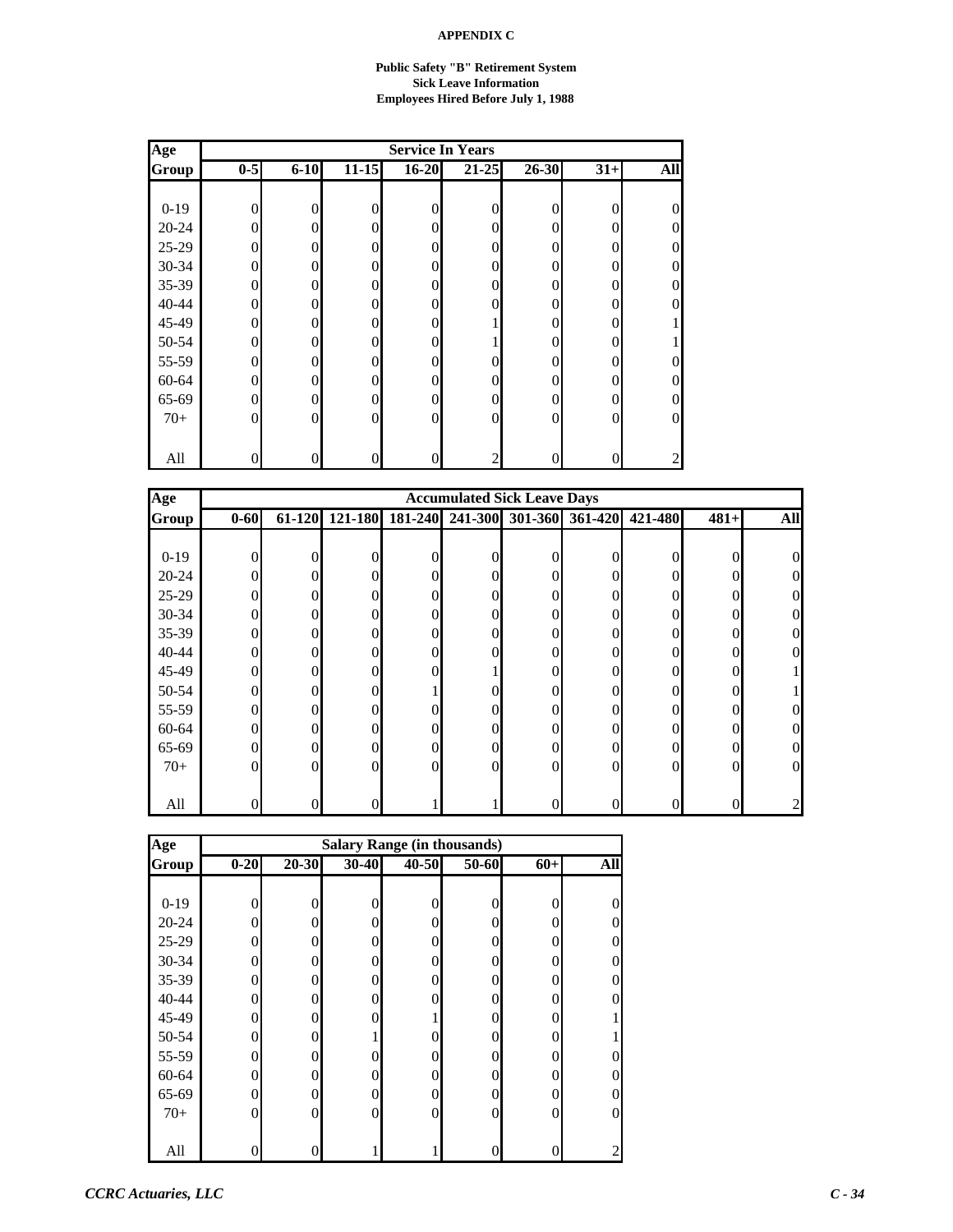#### **Public Safety "B" Retirement System Sick Leave Information Employees Hired Between July 1, 1988 and June 30, 2001**

| Age          |                |          |                |                  | <b>Service In Years</b> |       |          |                |
|--------------|----------------|----------|----------------|------------------|-------------------------|-------|----------|----------------|
| <b>Group</b> | $0-5$          | $6 - 10$ | $11 - 15$      | $16 - 20$        | $21 - 25$               | 26-30 | $31+$    | <b>All</b>     |
|              |                |          |                |                  |                         |       |          |                |
| $0-19$       | $\overline{0}$ | $\theta$ | $\theta$       | 0                | $\overline{0}$          | 0     | 0        | $\overline{0}$ |
| $20 - 24$    | $\theta$       | $\Omega$ | $\Omega$       | 0                | $\theta$                | 0     | $\theta$ | $\overline{0}$ |
| 25-29        | 0              | $\Omega$ | $\Omega$       | 0                | $\theta$                | 0     | $\theta$ | $\overline{0}$ |
| 30-34        | $\theta$       | $\theta$ | 16             | 0                | $\theta$                | 0     | $\theta$ | 16             |
| 35-39        | $\theta$       | $\Omega$ | 75             | 18               | $\overline{0}$          | 0     | $\theta$ | 93             |
| 40-44        | $\theta$       | 0        | 37             | 61               | $\overline{0}$          | 0     | 0        | 98             |
| 45-49        | 0              | 0        | 9              | 11               | $\overline{0}$          | 0     | $\theta$ | 20             |
| 50-54        | 0              | 0        | $\overline{2}$ | 3                | $\overline{0}$          | 0     | $\theta$ | 5              |
| 55-59        | $\Omega$       | 0        | $\Omega$       |                  | $\theta$                | 0     | 0        |                |
| 60-64        | 0              | $\Omega$ | $\Omega$       | 1                | $\theta$                | 0     | $\theta$ |                |
| 65-69        | $\Omega$       | $\Omega$ | 0              | 0                | $\theta$                | 0     | $\theta$ | $\overline{0}$ |
| $70+$        | $\Omega$       | $\Omega$ | 0              | $\boldsymbol{0}$ | $\overline{0}$          | 0     | $\theta$ | $\overline{0}$ |
|              |                |          |                |                  |                         |       |          |                |
| All          | $\theta$       | $\theta$ | 139            | 95               | $\boldsymbol{0}$        | 0     | 0        | 234            |

| Age          |                |                |          |         | <b>Accumulated Sick Leave Days</b> |                |         |                  |        |            |
|--------------|----------------|----------------|----------|---------|------------------------------------|----------------|---------|------------------|--------|------------|
| <b>Group</b> | $0 - 60$       | 61-120         | 121-180  | 181-240 | 241-300                            | 301-360        | 361-420 | 421-480          | $481+$ | <b>All</b> |
|              |                |                |          |         |                                    |                |         |                  |        |            |
| $0-19$       | $\Omega$       | 0              | 0        |         | $\Omega$                           | 0              | O       | 0                |        |            |
| $20 - 24$    | $\Omega$       | 0              | $\Omega$ |         | $\Omega$                           | $\Omega$       | 0       | 0                |        |            |
| 25-29        | $\mathbf{0}$   | 0              | $\theta$ |         | 0                                  | 0              |         | 0                |        |            |
| $30 - 34$    | $\overline{0}$ | 2              | 6        | 8       | 0                                  | $\Omega$       |         | 0                |        | 16         |
| $35 - 39$    | $\overline{c}$ | 3              | 18       | 53      | 15                                 | $\overline{2}$ |         | 0                | 0      | 93         |
| $40 - 44$    | $\theta$       | $\overline{c}$ | 17       | 36      | 41                                 | $\mathfrak{2}$ | 0       | 0                | 0      | 98         |
| 45-49        |                |                | 4        |         | 7                                  | $\Omega$       | 0       | 0                | 0      | 20         |
| 50-54        | $\theta$       |                | $\Omega$ | 3       | 0                                  |                |         | 0                |        |            |
| 55-59        | $\theta$       |                | $\Omega$ |         |                                    | 0              |         | 0                |        |            |
| 60-64        | $\overline{0}$ | 0              | $\Omega$ |         |                                    | 0              |         | 0                |        |            |
| 65-69        | $\theta$       | 0              | $\theta$ |         | $\Omega$                           | $\Omega$       |         | $\theta$         |        |            |
| $70+$        | $\Omega$       | 0              | $\Omega$ | 0       | $\Omega$                           | $\Omega$       | 0       | $\theta$         | 0      |            |
|              |                |                |          |         |                                    |                |         |                  |        |            |
| All          | 3              | 9              | 45       | 108     | 64                                 |                |         | $\boldsymbol{0}$ |        | 234        |

| Age       | <b>Salary Range (in thousands)</b> |                |                |                |          |                |          |  |  |  |  |
|-----------|------------------------------------|----------------|----------------|----------------|----------|----------------|----------|--|--|--|--|
| Group     | $0 - 20$                           | $20 - 30$      | 30-40          | 40-50          | 50-60    | $60+$          | All      |  |  |  |  |
|           |                                    |                |                |                |          |                |          |  |  |  |  |
| $0-19$    | 0                                  | $\theta$       | $\theta$       | 0              | 0        | 0              | $\theta$ |  |  |  |  |
| $20 - 24$ | 0                                  | 0              | 0              | 0              | 0        | 0              | $\theta$ |  |  |  |  |
| $25-29$   | 0                                  | $\Omega$       | 0              | 0              | 0        | $\theta$       | $\theta$ |  |  |  |  |
| 30-34     | 0                                  | 0              | 0              | 13             | 3        | 0              | 16       |  |  |  |  |
| 35-39     | 0                                  | 0              | $\overline{0}$ | 41             | 50       | $\overline{c}$ | 93       |  |  |  |  |
| 40-44     | 0                                  | $\theta$       | 0              | 29             | 61       | 8              | 98       |  |  |  |  |
| 45-49     | 0                                  | $\theta$       | 0              | 7              | 12       | 1              | 20       |  |  |  |  |
| 50-54     | 0                                  | $\Omega$       | 0              | $\overline{c}$ | 3        | 0              | 5        |  |  |  |  |
| 55-59     | 0                                  | 0              | 0              | $\Omega$       | 0        |                |          |  |  |  |  |
| 60-64     | 0                                  | 0              | $\theta$       | 0              |          | 0              |          |  |  |  |  |
| 65-69     | 0                                  | $\theta$       | 0              | 0              | 0        | 0              | 0        |  |  |  |  |
| $70+$     | 0                                  | $\overline{0}$ | $\overline{0}$ | 0              | $\Omega$ | $\overline{0}$ | $\theta$ |  |  |  |  |
|           |                                    |                |                |                |          |                |          |  |  |  |  |
| All       |                                    | 0              | 0              | 92             | 130      | 12             | 234      |  |  |  |  |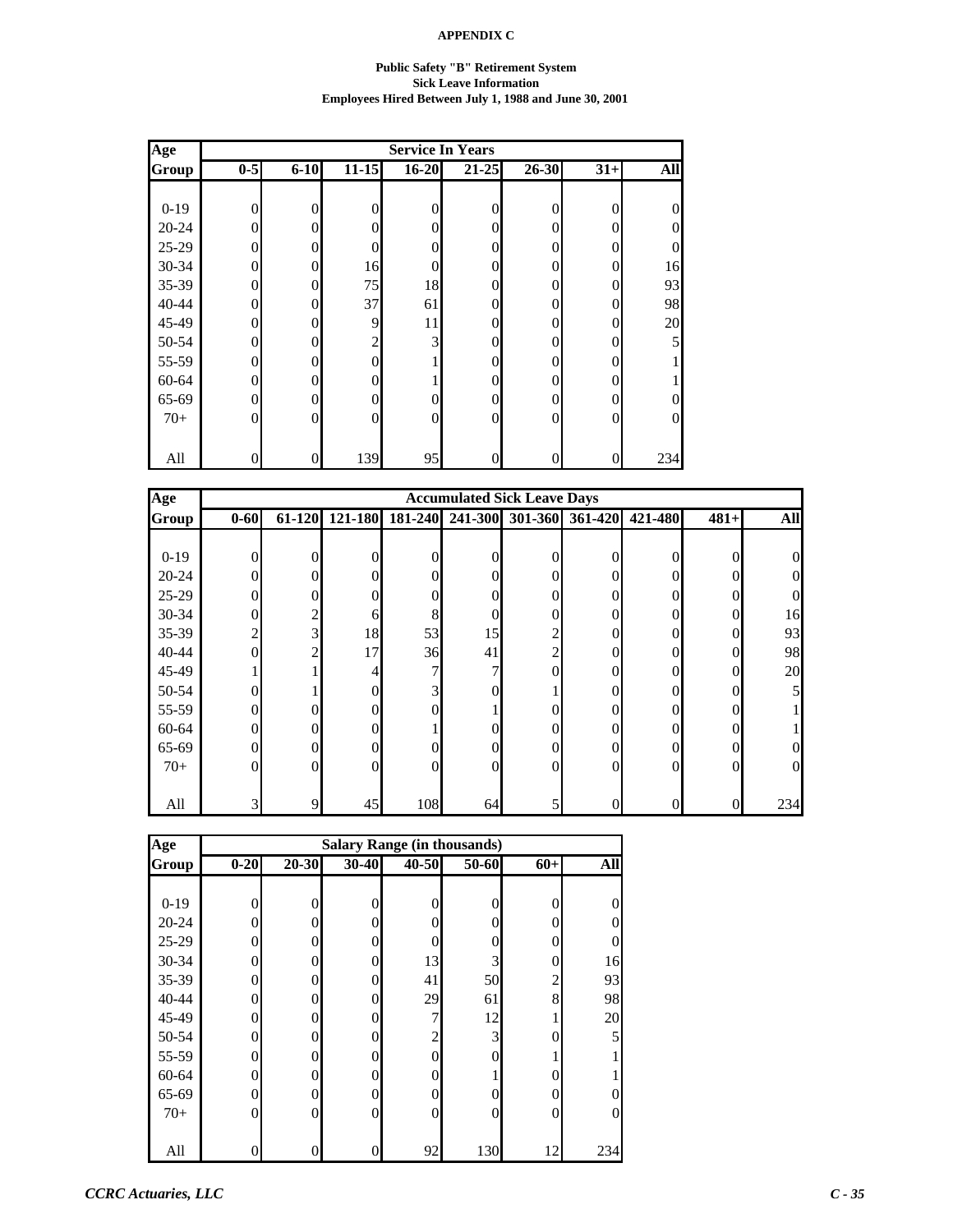#### **Undefined Group Sick Leave Information All Employees**

| Age       | <b>Service In Years</b> |          |                |                  |                |              |          |                |  |  |
|-----------|-------------------------|----------|----------------|------------------|----------------|--------------|----------|----------------|--|--|
| Group     | $0-5$                   | $6 - 10$ | $11 - 15$      | $16 - 20$        | $21 - 25$      | 26-30        | $31+$    | All            |  |  |
|           |                         |          |                |                  |                |              |          |                |  |  |
| $0-19$    | $\overline{0}$          | 0        | $\overline{0}$ | $\boldsymbol{0}$ | $\overline{0}$ | $\mathbf{0}$ | 0        | $\theta$       |  |  |
| $20 - 24$ | $\theta$                | 0        | $\Omega$       | $\overline{0}$   | 0              | $\Omega$     | 0        | $\theta$       |  |  |
| $25 - 29$ | $\theta$                | $\Omega$ | $\overline{0}$ | $\boldsymbol{0}$ | 0              | $\Omega$     | $\Omega$ | $\overline{0}$ |  |  |
| 30-34     | $\theta$                | 0        | $\theta$       | $\boldsymbol{0}$ | 0              | $\theta$     | $\Omega$ | $\overline{0}$ |  |  |
| 35-39     | $\overline{0}$          | $\theta$ | 0              | $\theta$         | 0              | $\theta$     | 0        | $\overline{0}$ |  |  |
| 40-44     | $\theta$                | 107      | 177            | $\theta$         | 0              | $\theta$     | $\Omega$ | 284            |  |  |
| 45-49     | $\overline{0}$          | 0        | 331            | 93               | 0              | $\theta$     | $\Omega$ | 424            |  |  |
| 50-54     | $\overline{0}$          | 0        | 0              | 452              | 97             | $\Omega$     | $\Omega$ | 549            |  |  |
| 55-59     | $\theta$                | 0        | $\theta$       | $\overline{0}$   | 582            | 143          | $\Omega$ | 725            |  |  |
| 60-64     | $\theta$                | $\Omega$ | $\overline{0}$ | $\overline{0}$   | 605            | 178          | 0        | 783            |  |  |
| 65-69     | $\theta$                | $\Omega$ | $\theta$       | $\overline{0}$   | 299            | $\theta$     | $\theta$ | 299            |  |  |
| $70+$     | $\theta$                | 0        | $\overline{0}$ | $\overline{0}$   | 66             | 41           | 3        | 110            |  |  |
|           |                         |          |                |                  |                |              |          |                |  |  |
| All       | $\theta$                | 107      | 508            | 545              | 1,649          | 362          | 3        | 3,174          |  |  |

| Age          |          |          |                |          | <b>Accumulated Sick Leave Days</b> |                  |         |                |          |            |
|--------------|----------|----------|----------------|----------|------------------------------------|------------------|---------|----------------|----------|------------|
| <b>Group</b> | $0 - 60$ | 61-120   | 121-180        | 181-240  | 241-300                            | 301-360          | 361-420 | 421-480        | $481+$   | <b>All</b> |
|              |          |          |                |          |                                    |                  |         |                |          |            |
| $0-19$       | 0        | $\theta$ | $\Omega$       | $\Omega$ | 0                                  | $\Omega$         |         | 0              | 0        |            |
| $20 - 24$    | 0        | $\theta$ | $\Omega$       | $\theta$ | 0                                  | $\Omega$         |         | 0              |          |            |
| $25-29$      | 0        | 0        | $\overline{0}$ | $\theta$ | 0                                  | $\theta$         |         | 0              |          |            |
| $30 - 34$    | 0        | 0        | $\overline{0}$ | $\theta$ | 0                                  | $\mathbf{0}$     |         | 0              |          |            |
| $35-39$      | 0        | 0        | $\overline{0}$ | $\theta$ | 0                                  | $\mathbf{0}$     |         | 0              | 0        |            |
| 40-44        | 284      | 0        | $\Omega$       | $\theta$ | 0                                  | $\Omega$         |         | 0              | $\Omega$ | 284        |
| 45-49        | 247      | 177      | $\Omega$       | $\Omega$ | 0                                  | $\theta$         |         | 0              | 0        | 424        |
| 50-54        | $\Omega$ | 549      | 0              | $\theta$ | 0                                  | $\theta$         |         | 0              | 0        | 549        |
| 55-59        | $\theta$ | 582      | 143            | $\theta$ | 0                                  | $\mathbf{0}$     |         | 0              | 0        | 725        |
| 60-64        | $\Omega$ | 261      | 522            | $\theta$ | 0                                  | $\theta$         |         | 0              | 0        | 783        |
| 65-69        | $\theta$ | 299      | $\overline{0}$ | $\theta$ | 0                                  | $\overline{0}$   |         | 0              | 0        | 299        |
| $70+$        | $\Omega$ | 41       | 58             | 8        | $\overline{3}$                     | $\Omega$         | 0       | $\theta$       | $\Omega$ | 110        |
|              |          |          |                |          |                                    |                  |         |                |          |            |
| All          | 531      | 1,909    | 723            | 8        | 3                                  | $\boldsymbol{0}$ |         | $\overline{0}$ | 0        | 3,174      |

| Age       |          |                |                |          | <b>Salary Range (in thousands)</b> |                |          |
|-----------|----------|----------------|----------------|----------|------------------------------------|----------------|----------|
| Group     | $0 - 20$ | $20 - 30$      | 30-40          | 40-50    | 50-60                              | $60+$          | All      |
|           |          |                |                |          |                                    |                |          |
| $0 - 19$  | 0        | $\theta$       | $\overline{0}$ | $\theta$ | 0                                  | 0              | 0        |
| $20 - 24$ | 0        | $\theta$       | $\theta$       | 0        | 0                                  | 0              | $\theta$ |
| 25-29     | 0        | 0              | $\theta$       | 0        | 0                                  | 0              | $\theta$ |
| 30-34     |          | 0              | $\theta$       | 0        |                                    | 0              | 0        |
| 35-39     |          | 0              | $\overline{0}$ | 0        | 0                                  | 0              | 0        |
| $40 - 44$ | 284      | $\theta$       | $\theta$       | 0        |                                    | 0              | 284      |
| 45-49     | 424      | 0              | $\overline{0}$ | $\theta$ |                                    | 0              | 424      |
| 50-54     | 549      | $\Omega$       | $\overline{0}$ | 0        | 0                                  | 0              | 549      |
| 55-59     | 725      | $\Omega$       | $\overline{0}$ | $\Omega$ | 0                                  | 0              | 725      |
| 60-64     | 783      | 0              | $\overline{0}$ | $\Omega$ | 0                                  | 0              | 783      |
| 65-69     | 299      | 0              | $\overline{0}$ | 0        | 0                                  | 0              | 299      |
| $70+$     | 110      | $\overline{0}$ | $\overline{0}$ | 0        | 0                                  | $\overline{0}$ | 110      |
|           |          |                |                |          |                                    |                |          |
| All       | 3,174    | 0              | 0              | 0        |                                    | 0              | 3,174    |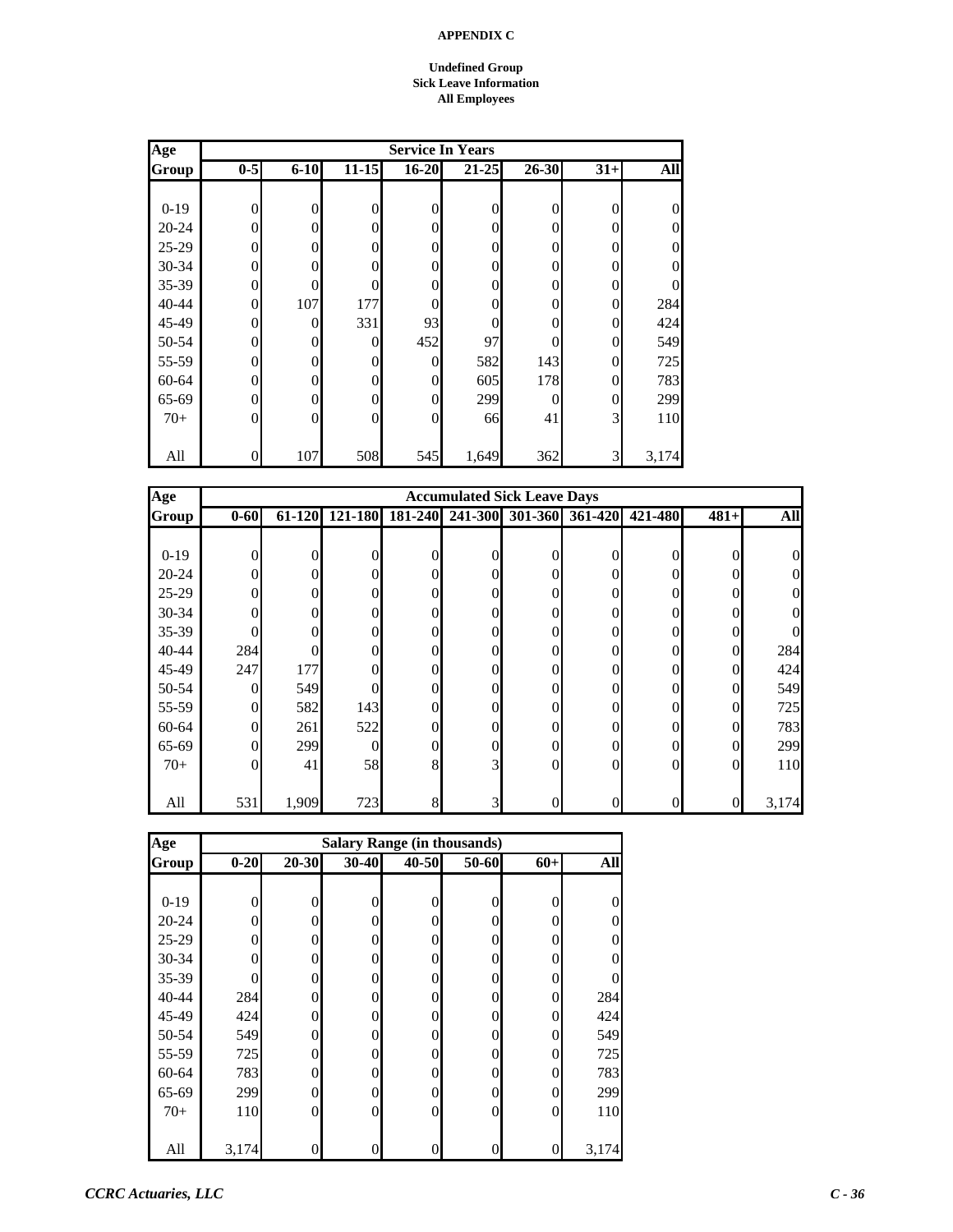#### **Undefined Group Sick Leave Information Employees Hired Before July 1, 1988**

| Age       |                |          |                |                  | <b>Service In Years</b> |           |                |                  |
|-----------|----------------|----------|----------------|------------------|-------------------------|-----------|----------------|------------------|
| Group     | $0 - 5$        | $6 - 10$ | $11 - 15$      | $16 - 20$        | 21-25                   | $26 - 30$ | $31+$          | All              |
|           |                |          |                |                  |                         |           |                |                  |
| $0-19$    | $\overline{0}$ | $\theta$ | 0              | $\mathbf{0}$     | $\overline{0}$          | $\theta$  | $\theta$       | $\overline{0}$   |
| $20 - 24$ | 0              | $\theta$ | 0              | $\boldsymbol{0}$ | $\overline{0}$          | 0         | $\Omega$       | $\boldsymbol{0}$ |
| $25-29$   | 0              | $\theta$ | $\Omega$       | $\overline{0}$   | $\overline{0}$          | 0         | $\Omega$       | $\theta$         |
| $30 - 34$ | 0              | $\Omega$ | 0              | $\boldsymbol{0}$ | $\theta$                | $\Omega$  | $\Omega$       | $\overline{0}$   |
| 35-39     | $\theta$       | $\theta$ | 0              | $\overline{0}$   | 0                       | 0         | $\Omega$       | $\overline{0}$   |
| 40-44     | 0              | $\Omega$ | 0              | $\boldsymbol{0}$ | $\theta$                | $\theta$  | $\Omega$       | $\boldsymbol{0}$ |
| 45-49     | 0              | $\Omega$ | $\Omega$       | $\boldsymbol{0}$ | 0                       | 0         | 0              | $\overline{0}$   |
| 50-54     | 0              | $\theta$ | 0              | $\overline{0}$   | 0                       | 0         | $\theta$       | $\theta$         |
| 55-59     | 0              | $\theta$ | 0              | $\overline{0}$   | 582                     | 143       | $\theta$       | 725              |
| 60-64     | $\theta$       | $\theta$ | $\overline{0}$ | $\overline{0}$   | 605                     | 178       | $\Omega$       | 783              |
| 65-69     | 0              | $\Omega$ | $\Omega$       | $\overline{0}$   | 299                     | $\Omega$  | $\Omega$       | 299              |
| $70+$     | $\Omega$       | $\Omega$ | $\Omega$       | $\overline{0}$   | 61                      | 41        | 3 <sup>l</sup> | 105              |
|           |                |          |                |                  |                         |           |                |                  |
| All       | $\overline{0}$ | $\theta$ | $\overline{0}$ | $\overline{0}$   | 1,547                   | 362       | 3              | 1,912            |

| Age       |                 |        |          |         | <b>Accumulated Sick Leave Days</b> |                |         |          |          |            |
|-----------|-----------------|--------|----------|---------|------------------------------------|----------------|---------|----------|----------|------------|
| Group     | $0 - 60$        | 61-120 | 121-180  | 181-240 | 241-300                            | 301-360        | 361-420 | 421-480  | $481+$   | <b>All</b> |
|           |                 |        |          |         |                                    |                |         |          |          |            |
| $0-19$    | $\theta$        | 0      | $\theta$ |         | $\theta$                           | 0              | 0       | 0        |          |            |
| $20 - 24$ | $\theta$        | 0      | $\Omega$ |         | $\Omega$                           | $\theta$       | 0       | 0        |          |            |
| $25-29$   | $\theta$        | 0      | $\Omega$ |         | $\Omega$                           | 0              |         | 0        |          |            |
| $30 - 34$ | $\overline{0}$  | 0      | $\theta$ |         | 0                                  | $\theta$       |         | 0        |          |            |
| $35 - 39$ | $\overline{0}$  | 0      | $\theta$ |         | $\overline{0}$                     | $\overline{0}$ |         | $\theta$ |          |            |
| $40 - 44$ | $\overline{0}$  | 0      | $\Omega$ | 0       | $\Omega$                           | $\theta$       | 0       | 0        |          |            |
| 45-49     | $\theta$        | 0      | $\Omega$ | 0       | $\Omega$                           | $\Omega$       | 0       | $\Omega$ |          |            |
| 50-54     | $\overline{0}$  | 0      | $\Omega$ |         | $\theta$                           | $\theta$       | 0       | $\theta$ |          |            |
| 55-59     | $\overline{0}$  | 582    | 143      |         | 0                                  | 0              |         | 0        | 0        | 725        |
| 60-64     | $\overline{0}$  | 261    | 522      | 0       | $\Omega$                           | $\theta$       |         | 0        | 0        | 783        |
| 65-69     | $\overline{0}$  | 299    | $\theta$ | 0       | $\overline{0}$                     | $\Omega$       | 0       | $\theta$ | 0        | 299        |
| $70+$     | $\Omega$        | 36     | 58       | 8       | 3                                  | $\Omega$       | 0       | $\Omega$ | $\Omega$ | 105        |
|           |                 |        |          |         |                                    |                |         |          |          |            |
| All       | $\vert 0 \vert$ | 1,178  | 723      | 8       | $\overline{3}$                     | 0              |         | 0        | 0        | 1,912      |

| Age       |          |           |          |       | <b>Salary Range (in thousands)</b> |                |            |
|-----------|----------|-----------|----------|-------|------------------------------------|----------------|------------|
| Group     | $0 - 20$ | $20 - 30$ | 30-40    | 40-50 | 50-60                              | $60+$          | <b>All</b> |
|           |          |           |          |       |                                    |                |            |
| $0 - 19$  | 0        | $\theta$  | $\theta$ |       | 0                                  | 0              | 0          |
| $20 - 24$ | 0        | $\Omega$  | 0        | 0     | 0                                  | 0              | 0          |
| $25-29$   | 0        | $\Omega$  | 0        | 0     | 0                                  | $\theta$       | 0          |
| 30-34     | 0        | $\Omega$  | 0        | 0     | 0                                  | $\theta$       | 0          |
| 35-39     | 0        | $\theta$  | 0        | 0     | 0                                  | 0              | O          |
| 40-44     | 0        | $\theta$  | 0        | 0     | 0                                  | $\theta$       | O          |
| 45-49     | 0        | $\theta$  | 0        | 0     | 0                                  | $\overline{0}$ | 0          |
| 50-54     | 0        | $\Omega$  | $\theta$ | 0     | 0                                  | $\overline{0}$ | 0          |
| 55-59     | 725      | $\Omega$  | 0        | 0     | 0                                  | $\theta$       | 725        |
| 60-64     | 783      | $\Omega$  | 0        | 0     | 0                                  | $\overline{0}$ | 783        |
| 65-69     | 299      | $\theta$  | 0        | 0     | 0                                  | $\overline{0}$ | 299        |
| $70+$     | 105      | $\theta$  | $\theta$ | 0     | $\Omega$                           | $\overline{0}$ | 105        |
|           |          |           |          |       |                                    |                |            |
| All       | 1,912    | $\theta$  | 0        |       |                                    | 0              | 1,912      |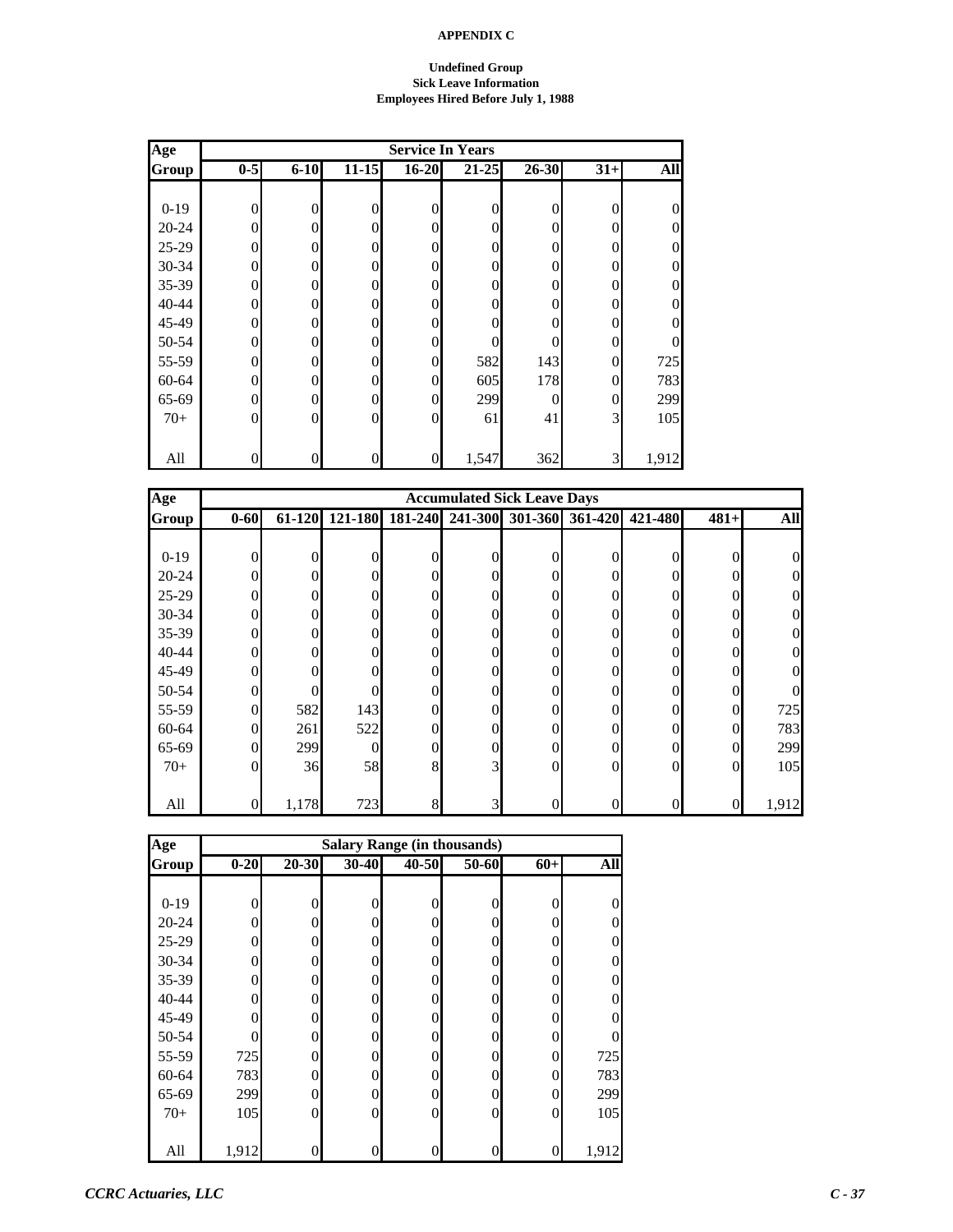#### **Undefined Group Sick Leave Information Employees Hired Between July 1, 1988 and June 30, 1991**

| Age       |                |          |                  |                  | <b>Service In Years</b> |                |          |                |
|-----------|----------------|----------|------------------|------------------|-------------------------|----------------|----------|----------------|
| Group     | $0-5$          | $6 - 10$ | $11 - 15$        | $16 - 20$        | $21 - 25$               | 26-30          | $31+$    | All            |
|           |                |          |                  |                  |                         |                |          |                |
| $0-19$    | $\overline{0}$ | 0        | $\overline{0}$   | $\boldsymbol{0}$ | $\overline{0}$          | $\overline{0}$ | $\Omega$ | $\theta$       |
| $20 - 24$ | $\theta$       | 0        | $\theta$         | $\overline{0}$   | $\Omega$                | $\Omega$       | $\Omega$ | $\theta$       |
| 25-29     | $\theta$       | $\Omega$ | $\theta$         | $\overline{0}$   | 0                       | $\Omega$       | 0        | $\overline{0}$ |
| 30-34     | $\theta$       | 0        | $\overline{0}$   | $\overline{0}$   | 0                       | $\theta$       | $\Omega$ | $\overline{0}$ |
| 35-39     | $\theta$       | 0        | $\overline{0}$   | $\overline{0}$   | 0                       | $\theta$       | $\Omega$ | $\overline{0}$ |
| 40-44     | $\theta$       | 0        | $\overline{0}$   | $\overline{0}$   | 0                       | $\theta$       | 0        | $\overline{0}$ |
| 45-49     | $\theta$       | 0        | $\overline{0}$   | $\overline{0}$   | 0                       | $\theta$       | 0        | 0              |
| 50-54     | $\overline{0}$ | 0        | $\overline{0}$   | 118              | 97                      | $\overline{0}$ | $\Omega$ | 215            |
| 55-59     | $\theta$       | 0        | $\overline{0}$   | $\overline{0}$   | 0                       | $\theta$       | 0        | $\theta$       |
| 60-64     | $\theta$       | $\Omega$ | $\overline{0}$   | $\overline{0}$   | 0                       | $\Omega$       | $\Omega$ | $\overline{0}$ |
| 65-69     | $\theta$       | $\Omega$ | $\overline{0}$   | $\overline{0}$   | $\theta$                | $\theta$       | $\Omega$ | $\overline{0}$ |
| $70+$     | $\theta$       | 0        | $\boldsymbol{0}$ | $\overline{0}$   | 5                       | $\overline{0}$ | $\Omega$ | 5              |
|           |                |          |                  |                  |                         |                |          |                |
| All       | $\theta$       | 0        | $\boldsymbol{0}$ | 118              | 102                     | $\theta$       | $\Omega$ | 220            |

| Age       |                  |          |                  |                | <b>Accumulated Sick Leave Days</b> |                |          |                  |          |            |
|-----------|------------------|----------|------------------|----------------|------------------------------------|----------------|----------|------------------|----------|------------|
| Group     | $0 - 60$         | 61-120   | 121-180          | 181-240        | 241-300                            | 301-360        | 361-420  | 421-480          | $481+$   | <b>All</b> |
|           |                  |          |                  |                |                                    |                |          |                  |          |            |
| $0-19$    | $\theta$         | $\theta$ | 0                | 0              | 0                                  | $\theta$       | $\theta$ | 0                | $\Omega$ | 0          |
| $20 - 24$ | $\theta$         | $\Omega$ | $\overline{0}$   | 0              | 0                                  | $\theta$       | $\Omega$ | $\Omega$         |          |            |
| $25-29$   | $\overline{0}$   | 0        | $\overline{0}$   | 0              | 0                                  | $\theta$       | 0        | $\overline{0}$   |          |            |
| 30-34     | $\overline{0}$   | 0        | $\overline{0}$   | $\Omega$       | 0                                  | $\theta$       | 0        | $\overline{0}$   |          |            |
| $35 - 39$ | $\overline{0}$   | 0        | $\overline{0}$   | 0              | 0                                  | $\overline{0}$ | 0        | $\boldsymbol{0}$ |          |            |
| $40 - 44$ | $\overline{0}$   | 0        | $\overline{0}$   | $\overline{0}$ | 0                                  | $\overline{0}$ | 0        | $\overline{0}$   | 0        |            |
| 45-49     | $\theta$         | 0        | $\Omega$         | 0              | 0                                  | $\Omega$       | $\Omega$ | $\Omega$         | $\Omega$ |            |
| 50-54     | $\theta$         | 215      | $\overline{0}$   |                | $\Omega$                           | $\Omega$       | $\Omega$ | $\theta$         | 0        | 215        |
| 55-59     | $\overline{0}$   | 0        | $\overline{0}$   | 0              | 0                                  | $\theta$       | 0        | $\boldsymbol{0}$ |          | 0          |
| 60-64     | $\overline{0}$   | 0        | $\overline{0}$   | 0              | 0                                  | $\theta$       | 0        | $\overline{0}$   |          |            |
| 65-69     | $\overline{0}$   | $\theta$ | $\boldsymbol{0}$ | 0              | 0                                  | $\theta$       | $\theta$ | $\boldsymbol{0}$ |          |            |
| $70+$     | $\theta$         | 5        | $\overline{0}$   | $\Omega$       | $\Omega$                           | $\theta$       | $\Omega$ | $\overline{0}$   | $\Omega$ |            |
|           |                  |          |                  |                |                                    |                |          |                  |          |            |
| All       | $\boldsymbol{0}$ | 220      | $\boldsymbol{0}$ |                | $\theta$                           | 0              | 0        | $\boldsymbol{0}$ |          | 220        |

| Age       |          |           |          |       | <b>Salary Range (in thousands)</b> |                |            |
|-----------|----------|-----------|----------|-------|------------------------------------|----------------|------------|
| Group     | $0 - 20$ | $20 - 30$ | 30-40    | 40-50 | 50-60                              | $60+$          | <b>All</b> |
|           |          |           |          |       |                                    |                |            |
| $0 - 19$  | 0        | 0         | 0        | 0     | 0                                  | 0              | 0          |
| $20 - 24$ | 0        | 0         | 0        | 0     | 0                                  | 0              | 0          |
| 25-29     | 0        | $\Omega$  | 0        | 0     | 0                                  | 0              | 0          |
| 30-34     | O        | $\Omega$  | 0        | 0     | 0                                  | 0              | O          |
| 35-39     | 0        | $\Omega$  | 0        |       | 0                                  | 0              | O          |
| 40-44     | 0        | $\theta$  | 0        | 0     | 0                                  | 0              | O          |
| 45-49     | O        | $\Omega$  | 0        | 0     | 0                                  | $\overline{0}$ | O          |
| 50-54     | 215      | $\Omega$  | 0        | 0     | 0                                  | $\Omega$       | 215        |
| 55-59     | 0        | $\Omega$  | 0        |       | 0                                  | 0              | 0          |
| 60-64     | 0        | $\Omega$  | 0        | 0     | 0                                  | 0              | O          |
| 65-69     | 0        | $\theta$  | 0        | 0     | 0                                  | 0              | 0          |
| $70+$     | 5        | $\theta$  | $\theta$ | 0     | 0                                  | $\overline{0}$ | 5          |
|           |          |           |          |       |                                    |                |            |
| All       | 220      |           | 0        |       |                                    | 0              | 220        |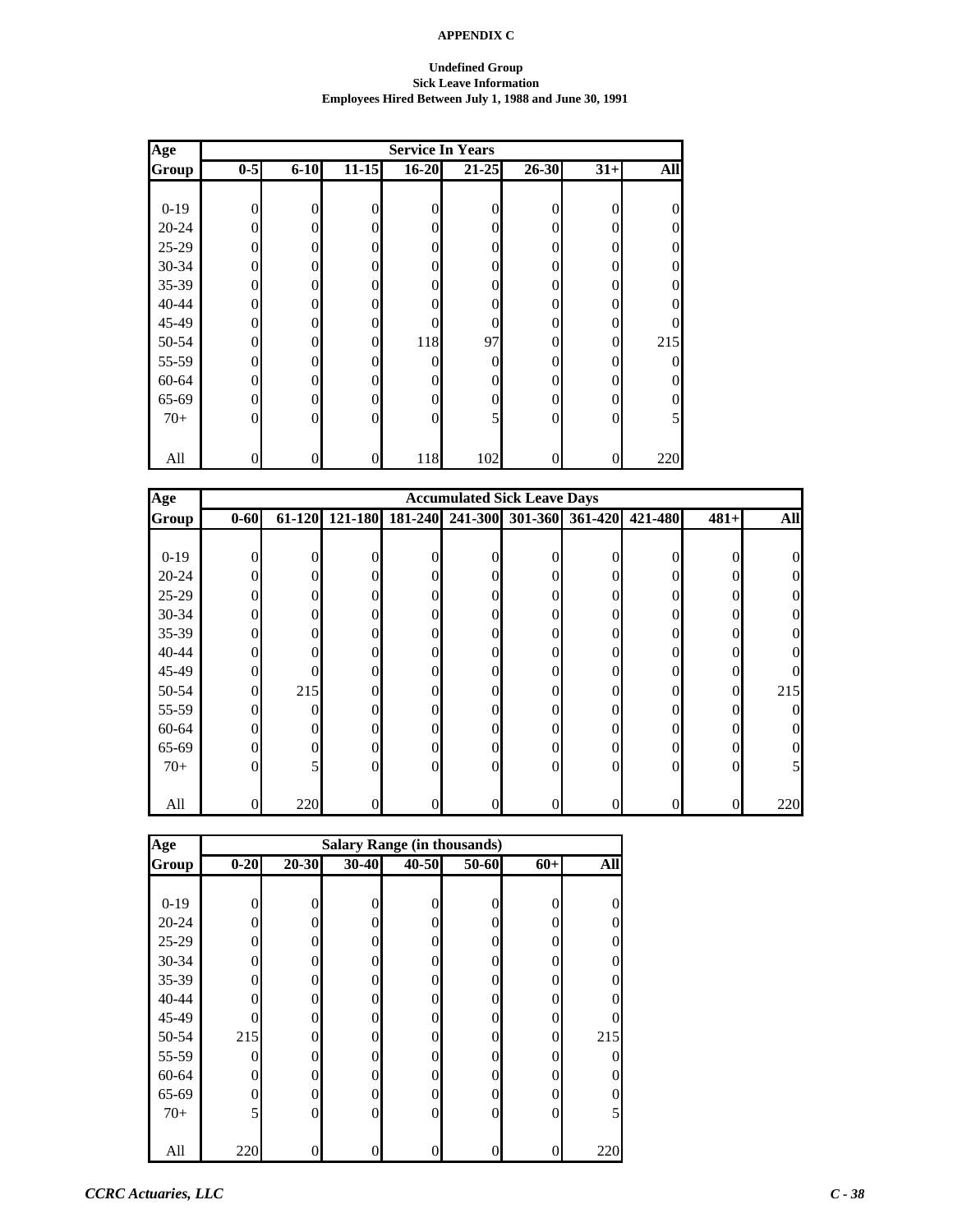#### **Undefined Group Sick Leave Information Employees Hired Between July 1, 1991 and June 30, 2001**

| Age          | <b>Service In Years</b> |          |                |           |                  |                |                |                |
|--------------|-------------------------|----------|----------------|-----------|------------------|----------------|----------------|----------------|
| <b>Group</b> | $0-5$                   | $6 - 10$ | $11 - 15$      | $16 - 20$ | $21 - 25$        | 26-30          | $31+$          | All            |
|              |                         |          |                |           |                  |                |                |                |
| $0 - 19$     | $\overline{0}$          | 0        | $\overline{0}$ | 0         | $\overline{0}$   | $\overline{0}$ | $\theta$       | $\theta$       |
| $20 - 24$    | $\theta$                | 0        | $\theta$       | 0         | $\theta$         | 0              | $\Omega$       | $\overline{0}$ |
| 25-29        | $\Omega$                |          | $\Omega$       | 0         | $\theta$         | 0              | $\Omega$       | $\overline{0}$ |
| 30-34        | $\theta$                |          | 0              | 0         | $\theta$         | 0              | $\Omega$       | $\overline{0}$ |
| 35-39        | $\theta$                | 0        | $\theta$       | 0         | $\theta$         | 0              | $\Omega$       | $\theta$       |
| 40-44        | $\theta$                | 107      | 177            | 0         | $\overline{0}$   | 0              | $\Omega$       | 284            |
| 45-49        | $\theta$                | 0        | 331            | 93        | $\overline{0}$   | 0              | 0              | 424            |
| 50-54        | $\theta$                | 0        | $\theta$       | 334       | $\overline{0}$   | 0              | $\Omega$       | 334            |
| 55-59        | 0                       | 0        | 0              | 0         | $\theta$         | 0              | 0              | $\theta$       |
| 60-64        | $\Omega$                | 0        | $\theta$       | 0         | $\theta$         | 0              | $\Omega$       | $\theta$       |
| 65-69        | $\theta$                | 0        | $\theta$       | 0         | $\theta$         | 0              | $\Omega$       | $\overline{0}$ |
| $70+$        | $\theta$                |          | $\theta$       | 0         | $\overline{0}$   | 0              | $\Omega$       | $\overline{0}$ |
|              |                         |          |                |           |                  |                |                |                |
| All          | $\boldsymbol{0}$        | 107      | 508            | 427       | $\boldsymbol{0}$ | 0              | $\overline{0}$ | 1,042          |

| Age       |                | <b>Accumulated Sick Leave Days</b> |          |          |                 |          |                 |                  |          |            |
|-----------|----------------|------------------------------------|----------|----------|-----------------|----------|-----------------|------------------|----------|------------|
| Group     | $0 - 60$       | 61-120                             | 121-180  |          | 181-240 241-300 |          | 301-360 361-420 | 421-480          | $481+$   | <b>All</b> |
|           |                |                                    |          |          |                 |          |                 |                  |          |            |
| $0-19$    | $\theta$       | 0                                  |          | $\Omega$ |                 |          | 0               | 0                |          |            |
| $20 - 24$ | $\theta$       | 0                                  | 0        | 0        | 0               | 0        | 0               | 0                |          |            |
| $25-29$   | $\overline{0}$ |                                    | 0        | 0        |                 | 0        |                 | $\theta$         |          |            |
| $30 - 34$ | $\overline{0}$ |                                    | 0        | 0        |                 | 0        |                 | 0                |          |            |
| $35 - 39$ | $\theta$       |                                    | 0        | 0        |                 | 0        |                 | $\theta$         |          |            |
| $40 - 44$ | 284            |                                    | 0        | $\theta$ | 0               | $\theta$ | 0               | $\theta$         | $\Omega$ | 284        |
| 45-49     | 247            | 177                                | 0        | 0        | 0               | 0        | 0               | 0                | $\Omega$ | 424        |
| 50-54     | $\theta$       | 334                                | 0        | 0        | 0               | 0        | 0               | 0                |          | 334        |
| 55-59     | $\mathbf{0}$   | 0                                  | 0        | 0        |                 | 0        |                 | 0                |          |            |
| 60-64     | $\overline{0}$ |                                    | 0        | 0        |                 | 0        |                 | 0                |          |            |
| 65-69     | $\overline{0}$ | 0                                  | 0        | 0        | 0               | 0        | 0               | $\theta$         |          |            |
| $70+$     | $\mathbf{0}$   | 0                                  | $\Omega$ | $\Omega$ | 0               | $\Omega$ | 0               | $\theta$         | $\Omega$ |            |
|           |                |                                    |          |          |                 |          |                 |                  |          |            |
| All       | 531            | 511                                | 0        |          | 0               |          |                 | $\boldsymbol{0}$ |          | 1,042      |

| Age       | <b>Salary Range (in thousands)</b> |          |           |       |          |                |            |
|-----------|------------------------------------|----------|-----------|-------|----------|----------------|------------|
| Group     | $0 - 20$                           | 20-30    | $30 - 40$ | 40-50 | 50-60    | $60+$          | <b>All</b> |
|           |                                    |          |           |       |          |                |            |
| $0-19$    | 0                                  | 0        | 0         |       | 0        | 0              | 0          |
| $20 - 24$ | 0                                  | $\Omega$ | 0         | 0     | 0        | $\Omega$       | 0          |
| 25-29     | 0                                  | $\Omega$ | 0         | 0     | 0        | 0              | 0          |
| 30-34     |                                    | 0        | 0         | 0     | 0        | 0              | 0          |
| $35 - 39$ |                                    | $\theta$ | 0         | 0     | 0        | 0              |            |
| 40-44     | 284                                | $\theta$ | 0         | 0     | 0        | $\overline{0}$ | 284        |
| 45-49     | 424                                | $\Omega$ | 0         | 0     | 0        | 0              | 424        |
| 50-54     | 334                                | $\Omega$ | 0         | 0     | 0        | $\theta$       | 334        |
| 55-59     | 0                                  | $\Omega$ | 0         | 0     | 0        | $\Omega$       | $\Omega$   |
| 60-64     | 0                                  | $\Omega$ | 0         | 0     | 0        | 0              | O          |
| 65-69     | 0                                  | $\theta$ | 0         | 0     | 0        | $\theta$       | 0          |
| $70+$     | 0                                  | $\theta$ | $\theta$  | 0     | $\Omega$ | $\overline{0}$ | $\Omega$   |
|           |                                    |          |           |       |          |                |            |
| All       | 1,042                              | 0        | 0         |       |          | 0              | 1,042      |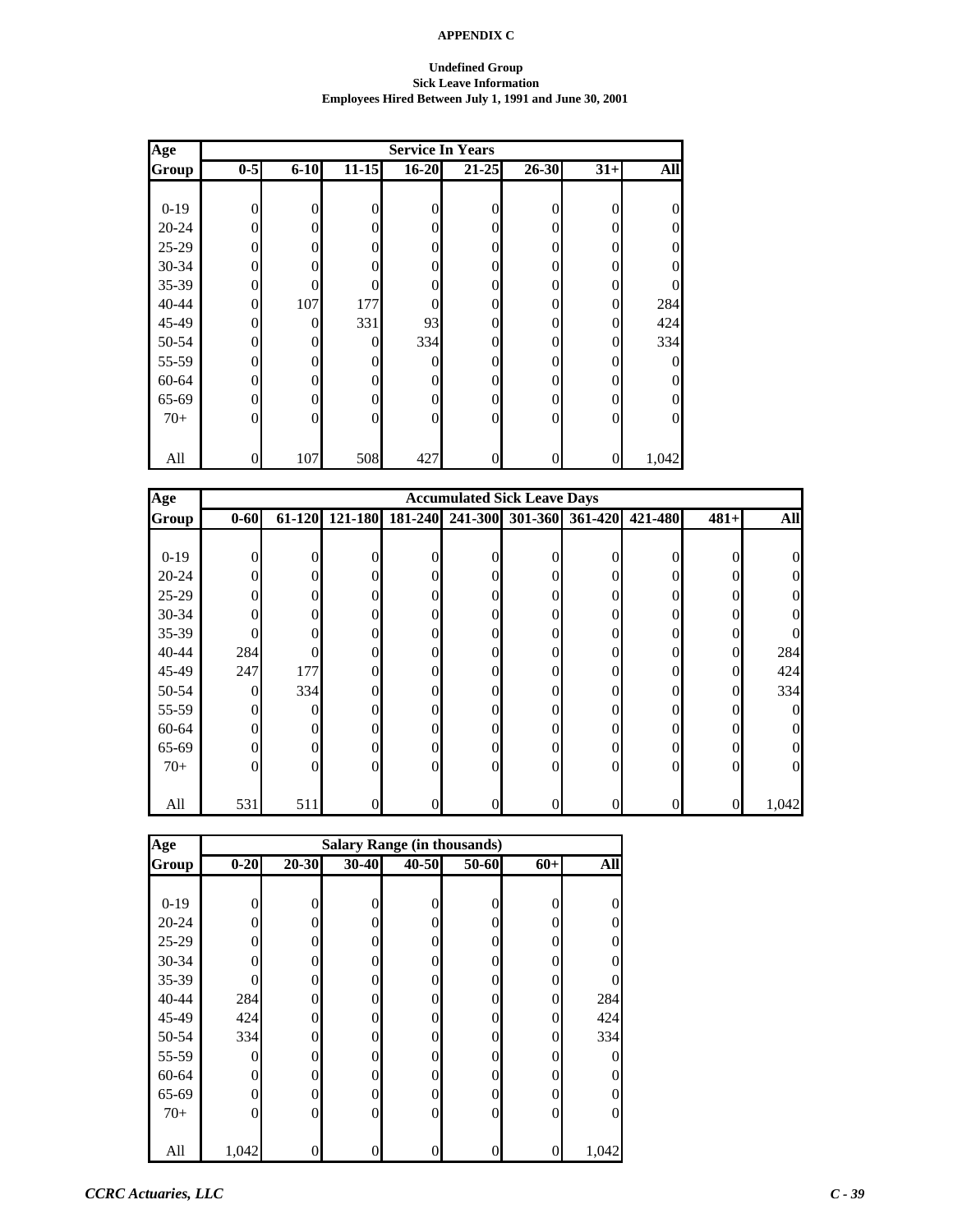# **Appendix D**

# **Projected Sick Leave Days at Retirement by Plans and Years**

This section is a summary of the projected days of sick leave for the employees who were hired before July 1, 2001. These reports present the year the employees are expected to retiree, the projected number of sick leave days these employees would have as of this date and the average sick leave days per person. The projection for all employees, as well as the projection separated by plan, is presented for years 2012 through 2037.

In order to project the current employee's expected retirement date and number of sick leave days, we first sorted the employees by plan. Based on each plan's specific criteria for achieving normal and reduced retirement benefits, we selected the earliest possible retirement year for each employee utilizing their specific age and years of service. To project the number of sick leave days at retirement, historical accumulation rates were determined. The sick balance for each employee as of June 30, 2011, divided by the current years of service provided an annual accumulation rate. Based on this rate, the sick balances were projected forward to the expected retirement date.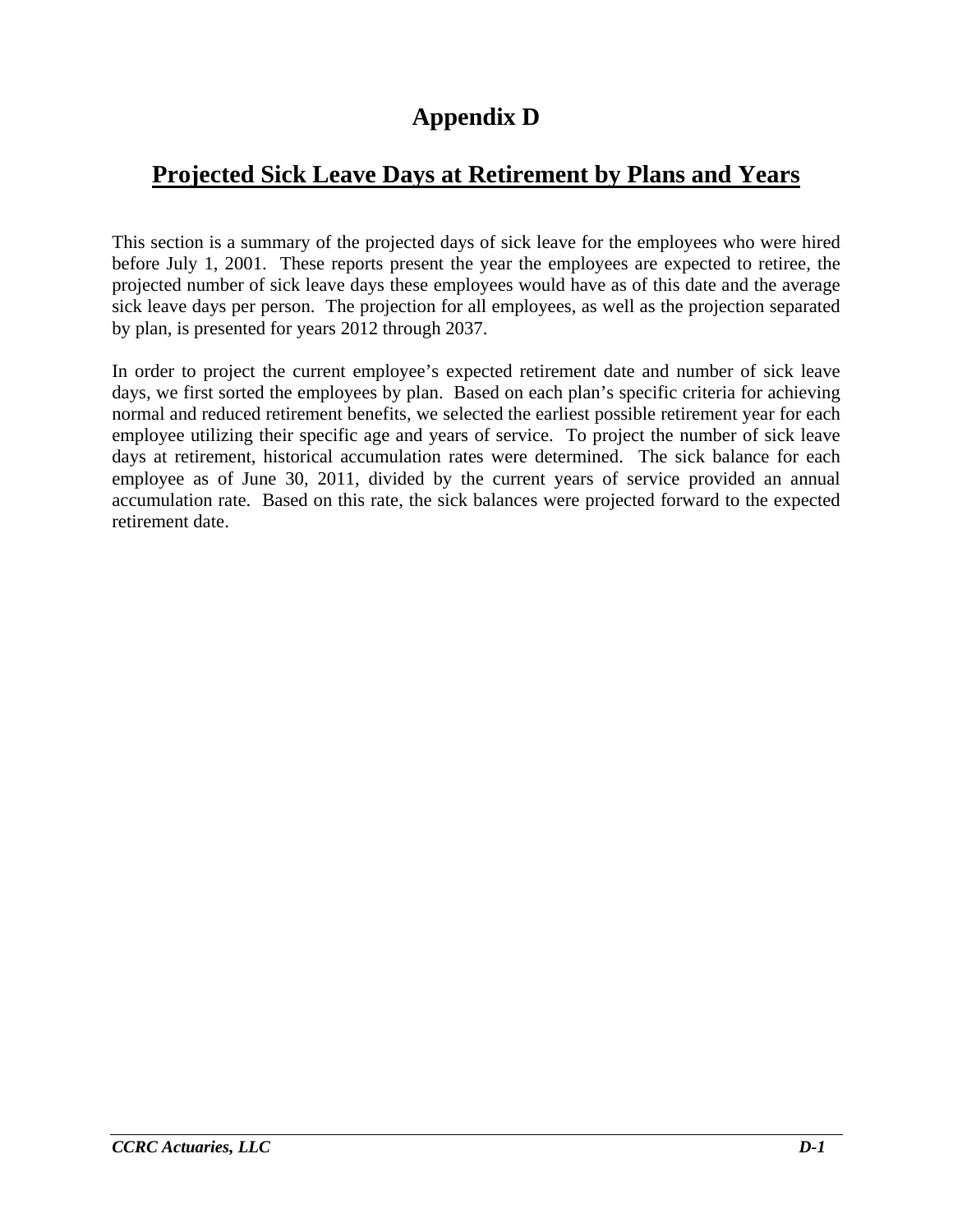| <b>All Employees</b><br>(Hired before July 1, 2001) |                       |                        |                    |  |  |
|-----------------------------------------------------|-----------------------|------------------------|--------------------|--|--|
|                                                     |                       |                        |                    |  |  |
| Year of                                             | <b>Total Eligible</b> | <b>Total Projected</b> | Average Sick Leave |  |  |
| Retirement                                          | Employees             | <b>Sick Leave Days</b> | Days Per Employees |  |  |
| 2012                                                | 13,795                | 2,493,462              | 181                |  |  |
| 2013                                                | 2,599                 | 405,838                | 156                |  |  |
| 2014                                                | 2,490                 | 380,363                | 153                |  |  |
| 2015                                                | 2,172                 | 331,448                | 153                |  |  |
| 2016                                                | 2,111                 | 337,244                | 160                |  |  |
| 2017                                                | 2,052                 | 307,716                | 150                |  |  |
| 2018                                                | 1,815                 | 267,379                | 147                |  |  |
| 2019                                                | 1,634                 | 244,907                | 150                |  |  |
| 2020                                                | 1,655                 | 237,831                | 144                |  |  |
| 2021                                                | 1,569                 | 223,542                | 142                |  |  |
| 2022                                                | 1,395                 | 198,978                | 143                |  |  |
| 2023                                                | 1,266                 | 178,842                | 141                |  |  |
| 2024                                                | 1,259                 | 187,854                | 149                |  |  |
| 2025                                                | 1,153                 | 153,583                | 133                |  |  |
| 2026                                                | 1,079                 | 148,099                | 137                |  |  |
| 2027                                                | 1,046                 | 143,635                | 137                |  |  |
| 2028                                                | 897                   | 118,252                | 132                |  |  |
| 2029                                                | 893                   | 113,937                | 128                |  |  |
| 2030                                                | 767                   | 98,035                 | 128                |  |  |
| 2031                                                | 599                   | 73,692                 | 123                |  |  |
| 2032                                                | 540                   | 58,684                 | 109                |  |  |
| 2033                                                | 210                   | 24,098                 | 115                |  |  |
| 2034                                                | 109                   | 14,237                 | 131                |  |  |
| 2035                                                | 42                    | 3,996                  | 95                 |  |  |
| 2036                                                | $\overline{7}$        | 220                    | 31                 |  |  |
| 2037                                                | 11                    | 1,773                  | 161                |  |  |
|                                                     |                       |                        |                    |  |  |
|                                                     |                       |                        |                    |  |  |
|                                                     |                       |                        |                    |  |  |
| <b>Total</b>                                        | 43,165                | 6,747,647              | 156                |  |  |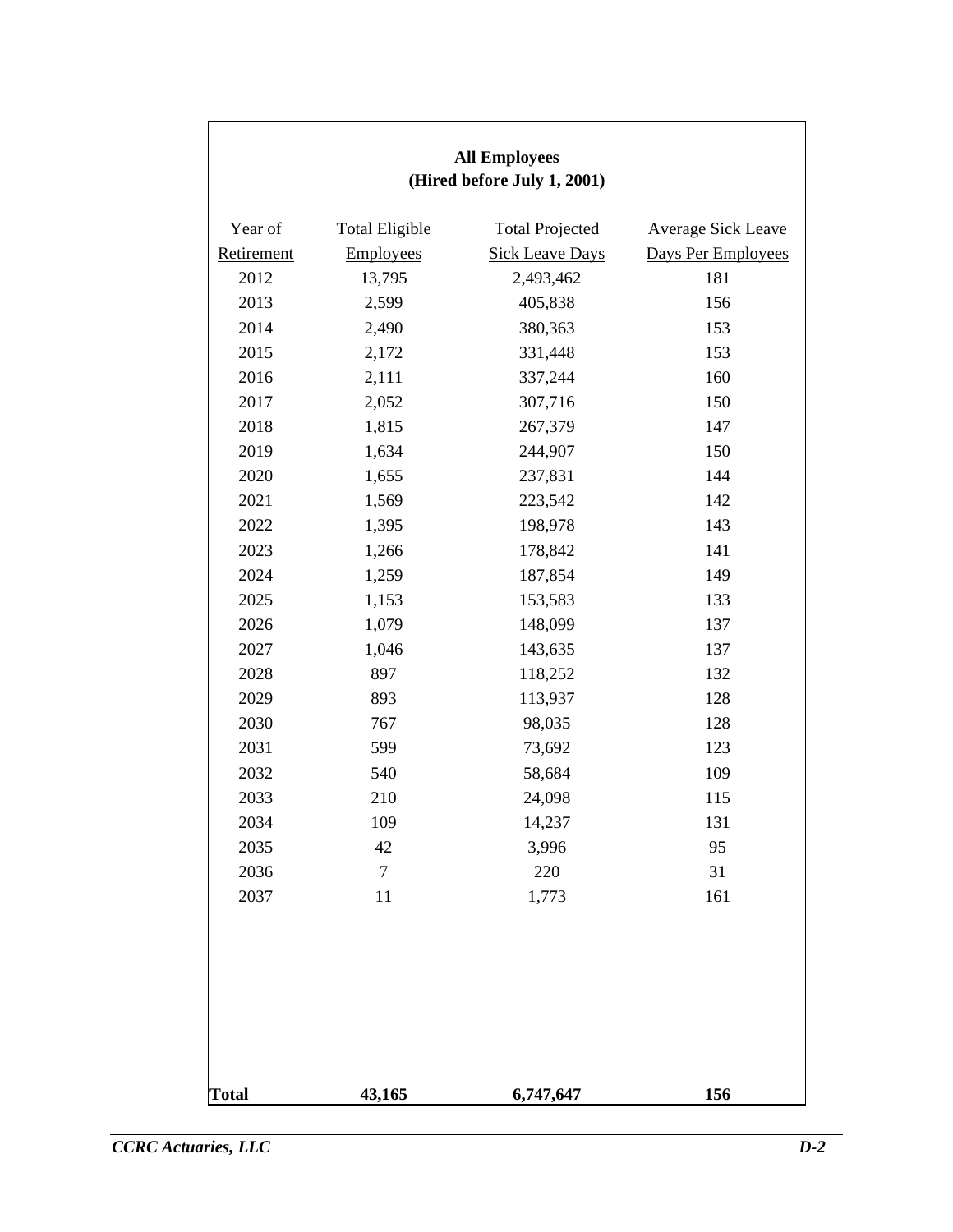| <b>Public Employees' Retirement System</b><br>(Hired before July 1, 2001) |                       |                        |                    |  |  |
|---------------------------------------------------------------------------|-----------------------|------------------------|--------------------|--|--|
| Year of                                                                   | <b>Total Eligible</b> | <b>Total Projected</b> | Average Sick Leave |  |  |
| Retirement                                                                | <b>Employees</b>      | <b>Sick Leave Days</b> | Days Per Employees |  |  |
| 2012                                                                      | 3,142                 | 617,160                | 196                |  |  |
| 2013                                                                      | 742                   | 127,690                | 172                |  |  |
| 2014                                                                      | 711                   | 118,114                | 166                |  |  |
| 2015                                                                      | 578                   | 96,495                 | 167                |  |  |
| 2016                                                                      | 503                   | 94,083                 | 187                |  |  |
| 2017                                                                      | 512                   | 82,046                 | 160                |  |  |
| 2018                                                                      | 470                   | 71,535                 | 152                |  |  |
| 2019                                                                      | 395                   | 63,470                 | 161                |  |  |
| 2020                                                                      | 422                   | 61,000                 | 145                |  |  |
| 2021                                                                      | 390                   | 60,768                 | 156                |  |  |
| 2022                                                                      | 407                   | 59,353                 | 146                |  |  |
| 2023                                                                      | 361                   | 58,362                 | 162                |  |  |
| 2024                                                                      | 381                   | 58,618                 | 154                |  |  |
| 2025                                                                      | 326                   | 49,270                 | 151                |  |  |
| 2026                                                                      | 296                   | 45,250                 | 153                |  |  |
| 2027                                                                      | 251                   | 42,080                 | 168                |  |  |
| 2028                                                                      | 156                   | 26,929                 | 173                |  |  |
| 2029                                                                      | 119                   | 20,014                 | 168                |  |  |
| 2030                                                                      | 68                    | 12,892                 | 190                |  |  |
| 2031                                                                      | 25                    | 4,070                  | 163                |  |  |
| 2032                                                                      | 12                    | 1,956                  | 163                |  |  |
| 2033                                                                      | $\mathbf{1}$          | 201                    | 201                |  |  |
|                                                                           |                       |                        |                    |  |  |
| <b>Total</b>                                                              | 10,268                | 1,771,355              | 173                |  |  |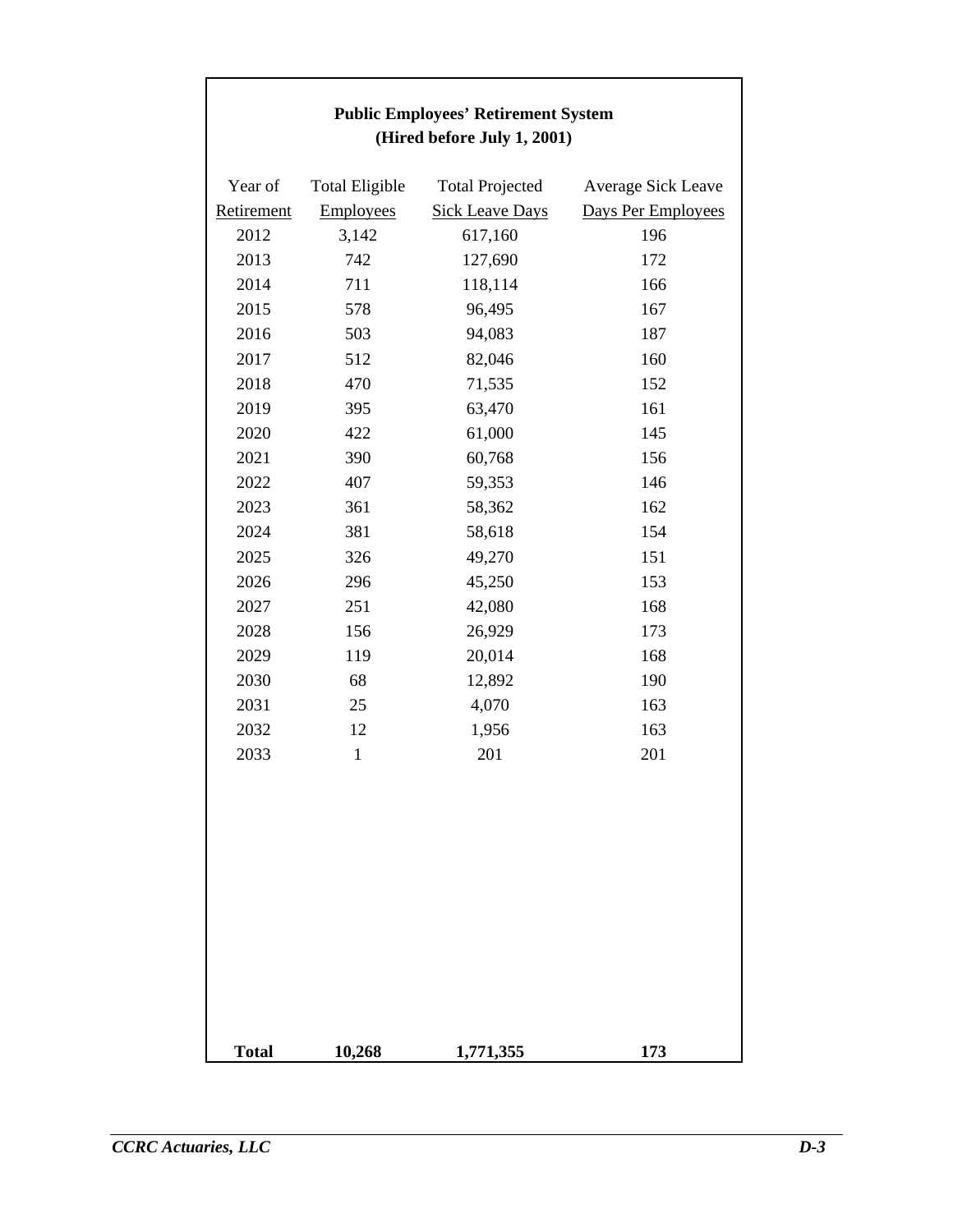| <b>Teachers' Retirement System</b><br>(Hired before July 1, 2001) |                       |                        |                    |  |  |
|-------------------------------------------------------------------|-----------------------|------------------------|--------------------|--|--|
| Year of                                                           | <b>Total Eligible</b> | <b>Total Projected</b> | Average Sick Leave |  |  |
| Retirement                                                        | <b>Employees</b>      | <b>Sick Leave Days</b> | Days Per Employees |  |  |
| 2012                                                              | 7,424                 | 1,394,693              | 188                |  |  |
| 2013                                                              | 1,355                 | 206,242                | 152                |  |  |
| 2014                                                              | 1,281                 | 193,884                | 151                |  |  |
| 2015                                                              | 1,134                 | 167,624                | 148                |  |  |
| 2016                                                              | 1,097                 | 167,660                | 153                |  |  |
| 2017                                                              | 1,049                 | 152,940                | 146                |  |  |
| 2018                                                              | 906                   | 130,028                | 144                |  |  |
| 2019                                                              | 828                   | 118,056                | 143                |  |  |
| 2020                                                              | 743                   | 102,973                | 139                |  |  |
| 2021                                                              | 703                   | 90,687                 | 129                |  |  |
| 2022                                                              | 558                   | 71,981                 | 129                |  |  |
| 2023                                                              | 515                   | 61,308                 | 119                |  |  |
| 2024                                                              | 481                   | 63,224                 | 131                |  |  |
| 2025                                                              | 467                   | 53,188                 | 114                |  |  |
| 2026                                                              | 450                   | 51,471                 | 114                |  |  |
| 2027                                                              | 482                   | 57,132                 | 119                |  |  |
| 2028                                                              | 435                   | 44,807                 | 103                |  |  |
| 2029                                                              | 458                   | 47,876                 | 105                |  |  |
| 2030                                                              | 413                   | 43,863                 | 106                |  |  |
| 2031                                                              | 410                   | 43,809                 | 107                |  |  |
| 2032                                                              | 384                   | 37,982                 | 99                 |  |  |
| 2033                                                              | 159                   | 16,670                 | 105                |  |  |
| 2034                                                              | 79                    | 9,653                  | 122                |  |  |
| 2035                                                              | 34                    | 3,130                  | 92                 |  |  |
| 2036                                                              | 5                     | 190                    | 38                 |  |  |
| 2037                                                              | $\overline{7}$        | 1,242                  | 177                |  |  |
|                                                                   |                       |                        |                    |  |  |
| <b>Total</b>                                                      | 21,857                | 3,332,313              | 152                |  |  |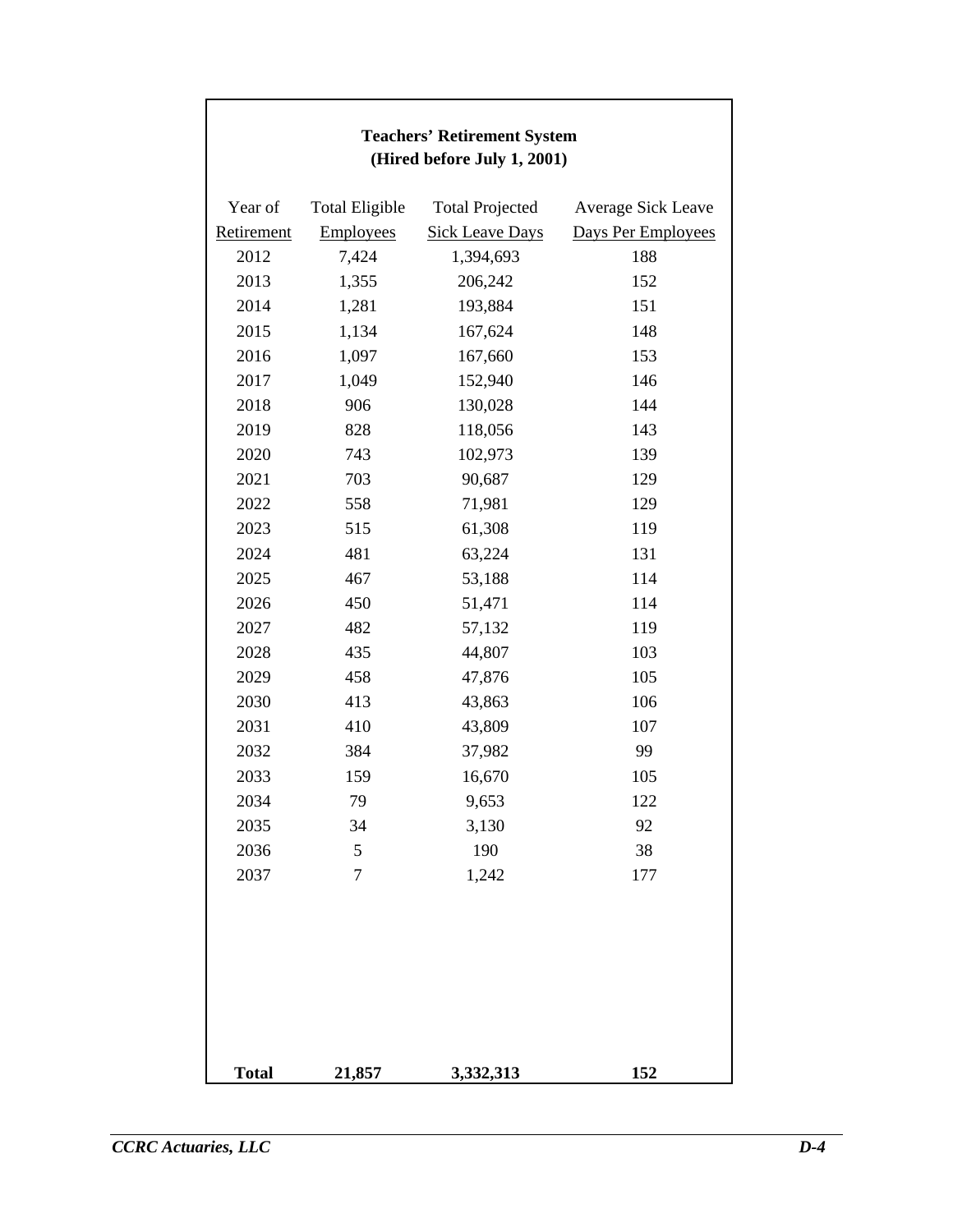| (Hired before June 30, 2001) |                       |                        |                    |  |  |
|------------------------------|-----------------------|------------------------|--------------------|--|--|
| Year of                      | <b>Total Eligible</b> | <b>Total Projected</b> | Average Sick Leave |  |  |
| Retirement                   | <b>Employees</b>      | <b>Sick Leave Days</b> | Days Per Employees |  |  |
| 2012                         | 388                   | 31,758                 | 82                 |  |  |
| 2013                         | 99                    | 9,277                  | 94                 |  |  |
| 2014                         | 86                    | 7,461                  | 87                 |  |  |
| 2015                         | 100                   | 10,571                 | 106                |  |  |
| 2016                         | 122                   | 11,512                 | 94                 |  |  |
| 2017                         | 132                   | 13,777                 | 104                |  |  |
| 2018                         | 119                   | 11,415                 | 96                 |  |  |
| 2019                         | 102                   | 10,019                 | 98                 |  |  |
| 2020                         | 168                   | 17,618                 | 105                |  |  |
| 2021                         | 121                   | 11,918                 | 98                 |  |  |
| 2022                         | 130                   | 15,492                 | 119                |  |  |
| 2023                         | 123                   | 13,504                 | 110                |  |  |
| 2024                         | 143                   | 15,933                 | 111                |  |  |
| 2025                         | 139                   | 15,027                 | 108                |  |  |
| 2026                         | 112                   | 10,862                 | 97                 |  |  |
| 2027                         | 109                   | 10,820                 | 99                 |  |  |
| 2028                         | 109                   | 11,210                 | 103                |  |  |
| 2029                         | 115                   | 11,194                 | 97                 |  |  |
| 2030                         | 93                    | 10,698                 | 115                |  |  |
| 2031                         | 90                    | 8,690                  | 97                 |  |  |
| 2032                         | 97                    | 9,048                  | 93                 |  |  |
| 2033                         | 32                    | 3,856                  | 120                |  |  |
| 2034                         | 20                    | 1,953                  | 98                 |  |  |
| 2035                         | 5                     | 542                    | 108                |  |  |
| 2036                         | $\mathbf{1}$          | 25                     | 25                 |  |  |
| 2037                         | $\overline{4}$        | 531                    | 133                |  |  |
|                              |                       |                        |                    |  |  |
|                              |                       |                        |                    |  |  |
|                              |                       |                        |                    |  |  |
| <b>Total</b>                 | 2,759                 | 274,710                | 100                |  |  |

# **Teachers' Defined Contribution Retirement System (Hired before June 30, 2001)**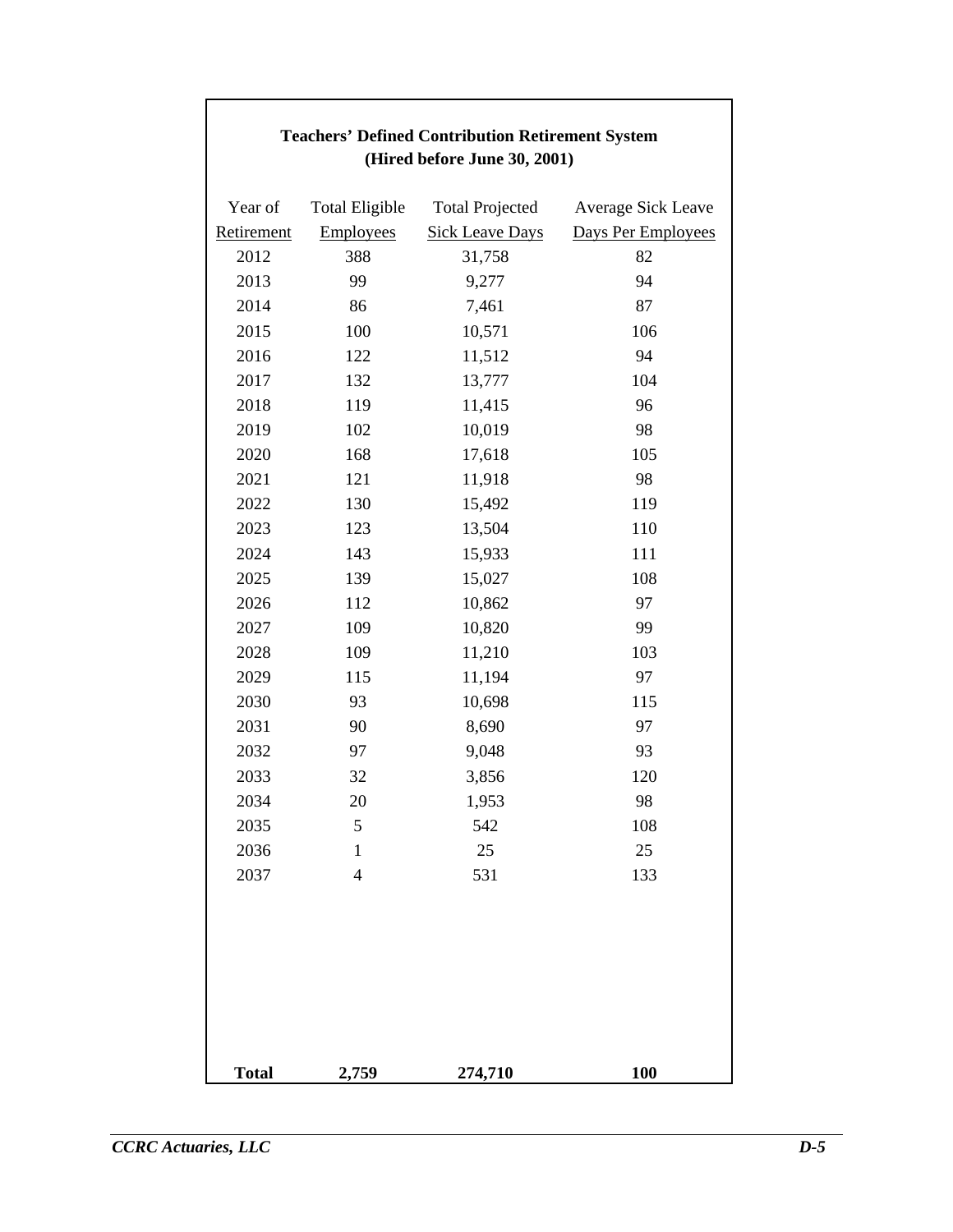| <b>TIAA - CREF</b><br>(Hired before June 30, 2001) |                       |                        |                    |  |  |
|----------------------------------------------------|-----------------------|------------------------|--------------------|--|--|
| Year of                                            | <b>Total Eligible</b> | <b>Total Projected</b> | Average Sick Leave |  |  |
| Retirement                                         | Employees             | <b>Sick Leave Days</b> | Days Per Employees |  |  |
| 2012                                               | 1,612                 | 281,312                | 175                |  |  |
| 2013                                               | 248                   | 37,336                 | 151                |  |  |
| 2014                                               | 237                   | 36,197                 | 153                |  |  |
| 2015                                               | 208                   | 32,243                 | 155                |  |  |
| 2016                                               | 209                   | 33,451                 | 160                |  |  |
| 2017                                               | 205                   | 36,029                 | 176                |  |  |
| 2018                                               | 188                   | 27,519                 | 146                |  |  |
| 2019                                               | 176                   | 30,386                 | 173                |  |  |
| 2020                                               | 171                   | 28,604                 | 167                |  |  |
| 2021                                               | 181                   | 28,517                 | 158                |  |  |
| 2022                                               | 168                   | 31,125                 | 185                |  |  |
| 2023                                               | 152                   | 25,415                 | 167                |  |  |
| 2024                                               | 129                   | 23,045                 | 179                |  |  |
| 2025                                               | 102                   | 16,729                 | 164                |  |  |
| 2026                                               | 112                   | 21,858                 | 195                |  |  |
| 2027                                               | 113                   | 20,370                 | 180                |  |  |
| 2028                                               | 88                    | 17,465                 | 198                |  |  |
| 2029                                               | 105                   | 22,228                 | 212                |  |  |
| 2030                                               | 76                    | 13,766                 | 181                |  |  |
| 2031                                               | 71                    | 16,365                 | 230                |  |  |
| 2032                                               | 46                    | 9,440                  | 205                |  |  |
| 2033                                               | 18                    | 3,371                  | 187                |  |  |
| 2034                                               | 10                    | 2,631                  | 263                |  |  |
| 2035                                               | 3                     | 324                    | 108                |  |  |
| 2036                                               | $\mathbf{1}$          | 5                      | 5                  |  |  |
|                                                    |                       |                        |                    |  |  |
| <b>Total</b>                                       | 4,629                 | 795,730                | 172                |  |  |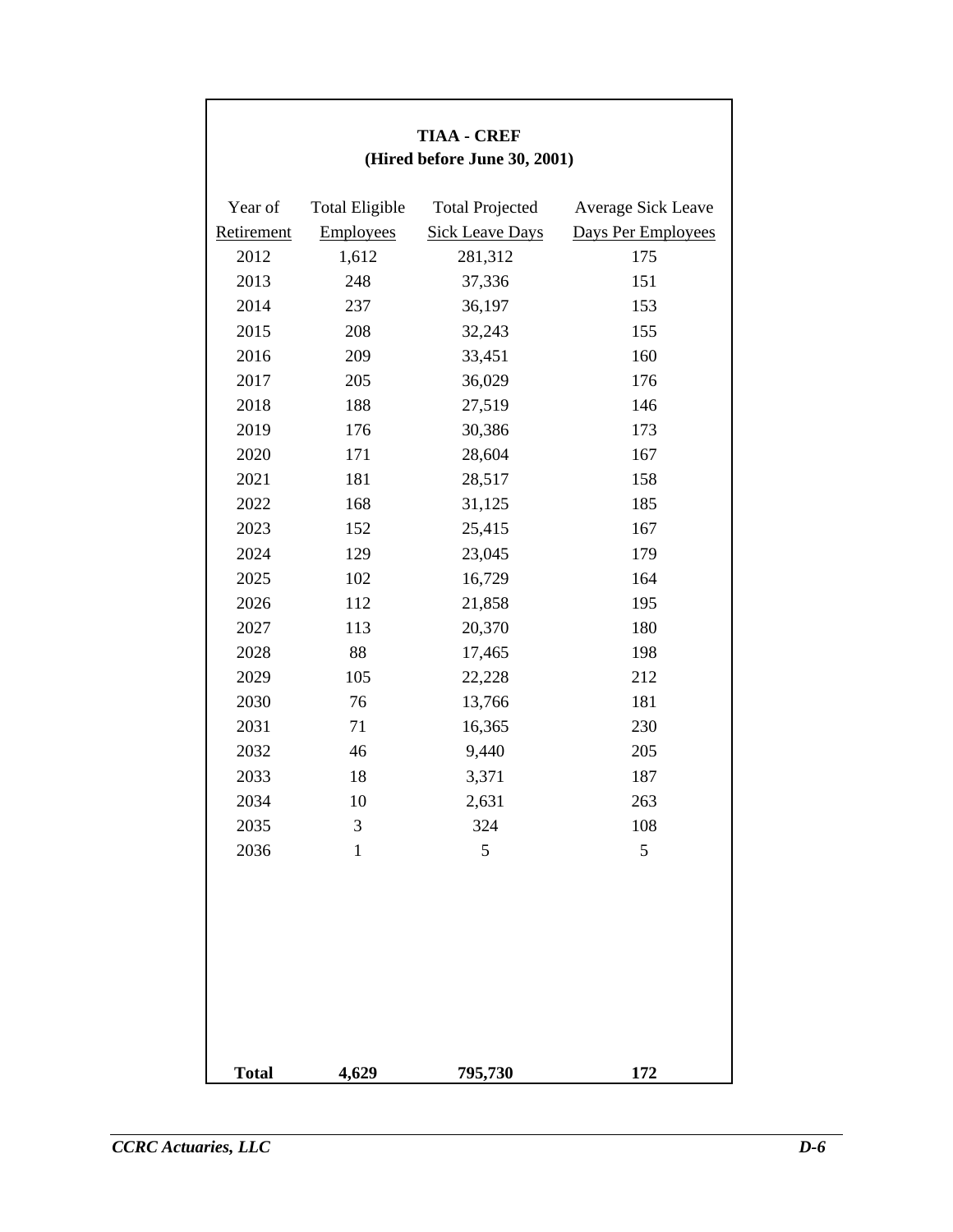| <b>Great West</b><br>(Hired before June 30, 2001) |                       |                        |                    |  |  |
|---------------------------------------------------|-----------------------|------------------------|--------------------|--|--|
| Year of                                           | <b>Total Eligible</b> | <b>Total Projected</b> | Average Sick Leave |  |  |
| Retirement                                        | Employees             | <b>Sick Leave Days</b> | Days Per Employees |  |  |
| 2012                                              | 11                    | 1,158                  | 105                |  |  |
| 2013                                              | 6                     | 899                    | 150                |  |  |
| 2014                                              | $\overline{2}$        | 220                    | 110                |  |  |
| 2015                                              | $\overline{4}$        | 547                    | 137                |  |  |
| 2016                                              | 3                     | 543                    | 181                |  |  |
| 2017                                              | $\overline{4}$        | 822                    | 205                |  |  |
| 2018                                              | 5                     | 931                    | 186                |  |  |
| 2019                                              | 5                     | 809                    | 162                |  |  |
| 2020                                              | $\boldsymbol{7}$      | 699                    | 100                |  |  |
| 2021                                              | $\overline{2}$        | 411                    | 206                |  |  |
| 2022                                              | $\overline{4}$        | 355                    | 89                 |  |  |
| 2023                                              | 6                     | 1,325                  | 221                |  |  |
| 2024                                              | 3                     | 298                    | 99                 |  |  |
| 2025                                              | 11                    | 2,370                  | 215                |  |  |
| 2026                                              | $\overline{4}$        | 1,016                  | 254                |  |  |
| 2027                                              | $\overline{4}$        | 854                    | 213                |  |  |
| 2028                                              | 9                     | 1,589                  | 177                |  |  |
| 2029                                              | 3                     | 197                    | 66                 |  |  |
| 2030                                              | 9                     | 1,188                  | 132                |  |  |
| 2031                                              | 3                     | 757                    | 252                |  |  |
| 2032                                              | $\mathbf{1}$          | 259                    | 259                |  |  |
| <b>Total</b>                                      | 106                   | 17,248                 | 163                |  |  |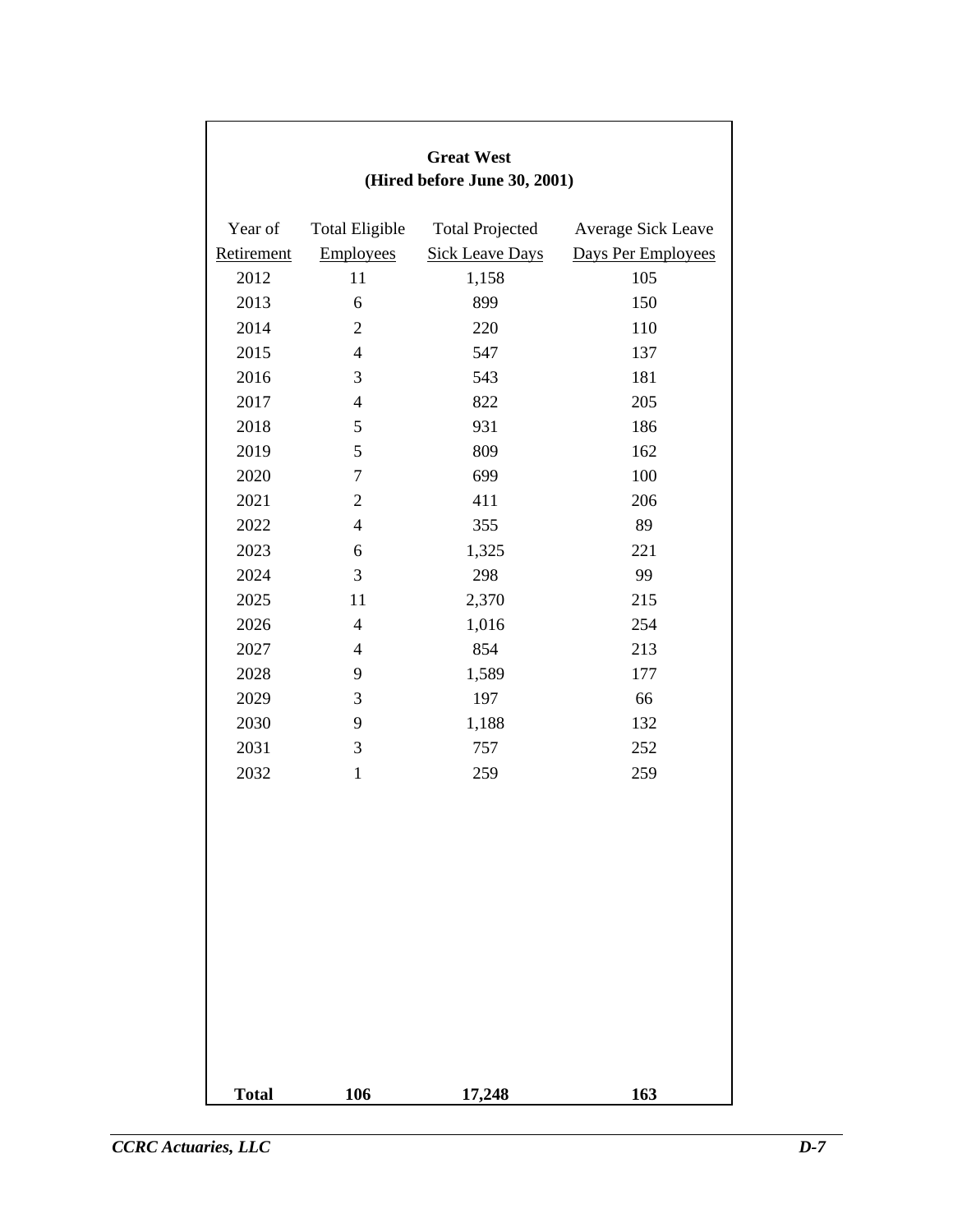| <b>Troopers Plan A</b><br>(Hired before July 1, 2001) |                       |                        |                    |  |  |  |
|-------------------------------------------------------|-----------------------|------------------------|--------------------|--|--|--|
| Year of                                               | <b>Total Eligible</b> | <b>Total Projected</b> | Average Sick Leave |  |  |  |
| Retirement                                            | Employees             | <b>Sick Leave Days</b> | Days Per Employees |  |  |  |
| 2012                                                  | 25                    | 8,848                  | 354                |  |  |  |
| 2013                                                  | $\mathfrak{S}$        | 1,862                  | 372                |  |  |  |
| 2014                                                  | 13                    | 4,515                  | 347                |  |  |  |
| 2015                                                  | 17                    | 6,666                  | 392                |  |  |  |
| 2016                                                  | 22                    | 8,594                  | 391                |  |  |  |
| 2017                                                  | 6                     | 2,166                  | 361                |  |  |  |
| 2018                                                  | 25                    | 10,325                 | 413                |  |  |  |
| 2019                                                  | $\mathfrak{S}$        | 1,820                  | 364                |  |  |  |
| 2020                                                  | 18                    | 6,858                  | 381                |  |  |  |
|                                                       |                       |                        |                    |  |  |  |
| <b>Total</b>                                          | 136                   | 51,653                 | 380                |  |  |  |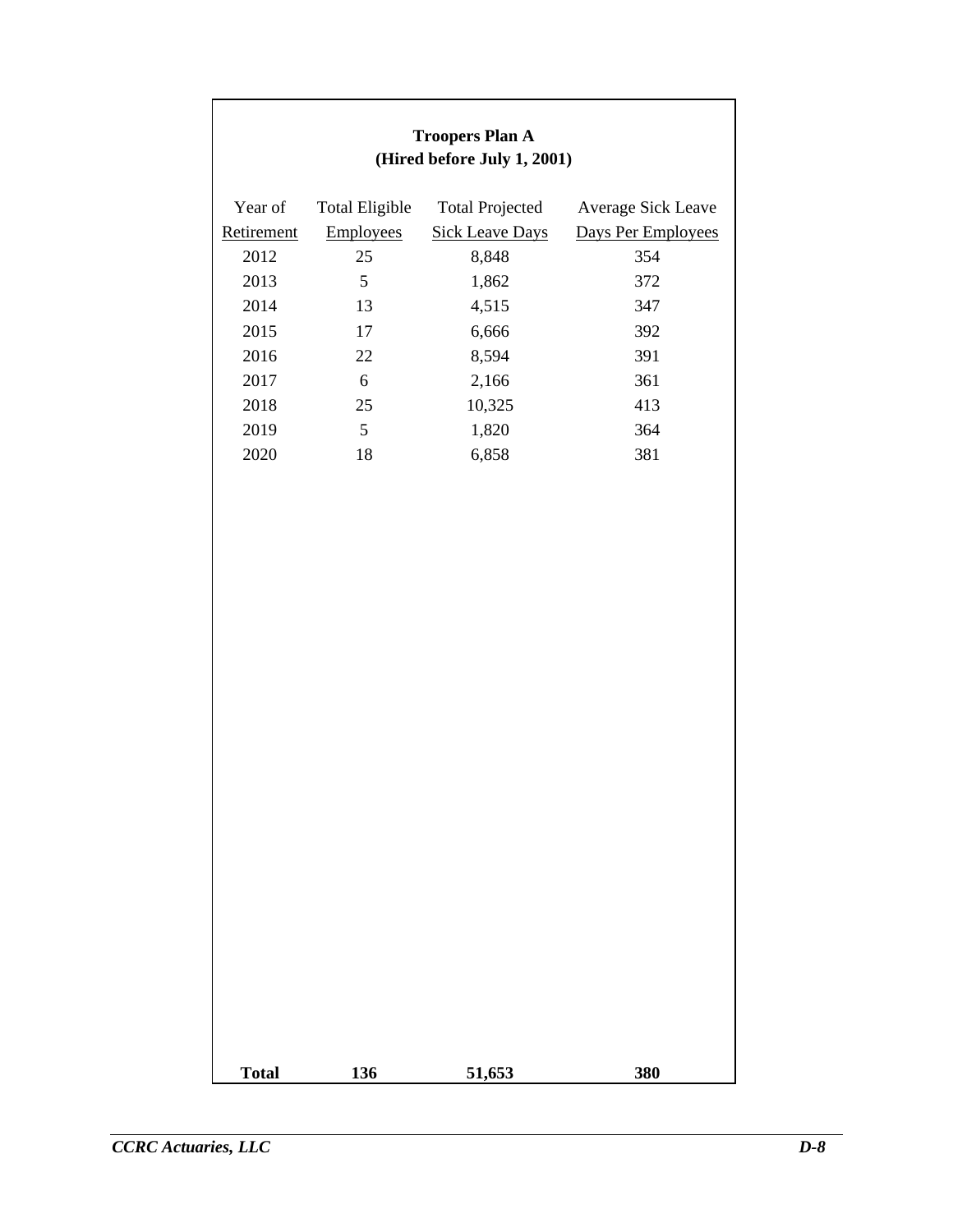| <b>Troopers Plan B</b><br>(Hired before July 1, 2001) |                       |                        |                    |  |  |
|-------------------------------------------------------|-----------------------|------------------------|--------------------|--|--|
| Year of                                               | <b>Total Eligible</b> | <b>Total Projected</b> | Average Sick Leave |  |  |
| Retirement                                            | <b>Employees</b>      | <b>Sick Leave Days</b> | Days Per Employees |  |  |
| 2012                                                  | $\mathbf{2}$          | 453                    | 227                |  |  |
| 2013                                                  |                       |                        |                    |  |  |
| 2014                                                  | $\mathbf{1}$          | 358                    | 358                |  |  |
| 2015                                                  | 3                     | 929                    | 310                |  |  |
| 2016                                                  | 5                     | 1,332                  | 266                |  |  |
| 2017                                                  |                       |                        |                    |  |  |
| 2018                                                  | 5                     | 1,560                  | 312                |  |  |
| 2019                                                  | $\tau$                | 2,509                  | 358                |  |  |
| 2020                                                  | 26                    | 8,640                  | 332                |  |  |
| 2021                                                  | 42                    | 15,757                 | 375                |  |  |
| 2022                                                  | 21                    | 7,452                  | 355                |  |  |
| 2023                                                  | 17                    | 6,581                  | 387                |  |  |
| 2024                                                  | 37                    | 14,562                 | 394                |  |  |
| 2025                                                  | 22                    | 8,569                  | 390                |  |  |
| 2026                                                  | 21                    | 8,761                  | 417                |  |  |
| 2027                                                  | 10                    | 3,944                  | 394                |  |  |
| 2028                                                  | 15                    | 5,643                  | 376                |  |  |
| 2029                                                  | $\mathbf{1}$          | 475                    | 475                |  |  |
| 2030                                                  | $\mathbf{1}$          | 372                    | 372                |  |  |
|                                                       |                       |                        |                    |  |  |
| <b>Total</b>                                          | 236                   | 87,899                 | 372                |  |  |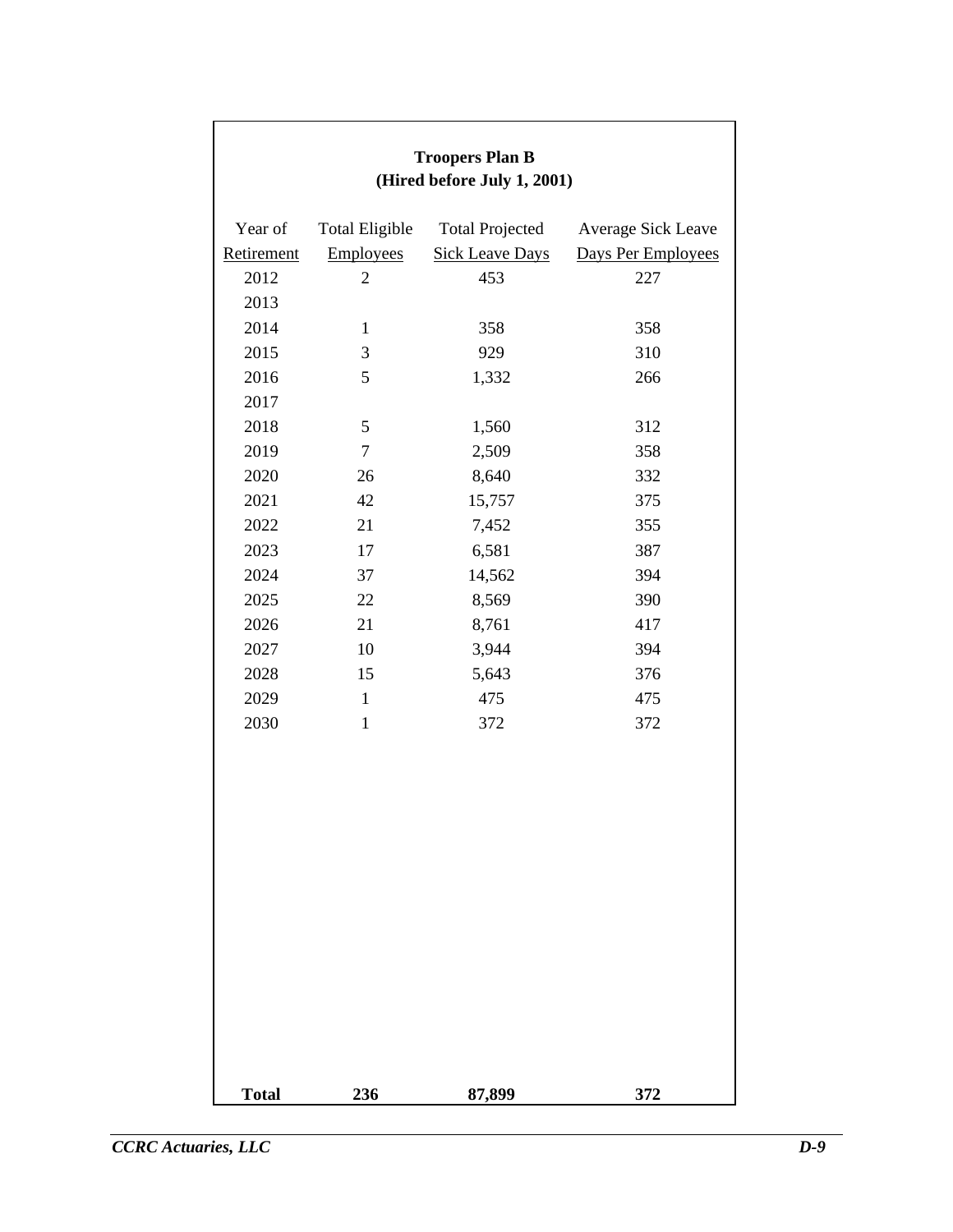| <b>Undefined Group</b><br>(Hired before July 1, 2001) |                       |                        |                    |  |  |
|-------------------------------------------------------|-----------------------|------------------------|--------------------|--|--|
| Year of                                               | <b>Total Eligible</b> | <b>Total Projected</b> | Average Sick Leave |  |  |
| Retirement                                            | <b>Employees</b>      | <b>Sick Leave Days</b> | Days Per Employees |  |  |
| 2012                                                  | 1,191                 | 158,079                | 133                |  |  |
| 2013                                                  | 144                   | 22,533                 | 156                |  |  |
| 2014                                                  | 159                   | 19,613                 | 123                |  |  |
| 2015                                                  | 128                   | 16,374                 | 128                |  |  |
| 2016                                                  | 150                   | 20,070                 | 134                |  |  |
| 2017                                                  | 144                   | 19,935                 | 138                |  |  |
| 2018                                                  | 97                    | 14,066                 | 145                |  |  |
| 2019                                                  | 116                   | 17,839                 | 154                |  |  |
| 2020                                                  | 100                   | 11,440                 | 114                |  |  |
| 2021                                                  | 130                   | 15,484                 | 119                |  |  |
| 2022                                                  | 107                   | 13,221                 | 124                |  |  |
| 2023                                                  | 92                    | 12,348                 | 134                |  |  |
| 2024                                                  | 85                    | 12,173                 | 143                |  |  |
| 2025                                                  | 86                    | 8,430                  | 98                 |  |  |
| 2026                                                  | 84                    | 8,881                  | 106                |  |  |
| 2027                                                  | $77\,$                | 8,435                  | 110                |  |  |
| 2028                                                  | 85                    | 10,609                 | 125                |  |  |
| 2029                                                  | 92                    | 11,953                 | 130                |  |  |
| 2030                                                  | 107                   | 15,257                 | 143                |  |  |
|                                                       |                       |                        |                    |  |  |
| <b>Total</b>                                          | 3,174                 | 416,740                | 131                |  |  |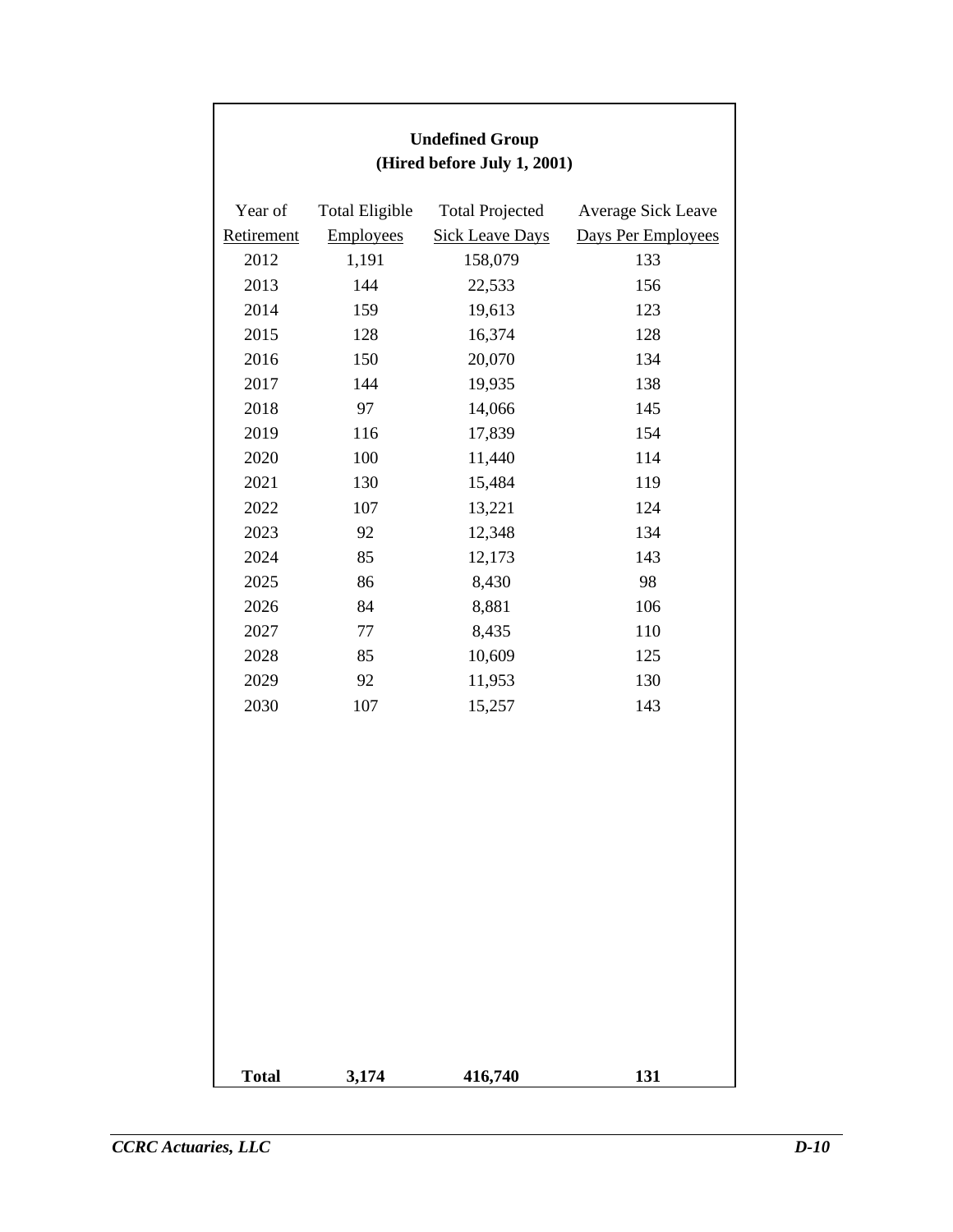# **APPENDIX E OPEB June 30, 2011**

| <b>Retiree Premium Subsidy</b>           |                                       |                            |                            |                        |                         | Cashflow                |                          |                          |
|------------------------------------------|---------------------------------------|----------------------------|----------------------------|------------------------|-------------------------|-------------------------|--------------------------|--------------------------|
| <b>MEDICAL ONLY</b>                      | <u>Count</u>                          | <u>AAL</u>                 | <b>NPV</b>                 | 2012                   | 2013                    | 2014                    | 2015                     | 2016                     |
| <b>PERS</b>                              | 20,263                                | \$303,971,347              | \$427,695,620              | \$2,447,542            | \$4,566,403             | \$6,871,151             | \$9,226,741              | \$11,699,213             |
| <b>Troopers A</b>                        | 136                                   | 9,839,129                  | 10,989,237                 | 56,690                 | 170,907                 | 235,399                 | 414,888                  | 557,641                  |
| <b>Troopers B</b>                        | 492                                   | 6,482,071                  | 12,051,508                 | 6,785                  | 8,986                   | 11,677                  | 14,735                   | 27,647                   |
| TRS Pre 6/30/1991<br>TRS-Post 7/1/1991   | 16,467<br>30,467                      | 611,653,928<br>442,585,552 | 673,448,227<br>778,360,301 | 6,734,388<br>2,501,089 | 12,371,549<br>4,805,955 | 18,037,177<br>7,357,086 | 23,395,842<br>10,056,638 | 28,389,856<br>12,938,450 |
| Undefined Group Pre 6/30/1991            | 1,575                                 | 50,325,957                 | 54,283,964                 | 902,390                | 1,471,386               | 2,028,122               | 2,526,142                | 2,984,549                |
| Undefined Group Post 7/1/1991            | 2,732                                 | 35,886,298                 | 62,223,303                 | 310,717                | 509,312                 | 716,867                 | 888,947                  | 1,155,293                |
| Local Agencies                           | 9,999                                 | 188,443,436                | 276,549,998                | 1,719,475              | 2,921,186               | 4,188,355               | 5,343,123                | 6,756,833                |
| Retiree                                  | 36,505                                | 1,471,831,448              | 1,471,831,448              | 144,448,057            | 137,044,074             | 135,297,893             | 133,313,358              | 131,027,065              |
| Retiree - Non Par                        | 8                                     | 171,557                    | 171,557                    | 21,078                 | 19,452                  | 18,681                  | 17,862                   | 16,993                   |
| Total                                    | 118,644                               | \$3,121,190,723            | \$3,767,605,163            | \$159,148,211          | \$163,889,210           | \$174,762,408           | \$185,198,275            | \$195,553,539            |
| LIFE ONLY                                |                                       |                            |                            |                        |                         |                         |                          |                          |
| <b>PERS</b>                              | 2,614                                 | \$4,125,069                | \$7,052,305                | \$28,816               | \$51,863                | \$81,610                | \$118,169                | \$157,985                |
| <b>Troopers A</b>                        | 6                                     | 57,156                     | 62,251                     |                        | 866                     | 3,026                   | 3,107                    | 3,620                    |
| <b>Troopers B</b>                        | 59                                    | 80,847                     | 162,905                    |                        |                         |                         |                          | 461                      |
| TRS Pre 6/30/1991                        | 1,833                                 | 8,790,787                  | 9,830,171                  | 77,598                 | 134,596                 | 203,240                 | 273,143                  | 340,905                  |
| TRS-Post 7/1/1991                        | 6,217                                 | 12,651,375                 | 24,325,508                 | 59,139                 | 110,998                 | 171,584                 | 239,685                  | 313,506                  |
| Undefined Group Pre 6/30/1991            | 339                                   | 1,646,849                  | 1,792,214                  | 31,607                 | 45,283                  | 61,949                  | 76,355                   | 90,389                   |
| Undefined Group Post 7/1/1991            | 732                                   | 1,517,878                  | 2,738,371                  | 13,222                 | 19,927                  | 26,725                  | 33,501                   | 41,223                   |
| Local Agencies<br><b>Total</b>           | 1,631                                 | 4,301,842<br>\$33,171,802  | 6,527,947                  | 36,426                 | 57,819                  | 83,406                  | 108,141                  | 138,627<br>\$1,086,716   |
|                                          | 13,431                                |                            | \$52,491,673               | \$246,808              | \$421,352               | \$631,540               | \$852,102                |                          |
|                                          |                                       |                            |                            |                        |                         |                         |                          |                          |
| Sick & Annual Leave (Medical)            |                                       |                            |                            |                        |                         |                         |                          |                          |
| <b>PERS</b>                              | Before 7/1/1988                       | \$157,297,930              | \$83,110,000               | \$869,041              | \$1,671,050             | \$2.398.435             | \$3,490,437              | \$4,697,968              |
|                                          | 7/1/1988-6/30/2001                    |                            | 103,695,000                | 1,100,484              | 1,831,052               | 2,337,799               | 3,055,401                | 3,703,602                |
| <b>Troopers A</b>                        | Before 7/1/1988                       | 9,953,019                  | 1,000                      | 533                    | 44                      | 35                      | 38                       | 36                       |
|                                          | 7/1/1988-6/30/2001                    |                            | 11,954,000                 | ٠                      |                         | 8,692                   | 90,832                   | 175,748                  |
| <b>Troopers B</b>                        | Before 7/1/1988<br>7/1/1988-6/30/2001 | 11,113,749                 | 176,000<br>17,060,000      |                        |                         |                         |                          | 8,308                    |
| TRS Pre 6/30/1991                        | Before 7/1/1988                       |                            | 218,919,000                | 1,956,646              | 3,958,773               | 5,911,876               | 9,014,359                | 12,467,740               |
|                                          | 7/1/1988-6/30/1991                    | 285,234,574                | 20,516,000                 | 34,010                 | 62,909                  | 100,490                 | 152,980                  | 214,033                  |
| TRS Post 7/1/1991                        | 7/1/1991-6/30/2001                    |                            | 107,920,000                | 783,463                | 1,262,533               | 1,554,875               | 1,957,217                | 2,382,128                |
| Plan D 6/30/1991                         | Before 7/1/1988                       |                            | 10,543,000                 | 74,102                 | 130,886                 | 180,810                 | 265,777                  | 365,810                  |
|                                          | 7/1/1988-6/30/1991                    |                            | 4,593,000                  | 20,004                 | 34,463                  | 42,877                  |                          | 63,298                   |
|                                          |                                       | 27,522,553                 |                            |                        |                         |                         | 51,255                   |                          |
| Plan D 7/1/1991                          | 7/1/1991-6/30/2001                    |                            | 22,234,000                 | 175,297                | 248,986                 | 273,142                 | 316,966                  | 368,549                  |
| Plan F 6/30/1991                         | Before 7/1/1988                       |                            | 43,629,000                 | 806,709                | 1,371,170               | 1,811,448               | 2,439,713                | 3,056,376                |
|                                          | 7/1/1988-6/30/1991                    | 77,765,114                 | 10,155,000                 | 91,852                 | 155,902                 | 211,081                 | 287,616                  | 351,600                  |
| Plan F 7/1/1991                          | 7/1/1991-6/30/2001                    |                            | 44,174,000                 | 428,126                | 714,359                 | 867,329                 | 1,040,189                | 1,183,946                |
| Plan X Pre 6/30/1991                     | Before 7/1/1988                       |                            | 21,797,000                 | 1,126,302              | 1,680,272               | 2,127,602               | 2,490,748                | 2,805,928                |
|                                          | 7/1/1988-6/30/1991                    | 30,774,805                 | 2,514,000                  | 3,202                  | 3,072                   | 2,950                   | 2,977                    | 2,185                    |
| Plan X Post 7/1/1991                     | 7/1/1991-6/30/2001                    |                            | 14,051,000                 | ÷,                     | $\sim$                  |                         |                          | $\mathbf{r}$             |
| Plan G Pre 6/30/1991                     | Before 7/1/1988                       |                            | 621,000                    | 2,213                  | 2,936                   | 3,459                   | 5,044                    | 5,808                    |
|                                          | 7/1/1988-6/30/1991                    | 1,560,885                  | 140,000                    |                        |                         |                         | 628                      | 962                      |
| Plan G Post 7/1/1991                     | 7/1/1991-6/30/2001                    |                            | 1,407,000                  | 2,291                  | 4,673                   | 8,192                   | 12,562                   | 17,237                   |
| Local                                    |                                       | 24,434,335                 | 31,083,082                 | 230,472                | 485,658                 | 768,693                 | 1,062,831                | 1,315,258                |
| Total                                    |                                       | \$625,656,963              | \$770,292,082              | \$7,704,746            | \$13,618,738            | \$18,609,788            | \$25,737,571             | \$33,186,521             |
|                                          |                                       |                            |                            |                        |                         |                         |                          |                          |
| <b>Current Retirees Medical Total</b>    |                                       | \$61,224,000               | \$61,224,000               | \$12,727,783           | \$11,916,242            | \$10,535,927            | \$11,493,349             | \$9,462,715              |
| <b>TOTAL MEDICAL</b>                     |                                       | \$3,841,243,488            | \$4,651,612,918            | \$179,827,548          | \$189,845,543           | \$204,539,662           | \$223,281,297            | \$239,289,491            |
|                                          |                                       |                            |                            |                        |                         |                         |                          |                          |
| <b>Sick &amp; Annual Leave (Annuity)</b> |                                       |                            |                            |                        |                         |                         |                          |                          |
| PERS                                     | Before 7/1/1988                       | \$22,483,984               | \$15,918,000               | \$419,451              | \$667,952               | \$867,142               | \$1,048,803              | \$1,191,194              |
|                                          | 7/1/1988-6/30/2001                    |                            | 8,361,000                  | 137,120                | 253,852                 | 353,388                 | 440,733                  | 529,743                  |
| <b>Troopers A</b>                        | Before 7/1/1988                       |                            | 3,288,000                  | 33,362                 | 112,867                 | 146,421                 | 159,535                  | 172,345                  |
|                                          | 7/1/1988-6/30/2001                    | 5,055,232                  | 2,107,000                  | 5,032                  | 10,799                  | 25,187                  | 74,161                   | 105,118                  |
| <b>Troopers B</b>                        | Before 7/1/1988                       |                            |                            |                        |                         |                         |                          |                          |
|                                          | 7/1/1988-6/30/2001                    | 123,298                    | 147,000                    | 2,735                  | 2,719                   | 2,698                   | 2,671                    | 9,164                    |
| TRS Pre 6/30/1991                        | Before 7/1/1988                       |                            | 97,176,000                 | 2,061,631              | 3,695,765               | 5,110,419               | 6,246,730                | 7,130,867                |
|                                          | 7/1/1988-6/30/1991                    | 99,946,051                 | 7,707,000                  | 90,675                 | 165,028                 | 234,123                 | 305,114                  | 372,427                  |
| TRS Post 7/1/1991                        | 7/1/1991-6/30/2001                    |                            |                            |                        |                         |                         |                          |                          |
| Plan D 6/30/1991                         | Before 7/1/1988                       |                            |                            |                        |                         |                         |                          |                          |
|                                          | 7/1/1988-6/30/1991                    |                            |                            |                        |                         |                         |                          |                          |
|                                          |                                       |                            |                            |                        |                         |                         |                          |                          |
| Plan D 7/1/1991                          | 7/1/1991-6/30/2001                    |                            |                            |                        |                         |                         |                          |                          |
| Plan F 6/30/1991                         | Before 7/1/1988                       |                            |                            |                        |                         |                         |                          |                          |
|                                          | 7/1/1988-6/30/1991                    |                            |                            |                        |                         |                         |                          |                          |
| Plan F 7/1/1991                          | 7/1/1991-6/30/2001                    |                            |                            |                        |                         |                         |                          |                          |
| Plan X Pre 6/30/1991                     | Before 7/1/1988                       |                            |                            |                        |                         |                         |                          |                          |
|                                          | 7/1/1988-6/30/1991                    |                            |                            |                        |                         |                         |                          |                          |
| Plan X Post 7/1/1991                     | 7/1/1991-6/30/2001                    |                            |                            |                        |                         |                         |                          |                          |
| Plan G Pre 6/30/1991                     | Before 7/1/1988                       |                            | 136,000                    | 1,026                  | 1,972                   | 3,495                   | 4,797                    | 7,424                    |
|                                          | 7/1/1988-6/30/1991                    | 196,721                    | 79,000                     | 1,296                  | 2,362                   | 3,679                   | 4,293                    | 4,716                    |
| Plan G Post 7/1/1991                     | 7/1/1991-6/30/2001                    |                            |                            |                        |                         |                         |                          | $\sim$                   |
| TOTAL ANNUITY                            |                                       | \$127,805,287              | \$134,919,000              | \$2,752,329            | \$4,913,317             | \$6,746,552             | \$8,286,838              | \$9,522,998              |
|                                          |                                       |                            |                            |                        |                         |                         |                          |                          |